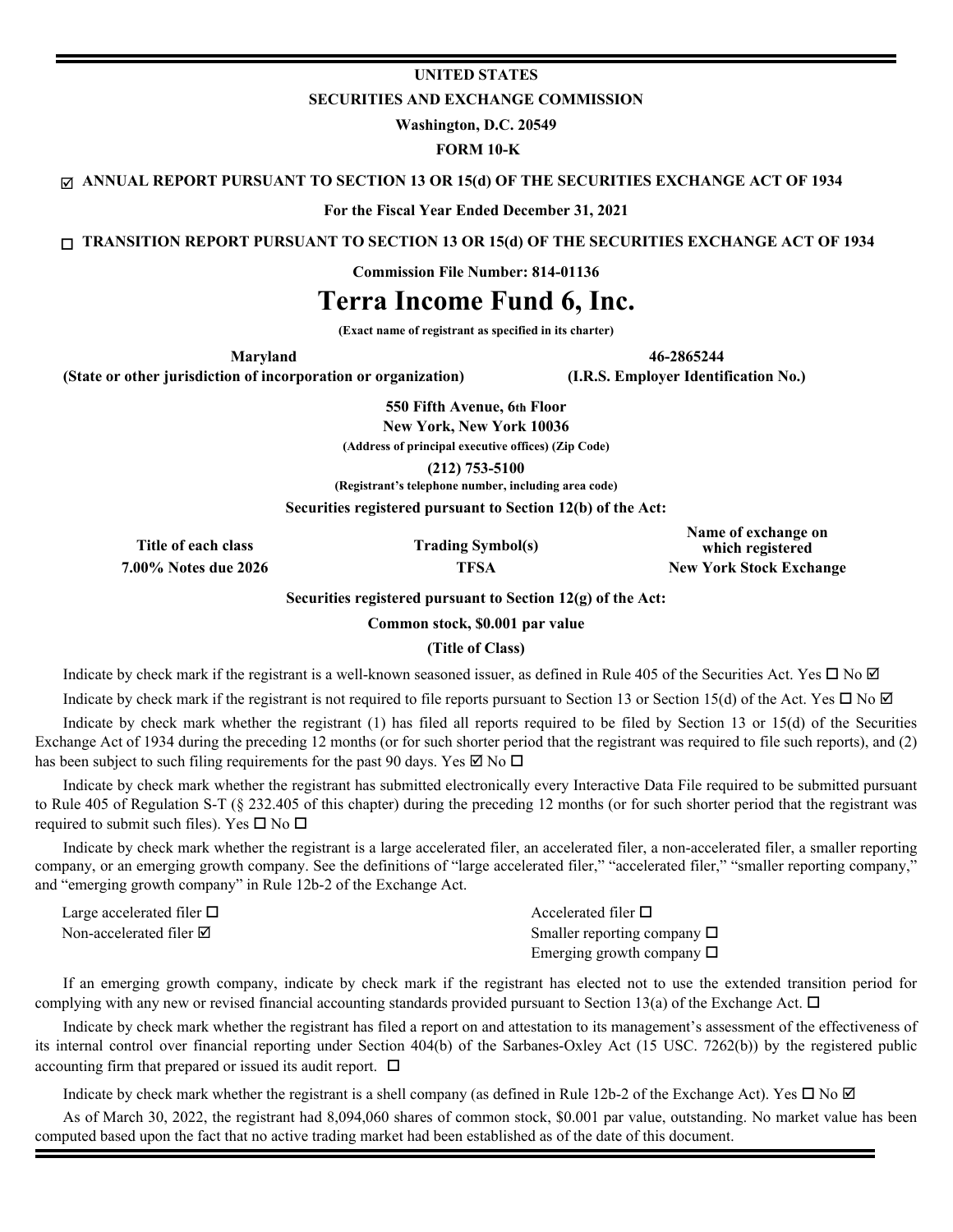<span id="page-1-0"></span>

|                                                                                                                                | Page           |
|--------------------------------------------------------------------------------------------------------------------------------|----------------|
| <b>PART I</b>                                                                                                                  |                |
| Item 1. Business                                                                                                               | $\overline{1}$ |
| Item 1A. Risk Factors                                                                                                          | $\overline{9}$ |
| Item 1B. Unresolved Staff Comments                                                                                             | 29             |
| Item 2. Properties                                                                                                             | 29             |
| Item 3. Legal Proceedings                                                                                                      | 29             |
| <b>Item 4. Mine Safety Disclosures</b>                                                                                         | 29             |
| <b>PART II</b>                                                                                                                 |                |
| Item 5. Market for Registrant's Common Equity, Related Stockholder Matters and Issuer Purchases of Equity<br><b>Securities</b> | 29             |
| Item 6. [Reserved]                                                                                                             | 31             |
| Item 7. Management's Discussion and Analysis of Financial Condition and Results of Operations                                  | 31             |
| Item 7A. Quantitative and Qualitative Disclosures about Market Risk                                                            | 43             |
| Item 8. Financial Statements and Supplementary Data                                                                            | 43             |
| Item 9. Changes in and Disagreements with Accountants on Accounting and Financial Disclosure                                   | 43             |
| Item 9A. Controls and Procedures                                                                                               | 43             |
| Item 9B. Other Information                                                                                                     | 44             |
| Item 9C. Disclosure Regarding Foreign Jurisdictions that Prevent Inspections                                                   | 44             |
| <b>PART III</b>                                                                                                                |                |
| Item 10. Directors, Executive Officers and Corporate Governance                                                                | 44             |
| <b>Item 11. Executive Compensation</b>                                                                                         | 47             |
| Item 12. Security Ownership of Certain Beneficial Owners and Management and Related Stockholder Matters                        | 48             |
| Item 13. Certain Relationships and Related Transactions, and Director Independence                                             | 49             |
| Item 14. Principal Accountant Fees and Services                                                                                | 52             |
| <b>PART IV</b>                                                                                                                 |                |
| Item 15. Exhibits and financial Statement Schedules                                                                            | 53             |
| Item 16. Form 10-K Summary                                                                                                     | 54             |
| <b>Signatures</b>                                                                                                              | 55             |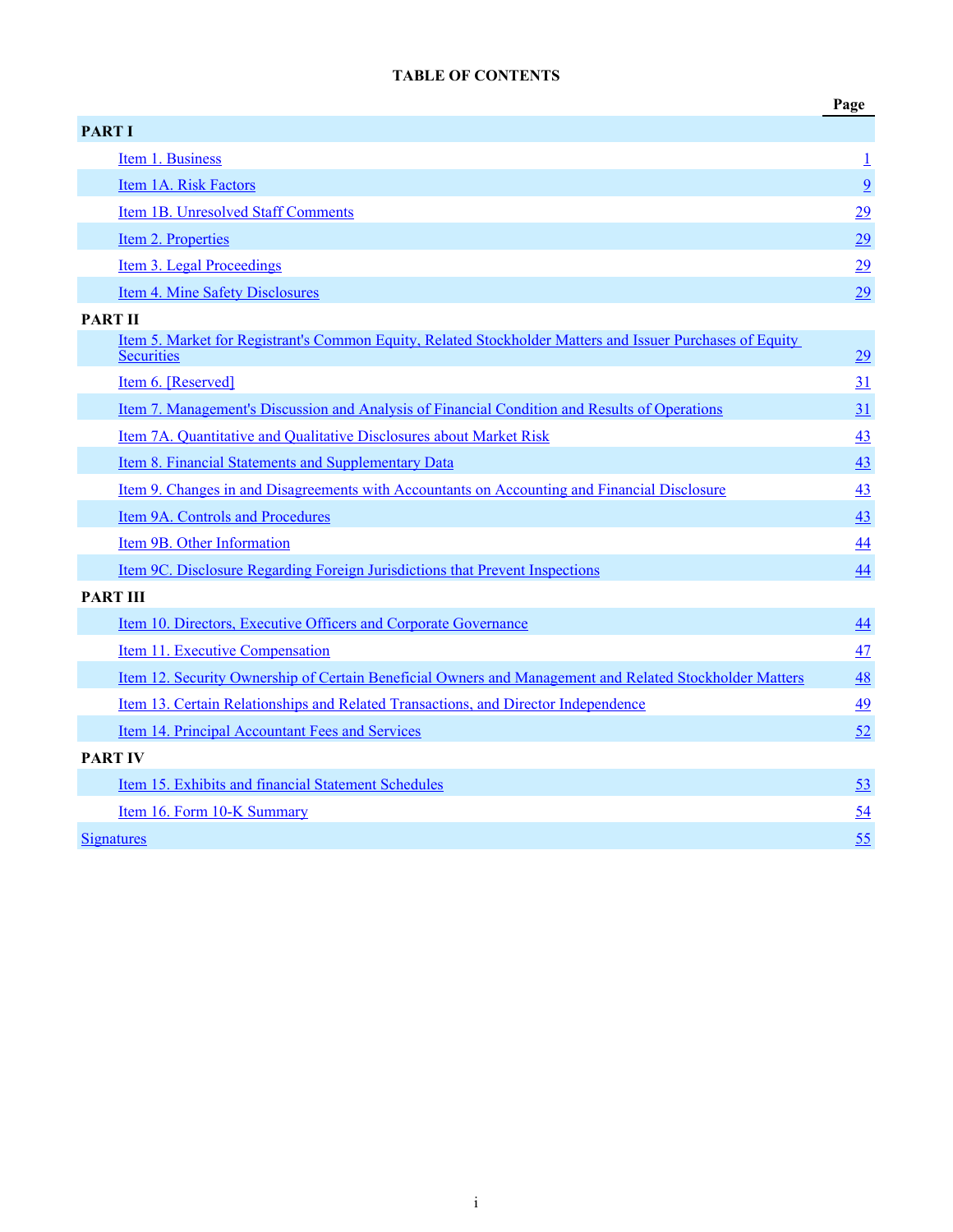## **SPECIAL NOTE REGARDING FORWARD-LOOKING STATEMENTS**

Some of the statements in this Annual Report on Form 10-K of Terra Income Fund 6, Inc. (the "Company," "we," "our" or "us") constitute forward-looking statements because they relate to future events or our future performance or financial condition. The forward-looking statements contained in this Annual Report on Form 10-K may include, but are not limited to, statements as to:

- our future operating results;
- the potential negative impacts of the ongoing coronavirus ("COVID-19") pandemic on the global economy and the impacts of COVID-19 on the Company's financial condition, results of operations, liquidity and capital resources and business operations;
- actions that may be taken by governmental authorities to contain the ongoing COVID-19 pandemic or to treat its impact;
- our business prospects and the prospects of our portfolio companies;
- the impact of the investments that we expect to make;
- the ability of our portfolio companies to achieve their objectives;
- our current and expected financings and investments;
- the adequacy of our cash resources, financing sources and working capital;
- the timing and amount of cash flows, distributions and dividends, if any, from our portfolio companies;
- our contractual arrangements and relationships with third parties;
- actual and potential conflicts of interest with any of the following affiliated entities: Terra Income Advisors, LLC ("Terra Income Advisors"), our investment adviser; Terra Capital Partners, LLC ("Terra Capital Partners"), our sponsor; Terra REIT Advisors, LLC ("Terra REIT Advisors"), a subsidiary of Terra Capital Partners; Terra Fund Advisors, LLC, an affiliate of Terra Capital Partners; Terra JV, LLC and, together with, Terra Secured Income Fund 5, LLC, Terra Secured Income Fund 5 International, Terra Income Fund International and Terra Secured Income Fund 7, LLC, (collectively, the "Terra Income Funds"); Terra Property Trust Inc ("Terra Property Trust"); Terra Offshore Funds REIT, LLC ("Terra Offshore REIT"); Mavik Real Estate Special Opportunities Fund, LP "RESOF" (formerly known as Terra Real Estate Credit Opportunities Fund, LP); Terra Capital Advisors, LLC; Terra Capital Advisors 2, LLC; Terra Income Advisors 2, LLC; or any of their affiliates;
- the dependence of our future success on the general economy and its effect on our investments;
- our use of financial leverage;
- the ability of Terra Income Advisors to locate suitable investments for us and to monitor and administer our investments;
- the ability of Terra Income Advisors or its affiliates to attract and retain highly talented professionals;
- our ability to elect to be taxed as, and maintain thereafter, our qualification as a real estate investment trust under the Internal Revenue Code of 1986, as amended (the "Code") and as a business development company under the Investment Company Act of 1940;
- the effect of changes to tax legislation and our tax position; and
- the tax status of the enterprises in which we invest.

In addition, words such as "anticipate," "believe," "expect" and "intend" indicate a forward-looking statement, although not all forward-looking statements include these words. The forward-looking statements contained in this Annual Report on Form 10-K involve risks and uncertainties. Our actual results could differ materially from those implied or expressed in the forward-looking statements for any reason, including the factors set forth in "Part I — Item 1A. Risk Factors" in this Annual Report. Other factors that could cause actual results to differ materially include: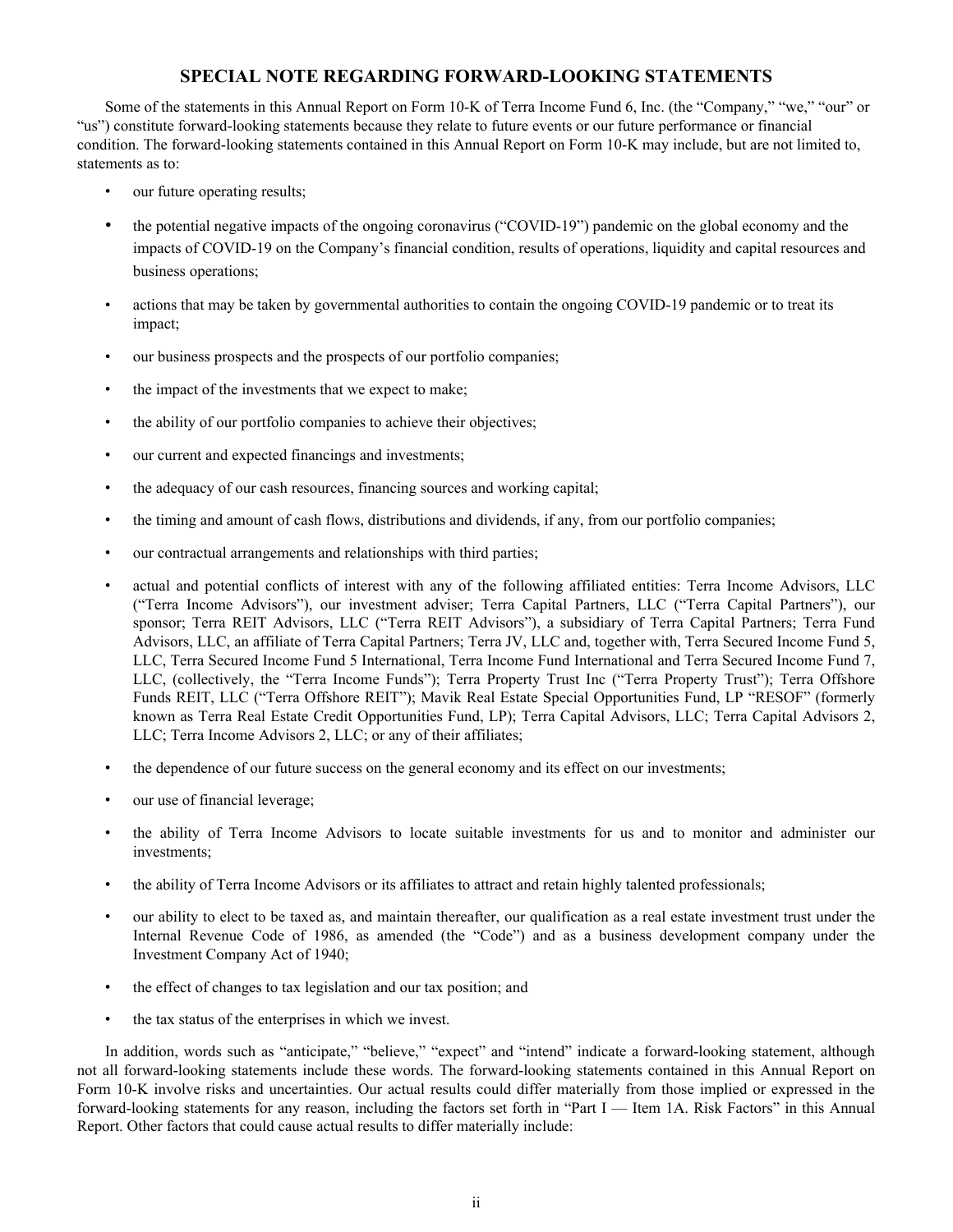- changes in the economy;
- risks associated with possible disruption in our operations or the economy generally due to terrorism or natural disasters; and
- future changes in laws or regulations and conditions in our operating areas.

We have based the forward-looking statements included in this Annual Report on Form 10-K on information available to us on the date of this Annual Report on Form 10-K. Except as required by the federal securities laws, we undertake no obligation to revise or update any forward-looking statements, whether as a result of new information, future events or otherwise. Stockholders are advised to consult any additional disclosures that we may make directly to stockholders or through reports that we may file in the future with the Securities and Exchange Commission, including annual reports on Form 10-K, quarterly reports on Form 10-Q and current reports on Form 8-K. The forward-looking statements and projections contained in this Annual Report on Form 10-K are excluded from the safe harbor protection provided by Section 27A of the Securities Act of 1933, as amended (the "Securities Act"), and Section 21E of the Securities Exchange Act of 1934, as amended (the "Exchange Act").

## **RISK FACTOR SUMMARY**

We are subject to numerous risks and uncertainties (many of which may be amplified by the COVID-19 outbreak), that could cause our actual results and future events to differ materially from those set forth or contemplated in our forward-looking statements, including those summarized below. The following list of risks and uncertainties is only a summary of some of the most important factors and is not intended to be exhaustive. This risk factor summary should be read together with the more detailed discussion of risks and uncertainties set forth under Item 1A — Risk Factors.

## **Risks Related to Our Common Stock**

- Our shares of common stock are not listed on an exchange or quoted through a quotation system, and will not be for the foreseeable future, if ever. Therefore, it is unlikely that investors will be able to sell them and, if they are able to do so, it is unlikely that they will receive a full return of their invested capital.
- We are not obligated to provide liquidity to our stockholders by a finite date; therefore, it will be difficult for an investor to sell his or her shares.
- Only a limited number of shares may be repurchased under our share repurchase program, and, to the extent investors are able to sell their shares under our share repurchase program, they may not be able to recover the amount of their investment in those shares.

## **Risks Related to Our Business and Structure**

- Our loan portfolio is concentrated in a limited number of industries and borrowers, which may subject us to a risk of significant loss if there is a downturn in a particular industry in which we are concentrated or if one of our larger borrowers encounters financial difficulties.
- Our Board may change our operating policies, objectives or strategies without prior notice or stockholder approval, and the effects of such a change may be adverse.
- Our ability to achieve our investment objectives depends on Terra Income Advisors's ability to manage and support our investment process. If Terra Income Advisors were to lose any members of its senior management team, our ability to achieve our investment objectives could be significantly harmed.
- A significant portion of our investment portfolio is and will be recorded at fair value as determined in good faith by our Board and, as a result, there is and will be uncertainty as to the value of our portfolio investments.
- Uncertainty relating to the LIBOR calculation process may adversely affect the value of our portfolio of the LIBORindexed, floating-rate debt securities in our portfolio.

## **Risks Related to Terra Income Advisors and its Affiliates**

• Investors should not assume that Terra Income Advisors's experience in managing private investment programs will be indicative of its ability to comply with business development company ("BDC") election requirements.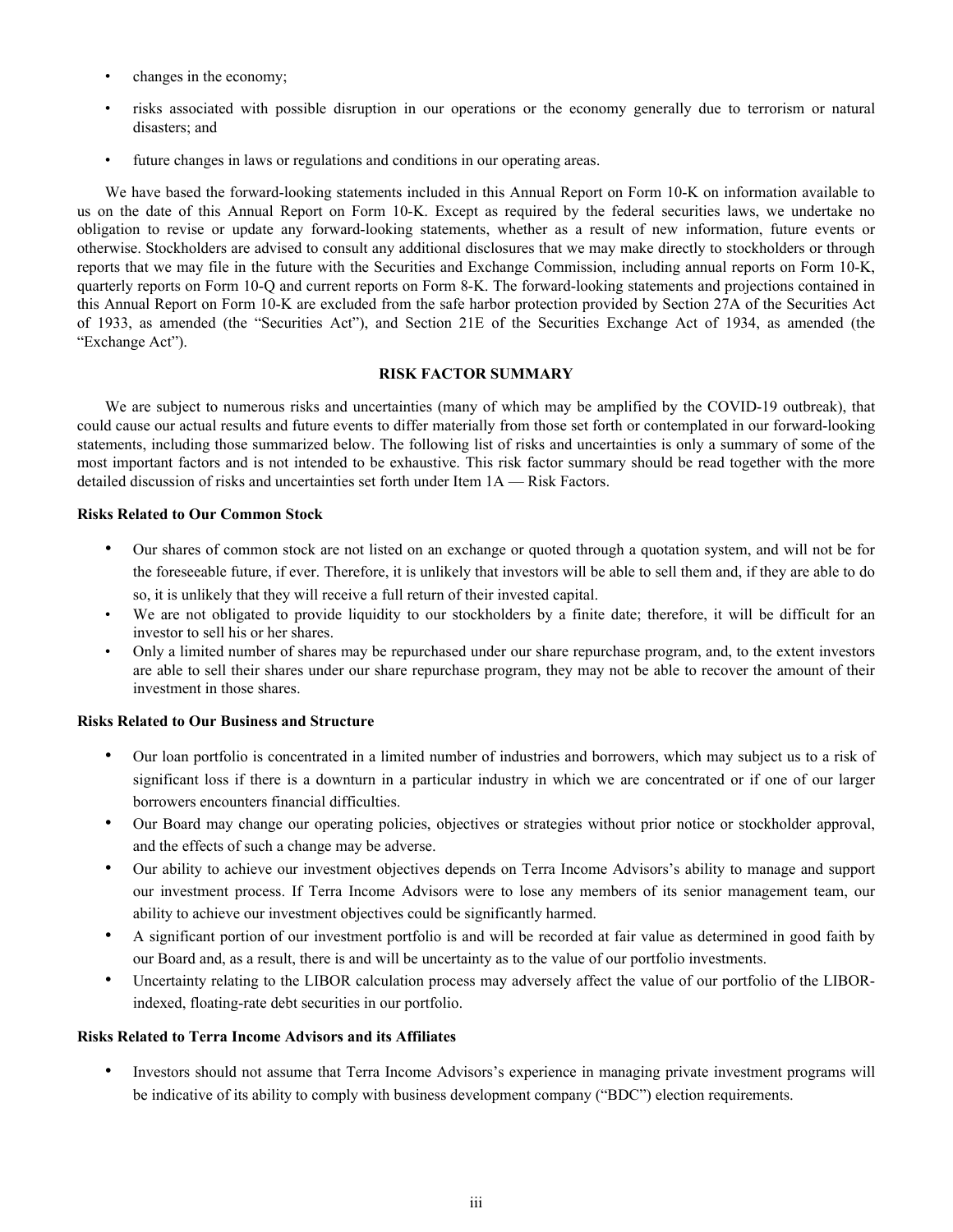- Terra Income Advisors and its affiliates, including our officers and some of our directors, face conflicts of interest caused by compensation arrangements with us and our affiliates, which could result in actions that are not in the best interests of our stockholders.
- We may be obligated to pay Terra Income Advisors incentive compensation even if we incur a net loss due to a decline in the value of our portfolio.
- There may be conflicts of interest related to obligations Terra Income Advisors has to our affiliates and to other clients.

## **Risks Related to Business Development Companies**

- The requirement that we invest a sufficient portion of our assets in qualifying assets could preclude us from investing in accordance with our current business strategy; conversely, the failure to invest a sufficient portion of our assets in qualifying assets could result in our failure to maintain our status as a BDC.
- Regulations governing our operation as a BDC and a real estate investment trust ("REIT") will affect our ability to raise, and the way in which we raise, additional capital or borrow for investment purposes, which may have a negative effect on our growth.
- Our ability to enter into transactions with our affiliates is restricted.

## **Risks Related to Our Investments**

- A covenant breach by any of our portfolio companies may harm our operating results.
- A lack of liquidity in certain of our investments may adversely affect our business.
- Our real estate-related loans may be impacted by unfavorable real estate market conditions, which could decrease the value of our investments.
- Our real estate-related loans will be subject to interest rate fluctuations that could reduce our returns as compared to market interest rates.
- The mezzanine loans in which we may invest would involve greater risks of loss than senior loans secured by incomeproducing real properties.
- The B-Notes in which we may invest may be subject to additional risks relating to the privately negotiated structure and terms of the transaction, which may result in losses to us.
- Investments in non-conforming or non-investment grade rated loans or securities involve greater risk of loss.
- We have no established investment criteria limiting the geographic concentration of our investments. If our investments are concentrated in an area that experiences adverse economic conditions, our investments may lose value and we may experience losses.
- Hedging against interest rate exposure may adversely affect our earnings, limit our gains or result in losses.
- If we overestimate the value or income-producing ability or incorrectly price the risks of our investments, we may experience losses.

## **Risks Related to Debt Financing**

- Since we borrow money, the potential for gain or loss on amounts invested in us will be magnified and may increase the risk of investing in us.
- Changes in interest rates may affect our cost of capital and net investment income.

## **Risks Related to our REIT Status and Certain Other Tax Items**

- If we do not qualify as a REIT, we will be subject to tax as a regular corporation and could face a substantial tax liability.
- The preferred equity investments we intend to make may make us unable to maintain our qualification as a REIT under the Code.
- To maintain our REIT status, we may have to borrow funds on a short-term basis during unfavorable market conditions, forego otherwise attractive opportunities, or liquidate or restructure otherwise attractive investments.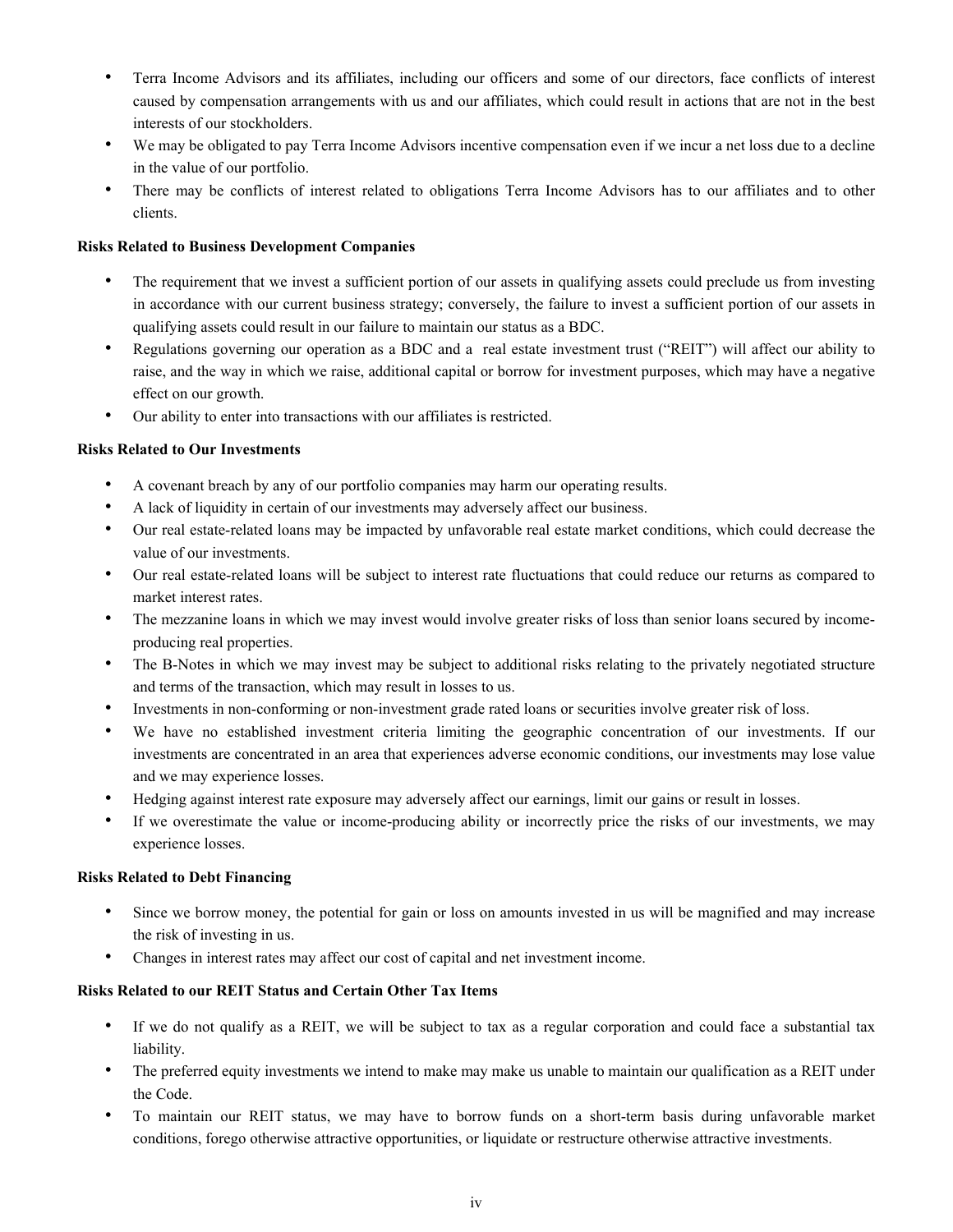- Our charter does not contain restrictions generally found in REIT charters regarding our organization and operation as a REIT.
- The failure of a mezzanine loan to qualify as a real estate asset could adversely affect our ability to qualify as a REIT.

## **General Risk Factors**

- The effects of the ongoing COVID-19 pandemic, as well as any future pandemics or similar events, and the actions taken in response thereto, may adversely affect our investments and operations.
- Future recessions, downturns, disruptions or instability could have a materially adverse effect on our business.
- As a public company, we are subject to regulations not applicable to private companies, such as provisions of the Sarbanes-Oxley Act. Efforts to comply with such regulations involves significant expenditures, and non-compliance with such regulations may adversely affect us.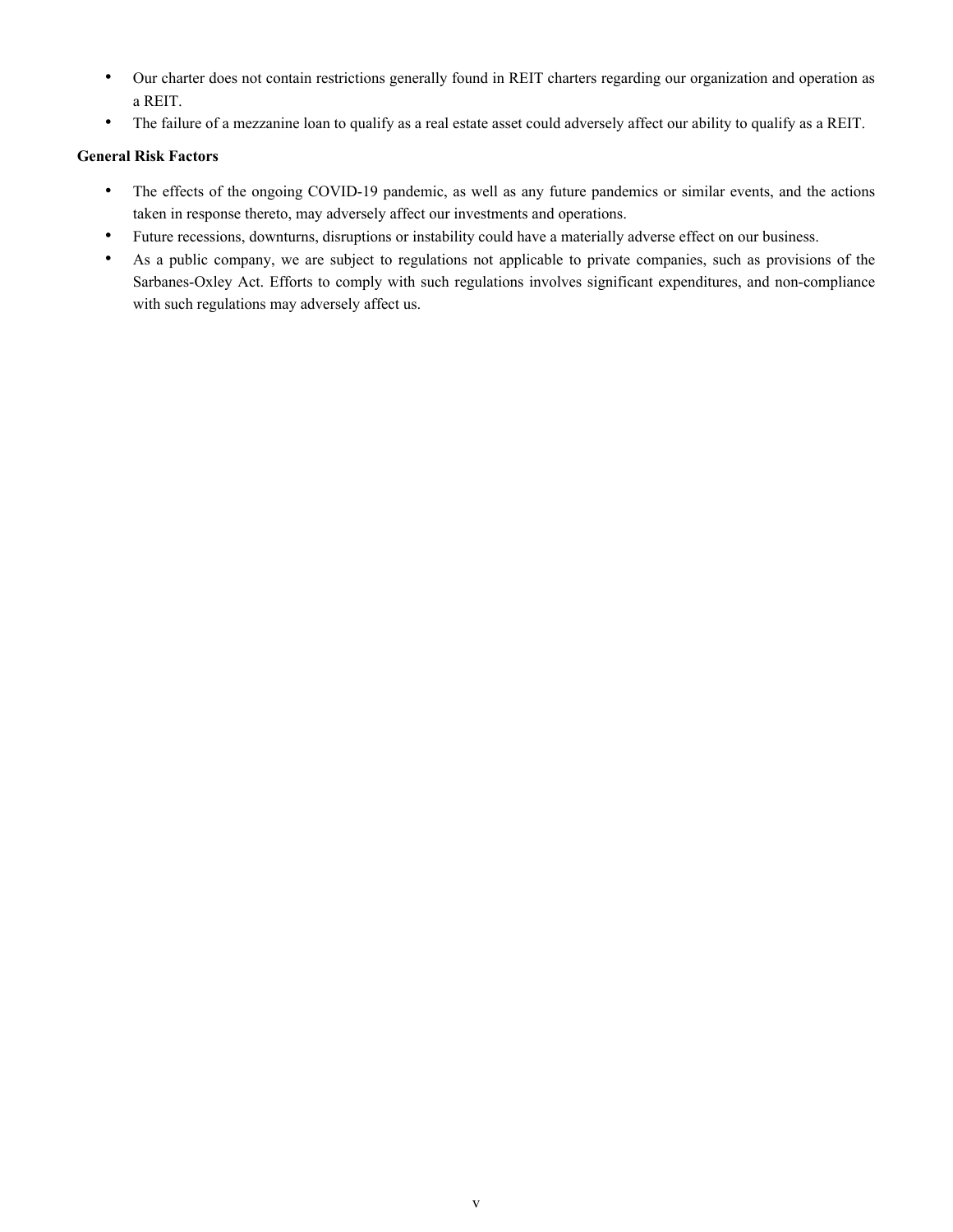## **PART I**

## <span id="page-6-0"></span>**Item 1. Business.**

#### **Overview**

We are a Maryland corporation, formed on May 15, 2013 and commenced operations on June 24, 2015. We have elected to be regulated as a business development company under the Investment Company Act of 1940, as amended (the "1940 Act"). We are an externally managed, non-diversified, closed-end management investment company that initially elected to be taxed for federal income tax purposes as a regulated investment company ("RIC") until December 31, 2018, when we changed our tax election from taxation as a RIC to taxation as a real estate investment trust. We elected to be taxed as a REIT under Subchapter M of the Internal Revenue Code of 1986, as amended, commencing with our short taxable year beginning October 1, 2018 and ending December 31, 2018. Concurrent with the change in our tax election, we changed our fiscal year end from September 30 to December 31 to satisfy the REIT requirements under the Code. As a REIT, we are not subject to federal income taxes on income and gains distributed to the stockholders as long as certain requirements are satisfied, principally relating to the nature of income and the level of distributions, as well as other factors.

On February 10, 2021, we issued \$34.8 million in aggregate principal amount of 7.00% fixed-rate notes due 2026 (the "notes"), for net proceeds of \$33.7 million after deducting underwriting commissions of \$1.1 million. In addition, the underwriters had an option to purchase an additional \$5.2 million in aggregate principal amount of notes within 30 days. On February 26, 2021, the underwriters exercised the option to purchase an additional \$3.6 million of the notes for net proceeds of \$3.5 million, after deducting underwriting commissions of \$0.1 million. Interest on the notes is paid quarterly in arrears every March 30, June 30, September 30 and December 30, at an annual rate of 7.00% per year, beginning June 30, 2021. The notes mature on March 31, 2026. The notes may be redeemed in whole or in part at any time or from time to time at our option on or after February 10, 2023.

On April 1, 2021, Mavik Capital Management, LP ("Mavik"), an entity controlled by Vikram S. Uppal, our Chief Executive Officer, completed a series of related transactions that resulted in all of the outstanding interests in Terra Capital Partners being acquired by Mavik for a combination of cash and interests in Mavik (the "Recapitalization"). Following the series of transactions described below, Terra Income Advisors is ultimately controlled by Mavik. Prior to the Recapitalization, Terra Capital Partners was the immediate parent and managing member of Terra Income Advisors, and was ultimately controlled by Axar Real Estate Capital Group LLC ("Axar RE Manager"). In connection with the Recapitalization, Axar RE Manager assumed direct control of Terra Income Advisors by becoming its manager. Thus, the same parties that controlled Terra Income Advisors prior to the consummation of the Recapitalization maintained control of Terra Income Advisors, and by the terms of the Recapitalization continued to do so until a new investment advisory and administrative services agreement between us and Terra Income Advisors (the "Investment Advisory Agreement") was approved by the affirmative vote of a majority of the outstanding shares of common stock entitled to vote at our 2021 annual meeting of stockholders on September 22, 2021. Subsequent to the approval of the Investment Advisory Agreement, Axar RE Manager ceased to be the manager of the Advisor and Terra Capital Partners again became the managing member of Terra Income Advisors.

On April 9, 2021, we entered into a credit agreement with a lender to provide for a delayed draw term loan of \$25.0 million (the "Term Loan"). The Term Loan currently bears interest at a rate equal to 5.625% and matures on April 9, 2025.

On May 11, 2021, our board of directors (our "Board") unanimously approved the resumption of the Company's share repurchase program (the "SRP"), effective as of June 30, 2021. The Board had previously unanimously approved the suspension of the operation of the SRP effective as of April 30, 2020 in light of the challenging market conditions arising from the COVID-19 pandemic and in an effort to preserve liquidity in the Company.

### **Our Investment Adviser**

Our investment activities are externally managed by Terra Income Advisors, or the "Adviser", a private investment firm affiliated with us, pursuant to the Investment Advisory Agreement, under the oversight of our Board, a majority of whom are independent. Terra Income Advisors is registered as an investment adviser under the Investment Advisers Act of 1940, as amended (the "Advisers Act").

 Terra Income Advisors is responsible for sourcing potential investments, conducting due diligence on prospective investments, analyzing investment opportunities, structuring investments and monitoring our portfolio on an ongoing basis according to asset allocation and other guidelines set by our Board. Terra Income Advisors is registered as an investment adviser with the Securities and Exchange Commission ("SEC"). The level of our investment activity depends on many factors, including the amount of debt and equity capital available to prospective borrowers, the level of refinancing activity for such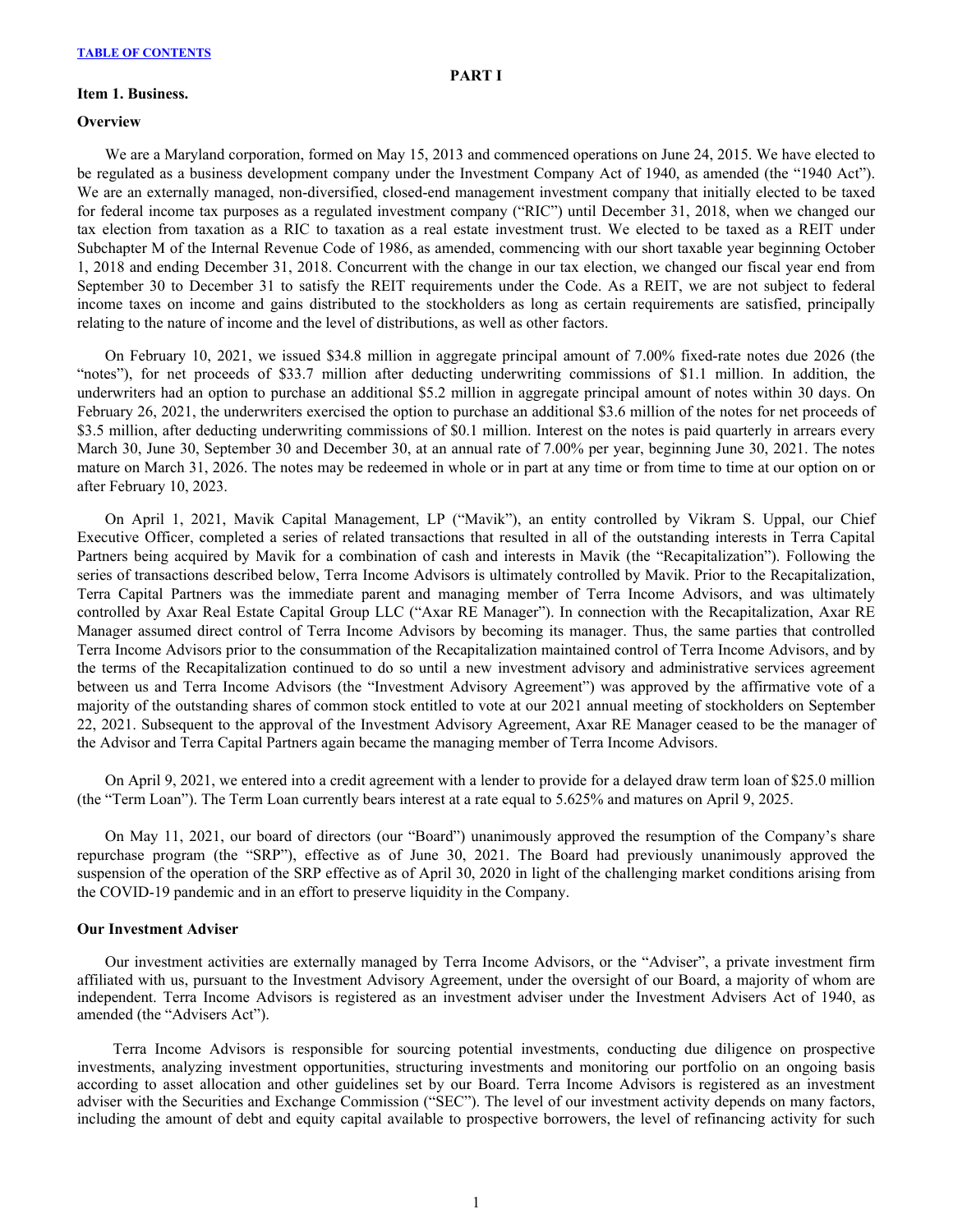companies, the availability of credit to finance transactions, the general economic environment and the competitive environment for the types of investments we make.

Under the Investment Advisory Agreement, we have agreed to pay Terra Income Advisors a base management fee as well as an incentive fee based on our investment performance.

The management of our investment portfolio is the responsibility of Terra Income Advisors and its executive officers. The investment committee of Terra Income Advisors will approve each new investment that we make. Our Board, including a majority of independent directors, oversees and monitors our investment performance and annually reviews the compensation we pay to Terra Income Advisors and its performance during the preceding 12 months to determine if the compensation paid to Terra Income Advisors is reasonable in relation to the nature and quality of the services performed, and that the provisions of the Investment Advisory Agreement are carried out.

### **About Terra Capital Partners**

Terra Capital Partners, an affiliate of Terra Income Advisors, is a real estate finance and investment firm based in New York City that focuses primarily on the origination and management of commercial real estate-related loans, including mezzanine loans, as well as first mortgage loans, bridge loans and preferred equity investments, in all major property types. Since its formation in 2001 and its commencement of operations in 2002, Terra Capital Partners has been engaged in providing financing on commercial properties of all major property types throughout the United States. In the lead up to the global financial crisis in 2007, believing that the risks associated with commercial real estate markets had grown out of proportion to the potential returns from such markets, Terra Capital Partners sold 100% of its interest in its portfolio. It was not until mid-2009, after its assessment that commercial mortgage markets would begin a period of stabilization and growth, that Terra Capital Partners began to sponsor new investment vehicles, which included the Terra Income Funds, to again provide debt capital to commercial real estate markets. The financings provided by all vehicles managed by Terra Capital Partners from January 2004 through December 31, 2021 have been secured by approximately 13.9 million square feet of office properties, 3.7 million square feet of retail properties, 5.5 million square feet of industrial properties, 5,058 hotel rooms and 27,925 apartment units. The value of the properties underlying this capital was approximately \$10.6 billion based on appraised values as of the closing dates of each financing. In addition to its extensive experience originating and managing debt financings, Terra Capital Partners and its affiliates have owned and operated over six million square feet of office and industrial space between 2005 and 2007, and this operational experience further informs its robust origination and underwriting standards and would be beneficial should Terra Income Advisors need to foreclose on a property underlying a financing. As of the date of this Annual Report on Form 10-K, Terra Capital Partners and its affiliates employed 25 persons.

 Terra Capital Partners is led by Vikram S. Uppal (Chief Executive Officer), Gregory M. Pinkus (Chief Financial Officer) and Daniel J. Cooperman (Chief Originations Officer). Mr. Uppal was a Partner of Axar and its Head of Real Estate. Prior to Axar, Mr. Uppal was a Managing Director on the Investment Team at Fortress Investment Group's Credit and Real Estate Funds and Co-Head of North American Real Estate Investments at Mount Kellett Capital Management. Members of the Terra Capital Partners management team have broad based, long-term relationships with major financial institutions, property owners and commercial real estate service providers. The entire senior management team has held leadership roles at many top international real estate and investment banking firms, including Mount Kellett Capital Management and Fortress Investment Group.

#### **Investment Objectives and Strategy**

Our primary investment objectives are to pay attractive and stable cash distributions and to preserve, protect and return capital contributions to stockholders. Our investment strategy is to originate and manage a diversified portfolio consisting of (i) commercial real estate loans to U.S. companies qualifying as "eligible portfolio companies" under the 1940 Act, including mezzanine loans, first and second lien mortgage loans, subordinated mortgage loans, bridge loans and other commercial real estate-related loans related to or secured by high quality commercial real estate in the United States and (ii) preferred equity real estate investments in U.S. companies qualifying as "eligible portfolio companies" under the 1940 Act; provided, however, that we are not a "diversified company" as defined in the 1940 Act. We may also purchase select commercial real estate-related debt securities, such as commercial mortgage-backed securities ("CMBS") or collateralized debt obligations ("CDOs").

We structure, acquire and maintain a portfolio of investments that generate a stable income stream to enable us to pay attractive and consistent cash distributions to our stockholders. We directly structure, underwrite and originate most of our investments, as we believe that doing so will provide us with the best opportunity to invest in loans that satisfy our standards, establish a direct relationship with the borrower and optimize the terms of our investments; however, we may acquire existing loans from the originating lender should our adviser determine such an investment is in our best interest. We may hold our investments until their scheduled maturity dates or may sell them if we are able to command favorable terms for their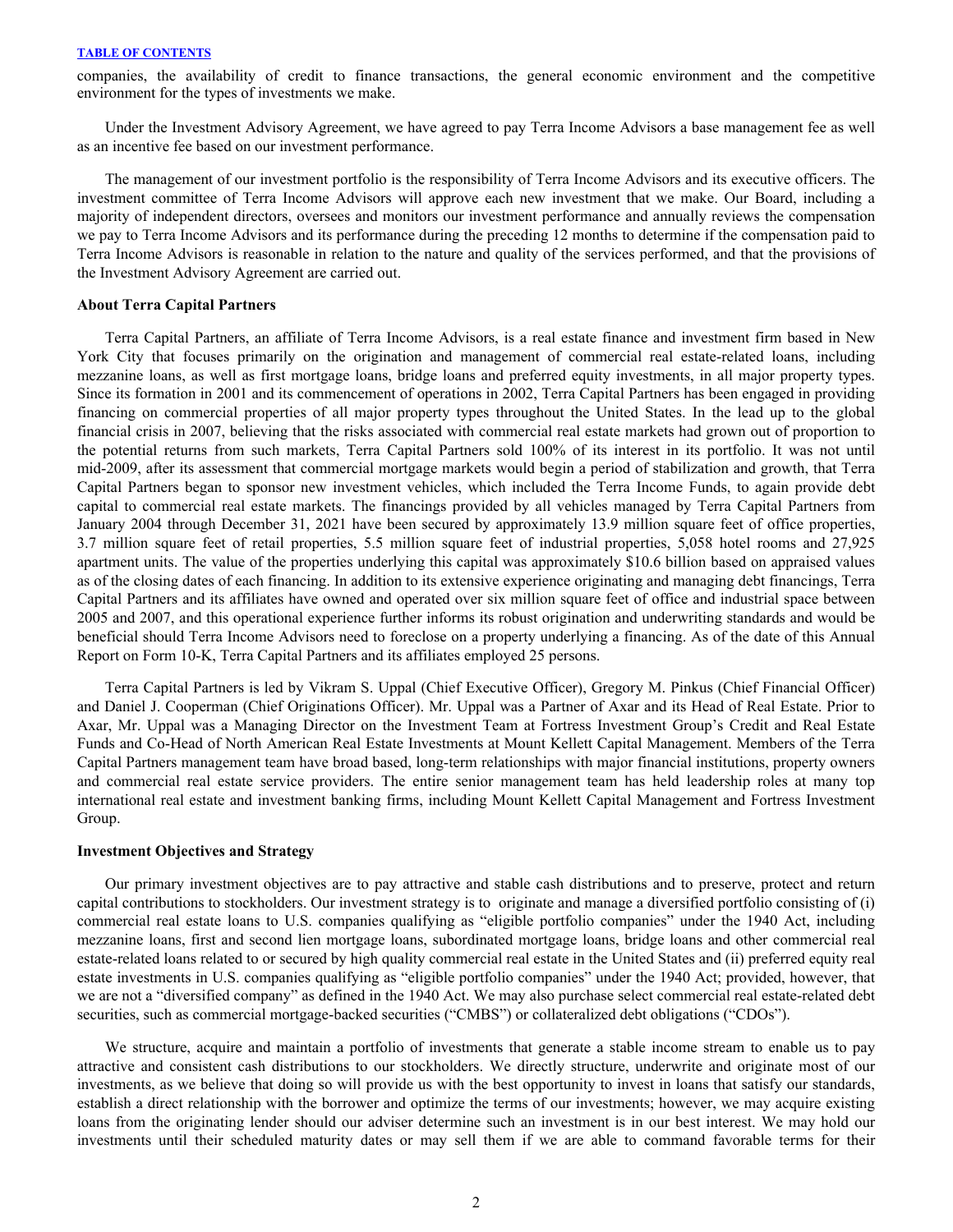disposition. We may also seek to realize growth in the value of our investments by timing their sale to maximize value. We believe that our investment strategy allows us to pay attractive and stable cash distributions to our stockholders and to preserve, protect and return our stockholders' capital contributions, consistent with our investment objectives.

Terra Income Advisors's management team has extensive experience in originating, acquiring, structuring, managing and disposing of real estate-related loans similar to the types of loans in which we intend to invest. In order to meet our investment objectives, we generally seek to follow the following investment criteria:

- focus primarily on the origination of new loans;
- focus on loans backed by properties in the United States;
- invest primarily in floating rate rather than fixed rate loans, but we reserve the right to make debt investments that bear interest at a fixed rate;
- invest in loans expected to be repaid within one to five years;
- maximize current income;
- lend to creditworthy borrowers;
- construct a portfolio that is diversified by property type, geographic location, tenancy and borrower;
- source off-market transactions; and
- hold investments until maturity unless, in our adviser's judgment, market conditions warrant earlier disposition.

While the size of each of our investments generally ranges between \$3 million and \$20 million, our investments ultimately are at the discretion of Terra Income Advisors, subject to oversight by our Board. We focus on smaller, middle market loans which are financing properties in primary and secondary markets because we believe these loans are subject to less competition, offer higher risk adjusted returns than larger loans with similar risk metrics and facilitate portfolio diversification.

To enhance our returns, we employ leverage, including leverage resulting from issuance of the notes, as market conditions permit and at the discretion of our Terra Income Advisors, but in no event will leverage employed exceed 50% of the value of our assets, as required by the 1940 Act. See Item 1A "Risk Factors — Risks Related to Debt Financing" for a discussion of the risks inherent in employing leverage.

### **Business Strategy**

In executing our business strategy, we believe that we benefit from Terra Income Advisors's affiliation with Terra Capital Partners, given its strong track record and extensive experience and capabilities as real estate investment manager and sponsor of the Terra Income Funds. We believe the following core strengths will enable us to realize our investment objectives and provide us with significant competitive advantages in the marketplace, and attractive risk-adjusted returns to our stockholders:

### *Significant Experience of Terra Capital Partners*

 Terra Capital Partners provides Terra Income Advisors with all of its key investment personnel. Terra Capital Partners has developed a reputation within the commercial real estate finance industry as a leading sophisticated real estate investment and asset management company with a 19-year track record in originating, underwriting and managing commercial real estate and real estate-related loans, preferred equity investments and investments with similar characteristics to the assets that we acquire. We believe we benefit from the depth and the disciplined approach Terra Capital Partners brings to its underwriting and investment management processes to structure and manage investments prudently. In addition to its extensive experience originating and managing debt financings, Terra Capital Partners and its affiliates have owned and operated over six million square feet of office and industrial space between 2005 and 2007, and this operational experience has further informed its robust origination and underwriting standards.

### *Disciplined Investment Process*

 We follow a disciplined investment origination, underwriting and selection process. We follow an investment approach focused on long-term credit performance and capital protection. This investment approach involves a multi-phase evaluation, structuring and monitoring process for each potential investment opportunity. After investment, our management team focuses on a thorough review of our investments for potential credit quality deterioration and potential proactive steps, including making available significant managerial assistance as required by the 1940 Act, to mitigate any losses to our invested capital.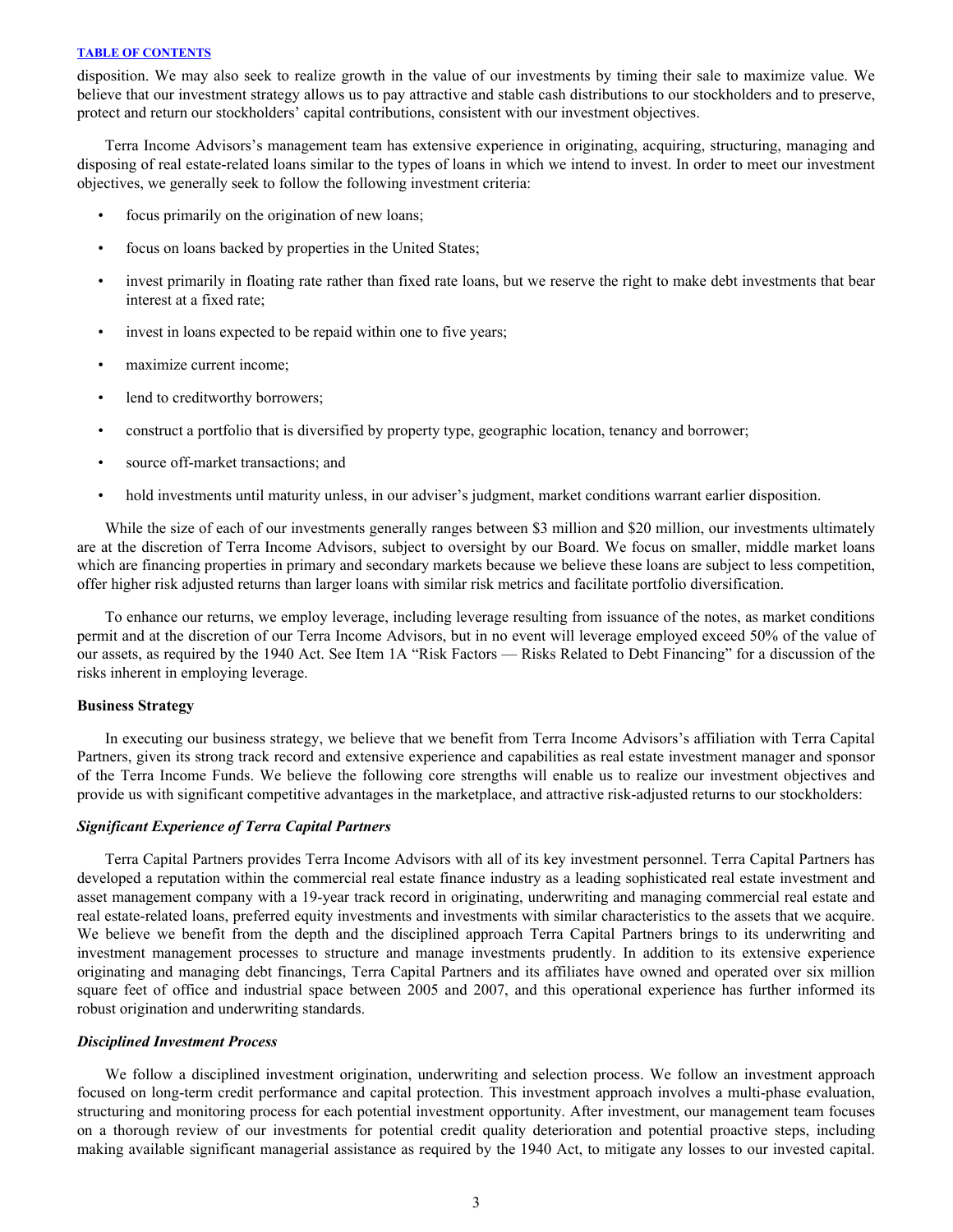We believe this approach maximizes current income and minimizes capital loss. To date, all of the loans originated by Terra Income Advisors and its affiliates have generated a positive return, which we believe is attributable to our advisor's rigorous origination, underwriting and selection process.

### *Portfolio Construction*

We construct a portfolio that is diversified by property type, geographic location and borrower. We construct our portfolio based on our evaluation of the impact of each potential investment on the risk/reward mix in our existing portfolio. By selecting those assets that we believe will maximize stockholder returns while minimizing investment-specific risk, we believe we can build and manage an investment portfolio that provides superior value to stockholders over time, both in absolute terms and relative to other commercial real estate loan and real estate-related investment vehicles.

### *Superior Analytical Approach*

We believe that our management team possesses the superior analytical approach to evaluate each potential investment through the balanced use of qualitative and quantitative analysis, which helps us manage risk on an individual investment and portfolio basis. We rely on a variety of analytical approach and models to assess our investments and risk management. We also conduct an extensive evaluation of the numerous factors that affect our potential investments. These factors include:

- Top-down review of both the current macroeconomic environment generally and the real estate and commercial real estate loan market specifically;
- Detailed evaluation of the real estate industry and its sectors;
- Bottom-up review of each individual investment's attributes and risk/reward profile relative to the macroeconomic environment;
- Quantitative cash flow analysis and impact of the potential investment on our portfolio; and
- Ongoing management and monitoring of all investments to assess changing conditions on our original investment assumptions.

### *Extensive Strategic Relationships*

Our management team maintains extensive relationships within the real estate industry, including real estate developers, institutional real estate sponsors and investors, real estate funds, investment and commercial banks, private equity funds, asset originators and broker-dealers, as well as the capital and financing markets generally. We believe these relationships enhance our ability to source and finance our investments as well as mitigate their credit and interest rate risk. We leverage the many years of experience and well-established contacts of our management team, and to use these relationships for the benefit of our stockholders.

### **Targeted Investments**

## *Real Estate-Related Loans*

 We originate, acquire, fund and structure real estate-related loans, including first and second mortgage loans, mezzanine loans, bridge loans, convertible mortgages and other loans related to high-quality commercial real estate in the United States. We may also acquire some equity participations in the underlying collateral of such loans. We invest in securities that are rated below investment grade by rating agencies or that would be rated below investment grade if they were rated. Below investment grade securities, which are often referred to as "junk," have predominantly speculative characteristics with respect to the issuer's capacity to pay interest and repay principal. They may also be difficult to value and illiquid. We structure, underwrite and originate most if not all of our investments. We use what we consider to be conservative underwriting criteria, and our underwriting process involves comprehensive financial, structural, operational and legal due diligence to assess the risks of investments so that we can optimize pricing and structuring. By originating loans directly, we are able to structure and underwrite loans that satisfy our standards, establish a direct relationship with the borrower and utilize our own documentation. Described below are some of the types of loans we own and may originate.

 *Mezzanine Loans*. These are loans secured by ownership interests in an entity that owns commercial real estate and generally finance the acquisition, refinancing, rehabilitation or construction of commercial real estate. Mezzanine loans may be either short-term (one-to-five year) or long-term (up to 10-year) and may be fixed or floating rate. We may originate mezzanine loans backed by high-quality properties in the United States that fit our investment strategy. We may own such mezzanine loans directly or we may hold a participation in a mezzanine loan or a sub-participation in a mezzanine loan. These loans are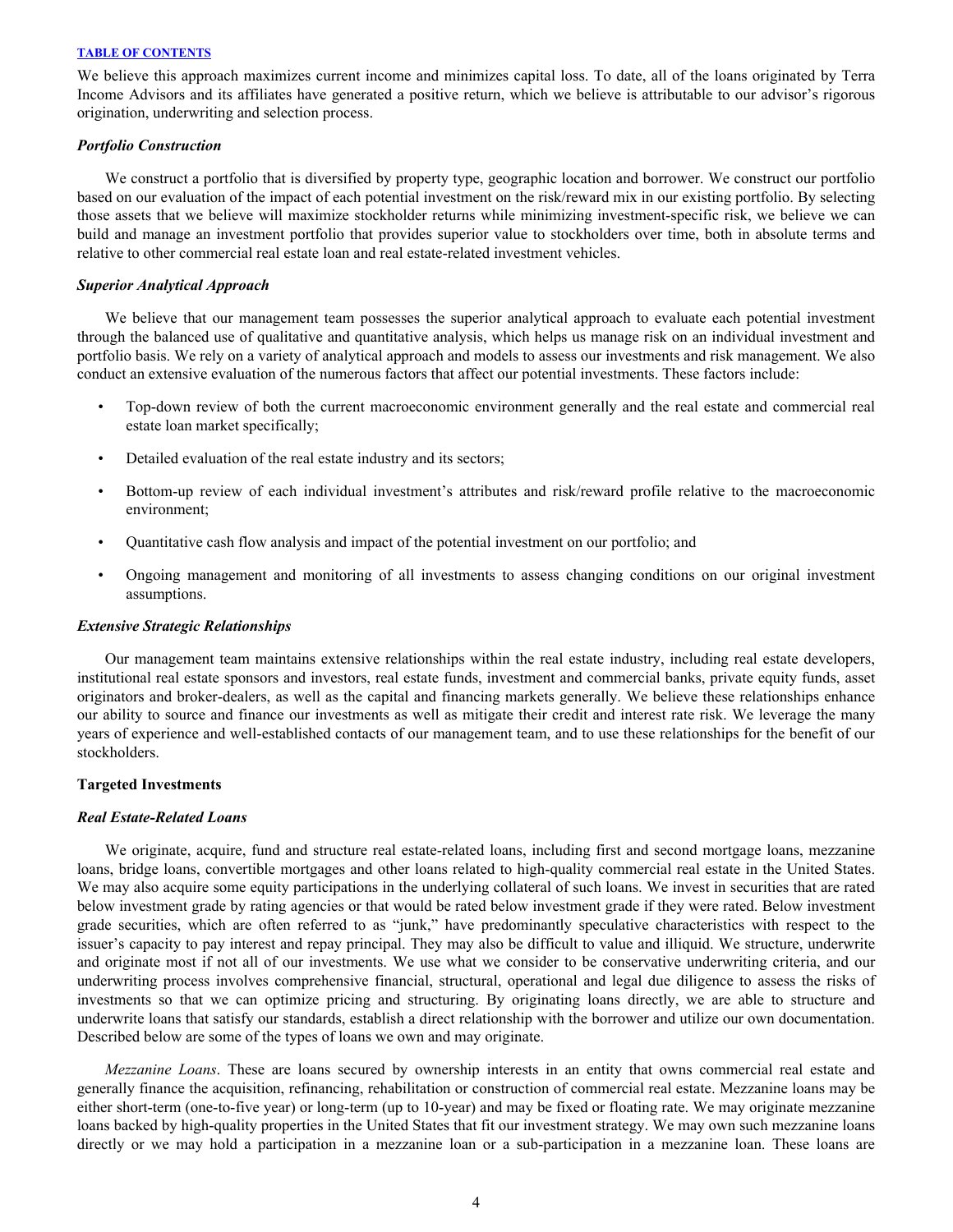predominantly current-pay loans (although there may be a portion of the interest that accrues) and may provide for participation in the value or cash flow appreciation of the underlying property as described below. We invest in mezzanine loans with loanto-value ratios ranging from 60% to 80%.

 *Preferred Equity Investments*. These are investments in preferred membership interests in an entity that owns commercial real estate and generally finance the acquisition, refinancing, rehabilitation or construction of commercial real estate. These investments are expected to have similar characteristics to and returns as mezzanine loans.

 *Subordinated Mortgage Loans (B-notes)*. B-notes include structurally subordinated first mortgage loans and junior participations in first mortgage loans or participations in these types of assets. Like first mortgage loans, these loans generally finance the acquisition, refinancing, rehabilitation or construction of commercial real estate. B-notes may be either short-term (one-to-five year) or long-term (up to 10-year), may be fixed or floating rate and are predominantly current-pay loans. We may originate current-pay B-notes backed by high-quality properties in the United States that fit our investment strategy. We may create B-notes by tranching our directly originated first mortgage loans generally through syndications of senior first mortgages or buy such assets directly from third-party originators.

 Investors in B-notes are compensated for the increased risk of such assets from a pricing perspective but still benefit from a lien on the related property. Investors typically receive principal and interest payments at the same time as senior debt unless a default occurs, in which case these payments are made only after any senior debt is made whole. Rights of holders of B-notes are usually governed by participation and other agreements that, subject to certain limitations, typically provide the holders of subordinated positions of the mortgage loan with the ability to cure certain defaults and control certain decisions of holders of senior debt secured by the same properties (or otherwise exercise the right to purchase the senior debt), which provides for additional downside protection and higher recoveries.

 *Bridge Loans*. We offer bridge financing products to borrowers who are typically seeking short-term capital to be used in an acquisition, development or refinancing of a given property. From the borrower's perspective, shorter term bridge financing is advantageous because it allows time to improve the property value through repositioning without encumbering it with restrictive long-term debt. The terms of these loans generally do not exceed three years. Bridge loans may be structured as mezzanine loans, preferred equity or first mortgages.

 *First Mortgage Loans*. These loans generally finance the acquisition, refinancing, rehabilitation or construction of commercial real estate. First mortgage loans may be either short-term (one-to-five year) or long-term (up to 10-year), may be fixed or floating rate and are predominantly current-pay loans. We originate current-pay first mortgage loans backed by highquality properties in the United States that fit our investment strategy. We selectively syndicate portions of these loans, including senior or junior participations that will effectively provide permanent financing or optimize returns which may include retained origination fees.

 First mortgages provide for a higher recovery rate and lower defaults than other debt positions due to the lender's senior position. However, such loans typically generate lower returns than subordinate debt such as mezzanine loans or B-notes.

 *Equity Participations*. In connection with our loan origination activities, we may pursue equity participation opportunities, or interests in the projects being financed, in instances when we believe that the risk-reward characteristics of the loan merit additional upside participation because of the possibility of appreciation in value of the underlying assets securing the loan. Equity participations can be paid in the form of additional interest, exit fees or warrants in the borrower. Equity participation can also take the form of a conversion feature, permitting the lender to convert a loan or preferred equity investment into equity in the borrower at a negotiated premium to the current net asset value ("NAV") of the borrower. We expect to be able to obtain equity participations in certain instances where the loan collateral consists of an asset that is being repositioned, expanded or improved in some fashion which is anticipated to improve future cash flow. In such case, the borrower may wish to defer some portion of the debt service or obtain higher leverage than might be merited by the pricing and leverage level based on historical performance of the underlying asset. We generate additional revenues from these equity participations as a result of excess cash flows being distributed or as appreciated properties are sold or refinanced.

 *Other Real Estate-Related Investments*. Our advisor has the right to invest in other real estate-related investments, which may include CMBS or other real estate debt or equity securities, so long as such investments do not constitute more than 15% of our assets. Certain of our real estate-related loans require the borrower to make payments of interest on the fully committed principal amount of the loan regardless of whether the full loan amount is outstanding.

### **Human Capital Management**

We do not currently have any employees and do not expect to have any employees. Services necessary for our business are provided by individuals who are employees of our advisor, Terra Income Advisors, or by individuals who were contracted by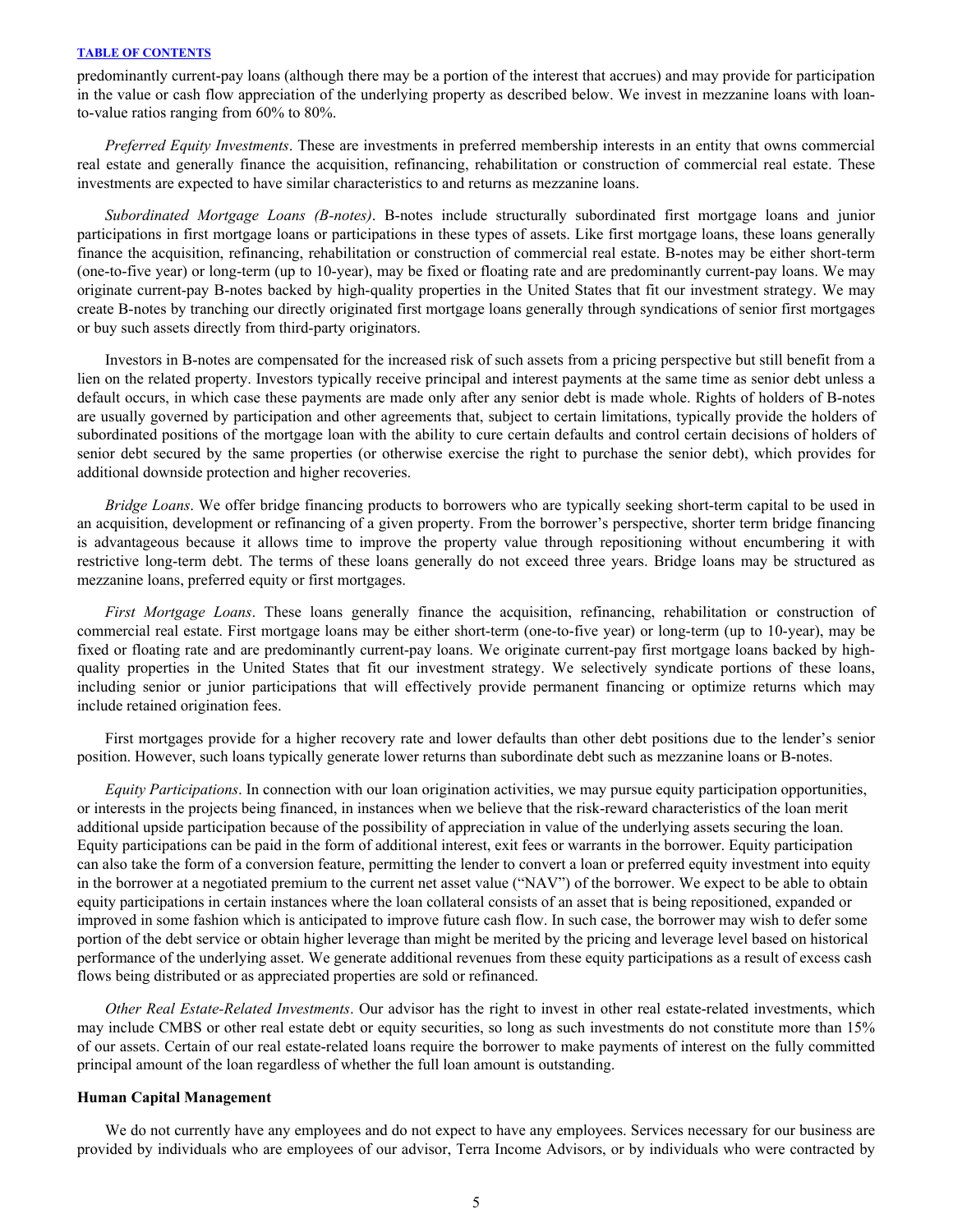us or by Terra Income Advisors to work on behalf of us pursuant to the terms of the Investment Advisory Agreement between us and Terra Income Advisors.

## **Regulation**

We have elected to be regulated as a BDC under the 1940 Act. As with other companies regulated by the 1940 Act, a BDC must adhere to certain substantive regulatory requirements. The 1940 Act contains prohibitions and restrictions relating to transactions between BDCs and their affiliates (including any investment advisers or sub-advisers), principal underwriters and affiliates of those affiliates or underwriters and requires that a majority of the directors be persons other than "interested persons," as that term is defined in the 1940 Act. In addition, the 1940 Act provides that we may not change the nature of our business so as to cease to be, or to withdraw our election as, a BDC unless approved by a majority of our outstanding voting securities.

"A majority of the outstanding voting securities" of a company is defined under the 1940 Act as the lesser of: (i) 67% or more of the voting securities of such company present at a meeting if the holders of more than 50% of the company's outstanding voting securities are present or represented by proxy; or (ii) more than 50% of the outstanding voting securities of such company.

## *Qualifying Assets*

Under the 1940 Act, a BDC may not acquire any asset other than assets of the type listed in Section 55(a) of the 1940 Act, which are referred to as qualifying assets, unless, at the time the acquisition is made, qualifying assets represent at least 70% of the company's total assets. The principal categories of qualifying assets relevant to our business are the following:

- 1. Securities purchased in transactions not involving any public offering from the issuer of such securities, which issuer (subject to certain limited exceptions) is an eligible portfolio company, or from any person who is, or has been during the preceding 13 months, an affiliated person of an eligible portfolio company, or from any other person, subject to such rules as may be prescribed by the SEC. An eligible portfolio company is defined in the 1940 Act as any issuer which:
	- a. is organized under the laws of, and has its principal place of business in, the United States;
	- b. is not an investment company (other than a small business investment company wholly owned by the BDC) or a company that would be an investment company but for certain exclusions under the 1940 Act; and
	- c. satisfies any of the following:
		- i. does not have any class of securities that is traded on a national securities exchange;
		- ii. has a class of securities listed on a national securities exchange, but has an aggregate market value of outstanding voting and non-voting common equity of less than \$250 million;
		- iii. is controlled by a BDC or a group of companies including a BDC and the BDC has an affiliated person who is a director of the eligible portfolio company;
		- iv. is a small and solvent company having total assets of not more than \$4 million and capital and surplus of not less than \$2 million; or
		- v. meets such other criteria as may be established by the SEC.
- 2. Securities of any eligible portfolio company that we control.
- 3. Securities purchased in a private transaction from a U.S. issuer that is not an investment company or from an affiliated person of the issuer, or in transactions incident thereto, if the issuer is in bankruptcy and subject to reorganization or if the issuer, immediately prior to the purchase of its securities, was unable to meet its obligations as they came due without material assistance other than conventional lending or financing arrangements.
- 4. Securities of an eligible portfolio company purchased from any person in a private transaction if there is no ready market for such securities and we already own 60% of the outstanding equity of the eligible portfolio company.
- 5. Securities received in exchange for or distributed on or with respect to securities described in (1) through (4) above, or pursuant to the exercise of warrants or rights relating to such securities.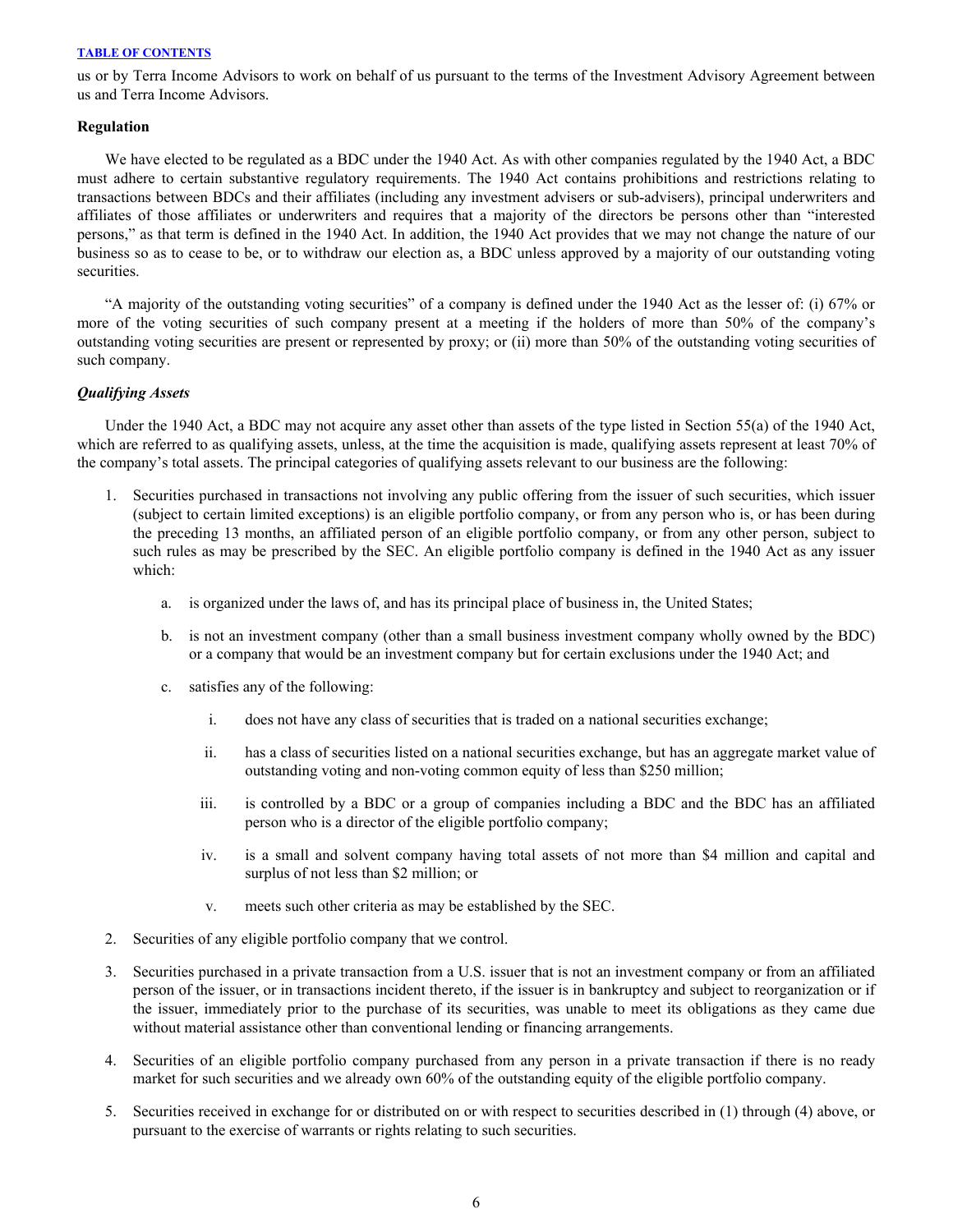6. Cash, cash equivalents, U.S. government securities or high-quality debt securities maturing in one year or less from the time of investment.

Control, as defined by the 1940 Act, is presumed to exist where a BDC beneficially owns more than 25% of the outstanding voting securities of the portfolio company.

In addition, a BDC must have been organized and have its principal place of business in the United States and must be operated for the purpose of making investments in the types of securities in eligible portfolio companies, or in other securities that are consistent with its purpose as a BDC.

#### *Managerial Assistance to Portfolio Companies*

In order to count portfolio securities as qualifying assets for the purpose of the 70% test, we must either control the issuer of the securities or must offer to make available to the issuer of the securities (other than small and solvent companies described above) significant managerial assistance; except that, where we purchase such securities in conjunction with one or more other persons acting together, one of the other persons in the group may make available such managerial assistance. Making available significant managerial assistance means, among other things, any arrangement whereby the BDC, through its directors, officers or employees, offers to provide, and, if accepted, does so provide, significant guidance and counsel concerning the management, operations or business objectives and policies of a portfolio company.

 Terra Income Advisors or its affiliates may provide such managerial assistance on our behalf to portfolio companies that request this assistance, recognizing that our involvement with each investment will vary based on factors including the size of the company, the nature of our investment, the company's overall stage of development and our relative position in the capital structure. We may receive fees for these services.

## *Temporary Investments*

Pending investment in other types of "qualifying assets," as described above, our investments may consist of cash, cash equivalents, U.S. government securities or high-quality debt securities maturing in one year or less from the time of investment, which we refer to, collectively, as temporary investments, so that 70% of our assets are qualifying assets. Typically, we will invest in U.S. Treasury bills or in repurchase agreements, provided that such agreements are fully collateralized by cash or securities issued by the U.S. government or its agencies. A repurchase agreement involves the purchase by an investor, such as us, of a specified security and the simultaneous agreement by the seller to repurchase it at an agreed-upon future date and at a price that is greater than the purchase price by an amount that reflects an agreed-upon interest rate. There is no percentage restriction on the proportion of our assets that may be invested in such repurchase agreements.

#### *Indebtedness and Senior Securities*

As a BDC, we are permitted, under specified conditions, to issue multiple classes of indebtedness and one class of stock senior to our common stock if our asset coverage, as defined in the 1940 Act, is at least equal to 200% immediately after each such issuance. In addition, while any senior securities remain outstanding, we must generally make provisions to prohibit any distribution to our stockholders or the repurchase of such securities or stock unless we meet the applicable asset coverage ratios at the time of the distribution or repurchase. We may also borrow amounts up to 5% of the value of our total assets for temporary or emergency purposes without regard to asset coverage. For a discussion of the risks associated with leverage, see Item 1A "Risk Factors — Risks Related to Debt Financing" and Item 1A "Risk Factors — Risks Related to Business Development Companies."

### *Common Stock*

We will generally not be able to issue and sell our common stock at a price per share, after deducting selling commissions, broker-dealer fees, and dealer manager fees, that is below our NAV per share. See Item 1A "Risk Factors — Risk Related to Business Development Companies — Regulations governing our operation as a BDC and a REIT will affect our ability to raise, and the way in which we raise, additional capital or borrow for investment purposes, which may have a negative effect on our growth." We may, however, sell our common stock, or warrants, options or rights to acquire our common stock, at a price below the then-current NAV of our common stock if our Board determines that such sale is in our best interests and that of our stockholders, and our stockholders approve such sale. In any such case, the price at which our securities are to be issued and sold may not be less than a price which, in the determination of our Board, closely approximates the market value of such securities (less any distributing commission or discount). We may generally issue new shares of our common stock at a price below NAV per share in rights offerings to existing stockholders, in payment of dividends and in certain other limited circumstances, subject to applicable requirements of the 1940 Act.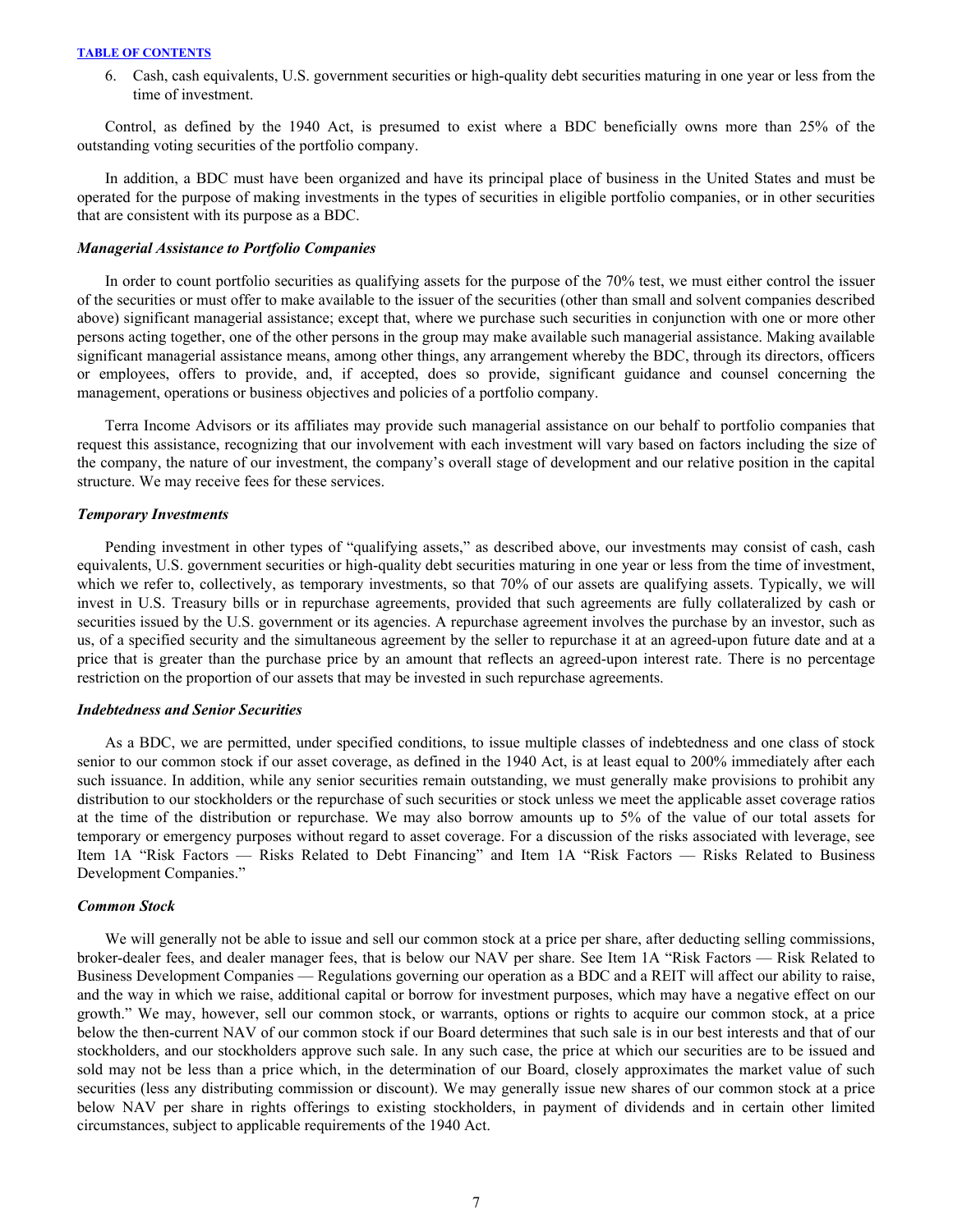#### *Co-Investments*

As a BDC, we are subject to certain regulatory restrictions in making our investments. For example, we may be prohibited under the 1940 Act from knowingly participating in certain transactions with our affiliates without the prior approval of our Board who are not interested persons and, in some cases, prior approval by the SEC. The SEC has granted us exemptive relief permitting us, subject to satisfaction of certain conditions, to co-invest in certain privately negotiated investment transactions with certain affiliates of Terra Income Advisors, including the Terra Income Funds, Terra Property Trust, and any future BDC or closed-end management investment company that is registered under the 1940 Act and is advised by Terra Income Advisors or its affiliated investment advisers (the "Co-Investment Affiliates"). However, we will be prohibited from engaging in certain transactions with our affiliates even under the terms of this exemptive order. We believe this relief will not only enhance our ability to further our investment objectives and strategy, but may also increase favorable investment opportunities for us, in part by allowing us to participate in larger investments, together with our Co-Investment Affiliates, than would be available to us if we had not obtained such relief.

#### *Compliance Policies and Procedures*

As a BDC, we and Terra Income Advisors have each adopted and implemented written policies and procedures reasonably designed to prevent violation of the federal securities laws and are required to review these compliance policies and procedures annually for their adequacy and the effectiveness of their implementation. Our Chief Compliance Officer and the chief compliance officer of Terra Income Advisors are responsible for administering these policies and procedures.

#### *Proxy Voting Policies and Procedures*

We have delegated our proxy voting responsibility to Terra Income Advisors. The proxy voting policies and procedures of Terra Income Advisors are set forth below. The guidelines are reviewed periodically by Terra Income Advisors and our disinterested directors, and, accordingly, are subject to change. For purposes of these proxy voting policies and procedures described below, "we" "our" and "us" refers to Terra Income Advisors.

#### *Proxy Policies*

As an investment adviser registered under the Advisers Act, we have a fiduciary duty to act solely in the best interests of our clients. As part of this duty, we recognize that we must vote client securities in a timely manner free of conflicts of interest and in the best interests of our clients.

These policies and procedures for voting proxies for our investment advisory clients are intended to comply with Section 206 of, and Rule 206(4)-6 under, the Advisers Act.

We vote proxies relating to our portfolio securities in the best interests of our clients' stockholders. We review on a caseby-case basis each proposal submitted to a stockholder vote to determine its impact on the portfolio securities held by our clients. Although we generally vote against proposals that may have a negative impact on our clients' portfolio securities, we may vote for such a proposal if there exist compelling long-term reasons to do so.

Our proxy voting decisions are made by the senior officers who are responsible for monitoring each of our client's investments. To ensure that our vote is not the product of a conflict of interest, we require that: (i) anyone involved in the decision making process disclose to our Chief Compliance Officer any potential conflict that he or she is aware of and any contact that he or she has had with any interested party regarding a proxy vote; and (ii) employees involved in the decision making process or vote administration are prohibited from revealing how we intend to vote on a proposal in order to reduce any attempted influence from interested parties.

### *Proxy Voting Records*

Investors may obtain information, without charge, regarding how Terra Income Advisors voted proxies with respect to our portfolio securities by making a written request for proxy voting information to: Chief Compliance Officer, Bernadette Murphy.

#### *Other*

As a BDC, we will be periodically examined by the SEC for compliance with applicable securities laws and related regulations.

We are required to provide and maintain a bond issued by a reputable fidelity insurance company to protect us against larceny and embezzlement. Furthermore, as a BDC, we are prohibited from protecting any director or officer against any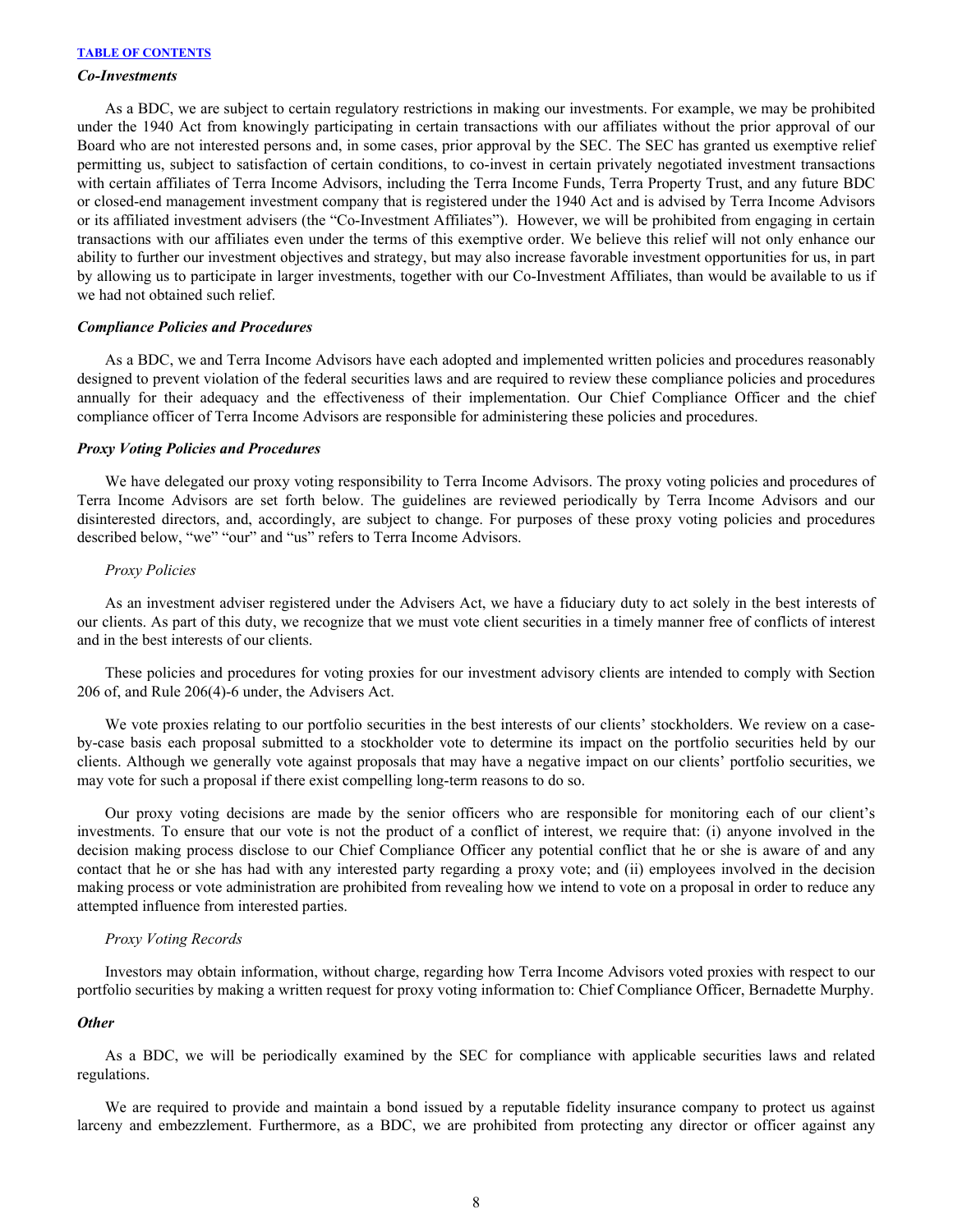<span id="page-14-0"></span>liability to us or our stockholders arising from willful misfeasance, bad faith, gross negligence or reckless disregard of the duties involved in the conduct of such person's office.

### *Available Information*

We are required to file with or submit to the SEC annual, quarterly and current reports, proxy statements and other information meeting the informational requirements of the Exchange Act. We maintain a website at *http://www.terrafund6.com*, on which we make available, free of charge, our annual report on Form 10-K, quarterly reports on Form 10-Q, current reports on Form 8-K and amendments to those reports as soon as reasonably practicable after we electronically file such material with, or furnish it to, the SEC. Information contained on our website is not incorporated by reference into this Annual Report on Form 10-K and investors should not consider information contained on our website to be part of this Annual Report on Form 10-K or any other report we file with the SEC. The SEC maintains an Internet site that contains reports, proxy and information statements and other information filed electronically by us with the SEC, which are available on the SEC's website at *www.sec.gov.*

### **Item 1A. Risk Factors.**

*Investing in our common stock and the notes involves certain risks relating to our structure and investment objectives. Investors should carefully consider these risk factors, together with all of the other information included in this Annual Report on Form 10-K, including our consolidated financial statements and the related notes. The risks set forth below are not the only risks we face, and we may face other risks that we have not yet identified, which we do not currently deem material or which are not yet predictable. If any of the following risks occur, our business, financial condition and results of operations could be materially adversely affected. In such case, our NAV of our common stock and the trading price of the notes could decline, and investors may lose all or part of their investment.*

### **Risks Related to Our Common Stock**

*Our shares of common stock are not listed on an exchange or quoted through a quotation system, and will not be for the foreseeable future, if ever. Therefore, it is unlikely that investors will be able to sell them and, if they are able to do so, it is unlikely that they will receive a full return of their invested capital.*

Our shares of common stock are illiquid, and as such there is no secondary market and it is not expected that any will develop in the foreseeable future. As a result, investors will have limited ability to sell their shares.

## *We are not obligated to provide liquidity to our stockholders by a finite date, either from the repayment to us of our debt investments within a reasonable period of time or from a liquidity event; therefore, it will be difficult for an investor to sell his or her shares.*

We are not obligated to provide liquidity to our stockholders by a finite date, either from the repayment to us of our debt investments within a reasonable period of time or from a liquidity event. A liquidity event could include (i) a listing of our shares on a national securities exchange, (ii) the sale of all or substantially all of our assets either on a complete portfolio basis or individually followed by a liquidation or (iii) a merger or another transaction approved by our Board in which our stockholders receive cash or shares of a publicly traded company. However, there can be no assurance that we will return our stockholders' capital contributions by a specified date following either the repayment to us of our debt investments or the completion of a liquidity event. In such event, the liquidity for an investor's shares will be limited to our share repurchase program, which we have no obligation to maintain.

## *Only a limited number of shares may be repurchased under our share repurchase program, and, to the extent investors are able to sell their shares under our share repurchase program, they may not be able to recover the amount of their investment in those shares.*

The share repurchase program includes numerous restrictions that limit investors' ability to sell their shares. Further, we will have no obligation to repurchase shares if the repurchase would violate the restrictions on distributions under federal law or Maryland law, which prohibits distributions that would cause a corporation to fail to meet statutory tests of solvency. Any of the foregoing limitations may prevent us from accommodating all repurchase requests made in any year.

In addition, our Board may amend, suspend or terminate the share repurchase program upon 30 days' notice. On March 25, 2020, the Board unanimously approved the suspension of the operation of the share repurchase program, effective as of April 30, 2020. On May 11, 2021, the Board unanimously approved the resumption of the share repurchase program effective as of June 30, 2021. In addition, although we have adopted a share repurchase program, we have discretion to not repurchase any investor's shares, to suspend the share repurchase program and to cease repurchases. Further, the share repurchase program has many limitations and should not be relied upon as a method to sell shares promptly or at a desired price.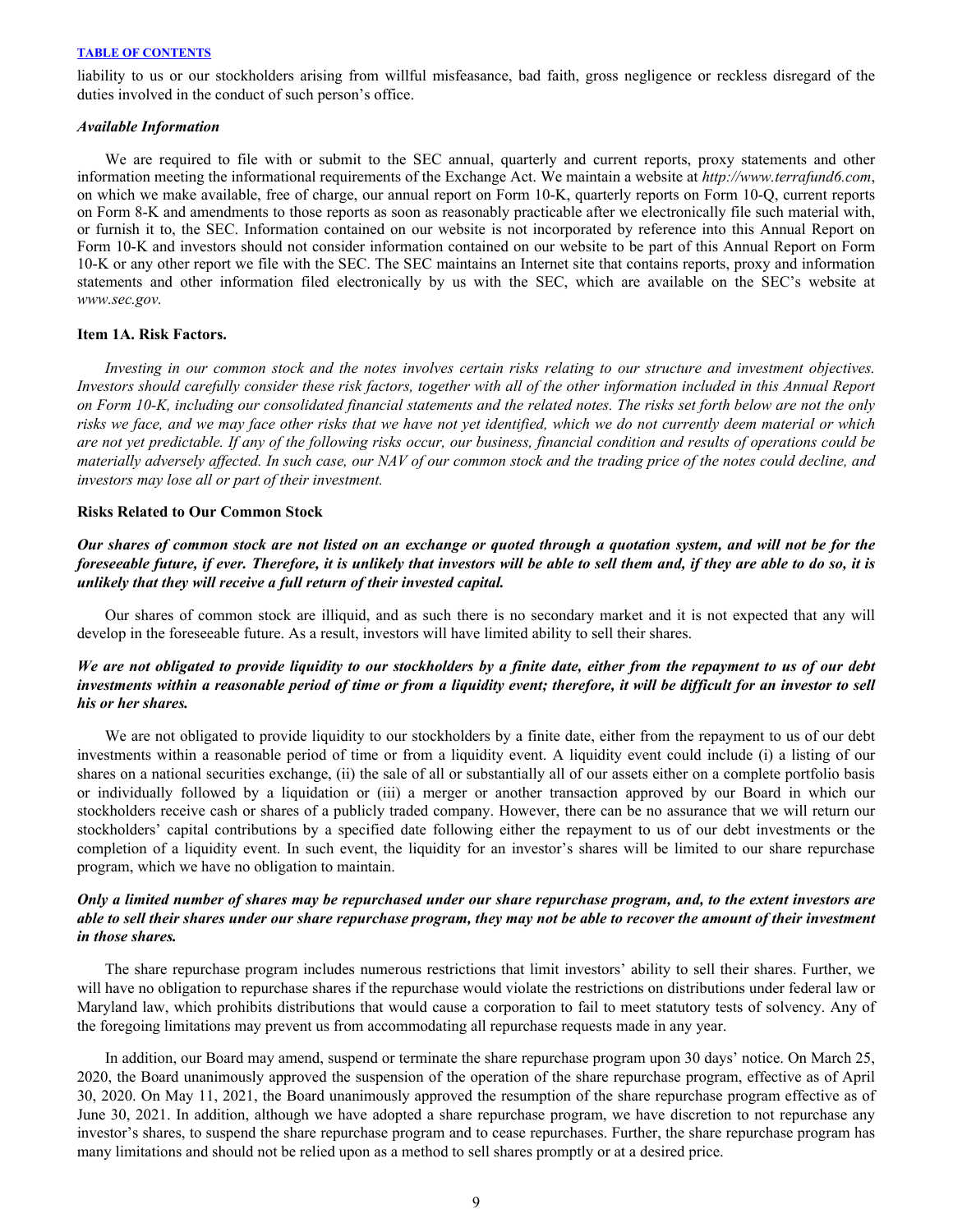## *The timing of our repurchase offers pursuant to our share repurchase program may be disadvantageous to our stockholders.*

When we make quarterly repurchase offers pursuant to our share repurchase program, we may offer to repurchase shares at a price that is lower than the price that investors previous paid for shares. As a result, to the extent investors have the ability to sell their shares to us as part of our share repurchase program, the price at which an investor may sell shares, which will be the most recently disclosed NAV per share immediately prior to the date of repurchase, may be lower than what an investor paid in connection with the previous purchase of shares.

In addition, in the event an investor chooses to participate in our share repurchase program, the investor will be required to provide us with notice of intent to participate prior to knowing what the repurchase price will be on the repurchase date. Although an investor will have the ability to withdraw a repurchase request prior to the repurchase date, to the extent an investor seeks to sell shares to us as part of our share repurchase program, the investor may be required to do so without knowledge of what the repurchase price of our shares will be on the repurchase date.

## *A stockholder's interest in us will be diluted if we issue additional shares, which could reduce the overall value of an investment in us.*

Our investors do not have preemptive rights to any shares we issue in the future. Pursuant to our charter, a majority of our Board may amend our charter from time to time to increase or decrease the aggregate number of authorized shares of stock or the number of authorized shares of stock of any class or series without stockholder approval. To the extent we issue additional equity interests after an investor purchases our shares, an investor's percentage ownership interest in us will be diluted. In addition, depending upon the terms and pricing of any additional offerings and the value of our investments, an investor may also experience dilution in the book value and fair value of his or her shares.

## *Certain provisions of our charter and bylaws, as well as provisions of the Maryland General Corporation Law, could deter takeover attempts and have an adverse impact on the value of our common stock.*

The Maryland General Corporation Law (the "MGCL"), and our charter and bylaws contain certain provisions that may have the effect of discouraging, delaying or making difficult a change in control of our company or the removal of our incumbent directors. We will be covered by the Business Combination Act of the MGCL, pursuant to which certain business combinations between us and an "interested stockholder" (defined generally to include any person who beneficially owns, directly or indirectly, 10% or more of the voting power of our outstanding voting stock) or an affiliate thereof are prohibited for five years and thereafter are subject to supermajority stockholder voting requirements, to the extent that such statute is not superseded by applicable requirements of the 1940 Act. However, our Board has adopted a resolution exempting from the Business Combination Act any business combination between us and any person to the extent that such business combination receives the prior approval of our Board, including a majority of our directors who are not interested persons as defined in the 1940 Act. Under the Control Share Acquisition Act of the MGCL, "control shares" acquired in a "control share acquisition" have no voting rights except to the extent approved by a vote of stockholders entitled to cast two-thirds of the votes entitled to be cast on the matter, excluding shares owned by the acquirer, by officers or by employees who are directors of the corporation. Our bylaws contain a provision exempting from the Control Share Acquisition Act any and all acquisitions by any person of shares of our common stock. The Business Combination Act (if our Board should repeal the resolution or fail to first approve a business combination) and the Control Share Acquisition Act (if we amend our bylaws to be subject to that Act) may discourage others from trying to acquire control of us and increase the difficulty of consummating any offer. We will not amend our bylaws to remove the current exemption from the Control Share Acquisition Act without a formal determination by our Board that doing so would be in the best interests of our stockholders, and without first notifying the SEC in writing.

In addition, at any time that we have a class of equity securities registered under the Exchange Act and we have at least three independent directors, certain provisions of the MGCL permit our Board, without stockholder approval and regardless of what is currently provided in our charter or bylaws, to implement certain takeover defenses, including increasing the vote required to remove a director.

Our Board is also divided into three classes of directors serving staggered three-year terms, with the term of office of only one of the three classes expiring each year. The classified board provision could have the effect of making the replacement of incumbent directors more time-consuming and difficult. At least two annual meetings of stockholders, instead of one, will generally be required to effect a change in a majority of the Board. Thus, the classified board provision could increase the likelihood that incumbent directors will retain their positions.

These provisions may inhibit a change of control in circumstances that could give the holders of our common stock the opportunity to realize a premium over the value of our common stock.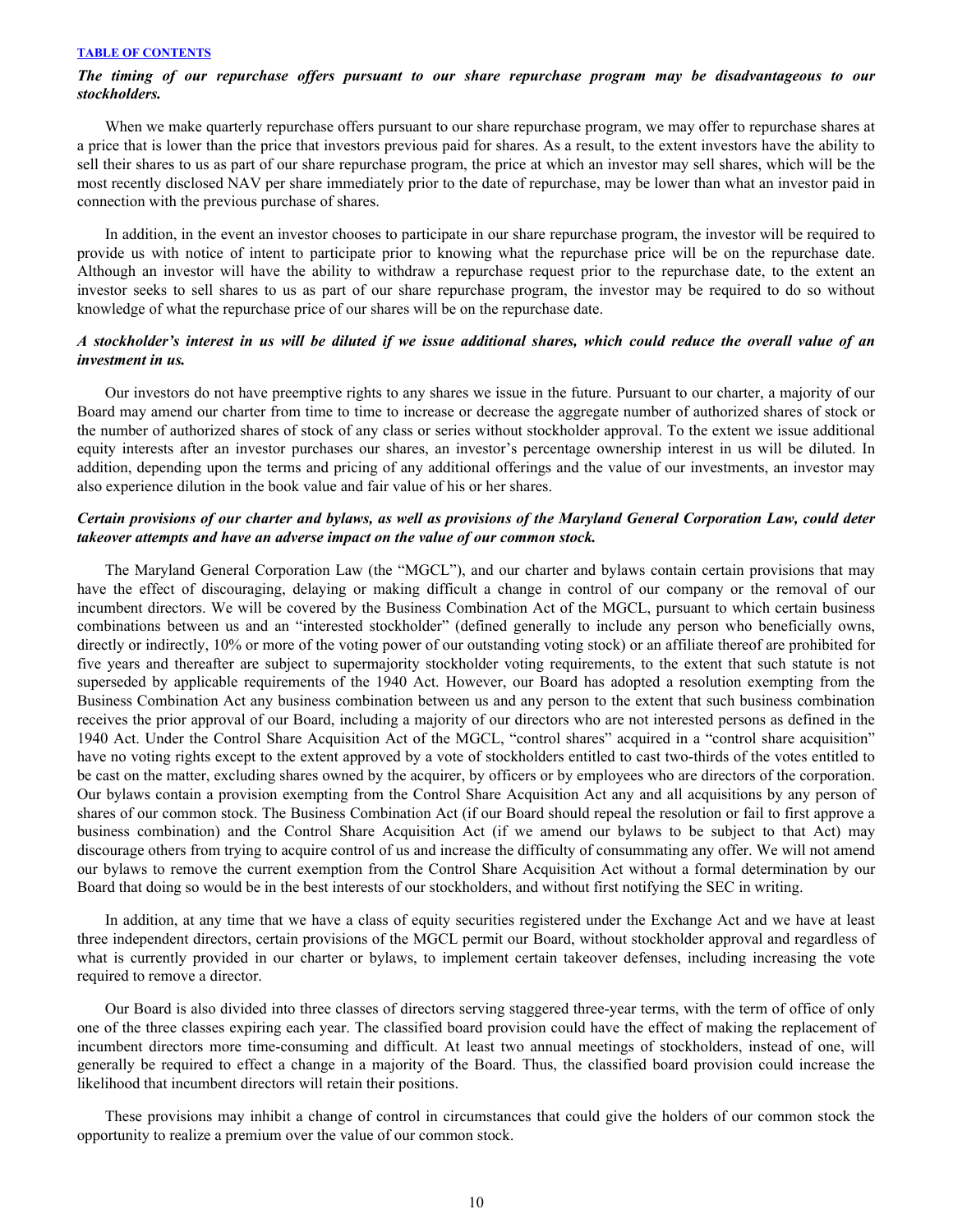### **Risks Related to Our Business and Structure**

*Our loan portfolio is concentrated in a limited number of industries and borrowers, which may subject us to a risk of significant loss if there is a downturn in a particular industry in which we are concentrated or if one of our larger borrowers encounters financial difficulties. For example, as of December 31, 2021, our investments secured by multifamily and mixeduse properties represented approximately 38.7% and 31.5%, respectively, of our net assets, we held only nine loan investments, our largest loan investment represented approximately 29.1% of our net assets and our top three loan investments represented approximately 78.7% of our net assets.*

We have elected to be treated as a REIT for tax purposes, and therefore are not subject to the RIC-specific diversification requirements. Our portfolio is concentrated in a limited number of industries and borrowers, and, as a result, a downturn in any particular industry or borrower in which we are heavily invested may significantly impact the aggregate returns we realize. If an industry in which we are heavily invested suffers from adverse business or economic conditions (as a result of the COVID-19 pandemic or otherwise), a material portion of our investment could be affected adversely, which, in turn, could adversely affect our financial position and results of operations. As of December 31, 2021, our investments secured by multifamily and mixeduse properties represented approximately 38.7% and 31.5%, respectively, of our net assets. In addition, as of December 31, 2021, we held only nine loan investments and our largest loan investment represented approximately 29.1% of our net assets and our top three loan investments represented approximately 78.7% of our net assets. A covenant breach or other adverse event effecting a portfolio company would have a more weighted impact on our operating results and would require a writedown of a larger percentage of our assets than if we met the RIC-specific diversification requirements.

## O*ur Board may change our operating policies, objectives or strategies without prior notice or stockholder approval, and the effects of such a change may be adverse.*

Our Board has the authority to modify or waive our current operating policies, objectives or investment criteria and strategies without prior notice and without stockholder approval. We cannot predict the effect any changes to our current operating policies, investment criteria and strategies would have on our business, NAV, operating results and the value of the notes. However, the effects might be adverse, which could negatively impact our ability to pay principal and interest payments on the notes and cause investors to lose all or part of their investment. Moreover, we will have significant flexibility in making investments and may invest in ways with which investors may not agree or for purposes other than those previously contemplated.

## *Our ability to achieve our investment objectives depends on Terra Income Advisors's ability to manage and support our investment process. If Terra Income Advisors were to lose any members of its senior management team, our ability to achieve our investment objectives could be significantly harmed.*

Since we have no employees, we depend on the investment expertise, skill and network of business contacts of Terra Income Advisors, which evaluates, negotiates, structures, executes, monitors and services our investments. Our future success depends to a significant extent on the continued service and coordination of Terra Income Advisors and its senior management team. The departure of any members of Terra Income Advisors's senior management team could have a material adverse effect on our ability to achieve our investment objectives.

Our ability to achieve our investment objectives depends on Terra Income Advisors's ability to identify, analyze, invest in, finance and monitor companies that meet our investment criteria. Terra Income Advisors's capabilities in structuring the investment process, providing competent, attentive and efficient services to us, and facilitating access to financing on acceptable terms depend on the employment of investment professionals in an adequate number and of adequate sophistication to match the corresponding flow of transactions. To achieve our investment objectives, Terra Income Advisors may need to hire, train, supervise and manage new investment professionals to participate in our investment selection and monitoring process. Terra Income Advisors may not be able to find investment professionals in a timely manner or at all. Failure to support our investment process could have a material adverse effect on our business, financial condition and results of operations.

In addition, the Investment Advisory Agreement has termination provisions that allow the parties to terminate the agreements without penalty. The Investment Advisory Agreement may be terminated at any time, without penalty, by Terra Income Advisors, upon 120 days' notice to us. The termination of this agreement may adversely impact the terms of any financing facility into which we may enter, which could have a material adverse effect on our business and financial condition.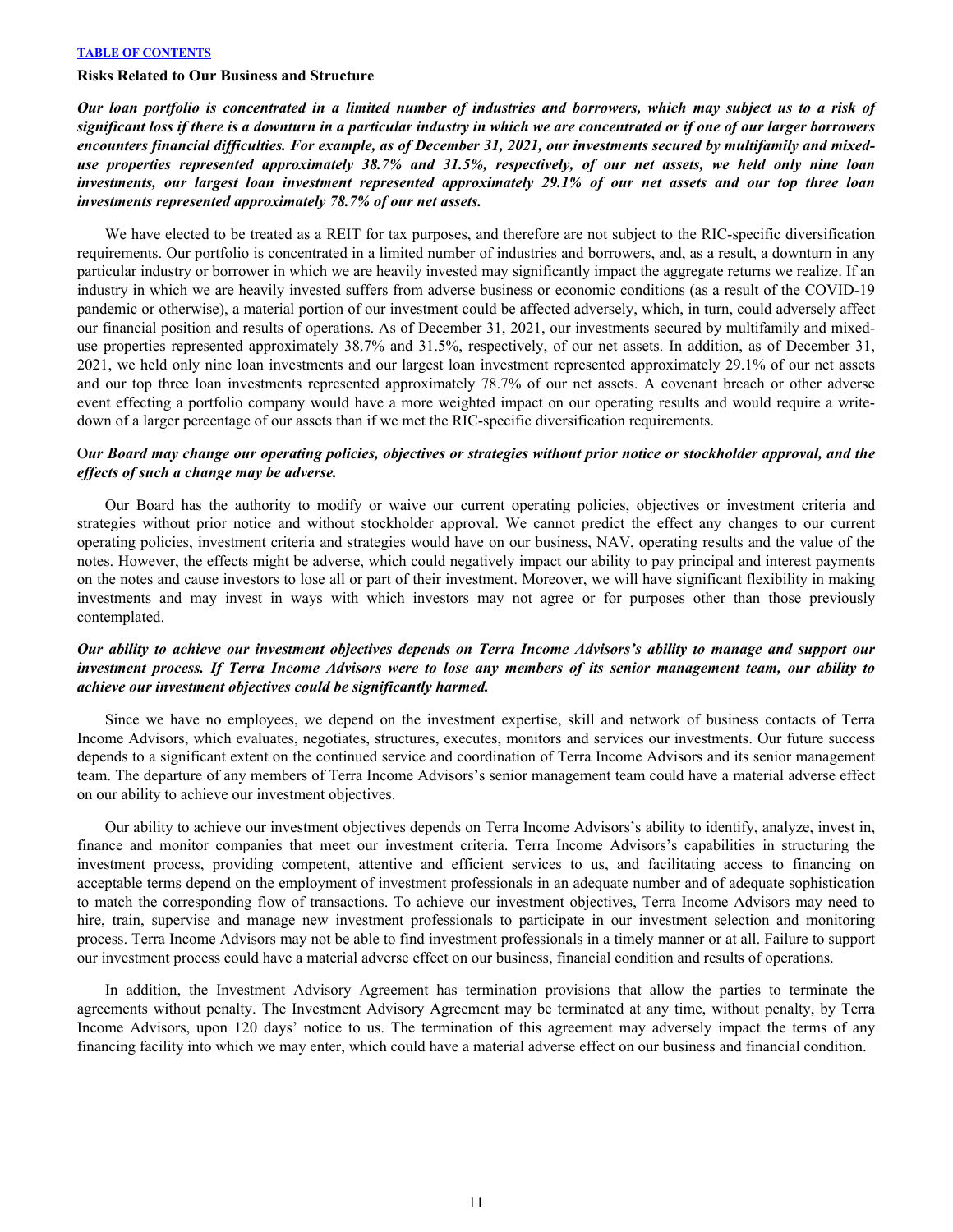## *Because our business model depends to a significant extent upon relationships with real estate and real estate-related industry participants, investment banks and commercial banks, the inability of Terra Income Advisors to maintain or develop these relationships, or the failure of these relationships to generate investment opportunities, could adversely affect our business.*

We expect that Terra Income Advisors will depend on its relationships with real estate and real estate-related industry participants, investment banks and commercial banks, and we will rely to a significant extent upon these relationships, to provide us with potential investment opportunities. If Terra Income Advisors fails to maintain its existing relationships or develop new relationships or sources of investment opportunities, we may not be able to grow our investment portfolio. In addition, individuals with whom Terra Income Advisors has relationships are not obligated to provide us with investment opportunities, and therefore there is no assurance that such relationships will generate investment opportunities for us.

## *We may face increasing competition for investment opportunities, which could delay deployment of our capital, reduce returns and result in losses.*

We compete for investments with other alternative investment funds (including real estate and real estate-related investment funds, mezzanine funds and collateralized loan obligation funds), as well as traditional financial services companies such as commercial banks and other sources of funding. Moreover, alternative investment vehicles, such as hedge funds, have begun to invest in areas in which they have not traditionally invested, including assets of the type we intend to acquire. As a result of these new entrants, competition for investment opportunities in private real estate and real estate-related U.S. companies may intensify.

Many of our competitors are substantially larger and have considerably greater financial, technical and marketing resources than we do. These characteristics could allow our competitors to consider a wider variety of investments, establish more relationships and demand more favorable investment terms and more flexible structuring than we are able to do. We may lose investment opportunities if we do not match our competitors' pricing, terms and structure. If we are forced to match our competitors' terms and structure, we may not be able to achieve acceptable returns on our investments or may bear substantial risk of capital loss.

## *A significant portion of our investment portfolio is and will be recorded at fair value as determined in good faith by our Board and, as a result, there is and will be uncertainty as to the value of our portfolio investments.*

Under the 1940 Act, we are required to carry our portfolio investments at market value or, if there is no readily available market value, at fair value as determined by our Board. There is not a public market for the securities of the privately held real estate and real estate-related companies in which we invest. As a result, we value these securities quarterly at fair value as determined in good faith by our Board.

Because such valuations, and particularly valuations of private securities and private companies, are inherently uncertain, may fluctuate over short periods of time and may be based on estimates, our determinations of fair value may differ materially from the values that would have been used if a ready market for these non-traded securities existed. Due to this uncertainty, our fair value determinations may cause our NAV on a given date to materially understate or overstate the value that we may ultimately realize upon the sale of one or more of our investments.

## *There is a risk that investors in our common stock may not receive distributions or that our distributions will not grow over time.*

We cannot assure investors that we will achieve investment results that will allow us to make a specified level of cash distributions or year-to-year increases in cash distributions. All distributions will be paid at the discretion of our Board and will depend on our earnings, our net investment income, our financial condition, compliance with applicable BDC regulations and such other factors as our Board may deem relevant from time to time. In addition, due to the asset coverage test applicable to us as a BDC, we may be limited in our ability to make distributions.

## *Our distribution proceeds may exceed our earnings. Therefore, portions of the distributions that we make may represent a return of capital to investors for tax purposes, which will lower investors' tax basis in their shares.*

In the event that we encounter delays in locating suitable investment opportunities, we may pay all or a substantial portion of our distributions from borrowings in anticipation of future cash flow, which may constitute a return of stockholder capital and will lower investors' tax basis in their shares. A return of capital generally is a return of each investor's investment rather than a return of earnings or gains derived from our investment activities.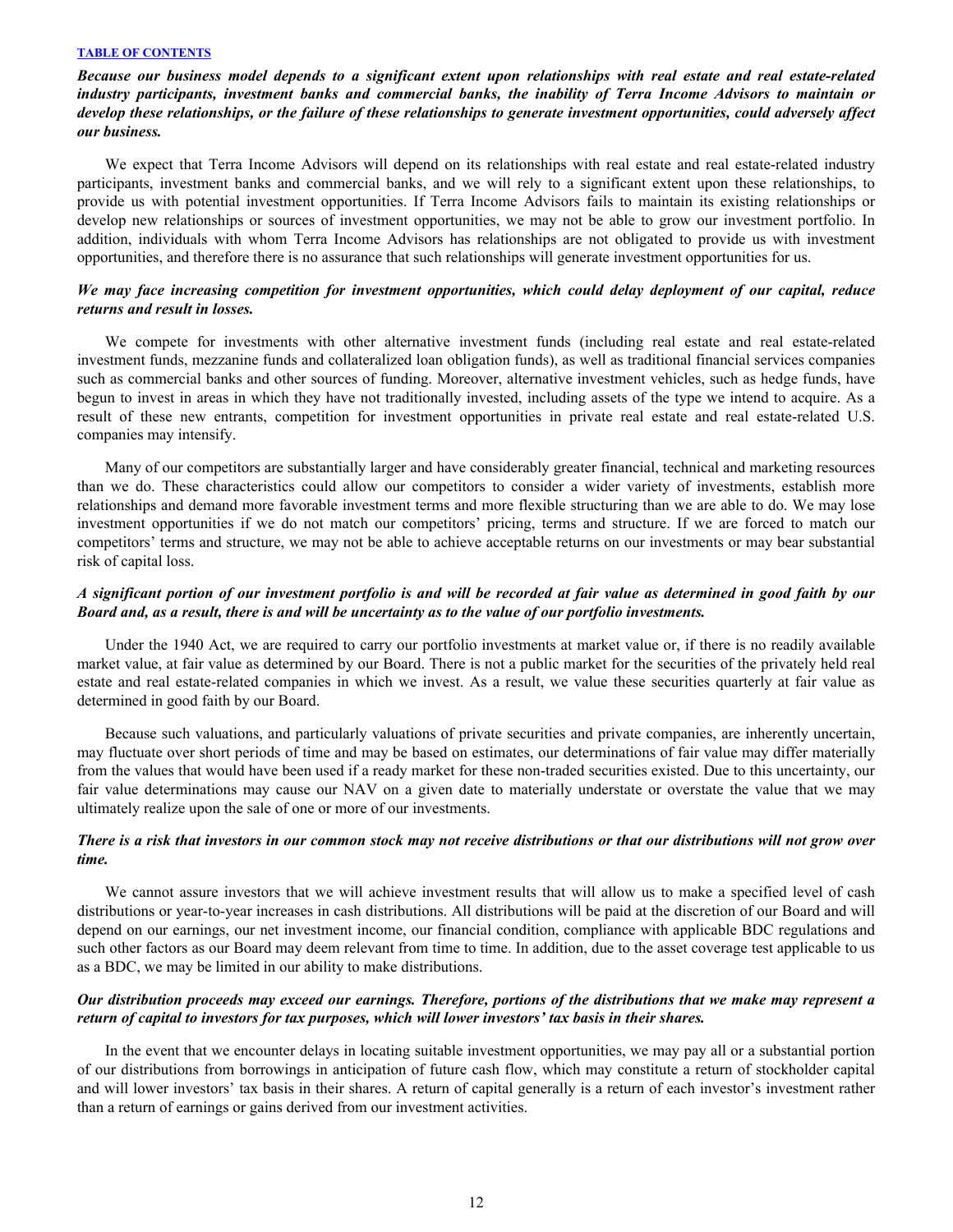## *Changes in laws or regulations governing our operations or the operations of our business partners may adversely affect our business or cause us to alter our business strategy.*

We and our portfolio companies are subject to regulation at the local, state and federal level. New legislation may be enacted or new interpretations, rulings or regulations could be adopted, including those governing the types of investments we are permitted to make, any of which could harm us and our stockholders, potentially with retroactive effect. Changes in laws or regulations governing the operations of those with whom we do business, including selected broker-dealers selling our shares, could also have a material adverse effect on our business, financial condition and results of operations.

In addition, any changes to the laws and regulations governing our operations relating to permitted investments may cause us to alter our investment strategy to avail ourselves of new or different opportunities. Such changes could result in material differences to our strategies and plans as set forth in this Annual Report on Form 10-K and may result in our investment focus shifting from the areas of expertise of Terra Income Advisors to other types of investments in which Terra Income Advisors may have less expertise or little or no experience. Thus, any such changes, if they occur, could have a material adverse effect on our results of operations and the value of each investor's investment.

## *Uncertainty relating to the LIBOR calculation process may adversely affect the value of our portfolio of the LIBOR-indexed, floating-rate debt securities in our portfolio.*

As of December 31, 2021, approximately \$36.5 million of our investment portfolio, or approximately 49.6% of our net assets, included an interest rate that was indexed to the London Interbank Offered Rate ("LIBOR"), all of which are subject to a LIBOR floor. The United Kingdom's Financial Conduct Authority, which regulates LIBOR, has announced that it intends to stop compelling banks to submit rates for the calculation of LIBOR after June 30, 2023. The Federal Reserve Board and the Federal Reserve Bank of New York organized the Alternative Reference Rates Committee, which identified the Secured Overnight Financing Rate ("SOFR") as its preferred alternative to U.S. dollar LIBOR in derivatives and other financial contracts. We are not able to predict when LIBOR will cease to be available. Potential changes, or uncertainty related to such potential changes, may adversely affect the market for LIBOR-based securities, including our portfolio of LIBOR-indexed, floating-rate debt securities. In addition, additional changes or reforms to the determination or supervision of LIBOR may result in a sudden or prolonged increase or decrease in reported LIBOR, which could have an adverse impact on the market for LIBOR-based securities, including the value of the LIBOR-indexed, floating-rate debt securities in our portfolio. In the event LIBOR is unavailable, our investment documents provide for a substitute index, on a basis generally consistent with market practice, intended to put us in substantially the same economic position as LIBOR.

#### *We may experience fluctuations in our quarterly results.*

We could experience fluctuations in our quarterly operating results due to a number of factors, including our ability or inability to make investments in companies that meet our investment criteria, the interest rate payable on the debt securities we originate and acquire, the level of our expenses, variations in and the timing of the recognition of realized and unrealized gains or losses, the degree to which we encounter competition in our markets and general economic conditions. As a result of these factors, results for any previous period should not be relied upon as being indicative of performance in future periods.

## *Our ability to maintain the security of customer, associate, third-party or company information could have an impact on our reputation and our results.*

We have been, and likely will continue to be, subject to computer hacking, acts of vandalism or theft, malware, computer viruses or other malicious codes, phishing, employee error or malfeasance, catastrophes, unforeseen events or other cyberattacks. To date, we have seen no material impact on our business or operations from these attacks or events. Any future significant compromise or breach of our data security, whether external or internal, or misuse of customer, associate, supplier or Company data, could result in significant costs, lost sales, fines, lawsuits, and damage to our reputation. However, the everevolving threats mean we and our third-party service providers and vendors must continually evaluate and adapt our respective systems and processes and overall security environment, as well as those of any companies we acquire. There is no guarantee that these measures will be adequate to safeguard against all data security breaches, system compromises or misuses of data. In addition, as the regulatory environment related to information security, data collection and use, and privacy becomes increasingly rigorous, with new and constantly changing requirements applicable to our business, compliance with those requirements could also result in additional costs.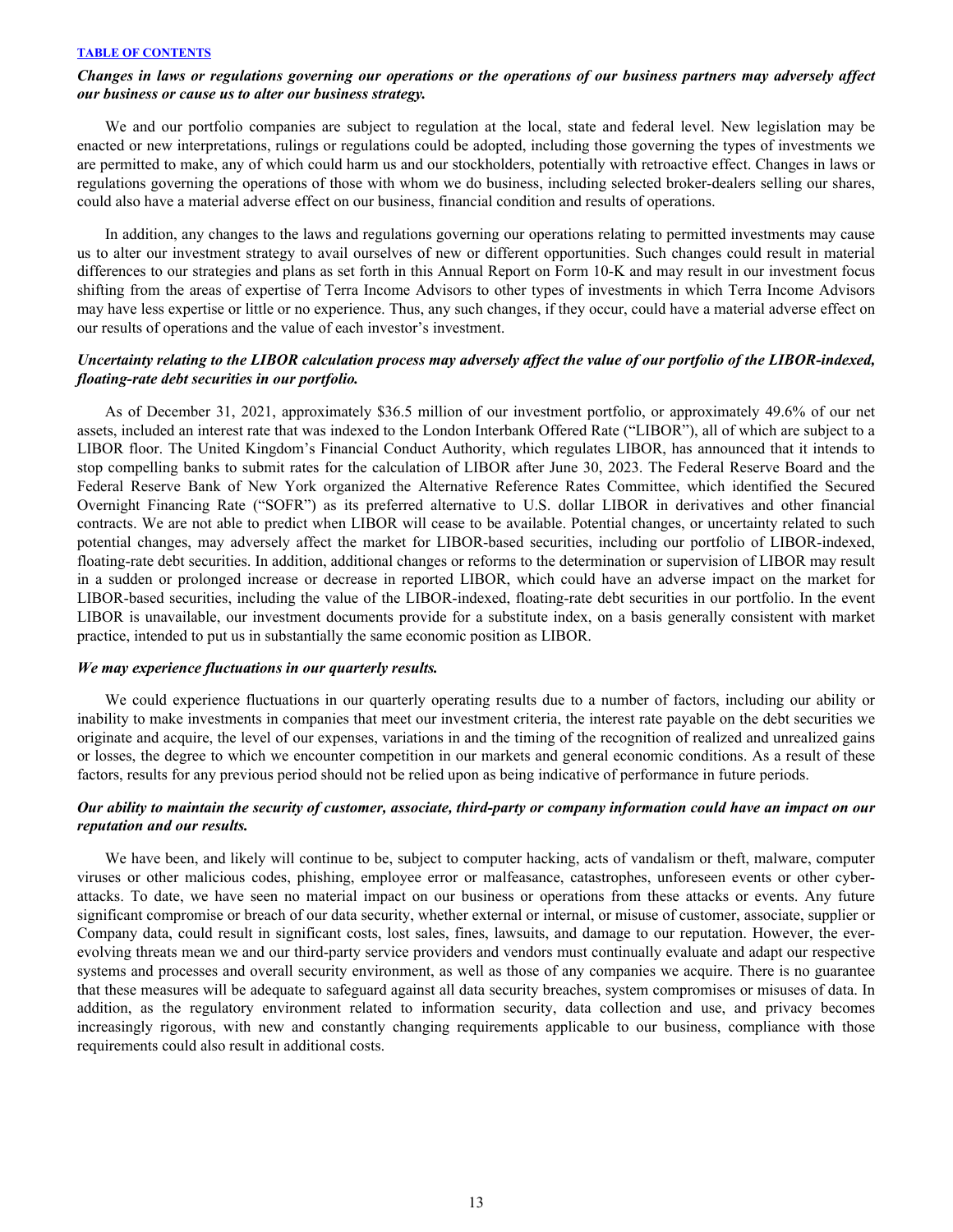## **Risks Related to Terra Income Advisors and its Affiliates**

*We were the first publicly registered investment program sponsored by Terra Capital Partners and its affiliates, and therefore investors should not assume that the prior performance of any of the Terra Income Funds will be indicative of our future performance, or that our officers' experience in managing those Terra Income Funds will be indicative of their ability to manage a publicly registered company. In addition, Terra Income Advisors has limited experience managing a BDC. Therefore, investors should not assume that their experience in managing private investment programs will be indicative of their ability to comply with BDC election requirements.*

We were the first publicly registered investment program sponsored by Terra Capital Partners and its affiliates. Because previous programs and investments sponsored by Terra Capital Partners or its affiliates were not publicly registered, those previous programs, including the Terra Income Funds, were not subject to the same limitations, restrictions and regulations to which we will be subject. Our officers have never operated a publicly registered investment program before. Operation as a publicly registered program under the Securities Act and the Exchange Act imposes a number of disclosure requirements and obligations, including among other things:

- compliance with reporting, record keeping, voting, proxy disclosure and other rules and regulations that would significantly change our operations from those of the Terra Income Funds;
- disclosure requirements with respect to investment activities, which are publicly available to our competitors;
- requirements with respect to implementation of disclosure controls and procedures over financial reporting;
- preparation of annual, quarterly and current reports in compliance with SEC requirements and to be filed with the SEC and made publicly available; and
- additional liabilities imposed on our directors and officers regarding certifications and disclosures made in periodic reports and filings made with the SEC.

In addition, the costs associated with registration as a public company and compliance with such restrictions could be substantial. These costs will reduce the amount available for distribution to our investors and principal and interest payments on the notes. In addition, these requirements would require a substantial amount of time on the part of Terra Income Advisors and its affiliates, thereby decreasing the time they spend actively managing our investments. As a result, investors should not assume that the prior performance of those programs will be indicative of our future performance, or that our officers' experience in managing those Terra Income Funds will be indicative of their ability to manage a publicly registered company.

The private funds, including the Terra Income Funds, did not elect to be treated as BDCs, and were therefore not subject to the investment restrictions imposed by the 1940 Act. The 1940 Act and the Code impose numerous constraints on the operations of BDCs that do not apply to the other types of investment vehicles. For example, under the 1940 Act, BDCs are required to invest at least 70% of their total assets primarily in securities of qualifying U.S. private or thinly traded public companies. The failure to comply with these provisions in a timely manner could prevent us from qualifying as a BDC, which could result in adverse effects to us. Terra Income Advisors's limited experience in managing a portfolio of assets under such constraints may hinder its ability to take advantage of attractive investment opportunities and, as a result, achieve our investment objectives. The Terra Income Funds also were not subject to the distribution requirements imposed by the Code; thus, Terra REIT Advisors and Terra Fund Advisors, LLC, the managers of the Terra Income Funds, had greater flexibility in making investment and asset allocation decisions on behalf of the Terra Income Funds.

Terra Income Advisors's management team consists of the same personnel that form the operations team of the managers of the Terra Income Funds. Terra Income Advisors has no prior experience managing a BDC. Therefore, Terra Income Advisors may not be able to successfully operate our business or achieve our investment objectives. As a result, an investment in our securities may entail more risk than the securities of a comparable company with a substantial operating history.

## *Terra Income Advisors and its affiliates, including our officers and some of our directors, face conflicts of interest caused by compensation arrangements with us and our affiliates, which could result in actions that are not in the best interests of our stockholders.*

Terra Income Advisors and its affiliates receive substantial fees from us in return for their services, and these fees could influence the advice provided to us. Among other matters, the compensation arrangements could affect their judgment with respect to public offerings of equity by us, and consequently Terra Income Advisors to earn increased asset management fees. In addition, the decision to utilize leverage will increase our assets and, as a result, will increase the amount of management fees payable to Terra Income Advisors.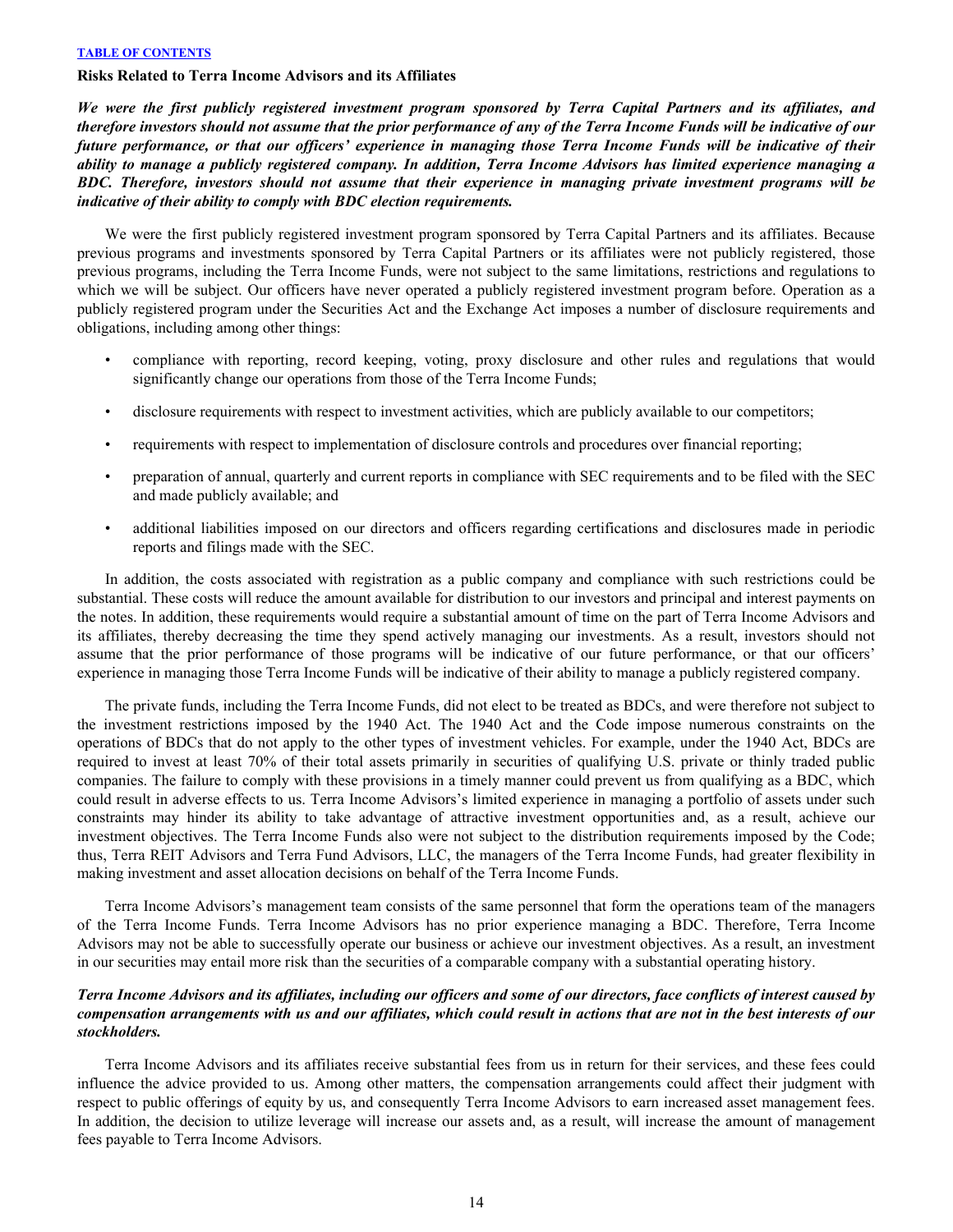## *We may be obligated to pay Terra Income Advisors incentive compensation even if we incur a net loss due to a decline in the value of our portfolio.*

Our Investment Advisory Agreement entitles Terra Income Advisors to receive incentive compensation on income regardless of any capital losses. In such case, we may be required to pay Terra Income Advisors incentive compensation for a fiscal quarter even if there is a decline in the value of our portfolio or if we incur a net loss for that quarter.

Any incentive fee payable by us that relates to our net investment income may be computed and paid on income that may include interest that has been accrued but not yet received. If a portfolio company defaults on a loan that is structured to provide accrued interest, it is possible that accrued interest previously included in the calculation of the incentive fee will become uncollectible. Terra Income Advisors is not under any obligation to reimburse us for any part of the incentive fee it received that was based on accrued income that we never received as a result of a default by an entity on the obligation that resulted in the accrual of such income, and such circumstances would result in our paying an incentive fee on income we never received.

### *There may be conflicts of interest related to obligations Terra Income Advisors has to our affiliates and to other clients.*

Terra Income Advisors, our investment adviser, and its affiliates who serve as investment advisers or managers to Terra Property Trust, the Terra Income Funds, Terra Offshore REIT and RESOF, share the same senior management and investment teams. As a result, the members of the senior management and investment teams of Terra Income Advisors serve as officers, directors or principals of entities that operate in the same or a related line of business as we do, or of investment funds managed by the same personnel. In serving in these multiple and other capacities, they may have obligations to other clients or investors in those entities, the fulfillment of which may not be in our best interests or in the best interest of our security holders. Our investment objectives may overlap with the investment objectives of such investment funds, accounts or other investment vehicles. As a result, Terra Income Advisors and its affiliates, their employees and certain of their affiliates will have conflicts of interest in allocating their time between us and other activities in which they are or may become involved. Terra Income Advisors and its employees will devote only as much of its or their time to our business as Terra Income Advisors and its employees, in their judgment, determine is reasonably required, which may be substantially less than their full time.

## *The time and resources that individuals employed by Terra Income Advisors and its affiliates devote to us may be diverted, and we may face additional competition due to the fact that individuals employed by Terra Income Advisors are not prohibited from raising money for or managing another entity that makes the same types of investments that we target.*

Neither Terra Income Advisors nor individuals employed by it are prohibited from raising money for and managing another investment entity that makes the same types of investments as those we target. Affiliates of Terra Income Advisors who share the same senior management and investment teams also serve as investment advisers or managers for the Terra Property Trust and RESOF. As a result, the time and resources that these individuals may devote to us may be diverted. In addition, we may compete with any such investment entity for the same investors and investment opportunities. We also intend to co-invest with other affiliates of Terra Income Advisors consistent with the conditions of the exemptive order granted to us.

#### *Our incentive fee may induce Terra Income Advisors to make speculative investments.*

The incentive fee payable by us to Terra Income Advisors may create an incentive for it to make investments on our behalf that are risky or more speculative than would be the case in the absence of such compensation arrangement. The way in which the incentive fee payable to Terra Income Advisors is determined may encourage it to use leverage to increase the return on our investments. In addition, the fact that our base management fee is payable based upon our gross assets, which would include any borrowings for investment purposes, may encourage Terra Income Advisors to use leverage to make additional investments. Under certain circumstances, the use of leverage may increase the likelihood of default. Such a practice could result in our investing in more speculative securities than would otherwise be in our best interests, which could result in higher investment losses, particularly during cyclical economic downturns.

### **Risks Related to Business Development Companies**

## *The requirement that we invest a sufficient portion of our assets in qualifying assets could preclude us from investing in accordance with our current business strategy; conversely, the failure to invest a sufficient portion of our assets in qualifying assets could result in our failure to maintain our status as a BDC.*

As a BDC, we may not acquire any assets other than "qualifying assets" unless, at the time of such acquisition, at least 70% of our total assets are qualifying assets. Therefore, we may be precluded from investing in what we believe are attractive investments if such investments are not qualifying assets. Conversely, if we fail to invest a sufficient portion of our assets in qualifying assets, we could lose our status as a BDC, which would have a material adverse effect on our business, financial condition and results of operations. Similarly, these rules could prevent us from making additional investments in existing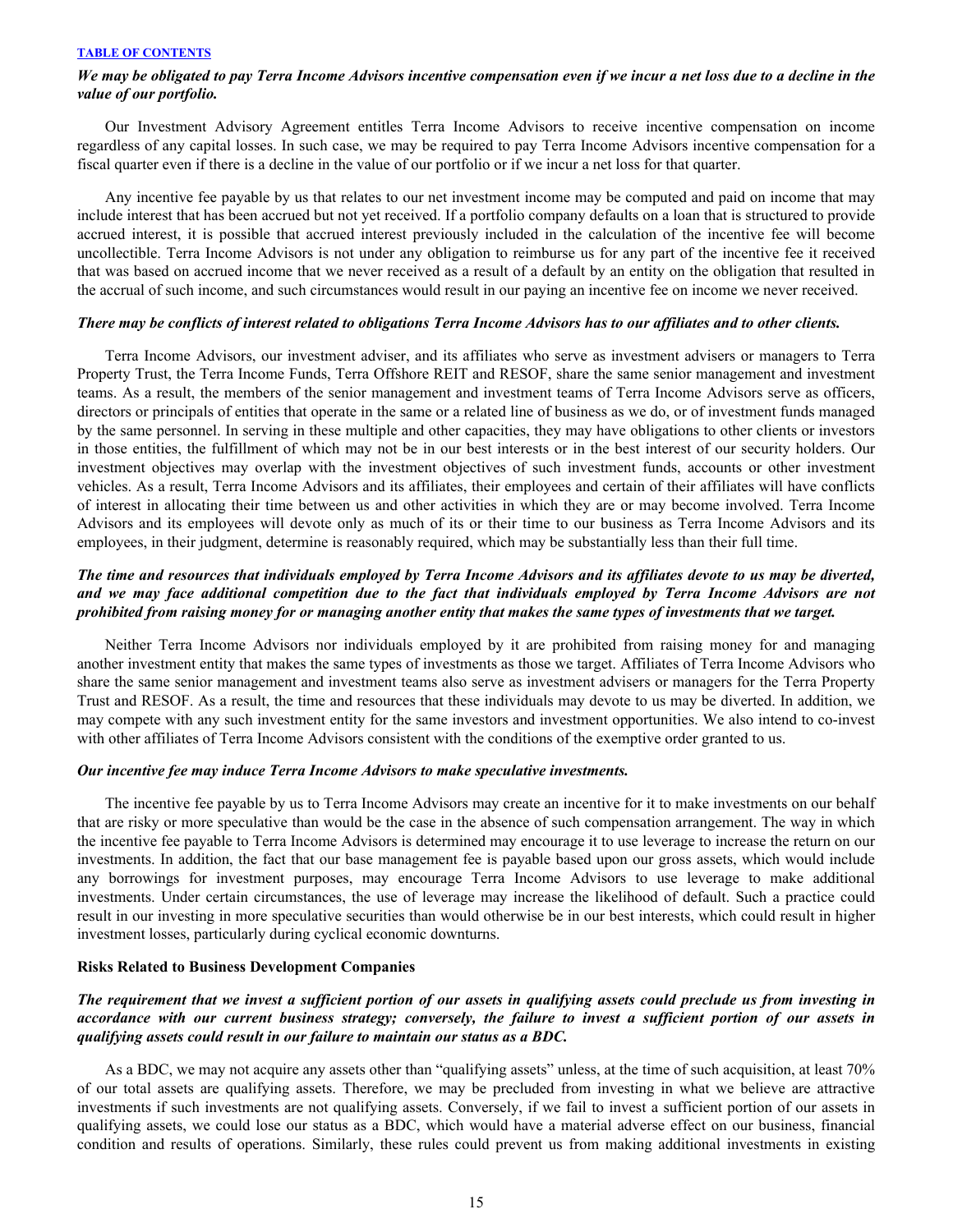portfolio companies, which could result in the dilution of our position, or could require us to dispose of investments at an inopportune time to comply with the 1940 Act. If we were forced to sell non-qualifying investments in the portfolio for compliance purposes, the proceeds from such sale could be significantly less than the current value of such investments.

### *Failure to maintain our status as a BDC would reduce our operating flexibility.*

If we do not remain a BDC, we might be regulated as a closed-end investment company under the 1940 Act, which would subject us to substantially more regulatory restrictions under the 1940 Act and correspondingly decrease our operating flexibility.

## *Regulations governing our operation as a BDC and a REIT will affect our ability to raise, and the way in which we raise, additional capital or borrow for investment purposes, which may have a negative effect on our growth.*

Because we must distribute at least 90% of our REIT net taxable income and meet certain tests regarding the nature of our income and assets in order to maintain our qualification as a REIT, we will be unable to use those funds to make new investments. As a result, we will likely need to continually raise cash or borrow to fund new investments that we would otherwise acquire using the taxable income that we are required to distribute. At times, the sources and terms of funding may not be available to us on acceptable terms, if at all.

We may issue "senior securities," as defined in the 1940 Act, including borrowing money from banks or other financial institutions only in amounts such that our asset coverage, as defined in the 1940 Act, equals at least 200% after such incurrence or issuance. Our ability to issue different types of securities is also limited. Compliance with these requirements may unfavorably limit our investment opportunities and reduce our ability in comparison to other companies to profit from favorable spreads between the rates at which we can borrow and the rates at which we can lend. As a BDC, therefore, we intend to issue equity continuously at a rate more frequent than our privately-owned competitors, which may lead to greater stockholder dilution.

We expect to borrow for investment purposes. If the value of our assets declines, we may be unable to satisfy the asset coverage test, which would prohibit us from paying distributions and could prevent us from maintaining our qualification as a REIT. If we cannot satisfy the asset coverage test, we may be required to sell a portion of our investments and, depending on the nature of our debt financing, repay a portion of our indebtedness at a time when such sales may be disadvantageous.

Under the 1940 Act, we generally are prohibited from issuing or selling our common stock at a price per share, after deducting selling commissions, broker-dealer fees, and dealer manager fees, that is below our NAV per share, which may be a disadvantage as compared with other public companies. We may, however, sell our common stock, or warrants, options or rights to acquire our common stock, at a price below the current NAV of the common stock if our Board and independent directors determine that such sale is in our best interests and in the best interests of our stockholders, and such sale is approved by a majority of our stockholders, including those stockholders that are not affiliated with us.

### *Our ability to enter into transactions with our affiliates is restricted.*

We are prohibited under the 1940 Act from participating in certain transactions with certain of our affiliates without the prior approval of a majority of the independent directors and, in some cases, the SEC. Any person that owns, directly or indirectly, 5% or more of our outstanding voting securities will be our affiliate for purposes of the 1940 Act, and we will generally be prohibited from buying or selling any securities from or to such affiliate, absent the prior approval of our Board. The 1940 Act also prohibits certain "joint" transactions with certain of our affiliates, which could include investments in the same portfolio company (whether at the same or different times), without prior approval of our Board and, in some cases, the SEC. If a person acquires more than 25% of our voting securities, we will be prohibited from buying or selling any security from or to such person or certain of that person's affiliates, or entering into prohibited joint transactions with such persons, absent the prior approval of the SEC. Similar restrictions limit our ability to transact business with our officers or directors or their affiliates. As a result of these restrictions, we may be prohibited from buying or selling any security from or to any portfolio company of a private equity fund managed by Terra Income Advisors without the prior approval of the SEC, which may limit the scope of investment opportunities that would otherwise be available to us.

The SEC has granted us exemptive relief from the provisions of Sections  $17(d)$  and  $57(a)(4)$  of the 1940 Act, thereby permitting us, subject to the satisfaction of certain conditions, to co-invest in certain privately negotiated investment transactions with our Co-Investment Affiliates. However, we will be prohibited from engaging in certain transactions with our affiliates even under the terms of this exemptive order. We believe the relief granted to us under this exemptive order may not only enhance our ability to further our investment objectives and strategies, but may also increase favorable investment opportunities for us, in part by allowing us to participate in larger investments, together with our Co-Investment Affiliates, than would be available to us in the absence of such relief.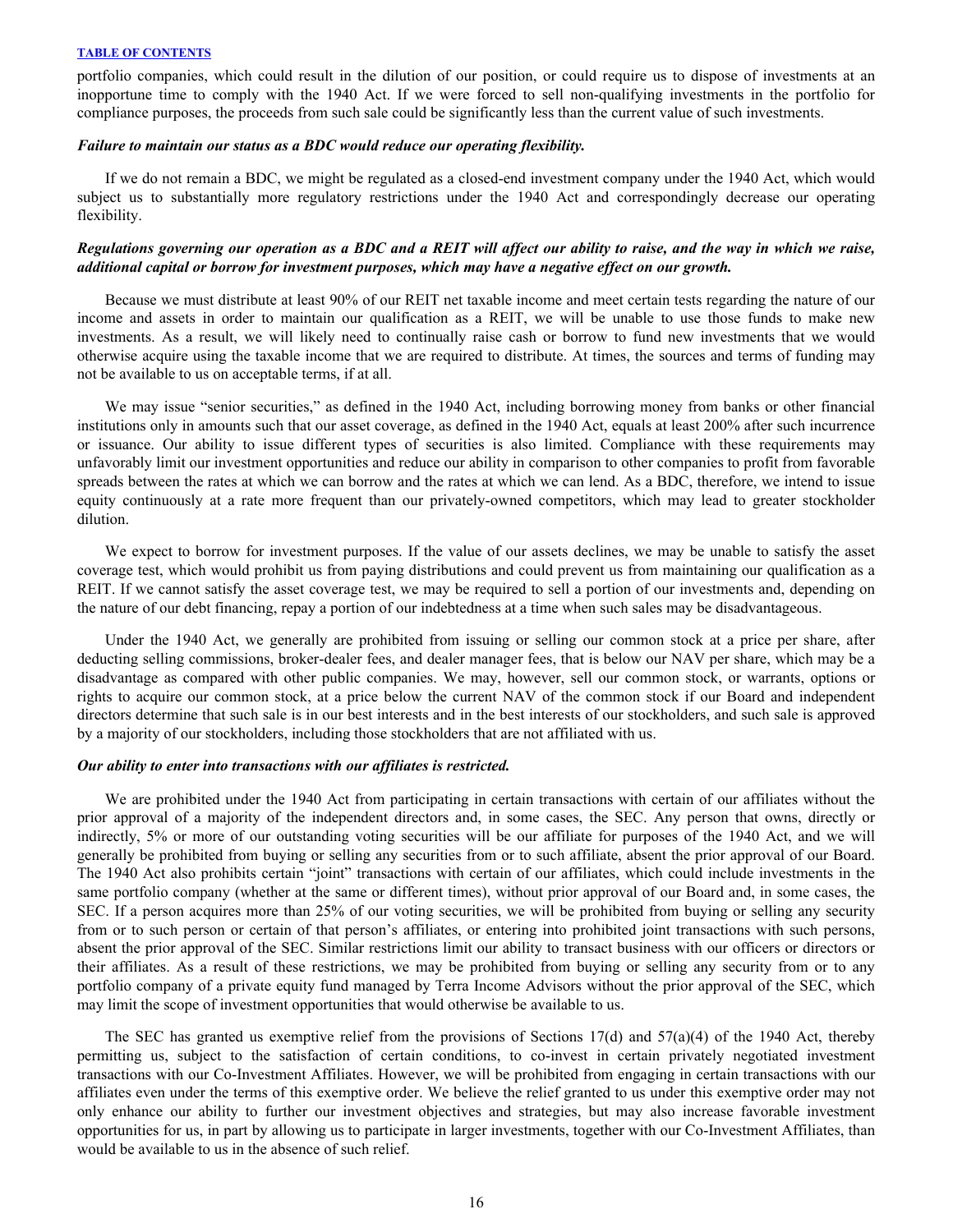## **Risks Related to Our Investments**

### *A covenant breach by any of our portfolio companies may harm our operating results.*

A portfolio company's failure to satisfy financial or operating covenants imposed by us or other lenders could lead to defaults and, potentially, termination of its loans and foreclosure on its secured assets, which could trigger cross-defaults under other agreements and jeopardize a portfolio company's ability to meet its obligations under the debt or equity securities that we hold. We may incur expenses to the extent necessary to seek recovery upon default or to negotiate new terms, which may include the waiver of certain financial covenants, with a defaulting portfolio company.

### *We may not realize gains from our preferred equity investments.*

The preferred equity investments we make may not appreciate in value and, in fact, may decline in value. Accordingly, we may not be able to realize gains from our preferred equity investments, and any gains that we do realize on the disposition of any preferred equity investments may not be sufficient to offset any other losses we experience.

### *A lack of liquidity in certain of our investments may adversely affect our business.*

We invest in certain real estate and real estate-related companies whose securities are not publicly traded or actively traded on the secondary market and are, instead, traded on a privately negotiated over-the-counter secondary market for institutional investors and whose securities are subject to legal and other restrictions on resale or are otherwise less liquid than publicly traded securities. The illiquidity of certain of our investments may make it difficult for us to sell these investments when desired. In addition, if we are required to liquidate all or a portion of our portfolio quickly, we may realize significantly less than the value at which we had previously recorded these investments. The reduced liquidity of our investments may make it difficult for us to dispose of them at a favorable price, and, as a result, we may suffer losses.

### *We may not have the funds or ability to make additional investments in our portfolio companies.*

We may not have the funds or ability to make additional investments in our portfolio companies. After our initial investment in a portfolio company, we may be called upon from time to time to provide additional funds to such company or have the opportunity to increase our investment. There is no assurance that we will make, or will have sufficient funds to make, follow-on investments. Any decisions not to make a follow-on investment or any inability on our part to make such an investment may have a negative impact on a portfolio company in need of such an investment, may result in a missed opportunity for us to increase our participation in a successful operation or may reduce the expected return on the investment.

## *Our real estate-related loans may be impacted by unfavorable real estate market conditions, which could decrease the value of our investments.*

The real estate-related loans we make or invest in will be at risk of defaults caused by many conditions beyond our control, including local and other economic conditions affecting real estate values and interest rate levels. We do not know whether the values of the property securing the real estate-related loans will remain at the levels existing on the dates of origination of such loans. If the values of the underlying properties drop, our risk will increase and the value of our investments may decrease.

### *Our real estate-related loans will be subject to interest rate fluctuations that could reduce our returns as compared to market interest rates.*

If we invest in fixed-rate, long-term real estate-related loans and interest rates rise, such loans could yield a return lower than then-current market rates. If interest rates decrease, we will be adversely affected to the extent that real estate-related loans are prepaid, because we may not be able to make new loans at the previously higher interest rate. If we invest in floating-rate loans, the income from such loans will increase and decrease directly with the fluctuation in the floating rate.

### *Delays in liquidating defaulted mortgage loans could reduce our investment returns.*

If there are defaults under our mortgage loans, we may not be able to repossess and sell the underlying properties quickly. The resulting time delay could reduce the value of our investment in the defaulted mortgage loans. An action to foreclose on a property securing a mortgage loan is regulated by state statutes and rules and is subject to many of the delays and expenses of other lawsuits if the mortgagor raises defenses or counterclaims. In the event of default by a mortgagor, these restrictions, among other things, may impede our ability to foreclose on or sell the mortgaged property or to obtain proceeds sufficient to repay all amounts due to us on the mortgage loan.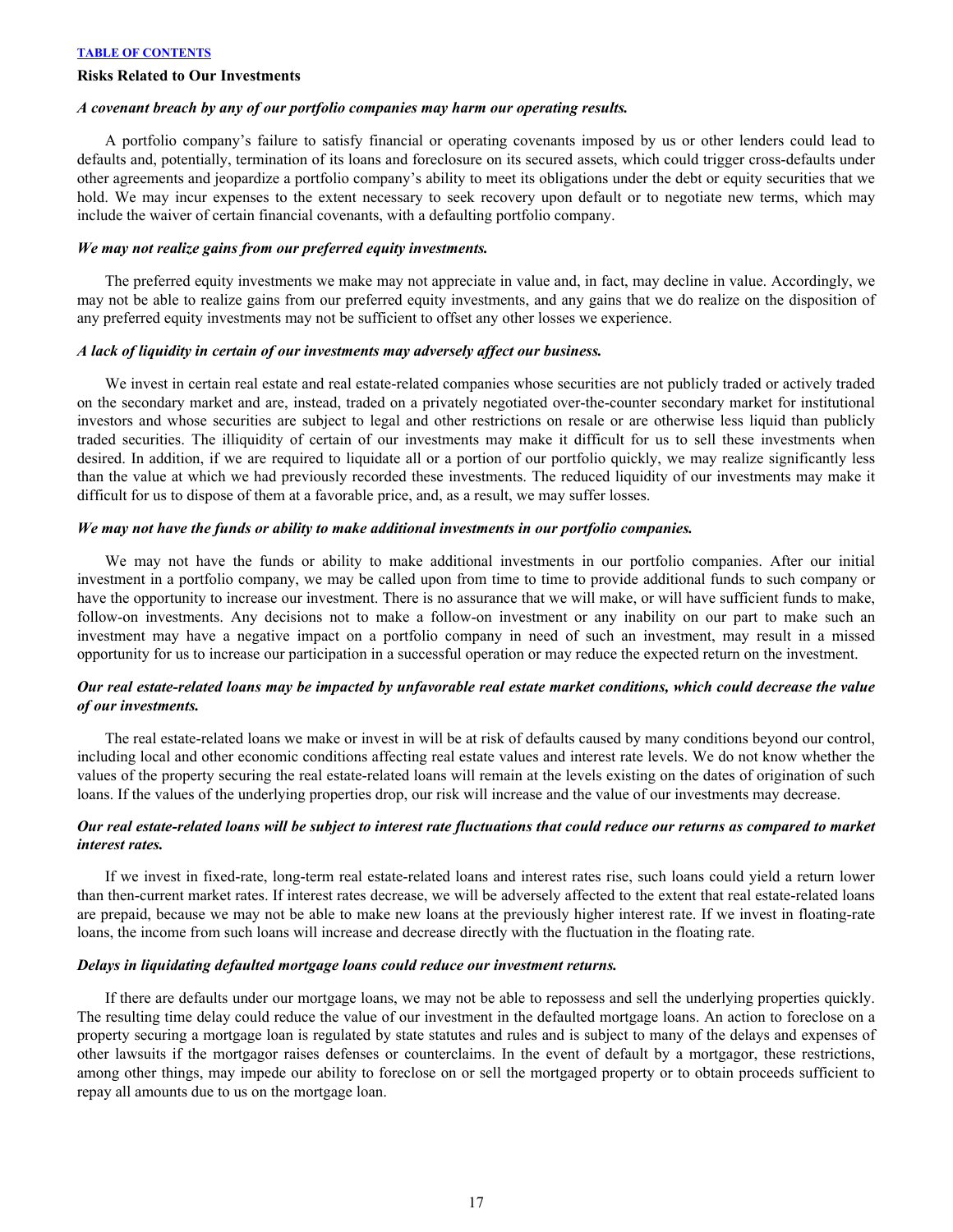### *Returns on our real estate-related loans may be limited by regulations.*

Our loan investments may be subject to regulation by federal, state and local authorities and subject to various laws and judicial and administrative decisions. We may determine not to make or invest in real estate-related loans in any jurisdiction in which we believe we have not complied in all material respects with applicable requirements. If we decide not to make or invest in real estate-related loans in several jurisdictions, it could reduce the amount of income we would otherwise receive.

### *Foreclosures create additional ownership risks that could adversely impact our returns on mortgage investments.*

If we acquire property by foreclosure following defaults under our mortgage loans, we will have the same economic and liability risks as the previous owner.

## *The mezzanine loans in which we may invest would involve greater risks of loss than senior loans secured by incomeproducing real properties.*

We may invest in mezzanine loans that take the form of subordinated loans secured by second mortgages on the underlying real property or loans secured by a pledge of the ownership interests of the entity owning the real property. These types of investments involve a higher degree of risk than long-term senior mortgage lending secured by income-producing real property because the investment may become unsecured as a result of foreclosure by the senior lender. In the event of a bankruptcy of the entity providing the pledge of its ownership interests as security, we may not have full recourse to the assets of such entity, or the assets of the entity may not be sufficient to satisfy our mezzanine loan. If a borrower defaults on our mezzanine loan or debt senior to our loan, or in the event of a borrower bankruptcy, our mezzanine loan will be satisfied only after the senior debt. As a result, we may not recover some or all of our investment. In addition, mezzanine loans may have higher loan-to-value ratios than conventional mortgage loans, resulting in less equity in the real property and increasing the risk of loss of principal.

## *Our commercial real estate-related loans, commercial real estate-related debt securities and select commercial real estate equity investments will be subject to the risks typically associated with real estate.*

Our commercial real estate-related loans, commercial real estate-related debt securities and select commercial real estate equity will generally be directly or indirectly secured by a lien on real property (or the equity interests in an entity that owns real property) that, upon the occurrence of a default on the loan, could result in our acquiring ownership of the property. We will not know whether the values of the properties ultimately securing our loans will remain at the levels existing on the dates of origination of those loans. If the values of the mortgaged properties drop, our risk will increase because of the lower value of the security associated with such loans. In this manner, real estate values could impact the values of our loan investments. Our investments in commercial real estate-related loans, commercial real estate-related debt securities and select commercial real estate equity investments (including potential investments in real property) may be similarly affected by real estate property values. Therefore, our investments will be subject to the risks typically associated with real estate.

The value of real estate may be adversely affected by a number of risks, including:

- the ongoing COVID-19 pandemic;
- natural disasters such as hurricanes, earthquakes and floods;
- acts of war or terrorism, including the consequences of terrorist attacks;
- adverse changes in national and local economic and real estate conditions;
- an oversupply of (or a reduction in demand for) space in the areas where particular properties are located and the attractiveness of particular properties to prospective tenants;
- changes in governmental laws and regulations, fiscal policies and zoning ordinances and the related costs of compliance therewith and the potential for liability under applicable laws;
- costs of remediation and liabilities associated with environmental conditions affecting properties; and
- the potential for uninsured or underinsured property losses.

The value of each property is affected significantly by its ability to generate cash flow and net income, which in turn depends on the amount of rental or other income that can be generated net of expenses required to be incurred with respect to the property. Many expenditures associated with properties (such as operating expenses and capital expenditures) cannot be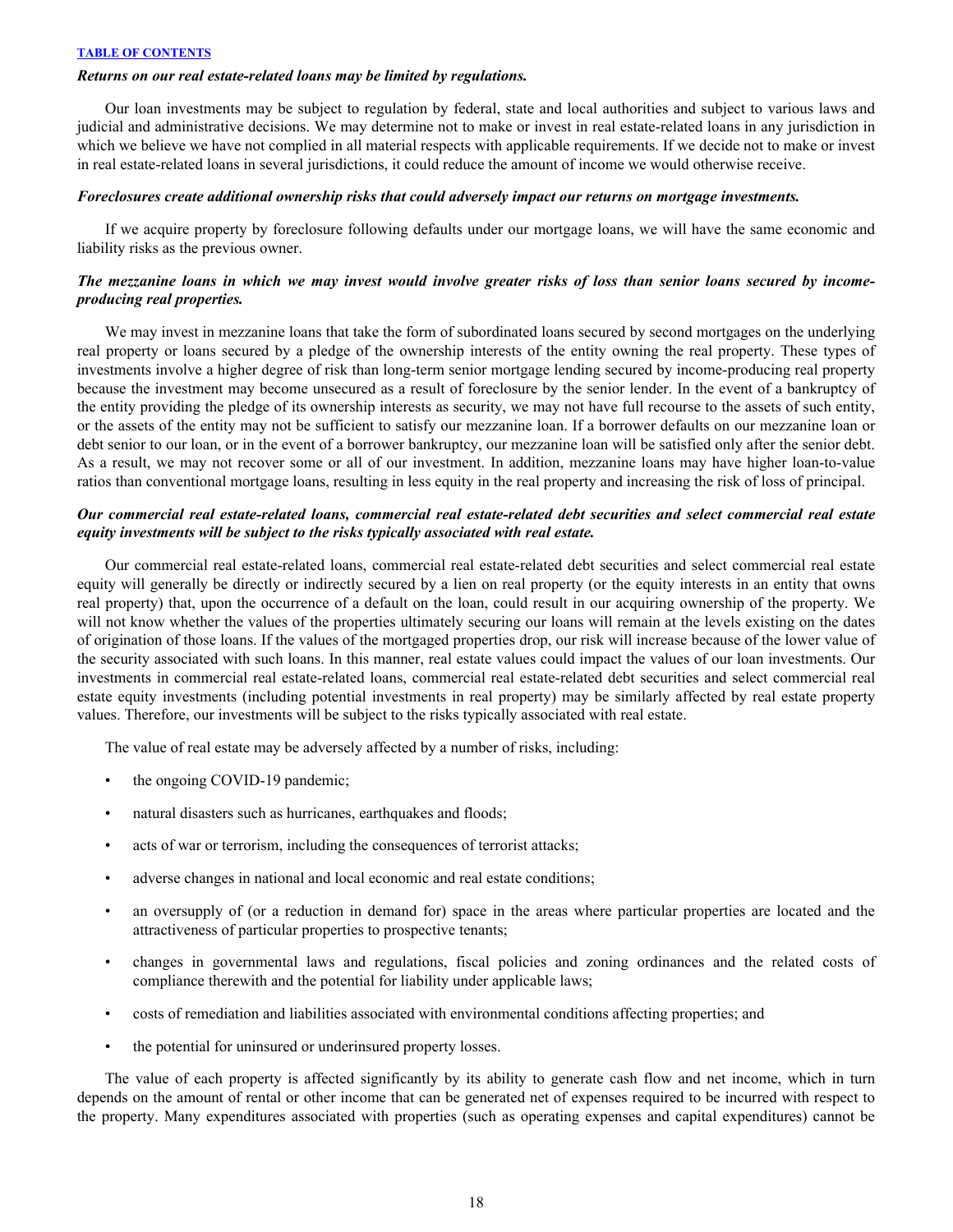reduced when there is a reduction in income from the properties. These factors may have a material adverse effect on the ability of our borrowers to pay their loans, as well as on the value that we can realize from assets we originate, own or acquire.

## *The B-Notes in which we may invest may be subject to additional risks relating to the privately negotiated structure and terms of the transaction, which may result in losses to us.*

We may invest in B-notes. A B-note is a mortgage loan typically (i) secured by a first mortgage on a single large commercial property or group of related properties and (ii) subordinated to an A-Note secured by the same first mortgage on the same collateral. As a result, if a borrower defaults, there may not be sufficient funds remaining for B-note holders after payment to the A-Note holders. Since each transaction is privately negotiated, B-notes can vary in their structural characteristics and risks. For example, the rights of holders of B-notes to control the process following a borrower default may be limited in certain investments. We cannot predict the terms of each B-note investment. Further, B-notes typically are secured by a single property, and so reflect the increased risks associated with a single property compared to a pool of properties.

## *Risks of cost overruns and non-completion of the construction or renovation of the properties underlying loans we make or acquire may materially adversely affect our investment.*

The renovation, refurbishment or expansion by a borrower under a mortgaged or leveraged property involves risks of cost overruns and non-completion. Costs of construction or improvements to bring a property up to standards established for the market position intended for that property may exceed original estimates, possibly making a project uneconomical. Other risks may include environmental risks and construction, rehabilitation and subsequent leasing of the property not being completed on schedule. If such construction or renovation is not completed in a timely manner, or if it costs more than expected, the borrower may experience a prolonged impairment of net operating income and may not be able to make payments on our investment.

### *Our investments in commercial real estate-related loans are subject to changes in credit spreads.*

Our investments in commercial real estate-related loans are subject to changes in credit spreads. When credit spreads widen, the economic value of such investments decrease. Even though a loan may be performing in accordance with its loan agreement and the underlying collateral has not changed, the economic value of the loan may be negatively impacted by the incremental interest foregone from the widened credit spread.

### *Investments in non-conforming or non-investment grade rated loans or securities involve greater risk of loss.*

Some of our investments may not conform to conventional loan standards applied by traditional lenders and either will not be rated or will be rated as non-investment grade by the rating agencies. In addition, we may invest in securities that are rated below investment grade by rating agencies or that would be likely rated below investment grade if they were rated. Below investment grade securities, which are often referred to as "junk," have predominantly speculative characteristics with respect to the issuer's capacity to pay interest and repay principal. They may also be difficult to value and illiquid. The non-investment grade ratings for these assets typically result from the overall leverage of the loans, the lack of a strong operating history for the properties underlying the loans, the borrowers' credit history, the properties' underlying cash flow or other factors. As a result, these investments may have a higher risk of default and loss than investment grade-rated assets. Any loss we incur may be significant and may reduce cash available for distribution to our stockholders and to make principal and interest payments on the notes and adversely affect the value of our securities.

### *Investments that are not U.S. government insured involve risk of loss.*

We may originate and acquire uninsured loans and assets as part of our investment strategy. Such loans and assets may include mortgage loans, mezzanine loans and bridge loans. While holding such interests, we are subject to risks of borrower defaults, bankruptcies, fraud, losses and special hazard losses that are not covered by standard hazard insurance. In the event of any default under loans, we bear the risk of loss of principal and nonpayment of interest and fees to the extent of any deficiency between the value of the collateral and the principal amount of the loan. To the extent we suffer such losses with respect to our investments in such loans, our value and the value of our securities may be adversely affected.

## *The mortgage-backed securities in which we may invest are subject to the risks of the mortgage securities market as a whole and risks of the securitization process.*

The value of mortgage-backed securities may change due to shifts in the market's perception of issuers and regulatory or tax changes adversely affecting the mortgage securities market as a whole. Mortgage-backed securities are also subject to several risks created through the securitization process. Subordinate mortgage-backed securities are paid interest only to the extent that there are funds available to make payments. To the extent the collateral pool includes delinquent loans, there is a risk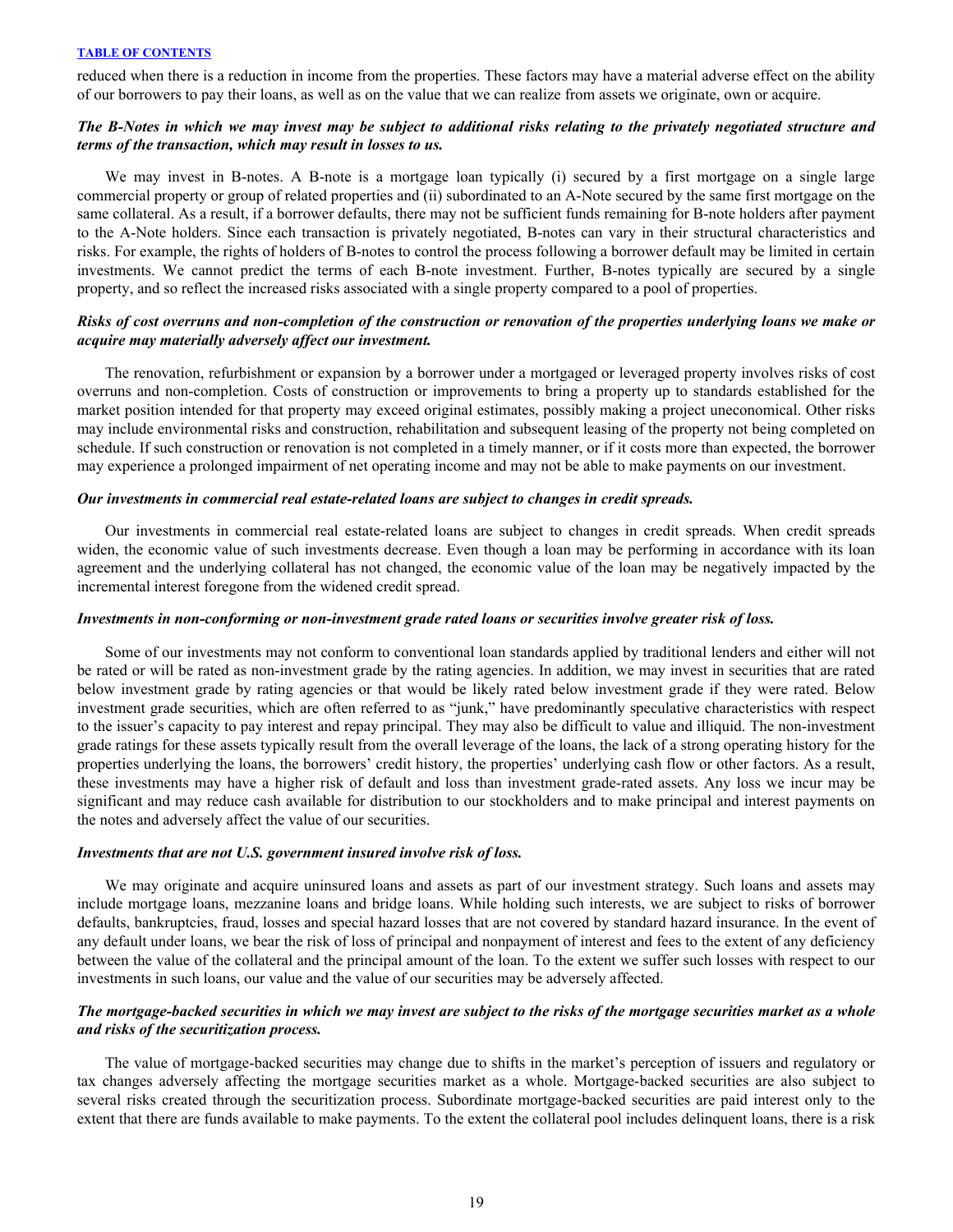that the interest payment on subordinate mortgage-backed securities will not be fully paid. Subordinate mortgage-backed securities are also subject to greater credit risk than those mortgage-backed securities that are more highly rated.

### *We may invest in CMBS, including subordinate securities, which entail certain risks.*

CMBS are generally securities backed by obligations (including certificates of participation in obligations) that are principally secured by mortgages on real property or interests therein having a commercial or multi-family use, such as regional malls, other retail space, office buildings, industrial or warehouse properties, hotels, apartment buildings, nursing homes and senior living centers, and may include, without limitation, CMBS conduit securities, CMBS credit tenant lease securities and CMBS large loan securities. We may invest in a variety of CMBS, including CMBS which are subject to the first risk of loss if any losses are realized on the underlying mortgage loans. CMBS entitle the holders thereof to receive payments that depend primarily on the cash flow from a specified pool of commercial or multi-family mortgage loans. Consequently, CMBS will be affected by payments, defaults, delinquencies and losses on the underlying commercial real estate-related loans, which began to increase significantly toward the end of 2008 and are expected to continue to increase. Furthermore, a weakening rental market generally, including reduced occupancy rates and reduced market rental rates, could reduce cash flow from the loan pools underlying our CMBS investments.

### *We may invest in CDOs and such investments may involve significant risks.*

We may invest in CDOs. CDOs are multiple class debt securities, or bonds, secured by pools of assets, such as mortgagebacked securities, B-notes, mezzanine loans and credit default swaps. Like typical securities structures, in a CDO, the assets are pledged to a trustee for the benefit of the holders of the bonds. Like CMBS, CDOs are affected by payments, defaults, delinquencies and losses on the underlying commercial real estate-related loans. CDOs often have reinvestment periods that typically last for five years during which proceeds from the sale of a collateral asset may be invested in substitute collateral. Upon termination of the reinvestment period, the static pool functions very similarly to a CMBS securitization where repayment of principal allows for redemption of bonds sequentially.

## *We have no established investment criteria limiting the geographic concentration of our investments in commercial real estate-related loans, commercial real estate-related debt securities and select commercial real estate equity investments. If our investments are concentrated in an area that experiences adverse economic conditions, our investments may lose value and we may experience losses.*

Certain commercial real estate-related loans, commercial real estate-related debt securities and select commercial real estate equity investments in which we invest may be secured by a single property or properties in one geographic location. Further, we intend that our secured investments will be collateralized by properties located solely in the United States. These investments may carry the risks associated with significant geographical concentration. As a result, properties underlying our investments may be overly concentrated in certain geographic areas, and we may experience losses as a result. A worsening of economic conditions in the geographic area in which our investments may be concentrated could have an adverse effect on our business, including reducing the demand for new financings, limiting the ability of customers to pay financed amounts and impairing the value of our collateral.

## *We may invest in adjustable rate mortgage loans, which may entail greater risks of default to lenders than fixed rate mortgage loans.*

Adjustable rate mortgage loans may contribute to higher delinquency rates. Borrowers with adjustable rate mortgage loans may be exposed to increased monthly payments if the related mortgage interest rate adjusts upward from the initial fixed rate or a low introductory rate, as applicable, in effect during the initial period of the mortgage loan to the rate computed in accordance with the applicable index and margin. This increase in borrowers' monthly payments, together with any increase in prevailing market interest rates, after the initial fixed rate period, may result in significantly increased monthly payments for borrowers with adjustable rate mortgage loans, which may make it more difficult for the borrowers to repay the loan or could increase the risk of default of their obligations under the loan.

### *Prepayments can adversely affect the yields on our investments.*

Prepayments on debt instruments, where permitted under the debt documents, are influenced by changes in current interest rates and a variety of economic, geographic and other factors beyond our control, and consequently, such prepayment rates cannot be predicted with certainty. If we are unable to invest the proceeds of such prepayments received or are forced to invest at yields lower than those on the debt instrument that was prepaid, the yield on our portfolio will decline. In addition, we may acquire assets at a discount or premium and if the asset does not repay when expected, our anticipated yield may be impacted. Under certain interest rate and prepayment scenarios we may fail to recoup fully our cost of acquisition of certain investments.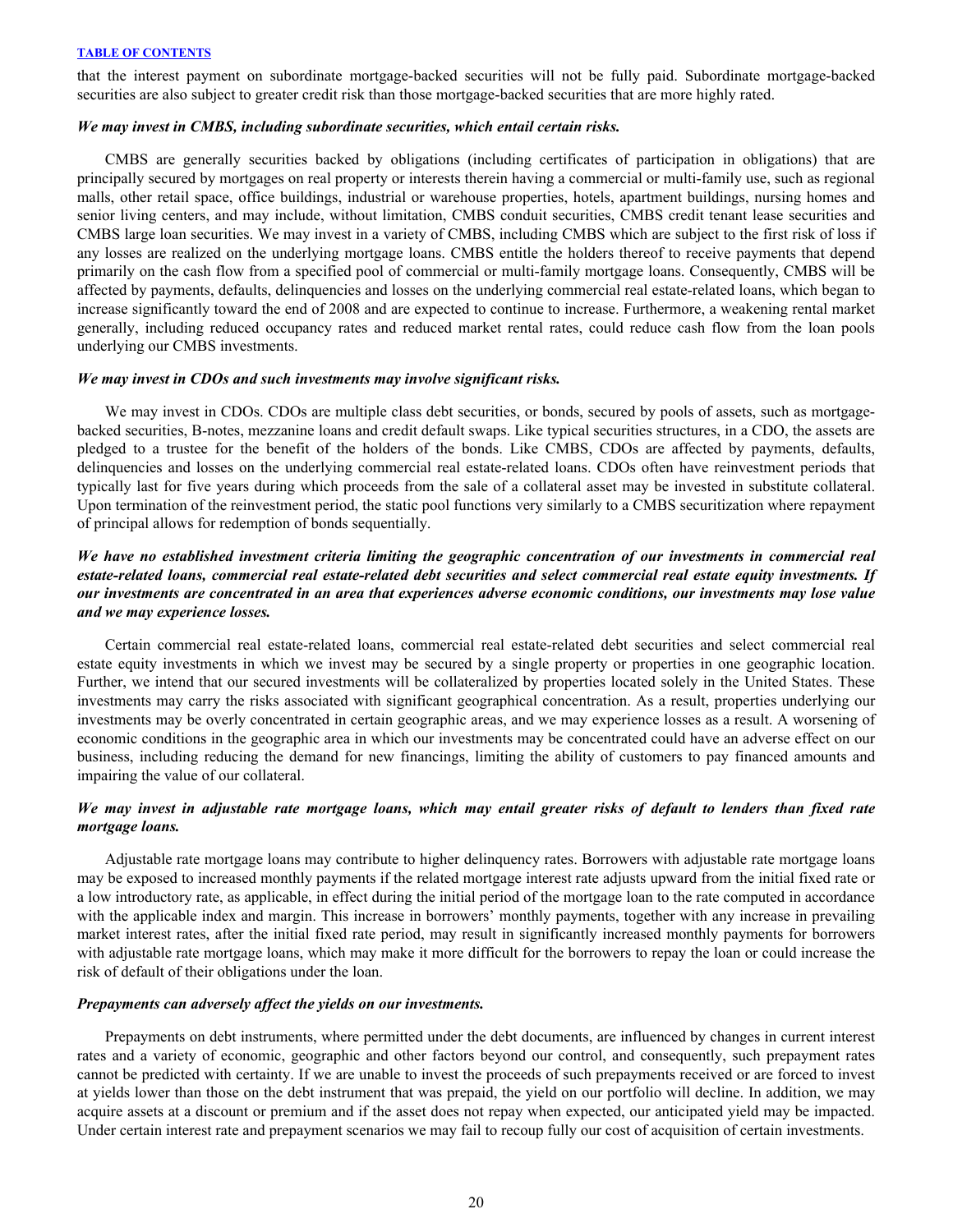## *Hedging against interest rate exposure may adversely affect our earnings, limit our gains or result in losses, which could adversely affect cash available for distribution to our stockholders and principal and interest payments on the notes.*

We may enter into interest rate swap agreements or pursue other interest rate hedging strategies. Our hedging activity will vary in scope based on the level of interest rates, the type of portfolio investments held and other changing market conditions.

Any hedging activity we engage in may adversely affect our earnings, which could adversely affect cash available for distribution to our stockholders and principal and interest payments on the notes. Therefore, while we may enter into such transactions to seek to reduce interest rate risks, unanticipated changes in interest rates may result in poorer overall investment performance than if we had not engaged in any such hedging transactions. In addition, the degree of correlation between price movements of the instruments used in a hedging strategy and price movements in the portfolio positions being hedged or liabilities being hedged may vary materially. Moreover, for a variety of reasons, we may not seek to establish a perfect correlation between such hedging instruments and the portfolio holdings being hedged. Any such imperfect correlation may prevent us from achieving the intended hedge and expose us to risk of loss.

## *Hedging instruments often are not traded on regulated exchanges or guaranteed by an exchange or its clearing house and involve risks and costs.*

The cost of using hedging instruments increases as the period covered by the instrument increases and during periods of rising and volatile interest rates. We may increase our hedging activity and thus increase our hedging costs during periods when interest rates are volatile or rising and hedging costs have increased. In addition, hedging instruments involve risk since they often are not traded on regulated exchanges or guaranteed by an exchange or its clearing house. Furthermore, the enforceability of agreements underlying derivative transactions may depend on compliance with applicable statutory, commodity and other regulatory requirements and, depending on the identity of the counterparty, applicable international requirements.

Furthermore, derivative transactions are subject to increasing statutory and other regulatory requirements and, depending on the identity of the counterparty, applicable international requirements. Recently, new regulations have been promulgated by U.S. and foreign regulators attempting to strengthen oversight of derivative contracts. Any actions taken by regulators could constrain our strategy and could increase our costs, either of which could materially and adversely impact our operations.

The business failure of a hedging counterparty with whom we enter into a hedging transaction will most likely result in a default. Default by a party with whom we enter into a hedging transaction may result in the loss of unrealized profits and force us to cover our resale commitments, if any, at the then current market price. It may not always be possible to dispose of or close out a hedging position without the consent of the hedging counterparty, and we may not be able to enter into an offsetting contract in order to cover our risk. We cannot assure investors that a liquid secondary market will exist for hedging instruments purchased or sold, and we may be required to maintain a position until exercise or expiration, which could result in losses.

## *Our investments in debt securities and preferred equity securities will be subject to the specific risks relating to the particular issuer of the securities and may involve greater risk of loss than secured debt financings.*

Our investments in debt securities and preferred and common equity securities involve special risks relating to the particular issuer of the securities, including the financial condition and business outlook of the issuer. Real estate company issuers are subject to the inherent risks associated with real estate and real estate-related investments discussed in this Annual Report on Form 10-K. Issuers that are debt finance companies are subject to the inherent risks associated with structured financing investments also discussed in this Annual Report on Form 10-K. Furthermore, debt securities and preferred and common equity securities may involve greater risk of loss than secured debt financings due to a variety of factors, including that such investments are generally unsecured and may also be subordinated to other obligations of the issuer. As a result, investments in debt securities and preferred and common equity securities are subject to risks of (i) limited liquidity in the secondary trading market, (ii) substantial market price volatility resulting from changes in prevailing interest rates, (iii) subordination to the prior claims of banks and other senior lenders to the issuer, (iv) the operation of mandatory sinking fund or call or redemption provisions during periods of declining interest rates that could cause the issuer to reinvest redemption proceeds in lower yielding assets, (v) the possibility that earnings of the issuer may be insufficient to meet its debt service and distribution obligations and (vi) the declining creditworthiness and potential for insolvency of the issuer during periods of rising interest rates and economic downturn. These risks may adversely affect the value of outstanding debt securities and preferred and common equity securities and the ability of the issuers thereof to make principal, interest and distribution payments to us.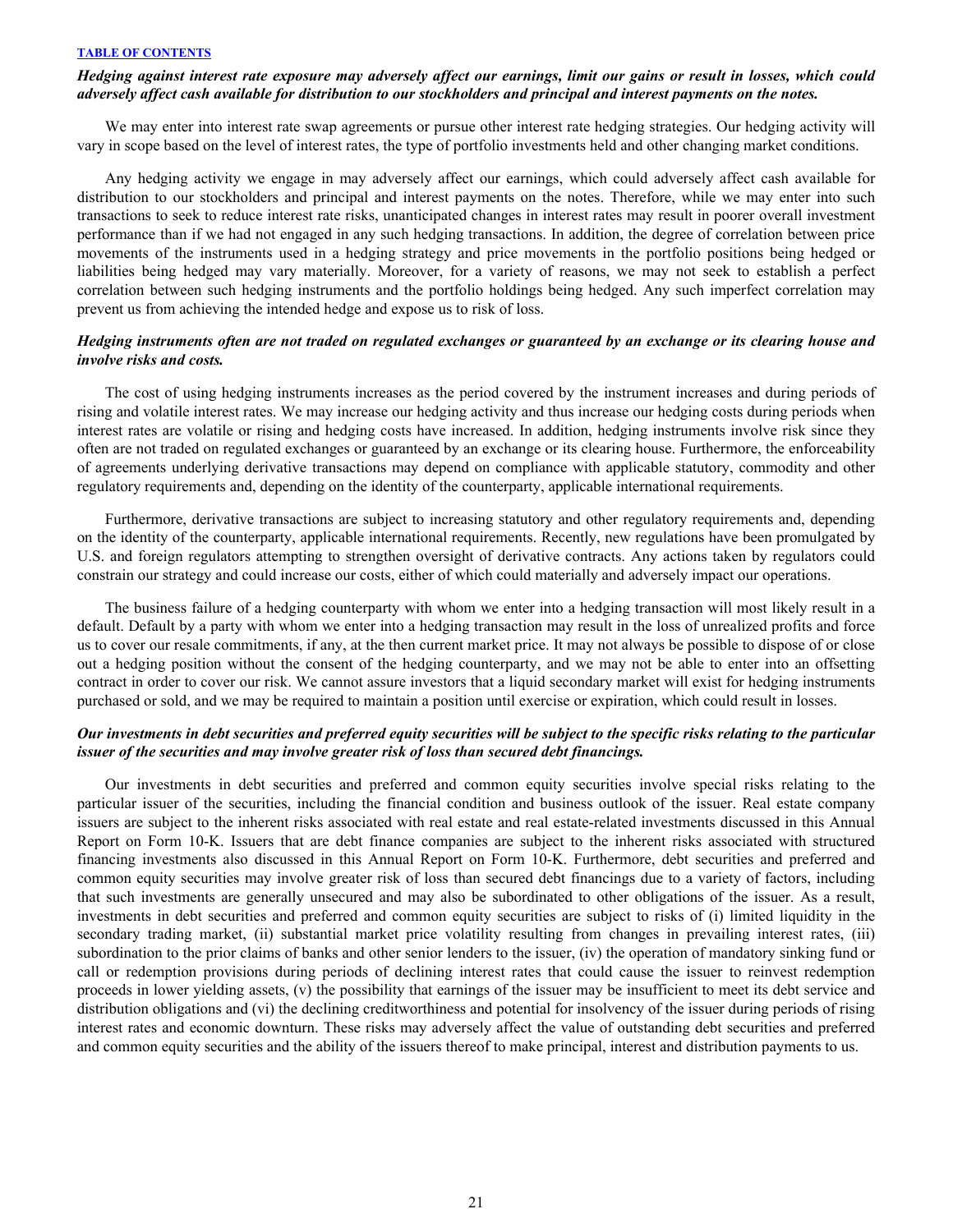## *Declines in the market values of our investments may adversely affect periodic reported results of operations and credit availability, which may reduce our earnings and, in turn, cash available for distribution to our stockholders and principal and interest payments on the notes.*

A decline in the market value of our assets will reduce our earnings in the period recognized and may adversely affect us particularly in instances where we have borrowed money based on the market value of those assets. If the market value of those assets declines, the lender may require us to post additional collateral to support the loan. If we were unable to post the additional collateral, we may have to sell assets at a time when we might not otherwise choose to do so. A reduction in credit available may reduce our earnings and, in turn, cash available for distribution to stockholders and principal and interest payments on the notes.

Further, credit facility providers may require us to maintain a certain amount of cash reserves or to set aside unlevered assets sufficient to maintain a specified liquidity position, which would allow us to satisfy our collateral obligations. As a result, we may not be able to leverage our assets as fully as we would choose, which could reduce our return on equity. In the event that we are unable to meet these contractual obligations, our financial condition could deteriorate rapidly.

Market values of our investments may decline for a number of reasons, such as changes in prevailing market rates, increases in defaults, increases in voluntary prepayments for those investments that we have that are subject to prepayment risk, widening of credit spreads and downgrades of ratings of the securities by ratings agencies.

#### *With respect to mortgaged properties, options and other purchase rights may affect value or hinder recovery.*

A borrower under certain mortgage loans may give its tenants or another person a right of first refusal or an option to purchase all or a portion of the related mortgaged property. These rights may impede the lender's ability to sell the related mortgaged property at foreclosure or may adversely affect the value or marketability of the property.

## *If we overestimate the value or income-producing ability or incorrectly price the risks of our investments, we may experience losses.*

Analysis of the value or income-producing ability of a commercial property is highly subjective and may be subject to error. We value our potential investments based on yields and risks, taking into account estimated future losses on the commercial real estate-related loans and the mortgaged property included in the securitization's pools or select commercial real estate equity investments, and the estimated impact of these losses on expected future cash flows and returns. In the event that we underestimate the risks relative to the price we pay for a particular investment, we may experience losses with respect to such investment.

## *The leases on the properties underlying our investments may not be renewed on favorable terms.*

The properties underlying our investments could be negatively impacted by deteriorating economic conditions and weaker rental markets. Upon expiration or earlier termination of leases on these properties, the space may not be relet or, if relet, the terms of the renewal or reletting (including the cost of required renovations or concessions to tenants) may be less favorable than current lease terms. In addition, poor economic conditions may reduce a tenant's ability to make rent payments under their leases. Any of these situations may result in extended periods where there is a significant decline in revenues or no revenues generated by these properties. Additionally, if market rental rates are reduced, property-level cash flows would likely be negatively affected as existing leases renew at lower rates. If the leases for these properties cannot be renewed for all or substantially all of the space at these properties, or if the rental rates upon such renewal or reletting are significantly lower than expected, the value of our investments may be adversely affected.

### *A borrower's form of entity may cause special risks or hinder our recovery.*

Since most of the borrowers for our commercial real estate loan investments are legal entities rather than individuals, our risk of loss may be greater than those of mortgage loans made to individuals. Unlike individuals involved in bankruptcies, most of the entities generally do not have personal assets and creditworthiness at stake. The terms of the mortgage loans generally require that the borrowers covenant to be single-purpose entities, although in some instances the borrowers are not required to observe all covenants and conditions that typically are required in order for them to be viewed under standard rating agency criteria as "single-purpose entities."

The bankruptcy of a borrower, or a general partner or managing member of a borrower, may impair the ability of the lender to enforce its rights and remedies under the related mortgage. Borrowers that are not single-purpose entities structured to limit the possibility of becoming insolvent or bankrupt may be more likely to become insolvent or the subject of a voluntary or involuntary bankruptcy proceeding because the borrowers may be (i) operating entities with a business distinct from the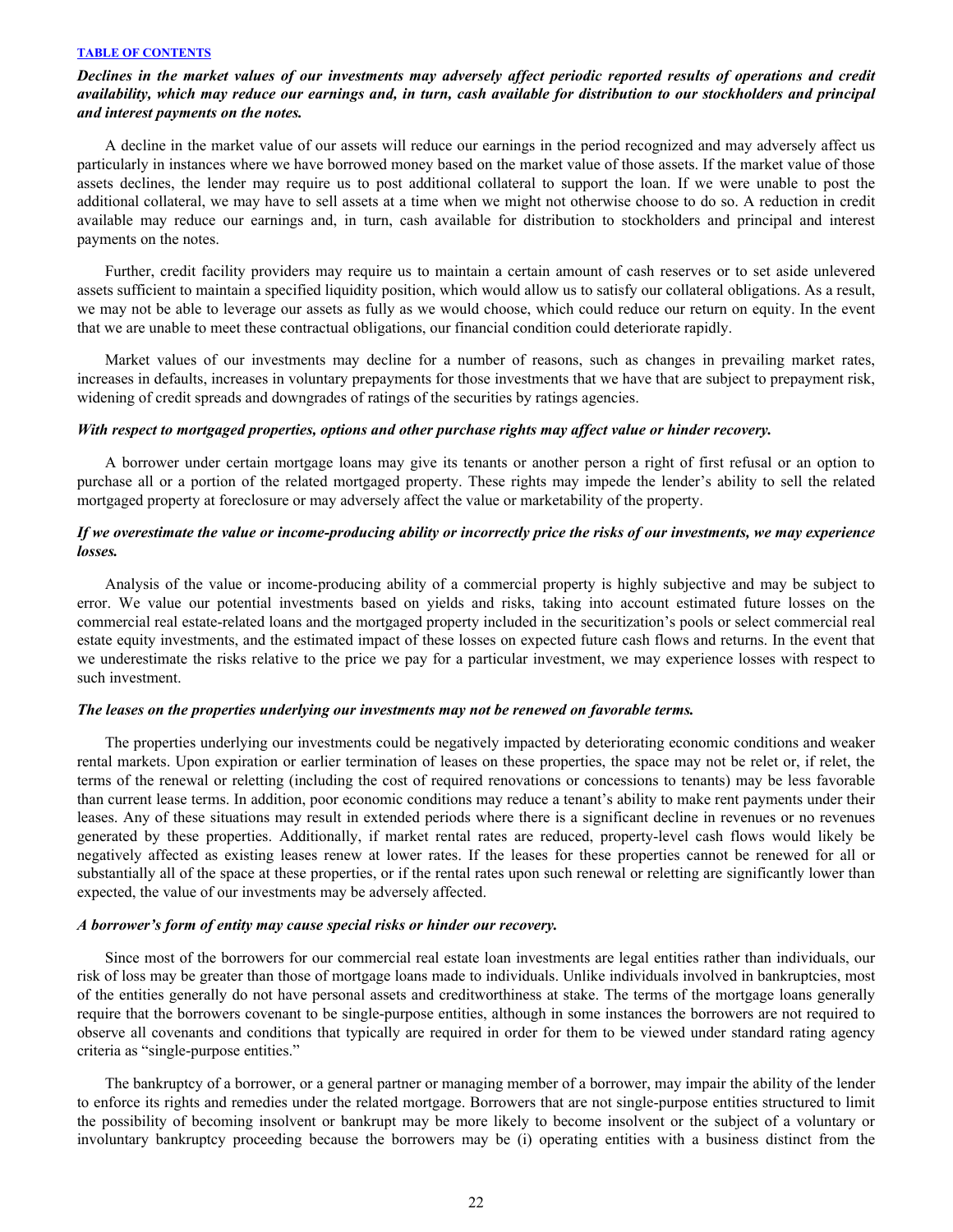operation of the mortgaged property with the associated liabilities and risks of operating an ongoing business or (ii) individuals that have personal liabilities unrelated to the property.

### *We may be exposed to environmental liabilities with respect to properties to which we take title.*

In the course of our business, we may take title to real estate, and, if we do take title, we could be subject to environmental liabilities with respect to these properties. In such a circumstance, we may be held liable to a governmental entity or to third parties for property damage, personal injury, and investigation and clean-up costs incurred by these parties in connection with environmental contamination, or may be required to investigate or clean up hazardous or toxic substances, or chemical releases, at a property. The costs associated with investigation or remediation activities could be substantial. If we ever become subject to significant environmental liabilities, our business, financial condition, liquidity and results of operations could be materially and adversely affected.

#### **Risks Related to Debt Financing**

## *Since we borrow money, the potential for gain or loss on amounts invested in us will be magnified and may increase the risk of investing in us.*

The use of borrowings, also known as leverage, increases the volatility of investments by magnifying the potential for gain or loss on invested equity capital. We use leverage to partially finance our investments, through borrowing from banks and other lenders, investors will experience increased risks of investing in our securities. If the value of our assets increases, leverage would cause the NAV attributable to our common stock to increase more sharply than it would have had we not leveraged. Conversely, if the value of our assets decreases, leverage would cause NAV to decline more sharply than it otherwise would have had we not leveraged. Similarly, any increase in our income in excess of interest payable on the borrowed funds would cause our net income to increase more than it would without the leverage, while any decrease in our income would cause net income to decline more sharply than it would have had we not borrowed. Such a decline could negatively affect our ability to make distributions to stockholders and principal and interest payments on our indebtedness. Leverage is generally considered a speculative investment technique. In addition, the decision to utilize leverage will increase our assets and, as a result, will increase the amount of management fees payable to Terra Income Advisors.

As a BDC, we generally are required to meet a coverage ratio of total assets to total borrowings and other senior securities, which include all of our borrowings and any preferred stock that we may issue in the future, of at least 200%. If this ratio declines below 200%, we cannot incur additional debt, declare any dividends, make any distributions or repurchase any stock, and could be required to sell a portion of our investments to repay some debt when it is disadvantageous to do so. This could have a material adverse effect on our operations and may cause us to be unable to make distributions. The amount of leverage that we employ will depend on Terra Income Advisors's and our Board's assessment of market and other factors at the time of any proposed borrowing.

On March 23, 2018, the U.S. Congress approved the Small Business Credit Availability Act which reduces the asset coverage ratio from 200% to 150% subject to the approval of stockholders or the board of directors. As of the date of this Annual Report on Form 10-K, we have not obtained approval for the reduction in the asset coverage ratio from our stockholders or our Board. If we did obtain approval in the future, we would therefore be permitted to incur leverage beyond the current limitations of the 1940 Act, which would further increase the risks of loss in the event of a decline in the value of our assets. This legislation would also increase the risks of an investment in our securities.

#### *Changes in interest rates may affect our cost of capital and net investment income.*

We use debt to finance investments, our net investment income will depend, in part, upon the difference between the rate at which we borrow funds and the rate at which we invest those funds. As a result, we can offer no assurance that a significant change in market interest rates will not have a material adverse effect on our net investment income. In periods of rising interest rates when we have debt outstanding, our cost of funds will increase, which could reduce our net investment income. We expect that any long-term fixed rate investments we acquire will be financed primarily with equity and long-term debt. We may use interest rate risk management techniques in an effort to limit our exposure to interest rate fluctuations. These techniques may include various interest rate hedging activities to the extent permitted by the 1940 Act. These activities may limit our ability to participate in the benefits of lower interest rates with respect to the hedged portfolio. Adverse developments resulting from changes in interest rates or hedging transactions could have a material adverse effect on our business, financial condition and results of operations. Also, we have limited experience in entering into hedging transactions, and we will initially have to purchase or develop such expertise.

A rise in the general level of interest rates can be expected to lead to higher interest rates applicable to our debt investments. Accordingly, an increase in interest rates would make it easier for us to meet or exceed the incentive fee hurdle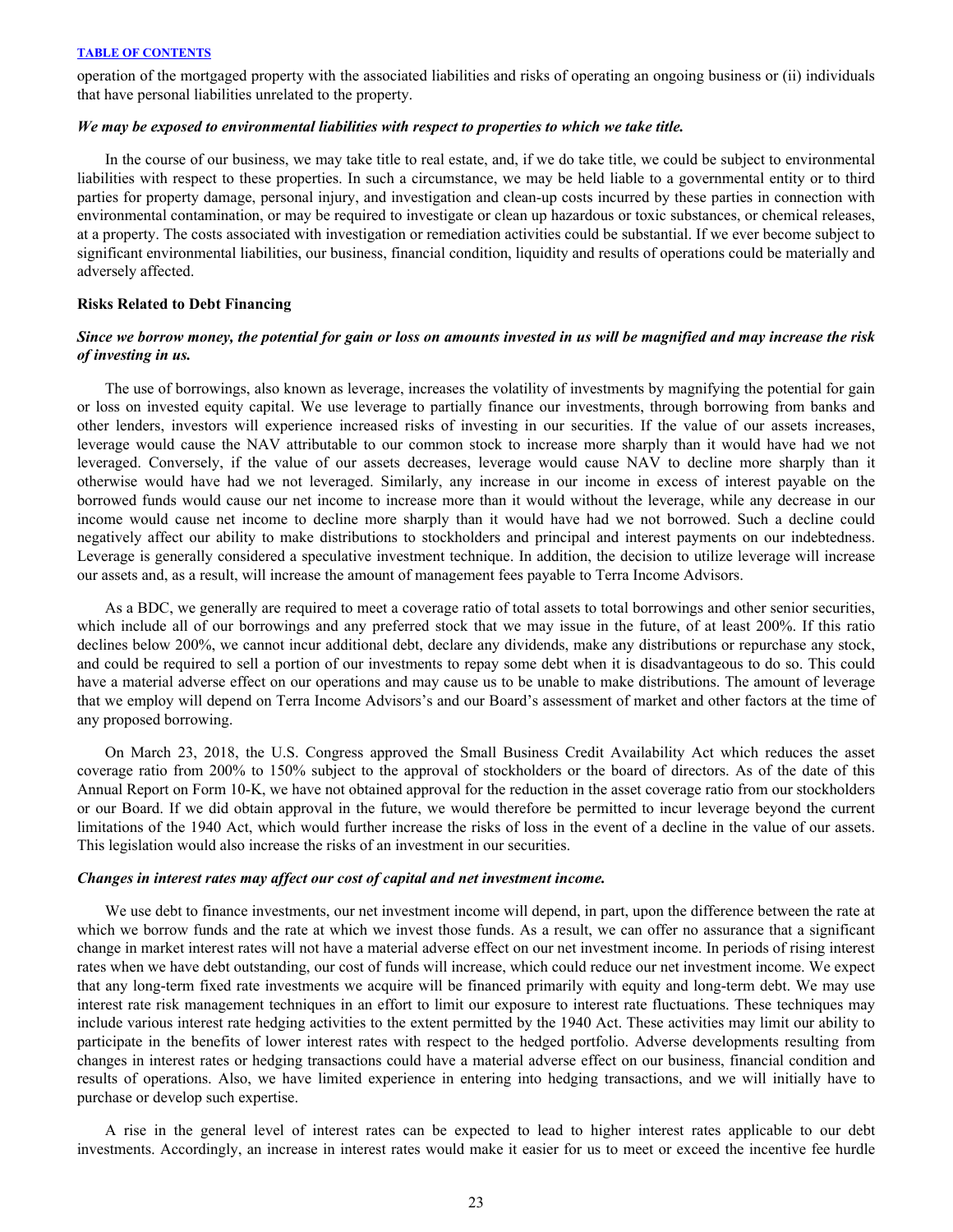rate and may result in a substantial increase of the amount of incentive fees payable to Terra Income Advisors with respect to pre-incentive fee net investment income.

### **Risks Related to our REIT Status and Certain Other Tax Items**

### *If we do not qualify as a REIT, we will be subject to tax as a regular corporation and could face a substantial tax liability.*

We elected to operate so as to qualify as a REIT under the Code beginning with our short taxable year beginning October 1, 2018 and ending December 31, 2018. However, qualification as a REIT involves the application of highly technical and complex Code provisions for which only a limited number of judicial or administrative interpretations exist. Notwithstanding the availability of cure provisions in the Code, various compliance requirements could be failed and could jeopardize our REIT status. Furthermore, new tax legislation, administrative guidance or court decisions, in each instance potentially with retroactive effect, could make it more difficult or impossible for us to maintain our qualification as a REIT. If we fail to qualify as a REIT in any tax year, then:

- we would be taxed as a regular domestic corporation, ineligible to deduct dividends paid to our stockholders in computing taxable income and would be subject to federal income tax on our taxable income at regular corporate income tax rates;
- any resulting tax liability could be substantial and could have a material adverse effect on our value and distribution to shareholders; and
- we generally would not be eligible to requalify as a REIT for the subsequent four full taxable years.

## *We may be subject to adverse legislative or regulatory tax changes that could increase our tax liability, reduce our operating flexibility and reduce the value of our securities.*

In recent years, numerous legislative, judicial and administrative changes have been made in the provisions of U.S. federal income tax laws applicable to investments similar to an investment in our securities. The 2017 tax reform legislation commonly referred to as the Tax Cuts and Jobs Act resulted in fundamental changes to the Code, with many of the changes applicable to individuals applying only through December 31, 2025. Among the numerous changes included in the Tax Cuts and Jobs Act is a deduction of 20% of ordinary REIT dividends for individual taxpayers for taxable years through 2025.

Although REITs generally receive certain tax advantages compared to entities taxed as regular corporations, it is possible that future legislation would result in a REIT having fewer tax advantages, and it could become more advantageous for a company that invests in real estate to elect to be treated for U.S. federal income tax purposes as a corporation. As a result, our charter authorizes our Board to revoke or otherwise terminate our REIT election, without the approval of our stockholders, if it determines that changes to U.S. federal income tax laws and regulations or other considerations mean it is no longer in our best interests to qualify as a REIT.

We cannot assure investors that future law changes will not adversely affect the taxation of our security holders. Any such changes could have an adverse effect on an investment in our securities or on the market value or the resale potential of our assets.

## *The preferred equity investments we intend to make may make us unable to maintain our qualification as a REIT under the Code.*

Part of our investment strategy involves investments in preferred limited liability company membership interests or partnership interests that own commercial real estate. There is no specific guidance addressing the treatment of preferred equity investments as debt or equity for federal income tax purposes. We hold preferred equity investments and treat them as loans secured by real property for U.S. federal income tax purposes, which are qualifying assets for purposes of the REIT asset tests and produce qualifying income for purposes of the REIT gross income tests. If our preferred equity investments are treated as partnership interests for U.S. federal income tax purposes, rather than as loans, we will be treated as owning our share of the assets held by the limited liability company or partnership that issued the preferred equity interest and we will be treated as receiving our proportionate share of the income of that entity. If that limited liability company or partnership owns nonqualifying assets or earns nonqualifying income, we may not be able to satisfy all of the REIT gross income and asset tests. Even if the Internal Revenue Services (the "IRS") were to respect our preferred equity investments as loans, if the IRS did not treat such loans as secured by a mortgage on real property (which, in form, is not the case), such loans would not be qualifying assets for purposes of the 75% asset test and would violate the 10% value asset test, and interest thereon would not be qualifying income for purposes of the 75% gross income test. If we are unable to maintain our qualification as a REIT for U.S.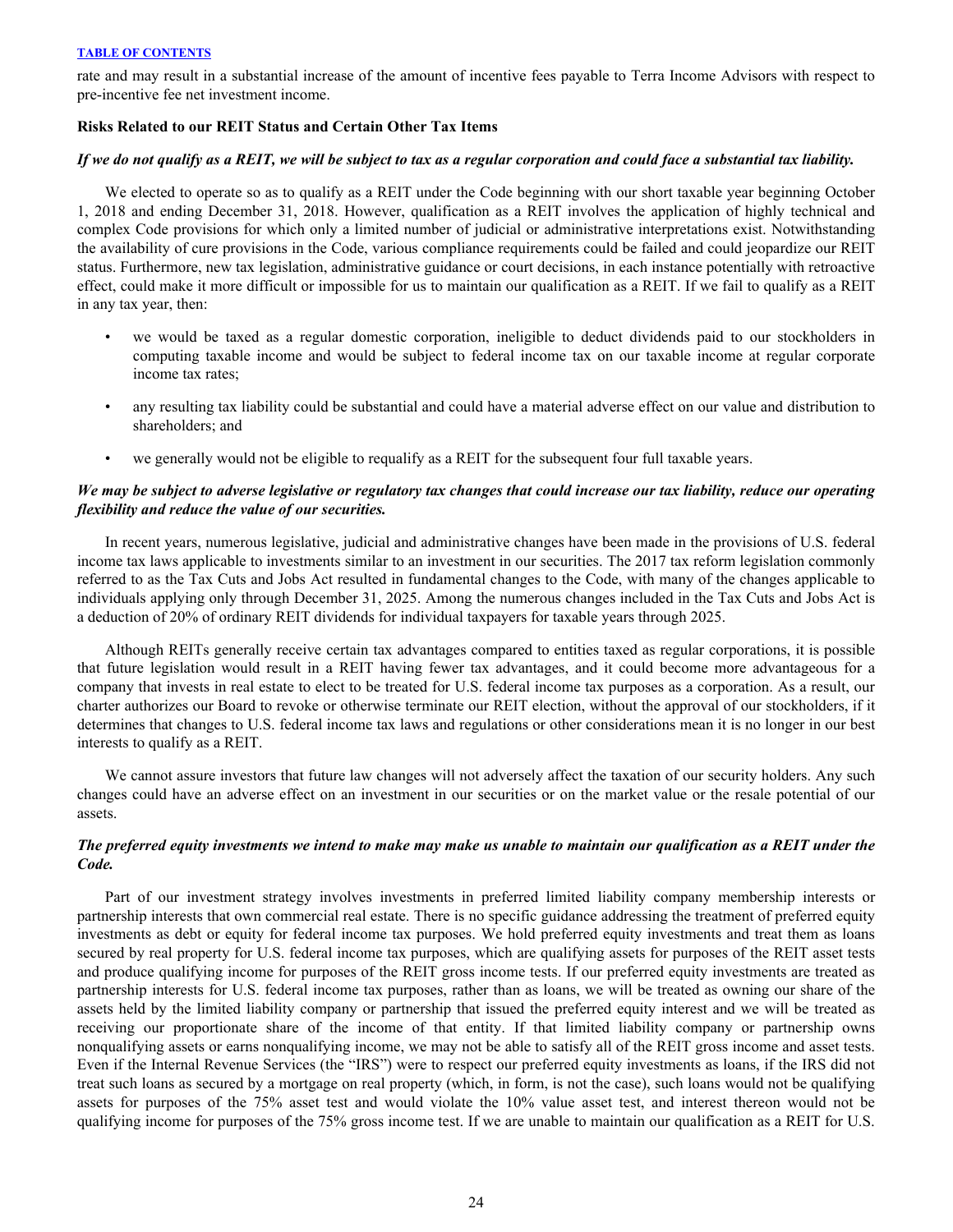federal income tax purposes, we will be subject to corporate-level income tax, and investors' investment in us would be adversely impacted.

### *To maintain our REIT status, we may have to borrow funds on a short-term basis during unfavorable market conditions.*

To qualify as a REIT, we generally must distribute annually to our stockholders a minimum of 90% of our net taxable income, determined without regard to the dividends-paid deduction and excluding net capital gains. We will be subject to regular corporate income taxes on any undistributed REIT taxable income each year. Additionally, we will be subject to a 4% nondeductible excise tax on any amount by which distributions paid by us in any calendar year are less than the sum of 85% of our ordinary income, 95% of our capital gain net income and 100% of our undistributed income from previous years. Payments we make to our stockholders under our share repurchase plan will not be taken into account for purposes of these distribution requirements. If we do not have sufficient cash to make distributions necessary to preserve our REIT status for any year or to avoid taxation, we may be forced to borrow funds or sell assets even if the market conditions at that time are not favorable for these borrowings or sales. These options could increase our costs or reduce our equity.

## *Compliance with REIT requirements may cause us to forego otherwise attractive opportunities, which may hinder or delay our ability to meet our investment objectives.*

To qualify as a REIT, we are required at all times to satisfy tests relating to, among other things, the sources of our income, the nature and diversification of our assets, the ownership of our stock and the amounts we distribute to our stockholders. Compliance with the REIT requirements may impair our ability to operate solely on the basis of maximizing profits. For example, we may be required to make distributions to stockholders at disadvantageous times or when we do not have funds readily available for distribution.

### *Compliance with REIT requirements may force us to liquidate or restructure otherwise attractive investments.*

To qualify as a REIT, at the end of each calendar quarter, at least 75% of the value of our assets must consist of cash, cash items, government securities and qualified real estate assets. The remainder of our investments in securities (other than qualified real estate assets and government securities) generally cannot include more than 10% of the voting securities of any one issuer or more than 10% of the value of the outstanding securities of more than any one issuer (other than securities that qualify for a safe harbor for "straight debt") unless we and such issuer jointly elect for such issuer to be treated as a "taxable REIT subsidiary" ("TRS") under the Code. Debt will generally meet the "straight debt" safe harbor if the debt is a written unconditional promise to pay on demand or on a specified date a certain sum of money, the debt is not convertible, directly or indirectly, into stock, and the interest rate and the interest payment dates of the debt are not contingent on the profits, the borrower's discretion, or similar factors. Additionally, no more than 5% of the value of our assets (other than government securities and qualified real estate assets) can consist of the securities of any one issuer, no more than 20% of the value of our assets may be represented by securities of one or more TRSs and no more than 25% of the value of our assets may consist of "nonqualified publicly offered REIT debt investments." If we fail to comply with these requirements at the end of any calendar quarter, we must dispose of a portion of our assets within 30 days after the end of the calendar quarter or qualify for certain statutory relief provisions in order to avoid losing our REIT qualification and suffering adverse tax consequences. In order to satisfy these requirements and maintain our qualification as a REIT, we may be forced to liquidate assets from our portfolio or not make otherwise attractive investments. These actions could have the effect of reducing our income and amounts available for distribution to our stockholders and principal and interest payments on the notes.

## *Our charter does not contain restrictions generally found in REIT charters regarding our organization and operation as a REIT, including restrictions on the ownership and transfer of our stock that are intended to assist with satisfying the share ownership requirements for REIT qualification, and we cannot ensure that transfers will not occur that would cause us to no longer satisfy the share ownership requirements.*

In order to qualify as a REIT under the Code, not more than 50% of the value of our outstanding stock may be owned, directly or indirectly, by five or fewer individuals (including certain entities treated as individuals for this purpose) during the last half of a taxable year. The constructive ownership rules under the Code are complex and may cause shares of the outstanding stock owned by a group of related persons to be deemed to be constructively owned by one person. Our charter does not contain restrictions generally found in REIT charters regarding the ownership and transfer of our stock that are intended to assist with satisfying the share ownership requirements. We currently satisfy the share ownership requirements; however, it is possible that transfers of our outstanding stock could cause us to no longer satisfy the share ownership requirements.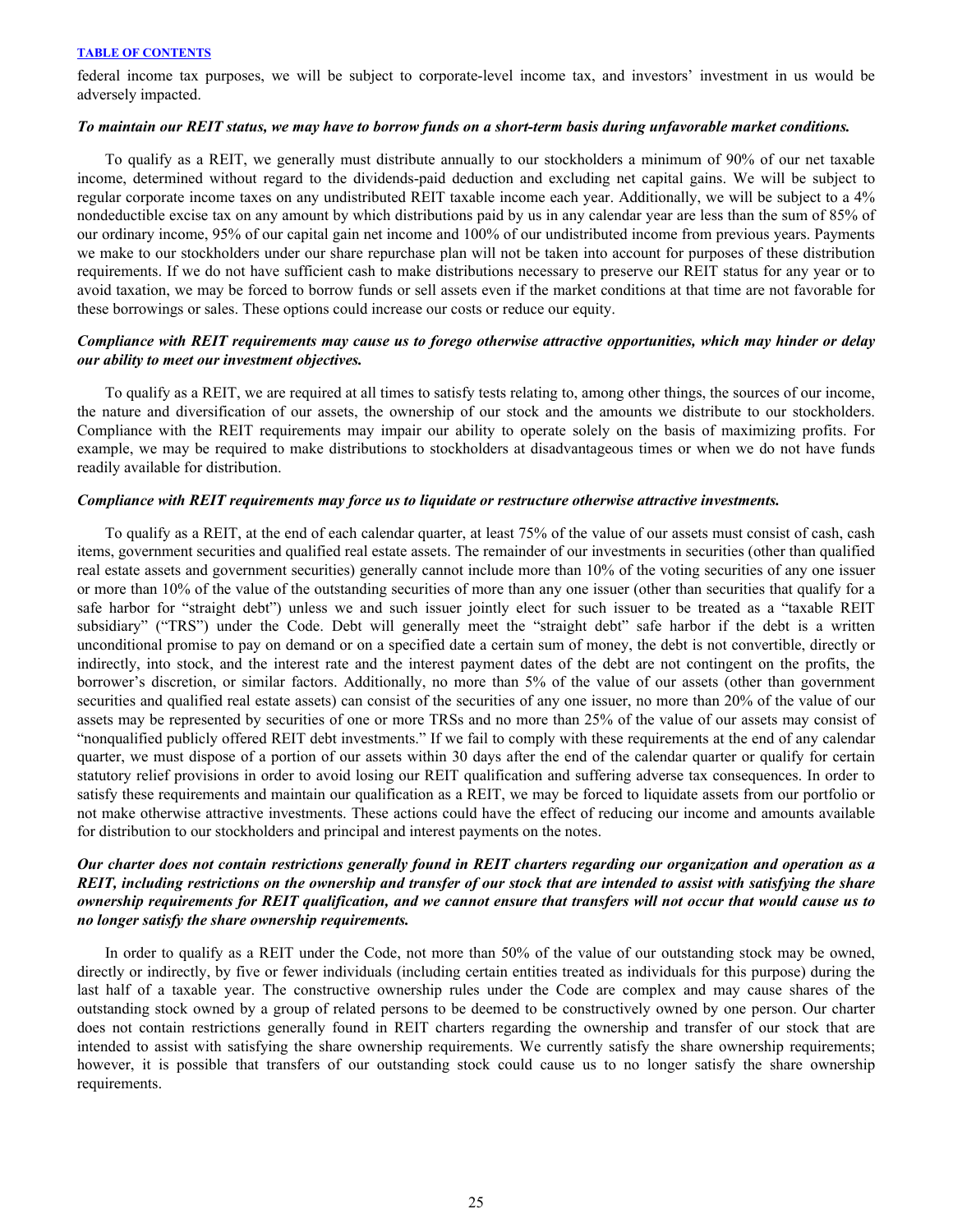## *Modification of the terms of our commercial real estate debt investments in conjunction with reductions in the value of the real property securing such loans could cause us to fail to continue to qualify as a REIT.*

Our commercial real estate debt and securities investments may be materially affected by a weak real estate market and economy in general. As a result, many of the terms of our commercial real estate debt may be modified to avoid taking title to a property. Under Treasury Regulations, if the terms of a loan are modified in a manner constituting a "significant modification," such modification triggers a deemed exchange of the original loan for the modified loan. In general, if a loan is secured by real property and other property, the value of the personal property securing the loan exceeds 15% of the value of all property securing the loan and the highest principal amount of the loan outstanding during a taxable year exceeds the fair market value ("FMV") of the real property securing the loan determined as of the date we agreed to acquire the loan or the date we significantly modified the loan, a portion of the interest income from such loan will not be qualifying income for purposes of the 75% gross income test although it may nevertheless be qualifying income for purposes of the 95% gross income test. A portion of the loan may also be a non-qualifying asset for purposes of the 75% asset test. The non-qualifying portion of such a loan would be subject to, among other requirements, the requirement that a REIT not hold securities representing more than 10% of the total value of the outstanding securities of any one issuer, or the 10% value test.

IRS Revenue Procedure 2014-51 provides a safe harbor pursuant to which we will not be required to redetermine the FMV of the real property securing a loan for purposes of the gross income and asset tests discussed above in connection with a loan modification that is: (i) occasioned by a borrower default; or (ii) made at a time when we reasonably believe that the modification to the loan will substantially reduce a significant risk of default on the original loan. No assurance can be provided that all of our loan modifications will qualify for the safe harbor in Revenue Procedure 2014-51. To the extent we significantly modify loans in a manner that does not qualify for that safe harbor, we will be required to redetermine the value of the real property securing the loan at the time it was significantly modified. In determining the value of the real property securing such a loan, we generally will not obtain third-party appraisals, but rather will rely on internal valuations. No assurance can be provided that the IRS will not successfully challenge our internal valuations. If the terms of our debt investments are "significantly modified" in a manner that does not qualify for the safe harbor in Revenue Procedure 2014-51 and the FMV of the real property securing such loans has decreased significantly, we could fail the 75% gross income test, the 75% asset test, the 5% asset test and/or the 10% value test. Unless we qualified for relief under certain Code cure provisions, such failures could cause us to fail to continue to qualify as a REIT.

## *Our acquisition of debt or securities investments may cause us to recognize income for federal income tax purposes even though no cash payments were received on the investments.*

We may acquire debt or securities investments in the secondary market for less than their face amount. The amount of such discount will generally be treated as a "market discount" for federal income tax purposes. If these debt or securities investments provide for "payment-in-kind" interest, we may recognize "original issue discount" ("OID") for federal income tax purposes. Moreover, we may acquire distressed debt investments that are subsequently modified by agreement with the borrower. If the amendments to the outstanding debt constitute "significant modifications" under the applicable Treasury Regulations, the modified debt may be considered to have been reissued to us in a debt-for-debt exchange with the borrower. In that event, if the debt is considered to be "publicly traded" for federal income tax purposes, the modified debt in our hands may be considered to have been issued with OID to the extent the FMV of the modified debt is less than the principal amount of the outstanding debt. In the event the debt is not considered to be "publicly traded" for federal income tax purposes, we may be required to recognize taxable income to the extent that the principal amount of the modified debt exceeds our cost of purchasing it. Also, certain loans that we originate and later modify and certain previously modified debt we acquire in the secondary market may be considered to have been issued with the OID at the time it was modified.

In general, we will be required to accrue OID on a debt instrument as taxable income in accordance with applicable federal income tax rules even though no cash payments may be received on such debt instrument on a current basis.

In the event a borrower with respect to a particular debt instrument encounters financial difficulty rendering it unable to pay stated interest as due, we may nonetheless be required to continue to recognize the unpaid interest as taxable income. Similarly, we may be required to accrue interest income with respect to subordinate mortgage-backed securities at the stated rate regardless of when their corresponding cash payments are received.

In order to meet the REIT distribution requirements, it might be necessary for us to arrange for short-term or possibly longterm borrowings, or to pay distributions in the form of our shares or other taxable in-kind distributions of property. We may need to borrow funds at times when the market conditions are unfavorable. Such borrowings could increase our costs and reduce our value.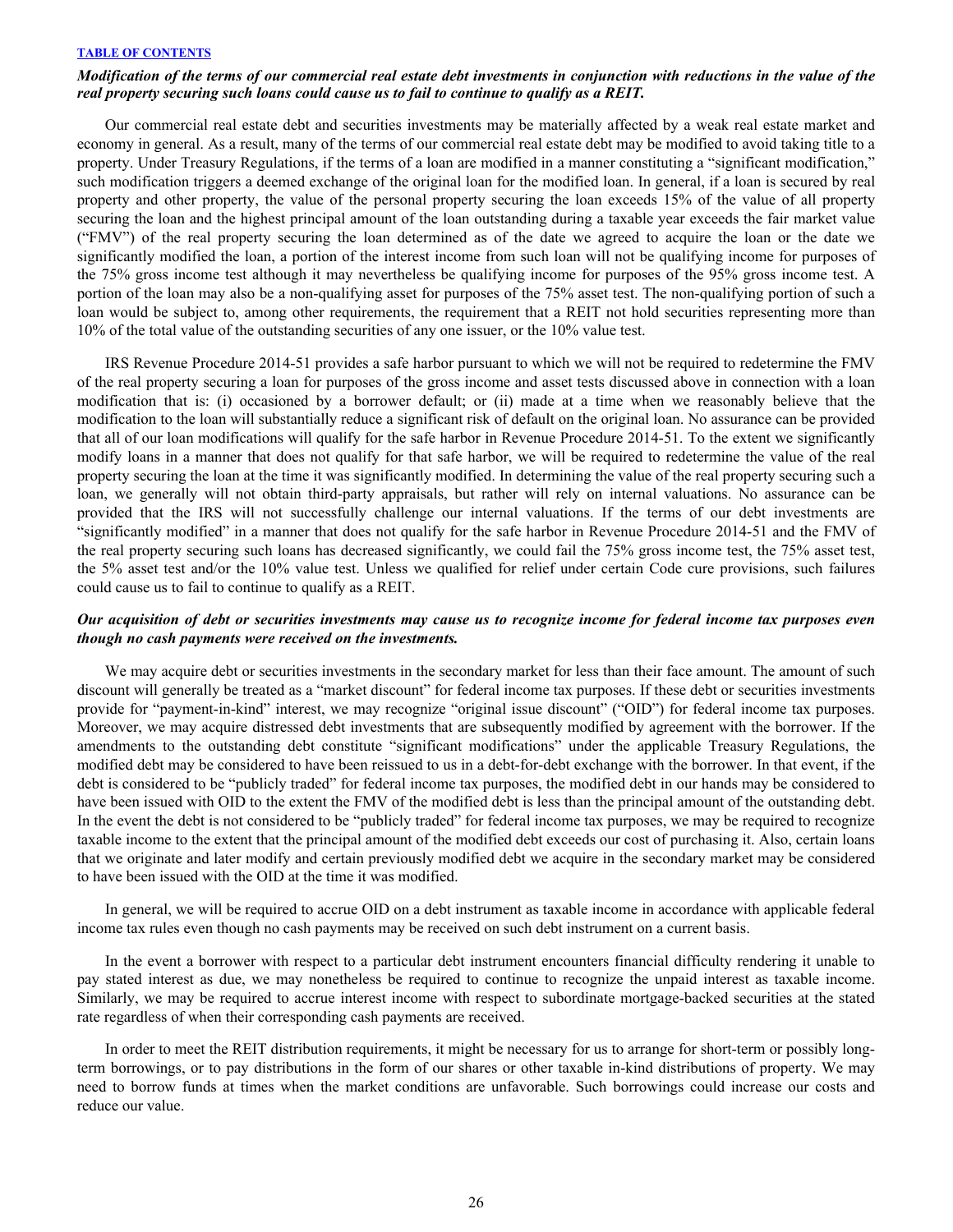### *Complying with REIT requirements may limit our ability to hedge effectively.*

The REIT provisions of the Code may limit our ability to hedge our operations effectively. Our aggregate gross income from non-qualifying hedges, fees and certain other non-qualifying sources cannot exceed 5% of our annual gross income. As a result, we might have to limit our use of advantageous hedging techniques or implement those hedges through a TRS. Any hedging income earned by a TRS would be subject to federal, state and local income tax at regular corporate rates. This could increase the cost of our hedging activities or expose us to greater risks associated with interest rate or other changes than we would otherwise incur.

#### *The failure of a mezzanine loan to qualify as a real estate asset could adversely affect our ability to qualify as a REIT.*

We own mezzanine loans, for which the IRS has provided a safe harbor but not rules of substantive law addressing whether such loans will be treated as real estate assets. Pursuant to the safe harbor, if a mezzanine loan meets certain requirements, it will be treated by the IRS as a real estate asset for purposes of the REIT asset tests, and interest derived from the mezzanine loan will be treated as qualifying mortgage interest for purposes of the REIT 75% income test. Our mezzanine loans may not meet all of the requirements of this safe harbor. In the event we own a mezzanine loan that does not meet the safe harbor, the IRS could challenge such loan's treatment as a real estate asset for purposes of the REIT asset and gross income tests and, if such a challenge were sustained, we could fail to qualify as a REIT.

## *There may be tax consequences to any modifications to our borrowings, our hedging transactions and other contracts to replace references to LIBOR.*

We are party to financial instruments indexed to USD-LIBOR. We may have to renegotiate such LIBOR-based instruments to replace references to LIBOR. Under current law, certain modifications of terms of LIBOR-based instruments may have tax consequences, including deemed taxable exchanges of the pre-modification instrument for the modified instrument. Recently finalized Treasury Regulations, which will be effective March 7, 2022, will treat certain modifications that would be taxable events under current law as non-taxable events. The Treasury Regulations also will permit real estate mortgage investment conduits ("REMICs") to make certain modifications without losing REMIC qualification. The Treasury Regulations do not discuss REIT-specific issues of modifications to LIBOR-based instruments. The IRS has also issued Revenue Procedure 2020-44, which provides additional guidance to facilitate the market's transition from LIBOR rates. This guidance clarifies the treatment of certain debt instruments modified to replace LIBOR- based terms. We will attempt to migrate to a post-LIBOR environment without jeopardizing our REIT qualification or suffering other adverse tax consequences but can give no assurances that we will succeed.

### **General Risk Factors**

## *The effects of the ongoing COVID-19 pandemic, as well as any future pandemics or similar events, and the actions taken in response thereto, may adversely affect our investments and operations.*

In December 2019, a COVID-19 outbreak was reported in China, and, in March 2020, the World Health Organization declared it a global pandemic. The ongoing COVID-19 pandemic has severely disrupted global economic activity and financial markets, which could worsen. The global impact of the outbreak has continued to rapidly evolve and many countries, including the United States, have reacted by instituting quarantines, mandating business and school closures and restricting travel. The rapid development and fluidity of this situation precludes any prediction as to the ultimate adverse impact of the novel coronavirus. Nevertheless, the COVID-19 pandemic presents material uncertainty and risk with respect to our performance and financial results.

As a result of a significant portion of our investments being in preferred equity of entities that own, mezzanine loans, first mortgages, or credit facilities secured by, office, multifamily, infrastructure and mixed-use properties located in the United States, the ongoing COVID-19 pandemic will impact our investments and operating results to the extent that it reduces occupancy, increases the cost of operation or results in limited hours or necessitates the closure of such properties. The borrowers under the mezzanine loans, first mortgages, credit facilities or preferred equity in which we invest may fail to make timely and required payments under the terms of such instruments. In addition, quarantines, states of emergencies and other measures taken to curb the spread of the COVID-19 pandemic may negatively impact the ability of such properties to continue to obtain necessary goods and services or provide adequate staffing, which may also adversely affect our investments and operating results.

The world-wide economic downturn resulting from the coronavirus pandemic could negatively impact our investments and operations, as well as our ability to make distributions to our stockholders and principal and interest payments on the notes. The extent to which the COVID-19 pandemic impacts our investments and operations will depend on future developments, which are highly uncertain and cannot be predicted with confidence, including the future rate of occurrence or mutation of COVID-19,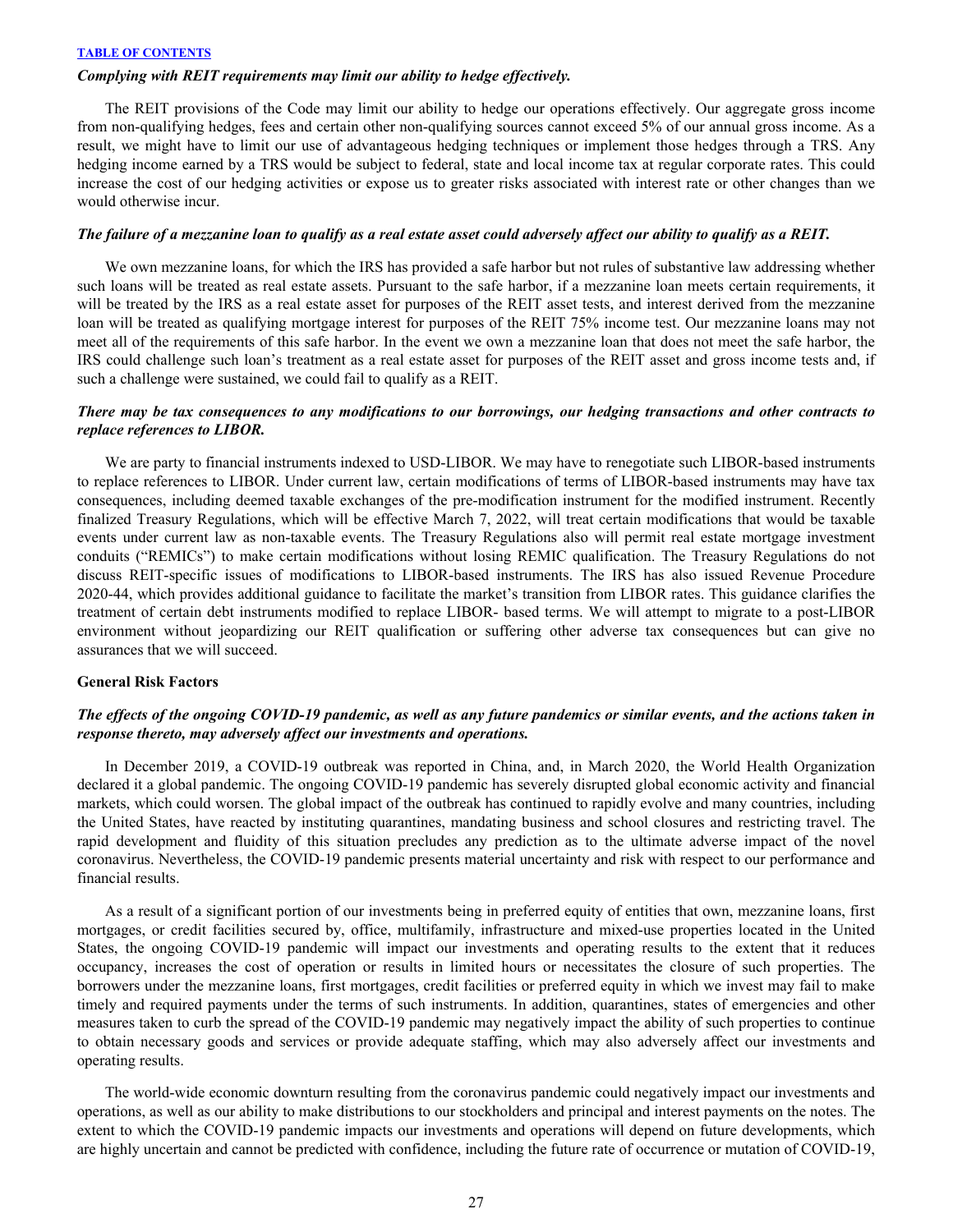continuation of or changes in governmental responses to the ongoing COVID-19 pandemic, and the effectiveness of responsive actions taken in the United States and other countries to contain and manage the disease. Although the U.S. Food and Drug Administration has approved certain therapies and three vaccines for emergency use and distribution to certain groups of individuals as of the date of this report, the rollout of vaccine distribution has encountered significant delays, and there remain uncertainties as to the amount of vaccine available for distribution, the logistics of implementing a national vaccine program, and the overall efficacy of the vaccines once widely administered, especially as new strains of COVID-19 have been discovered. In addition, the level of resistance that new strains of COVID-19 have to the existing vaccines, if any, and the overall percentage of the population able and willing to receive the vaccination, remains unknown. Until such therapies and vaccines are widely available and effective, the pandemic and public and private responses to the pandemic may lead to deterioration of economic conditions, an economic downturn or a recession at a global scale, which could materially affect our performance, financial condition, results of operations and cash flows. Any other pandemics or similar events in the future could also similarly have a material adverse effect on our investments and operations, as well as our ability to make distributions to our stockholders and principal and interest payments on the notes.

### *Future recessions, downturns, disruptions or instability could have a materially adverse effect on our business.*

From time to time, the global capital markets may experience periods of disruption and instability, which could cause disruptions in liquidity in the debt capital markets, significant write-offs in the financial services sector, the re-pricing of credit risk in the broadly syndicated credit market and the failure of major financial institutions. Despite actions of U.S. and foreign governments, these events could contribute to worsening general economic conditions that materially and adversely impact the broader financial and credit markets and reduce the availability of debt and equity capital for the market as a whole and financial services firms in particular.

Deterioration of economic and market conditions in the future could negatively impact credit spreads as well as our ability to obtain financing, particularly from the debt markets.

## *Concerns over U.S. fiscal policy could have a material adverse effect on our business, financial condition and results of operations.*

In prior years, financial markets were affected by significant uncertainty relating to the stability of U.S. fiscal and budgetary policy. Any continuing uncertainty, together with the continuing U.S. debt and budget deficit concerns, could contribute to a U.S. economic slowdown. The impact of U.S. fiscal uncertainty is inherently unpredictable and could adversely affect U.S. and global financial markets and economic conditions. These developments could cause interest rates and borrowing costs to rise, which may negatively impact our ability to access the debt markets on favorable terms. Continued adverse economic conditions could have a material adverse effect on our business, financial condition and results of operations.

## *Changes in laws or regulations governing our operations or the operations of our business partners may adversely affect our business or cause us to alter our business strategy.*

We and our portfolio companies are subject to regulation at the local, state and federal level. New legislation may be enacted or new interpretations, rulings or regulations could be adopted, including those governing the types of investments we are permitted to make, any of which could harm us and our stockholders, potentially with retroactive effect. Changes in laws or regulations governing the operations of those with whom we do business, including selected broker-dealers selling our shares, could also have a material adverse effect on our business, financial condition and results of operations.

In addition, any changes to the laws and regulations governing our operations relating to permitted investments may cause us to alter our investment strategy to avail ourselves of new or different opportunities. Such changes could result in material differences to our strategies and plans as set forth in this Annual Report on Form 10-K and may result in our investment focus shifting from the areas of expertise of Terra Income Advisors to other types of investments in which Terra Income Advisors may have less expertise or little or no experience. Thus, any such changes, if they occur, could have a material adverse effect on our results of operations and our value.

## *As a public company, we are subject to regulations not applicable to private companies, such as provisions of the Sarbanes-Oxley Act. Efforts to comply with such regulations involves significant expenditures, and non-compliance with such regulations may adversely affect us.*

As a public company, we are subject to regulations not applicable to private companies, including provisions of the Sarbanes-Oxley Act and the related rules and regulations promulgated by the SEC. Our management is required to report on our internal control over financial reporting pursuant to Section 404 of the Sarbanes-Oxley Act and rules and regulations of the SEC thereunder. We are required to review on an annual basis our internal control over financial reporting, and on a quarterly and annual basis, to evaluate and disclose changes in our internal control over financial reporting. This process diverts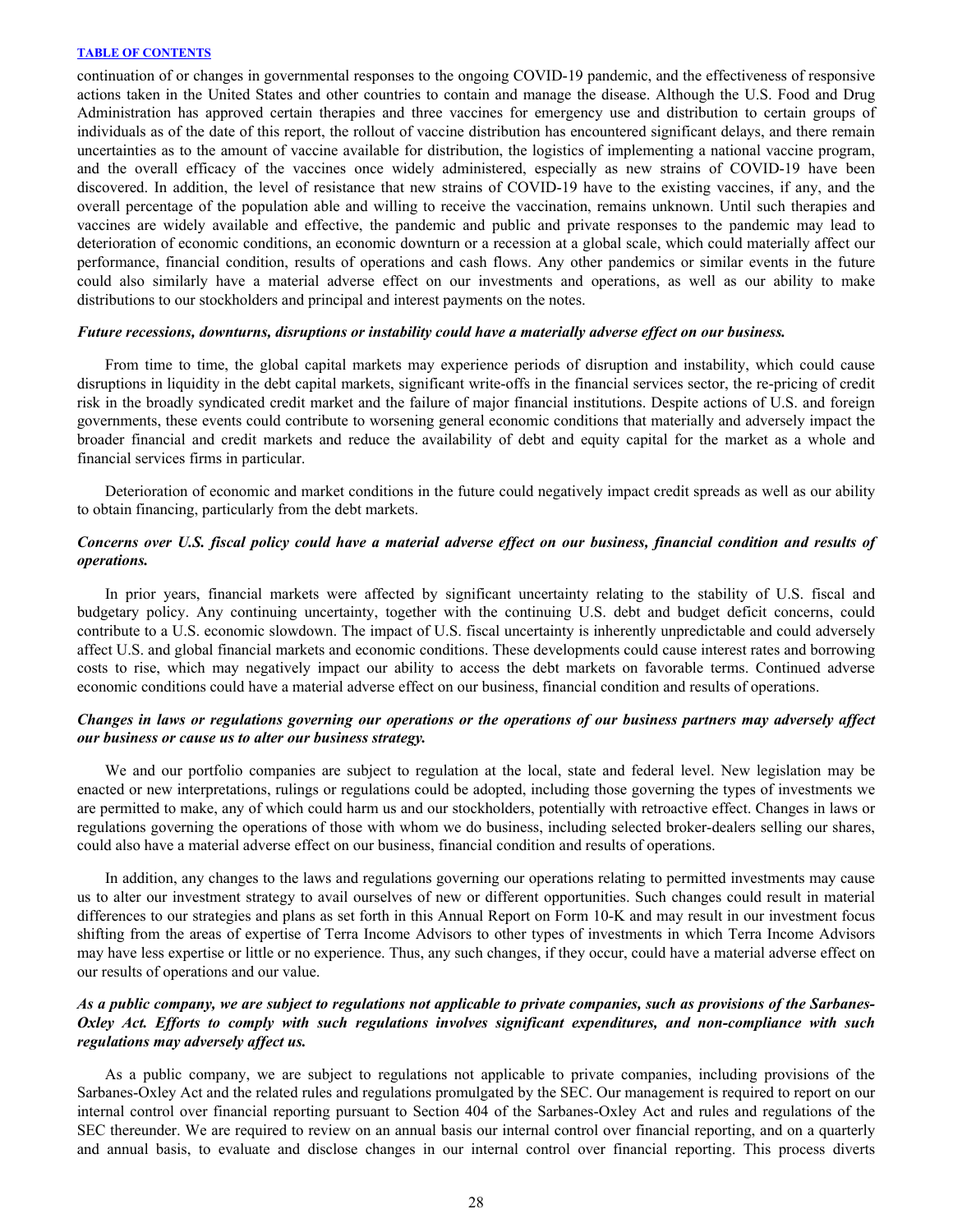<span id="page-34-0"></span>management's time and attention. We cannot be certain as to the impact of our evaluation, testing and remediation actions on our operations, and we may not be able to ensure that the process is effective or that our internal control over financial reporting is or will be effective in a timely manner. In the event that we are unable to maintain an effective system of internal controls and maintain or achieve compliance with the Sarbanes-Oxley Act and related rules, we may be adversely affected.

### **Item 1B. Unresolved Staff Comments.**

None.

## **Item 2. Properties.**

Our administrative and principal executive offices are located at 550 Fifth Avenue, 6<sup>th</sup> Floor, New York, New York 10036. We believe that our office facilities are suitable and adequate for our business as it is presently conducted.

## **Item 3. Legal Proceedings.**

Neither we nor Terra Income Advisors is currently subject to any material legal proceedings, nor, to our knowledge, are material legal proceedings threatened against us or Terra Income Advisors. From time to time, we and individuals employed by Terra Income Advisors may be a party to certain legal proceedings in the ordinary course of business, including proceedings relating to the enforcement of our rights under contracts with our portfolio companies. While the outcome of these legal proceedings cannot be predicted with certainty, we do not expect that these proceedings will have a material effect upon our financial condition or results of operations.

### **Item 4. Mine Safety Disclosures.**

Not applicable.

### **PART II**

## **Item 5. Market for Registrant's Common Equity, Related Stockholder Matters and Issuer Purchases of Equity Securities.**

#### **Market Information**

There is currently no market for our common stock, and we do not expect that a market for our shares will develop in the foreseeable future. No stock has been authorized for issuance under any equity compensation plans. Under Maryland law, our stockholders generally will not be personally liable for our debts or obligations.

Set forth below is a chart describing the classes of our securities outstanding as of December 31, 2021:

| <b>Title of Class</b> | Amount<br>Authorized | ا ک<br><b>Amount Held by</b><br>Us or for<br><b>Our Account</b> | <b>Amount Outstanding</b><br><b>Exclusive of Amount</b><br>Under Column (3) |
|-----------------------|----------------------|-----------------------------------------------------------------|-----------------------------------------------------------------------------|
| <b>Common Stock</b>   | 450,000,000          |                                                                 | 8.078.627                                                                   |
|                       |                      |                                                                 |                                                                             |

Since commencing operations, and through the end of the public offering of our comment stock (the "Offering") on April 20, 2018, we had issued 8,878,606 shares of common stock for gross proceeds of \$103.6 million, excluding shares pursuant to our distribution reinvestment plan ("DRIP"). As of December 31, 2021, we had 2,106 record holders of our common stock.

### **Issuer Purchases of Equity Securities**

We implemented a share repurchase program whereby every quarter we offer to repurchase up to 2.5% of the weighedaverage number of shares outstanding in the prior calendar year at a price per share equal to the most recently disclosed NAV per share of our common stock immediately prior to the date of repurchase. The purpose of the share repurchase program is to provide stockholders with liquidity, because there is otherwise no public market for our common stock. In addition, the Board may amend, suspend or terminate the share repurchase program upon 30 days' notice. On March 25, 2020, the Board unanimously approved the suspension of the operation of the share repurchase program, effective as of April 30, 2020. On May 11, 2021, the Board unanimously approved the resumption of the share repurchase program effective as of June 30, 2021.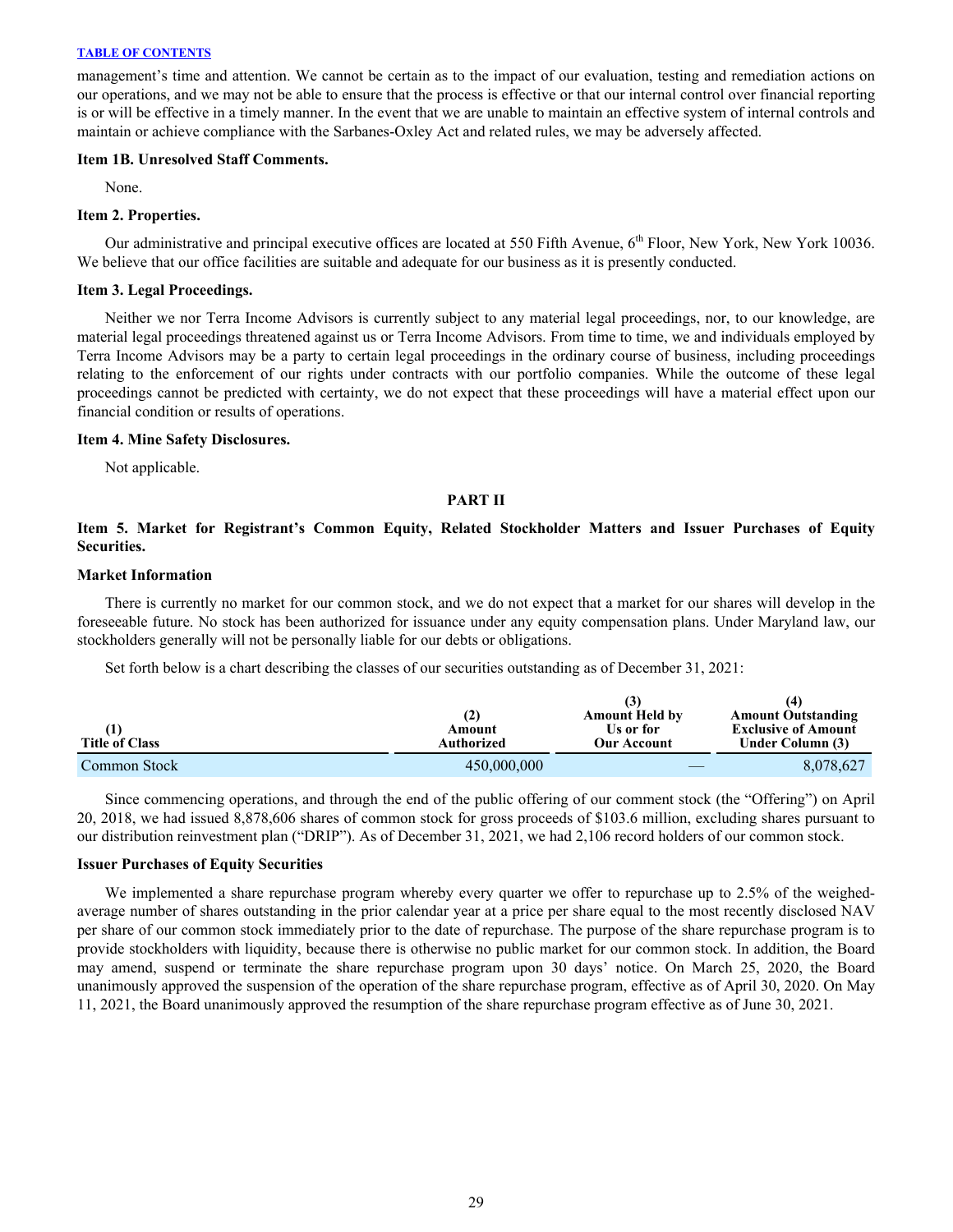The following table provides information with respect to our repurchases of shares of our common stock pursuant to our share repurchase program for the three months ended December 31, 2021:

| Period                                            | <b>Total Number of Shares</b><br>Repurchased | <b>Average Price Paid</b><br>per Share |      | <b>Maximum Number of</b><br><b>Shares Allowed to be</b><br>Repurchased |  |
|---------------------------------------------------|----------------------------------------------|----------------------------------------|------|------------------------------------------------------------------------|--|
| <b>Three Months Ended December 31, 2021</b>       |                                              |                                        |      |                                                                        |  |
| October 1 to October 31, 2021                     | $-$ \$                                       |                                        |      |                                                                        |  |
| November 1 to November 30, 2021                   |                                              |                                        |      |                                                                        |  |
| December 1 to December 31, 2021 <sup>(1)(2)</sup> | 208.904                                      |                                        | 9.00 | 207,656                                                                |  |
|                                                   | 208,904                                      |                                        | 9.00 | 207,656                                                                |  |

<sup>(1)</sup> A total of 653,098 shares were validly tendered and not withdrawn, an amount that exceeded the maximum number of shares we offered to purchase. In accordance with the terms of the tender offer, we purchased a total of 207,652 shares validly tendered and not withdrawn on a pro rata basis. Approximately 31.8% of the number of shares tendered by each stockholder who participated in the tender offer was repurchased by us.

(2) Subsequent to the close of the tender offer, we discovered an administrative error in which two tender requests were not processed. We honored the tender requests in January 2022 and accordingly another 1,252 shares were repurchased.

### **Senior Securities**

 $\mathcal{L}_\text{max}$  and  $\mathcal{L}_\text{max}$ 

Information about our senior securities is shown in the table below as of December 31, 2021, December 31, 2020, December 31, 2019, December 31, 2018, September 30, 2018, September 30, 2017, and September 30, 2016. Prior to the period ended September 30, 2016, there were no senior securities outstanding. The report of our independent registered public accounting firm, KPMG LLP, on the senior securities table as of December 31, 2021, December 31, 2020, December 31, 2019, December 31, 2018, September 30, 2018, September 30, 2017, and September 30, 2016 is attached as an exhibit to this annual report on Form 10-K.

| Period ended         | <b>Total Amount</b><br>Outstanding<br><b>Exclusive of</b><br><b>Treasury</b><br>Securities $\check{ }^{(1)}$ |   | Asset<br>Coverage<br>Per Unit <sup><math>(2)</math></sup> |      | Involuntary<br>Liquidating<br><b>Preference Per</b><br>Unit $^{(3)}$ | <b>Average Market</b><br><b>Value Per Unit</b><br>(Exclude Bank<br>Loans) $(4)$ |
|----------------------|--------------------------------------------------------------------------------------------------------------|---|-----------------------------------------------------------|------|----------------------------------------------------------------------|---------------------------------------------------------------------------------|
| December 31, 2021    | \$<br>48,238,009 \$                                                                                          |   | $2.5 \quad$                                               |      |                                                                      | $N/A$ <sup>(5)</sup>                                                            |
| December 31, 2020    | \$<br>4,250,000                                                                                              | S | 18.9                                                      | -S   |                                                                      | N/A                                                                             |
| December 31, 2019    | \$<br>3,120,888 \$                                                                                           |   | $25.2 \quad$                                              |      |                                                                      | N/A                                                                             |
| December 31, 2018    | \$<br>$-$ \$                                                                                                 |   | $-$ \$                                                    |      |                                                                      | N/A                                                                             |
| September 30, 2018   | \$<br>$1,800,000$ \$                                                                                         |   | 48.7                                                      | - \$ |                                                                      | N/A                                                                             |
| September 30, 2017   | \$<br>1,800,000                                                                                              | S | 42.9                                                      | -\$  |                                                                      | N/A                                                                             |
| September 30, $2016$ | \$<br>14,508,031                                                                                             | S | 3.9                                                       | -\$  |                                                                      | N/A                                                                             |

(1) For purposes of calculating the asset coverage ratio per unit, we consider the obligations under the participation agreements to be senior securities.

(2) Asset coverage per unit is the ratio of the carrying value of our total assets, less all liabilities and indebtedness not represented by senior securities, to the aggregate amount of senior securities representing indebtedness.

- (3) The amount to which such class of senior security would be entitled upon the voluntary liquidation of the issuer in preference to any security junior to it. The "—" in this column indicates that the SEC expressly does not require this information to be disclosed for certain types of senior securities.
- (4) Not applicable because senior securities are not registered for public trading on an exchange.

(5) As of December 31, 2021, senior securities included \$38.4 million of senior notes, \$5.0 million of borrowings under a term loan and \$4.9 million of obligations under participation agreements. The average trading price for the senior notes for the year ended December 31, 2021 was \$25.7.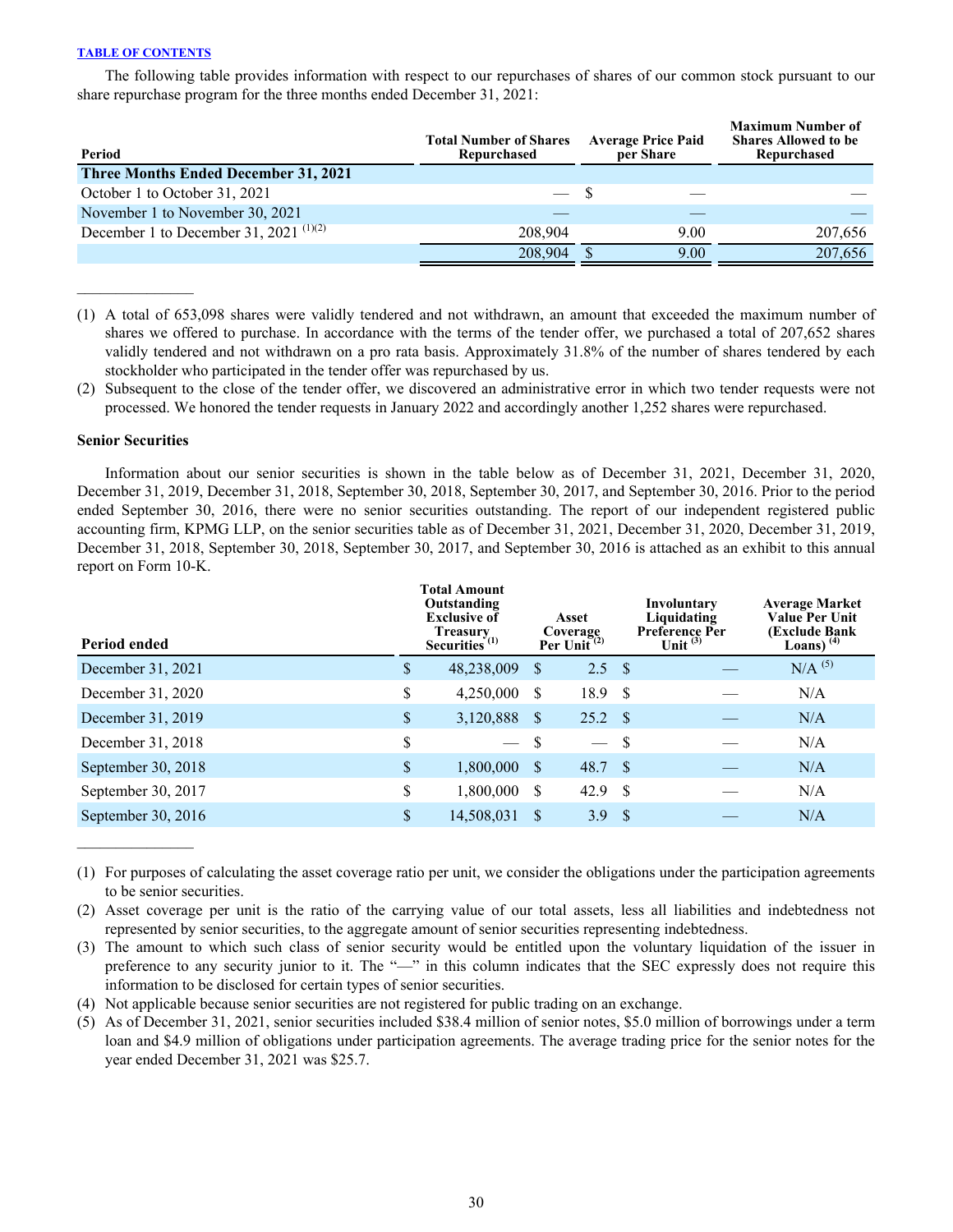**Item 6. [Reserved].**

### **Item 7. Management**'**s Discussion and Analysis of Financial Condition and Results of Operations.**

The information contained in this section should be read in conjunction with our audited financial statements and related notes thereto and other financial information included elsewhere in this Annual Report on Form 10-K.

For the discussion and analysis of financial condition and results of operations for the years ended December 31, 2020 and 2019, please see "Item 7. Management's Discussion and Analysis of Financial Condition and Results of operations" of the Transition Report on Form 10-K filed with the SEC on March 8, 2021.

Please see Item 1A "Risk Factors" and "Forward-Looking Statements" for a discussion of the uncertainties, risks and assumptions associated with these statements.

#### **Overview**

We were incorporated under the general corporation laws of the State of Maryland on May 15, 2013 and commenced operations on June 24, 2015. Prior to June 24, 2015, we had no operations except for matters relating to our organization and registration. We are an externally managed, non-diversified, closed-end management investment company that has elected to be regulated as a BDC under the 1940 Act, and previously elected to be taxed for federal income tax purposes, beginning with our taxable year ended September 30, 2015, and qualified annually thereafter, as a RIC under Subchapter M of the Code. On December 31, 2018, we announced our intention to change our tax election from taxation as a RIC to taxation as a REIT. The REIT tax election allows us to benefit from the preferential tax treatment afforded to RICs and REITs without us being subject to RIC-specific diversification restrictions. We elected to be taxed as a REIT under the Code commencing with our short taxable year beginning October 1, 2018 and ending December 31, 2018 and believe we have operated so as to qualify to be taxed as a REIT under Subchapter M of the Code. Concurrent with the change in tax election, we changed our fiscal year end from September 30 to December 31 to satisfy the REIT requirement.

 Our investment activities are externally managed by Terra Income Advisors and supervised by our Board, a majority of whom are independent. Under the Investment Advisory Agreement, we have agreed to pay Terra Income Advisors an annual base management fee based on our average quarterly gross assets, as well as incentive fees based on our performance. We are also responsible for future payments of the servicing fee to selected dealers under the servicing plan (the "Servicing Plan") as a result of the assignment of certain administrative functions and other obligations under the second amended and restated dealer manager agreement (the "Dealer Manager Agreement") between the Company and Terra Capital Markets, LLC ("Terra Capital Markets") and related selected dealer agreements to us. See "Item 13. — Compensation of Terra Income Advisors and Terra Capital Markets".

On April 1, 2021, Mavik Capital Management, LP, an entity controlled by Vikram S. Uppal, our Chief Executive Officer, completed a series of related transactions that resulted in all of the outstanding interests in Terra Capital Partners being acquired by Mavik for a combination of cash and interests in Mavik. Following the series of transactions described below, Terra Income Advisors is ultimately controlled by Mavik.

Prior to the Recapitalization, Terra Capital Partners was the immediate parent and managing member of Terra Income Advisors, and was ultimately controlled by the Axar RE Manager. In connection with the Recapitalization, Axar RE Manager assumed direct control of Terra Income Advisors by becoming its manager. Thus, the same parties that controlled Terra Income Advisors prior to the consummation of the Recapitalization maintained control of Terra Income Advisors, and by the terms of the Recapitalization continued to do so until a new investment advisory and administrative services agreement between us and Terra Income Advisors was approved by the affirmative vote of a majority of the outstanding shares of common stock entitled to vote at our 2021 annual meeting of stockholders on September 22, 2021. Subsequent to the approval of the Investment Advisory Agreement, Axar RE Manager ceased to be the manager of Terra Income Advisors and Terra Capital Partners again became the managing member of Terra Income Advisors.

Our primary investment objectives are to pay attractive and stable cash distributions and to preserve, protect and return capital contributions to stockholders. Our investment strategy is to originate and manage a diversified portfolio consisting of (i) commercial real estate loans to U.S. companies qualifying as "eligible portfolio companies" under the 1940 Act, including mezzanine loans, first and second lien mortgage loans, subordinated mortgage loans, bridge loans and other commercial real estate-related loans related to or secured by high quality commercial real estate in the United States and (ii) preferred equity real estate investments in U.S. companies qualifying as "eligible portfolio companies" under the 1940 Act. We may also purchase select commercial real estate-related debt securities, such as CMBS or CDOs.

The level of our investment activity depends on many factors, including the amount of debt and equity capital available to prospective borrowers, the level of refinancing activity for such companies, the availability of credit to finance transactions, the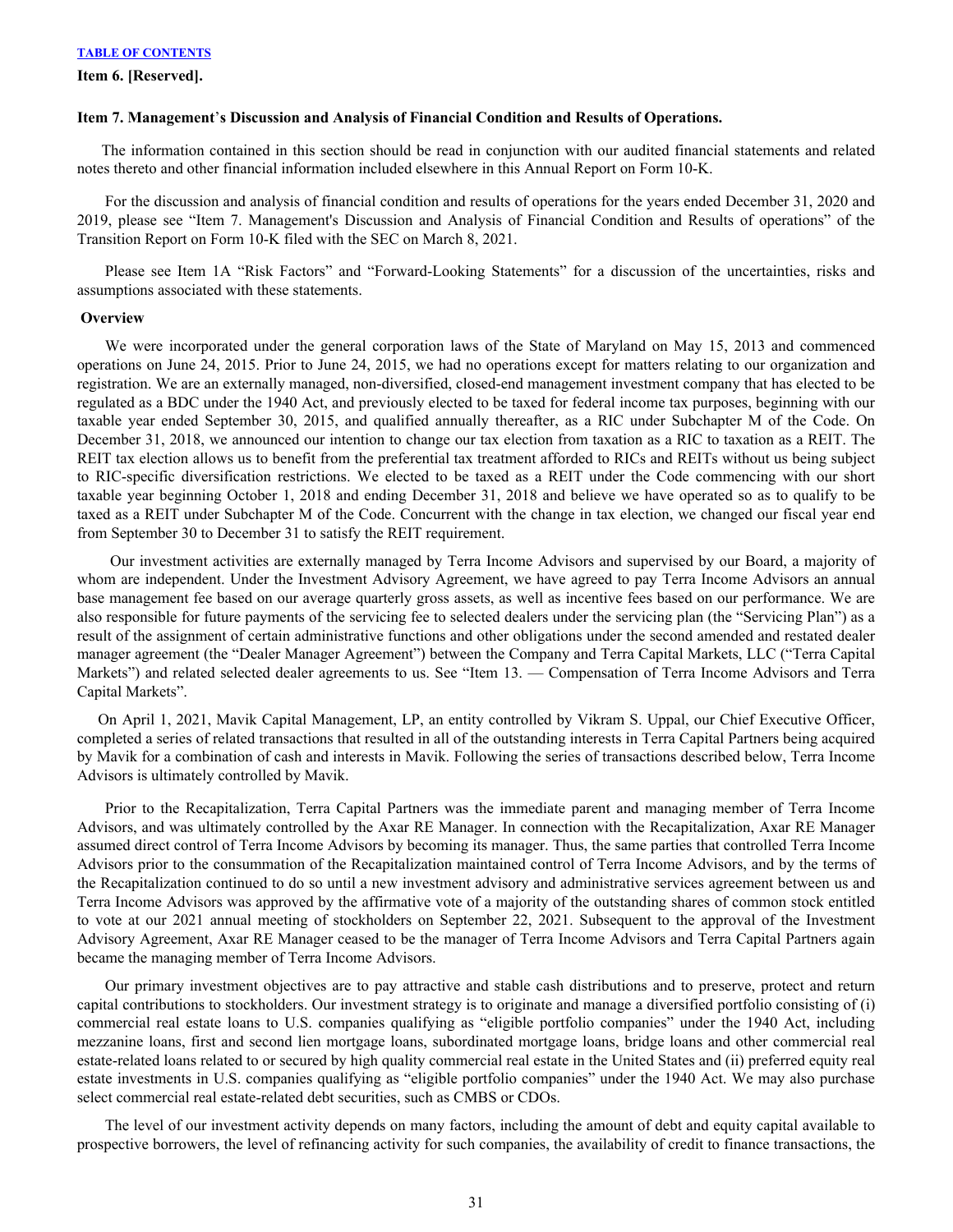general economic environment and the competitive environment for the types of investments we make. Our distributions may exceed our earnings. Therefore, portions of the distributions that we make may represent a return of capital to investors for tax purposes, which will lower investors' tax basis in their shares.

The COVID-19 pandemic has had a significant impact on local, national and global economies and has resulted in a worldwide economic slowdown. While certain economies have exhibited growth of late when compared to earlier months of 2020, the amount of economic recovery will continue to be impacted by reductions and restrictions in economic activity resulting from increased COVID-19 cases. We continue to closely monitor the impact of the COVID-19 pandemic on all aspects of our investments and operations. The extent to which the COVID-19 pandemic may impact our investments and operations going forward will depend on future developments, which are highly uncertain and cannot be predicted with confidence. These developments include the duration of the outbreak, the impact of the global vaccination effort, any new strains of the virus that are resistant to available vaccines, the impact of government stimulus, new information that may emerge concerning the severity of COVID-19, and actions taken by federal, state and local agencies as well as the general public to contain COVID-19 or treat its impact, among others.

## *Revenues*

We generate revenue primarily in the form of interest on the debt securities that we hold. We make debt investments that bear interest at fixed and floating rates. Interest on debt securities is generally payable monthly. The principal amount of the debt securities and any accrued but unpaid interest generally become due at the maturity date. In addition, we may generate revenue in the form of exit fees payable upon repayment of the loans we hold, origination fees for loans we originate, commitment and other fees in connection with transactions, all of which are recorded as interest income. As prepayment(s), partial or full, occurs on an investment, prepayment income is recognized. Preferred returns earned on any preferred equity investments, if any, is recognized on an accrual basis to the extent that we expect to collect such amounts.

### *Expenses*

Our primary operating expenses include interest expense on unsecured notes payable, interest expense from obligations under participation agreements, professional fees, payment of fees and reimbursement of expenses to Terra Income Advisors and other expenses necessary for our operations. We bear other expenses, which include, among other things:

- the cost of calculating our NAV, including the related fees and cost of any third-party valuation services;
- the cost of effecting sales and repurchases of shares of our common stock and other securities;
- fees payable to third parties relating to, or associated with, monitoring our financial and legal affairs;
- making investments and valuing investments, including fees and expenses associated with performing due diligence reviews of prospective investments;
- interest payable on debt, if any, incurred to finance our investments;
- transfer agent and custodial fees;
- fees and expenses associated with marketing efforts;
- servicing fees;
- federal and state registration fees;
- federal, state and local taxes;
- independent directors' fees and expenses, including travel expenses;
- costs of director and stockholder meetings, proxy statements, stockholders' reports and notices;
- costs of fidelity bonds, directors and officers/errors and omissions liability insurance and other insurance premiums;
- direct costs, including those relating to printing of stockholder reports and advertising or sales materials, mailing and long-distance telephone expenses;
- fees and expenses associated with independent audits and outside legal costs, including compliance with the Sarbanes-Oxley Act, the 1940 Act and applicable federal and state securities laws;
- costs associated with our chief compliance officer;
- brokerage commissions for our investments; and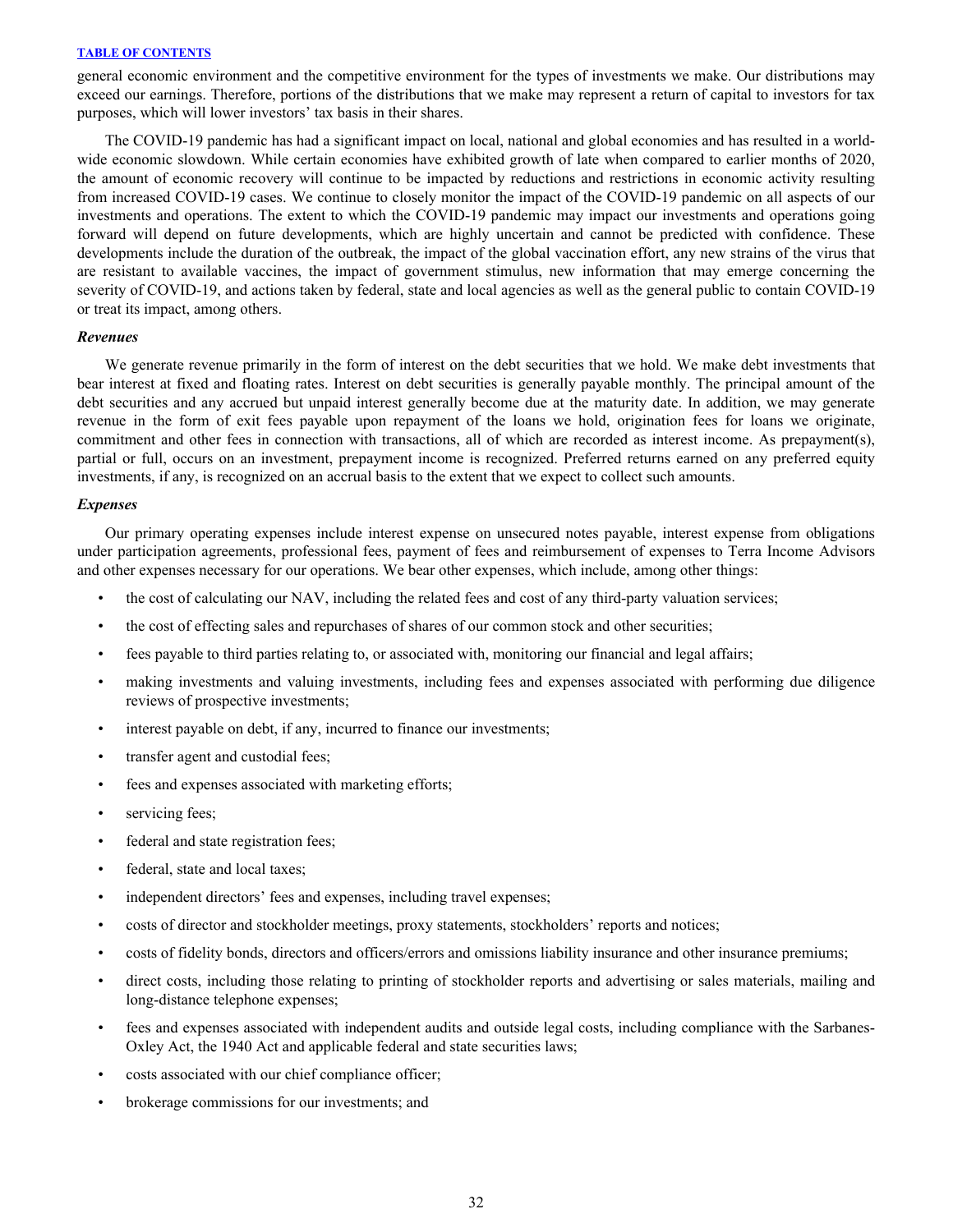• all other expenses incurred by us or Terra Income Advisors in connection with administering our investment portfolio, including expenses incurred by Terra Income Advisors in performing certain of its obligations under the Investment Advisory Agreement.

We reimburse Terra Income Advisors for expenses necessary to perform services related to our administration and operation. The amount of this reimbursement is set at the lesser of (i) Terra Income Advisors's actual costs incurred in providing such services and (ii) the amount that our Board, including a majority of our independent directors, estimates we would be required to pay alternative service providers for comparable services in the same geographic location. Terra Income Advisors is required to allocate the cost of such services to us based on objective factors, such as total assets, revenues, time allocations and/or other reasonable metrics. Our Board then assesses the reasonableness of such reimbursements based on the breadth, depth and quality of such services as compared to the estimated cost to us of obtaining similar services from third-party providers known to be available. In addition, our Board considers whether any single third-party service provider would be capable of providing all such services at comparable cost and quality. Finally, our Board compares the total amount paid to Terra Income Advisors for such services as a percentage of our net assets to the same ratio as reported by other comparable BDCs. We do not reimburse Terra Income Advisors for any services for which it receives a separate fee, or for rent, depreciation, utilities, capital equipment or other administrative items allocated to a controlling person of Terra Income Advisors.

## **Net Loan Investment Portfolio**

 The tables below present our investment portfolio on a net investment basis, which represents our proportionate share of the investments, based on our economic ownership of these investments. This measure is used in reports to our executive management and is used as a component to the asset base from which we calculate our base management fee. We believe that this measure provides useful information to investors because it represents our total assets under management and the financial exposure of each investment individually.

|                                       | December 31, 2021 |                                                                                                                                                            |                   |                   |                   |                   |  |  |  |  |
|---------------------------------------|-------------------|------------------------------------------------------------------------------------------------------------------------------------------------------------|-------------------|-------------------|-------------------|-------------------|--|--|--|--|
|                                       |                   | <b>Transfers Treated as</b><br><b>Obligations Under</b><br><b>Gross Loan Investments</b><br><b>Participation Agreements</b><br><b>Net Loan Investments</b> |                   |                   |                   |                   |  |  |  |  |
|                                       | Amortized<br>Cost | <b>Fair Value</b>                                                                                                                                          | Amortized<br>Cost | <b>Fair Value</b> | Amortized<br>Cost | <b>Fair value</b> |  |  |  |  |
| American Gilsonite Company            | \$21,108,623      | \$21,417,965                                                                                                                                               | <sup>\$</sup>     |                   | \$21,108,623      | \$21,417,965      |  |  |  |  |
| 370 Lex Part Deux, LLC                | 21,002,365        | 20,250,306                                                                                                                                                 |                   |                   | 21,002,365        | 20,250,306        |  |  |  |  |
| Hillsborough Owners LLC               | 16,026,455        | 16,279,593                                                                                                                                                 | 4,807,937         | 4,883,877         | 11,218,518        | 11,395,716        |  |  |  |  |
| Post Brothers Holdings, LLC           | 14,897,294        | 15,100,246                                                                                                                                                 |                   |                   | 14,897,294        | 15,100,246        |  |  |  |  |
| William A. Shopoff & Cindy I. Shopoff | 13, 121, 112      | 13,347,088                                                                                                                                                 |                   |                   | 13, 121, 112      | 13,347,088        |  |  |  |  |
| RS JZ Driggs, LLC                     | 7,847,256         | 7,877,552                                                                                                                                                  |                   |                   | 7,847,256         | 7,877,552         |  |  |  |  |
| Havemeyer TSM LLC                     | 6,810,164         | 6,874,428                                                                                                                                                  |                   |                   | 6,810,164         | 6,874,428         |  |  |  |  |
| Ann Street JV LLC                     | 5,320,560         | 5,482,725                                                                                                                                                  |                   |                   | 5,320,560         | 5,482,725         |  |  |  |  |
| Dwight Mezz II LLC                    | 3,000,000         | 3,000,730                                                                                                                                                  |                   |                   | 3,000,000         | 3,000,730         |  |  |  |  |
| Total loan investments                | 109,133,829       | 109,630,633                                                                                                                                                | 4,807,937         | 4,883,877         | 104,325,892       | 104,746,756       |  |  |  |  |
| Marketable securities                 | 789,335           | 879,272                                                                                                                                                    |                   |                   | 789,335           | 879,272           |  |  |  |  |
| Total investments                     | \$109,923,164     | \$110,509,905                                                                                                                                              | 4,807,937<br>S.   | 4,883,877<br>S    | \$105,115,227     | \$105,626,028     |  |  |  |  |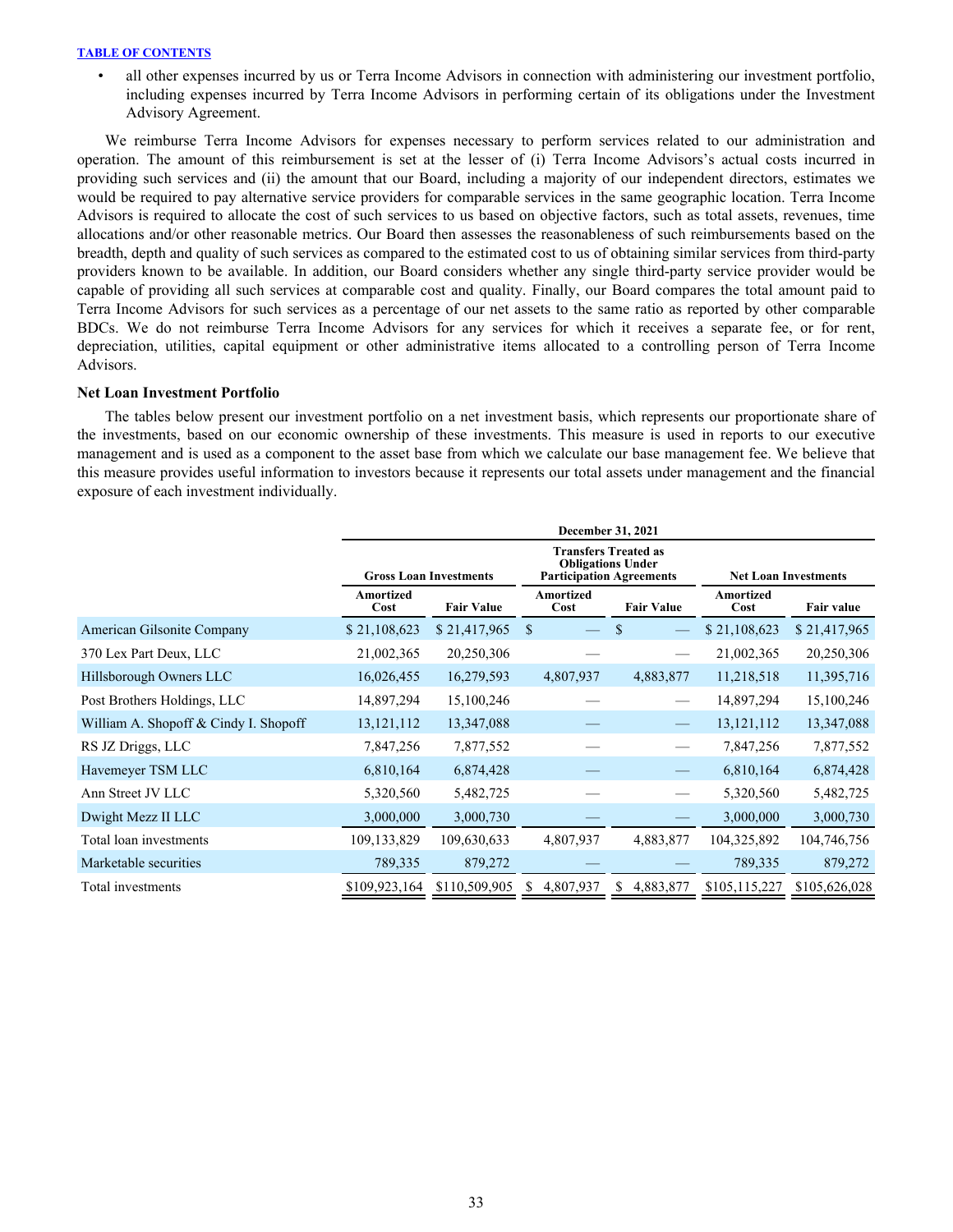|                                      |                   | <b>December 31, 2020</b>                                                                                                                                   |                   |                   |                   |                   |  |  |  |  |
|--------------------------------------|-------------------|------------------------------------------------------------------------------------------------------------------------------------------------------------|-------------------|-------------------|-------------------|-------------------|--|--|--|--|
|                                      |                   | <b>Transfers Treated as</b><br><b>Obligations Under</b><br><b>Participation Agreements</b><br><b>Gross Loan Investments</b><br><b>Net Loan Investments</b> |                   |                   |                   |                   |  |  |  |  |
|                                      | Amortized<br>Cost | <b>Fair Value</b>                                                                                                                                          | Amortized<br>Cost | <b>Fair Value</b> | Amortized<br>Cost | <b>Fair value</b> |  |  |  |  |
| 370 Lex Part Deux, LLC               | \$18,829,330      | \$18,177,257                                                                                                                                               | <sup>\$</sup>     | \$                | \$18,829,330      | \$18,177,257      |  |  |  |  |
| LD Milpitas Mezz, LP                 | 17,118,124        | 17,175,880                                                                                                                                                 | 4,285,562         | 4,293,971         | 12,832,562        | 12,881,909        |  |  |  |  |
| Orange Grove Property Investors, LLC | 8,539,823         | 8,565,819                                                                                                                                                  |                   |                   | 8,539,823         | 8,565,819         |  |  |  |  |
| Havemeyer TSM LLC                    | 6,222,830         | 6,347,853                                                                                                                                                  |                   |                   | 6,222,830         | 6,347,853         |  |  |  |  |
| Stonewall Station Mezz LLC           | 4,623,925         | 4,607,695                                                                                                                                                  |                   |                   | 4,623,925         | 4,607,695         |  |  |  |  |
| RS JZ Driggs, LLC                    | 4,313,257         | 4,306,434                                                                                                                                                  |                   |                   | 4,313,257         | 4,306,434         |  |  |  |  |
| City Gardens 333 LLC                 | 3,957,458         | 3,958,747                                                                                                                                                  |                   |                   | 3,957,458         | 3,958,747         |  |  |  |  |
| Dwight Mezz II LLC                   | 3,000,000         | 3,033,593                                                                                                                                                  |                   |                   | 3,000,000         | 3,033,593         |  |  |  |  |
| Total loan investments               | 66,604,747        | 66,173,278                                                                                                                                                 | 4,285,562         | 4,293,971         | 62,319,185        | 61,879,307        |  |  |  |  |
| Marketable securities                | 789,335           | 864,170                                                                                                                                                    |                   |                   | 789,335           | 864,170           |  |  |  |  |
| Total investments                    | \$67,394,082      | \$67,037,448                                                                                                                                               | \$4,285,562       | \$4,293,971       | \$63,108,520      | \$62,743,477      |  |  |  |  |

|                                            | <b>Years Ended December 31,</b> |                                                |                                           |  |                                                |                                           |  |  |  |
|--------------------------------------------|---------------------------------|------------------------------------------------|-------------------------------------------|--|------------------------------------------------|-------------------------------------------|--|--|--|
|                                            |                                 | 2021                                           |                                           |  | 2020                                           |                                           |  |  |  |
|                                            |                                 | Weighted<br><b>Average Principal</b><br>Amount | Weighted<br><b>Average Coupon</b><br>Rate |  | Weighted<br><b>Average Principal</b><br>Amount | Weighted<br><b>Average Coupon</b><br>Rate |  |  |  |
| Gross loan investments                     | \$                              | 80,550,941                                     | 12.8%                                     |  | 64,973,940                                     | 12.3%                                     |  |  |  |
| Obligations under participation agreements |                                 | (3,521,859)                                    | 11.9%                                     |  | (4, 126, 768)                                  | 13.0%                                     |  |  |  |
| Net loan investments                       |                                 | 77,029,082                                     | 12.9%                                     |  | 60,847,172                                     | 12.2%                                     |  |  |  |

Our portfolio is concentrated in a limited number of industries and borrowers, and, as a result, a downturn in any particular industry or borrower in which we are heavily invested may significantly impact the aggregate returns we realize. If an industry in which we are heavily invested suffers from adverse business or economic conditions (as a result of the COVID-19 pandemic or otherwise), a material portion of our investment could be affected adversely, which, in turn, could adversely affect our financial position and results of operations. For example, as of December 31, 2021, our investments secured by multifamily and mixed-use properties represented approximately 38.7% and 31.5%, respectively, of our net assets. In addition, as of December 31, 2021, we held only nine loan investments and our largest loan investment represented approximately 29.1% of our net assets and our top three loan investments represented approximately 78.7% of our net assets. See "Risk Factors—Our loan portfolio is concentrated in a limited number of industries and borrowers, which may subject us to a risk of significant loss if there is a downturn in a particular industry in which we are concentrated or if one of our larger borrowers encounters financial difficulties."

## **Portfolio Investment Activity**

For the years ended December 31, 2021 and 2020, we invested \$133.9 million and \$13.3 million in new and add-on loans, and had \$92.6 million and \$8.4 million of loan repayments, resulting in resulting in net investments of \$41.3 million and \$4.9 million, respectively. Additionally, for the years ended December 31, 2021 and 2020, we purchased \$10.0 million and \$6.0 million in marketable securities, and sold \$10.7 million and \$6.4 million of marketable securities, respectively.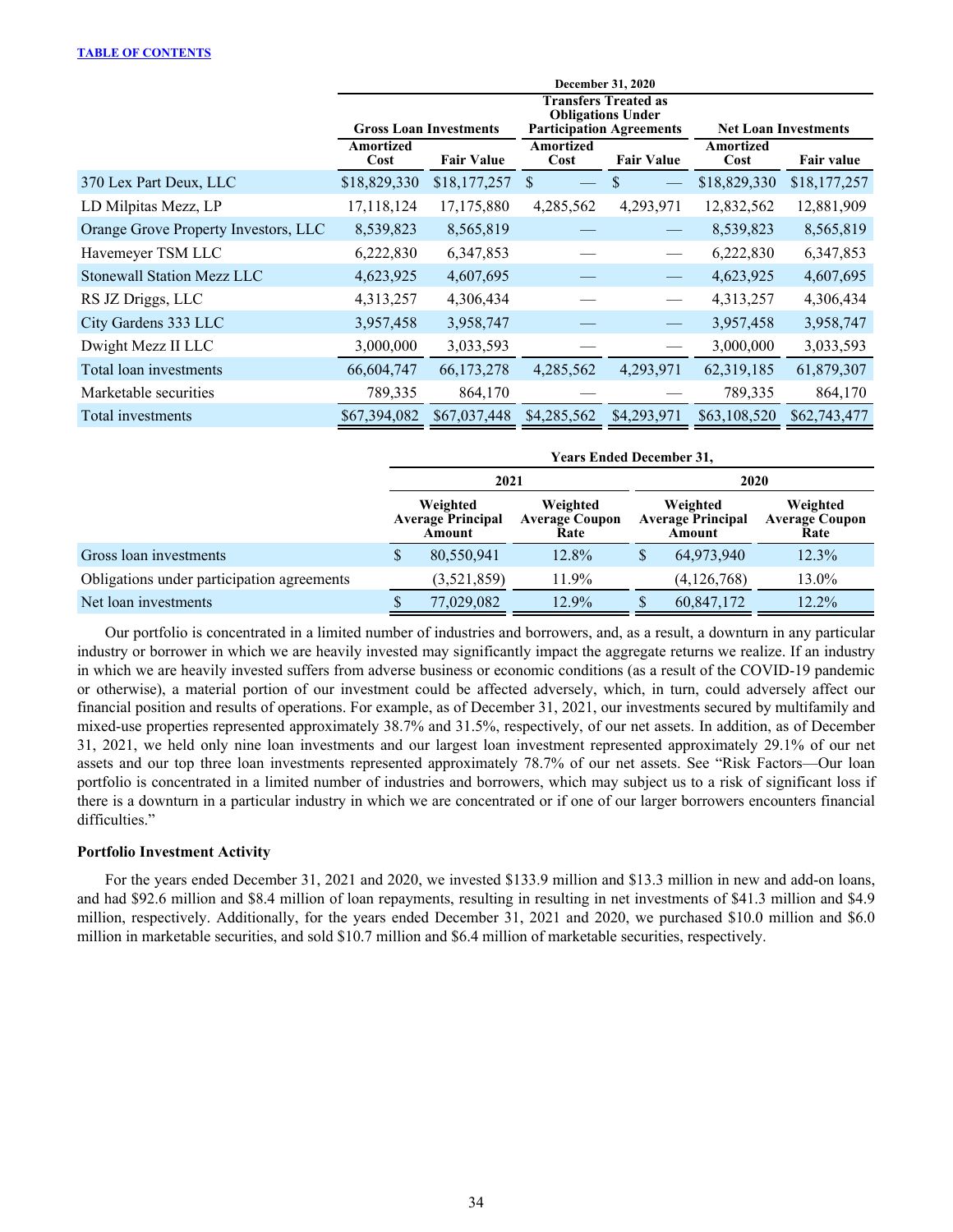Our portfolio composition, based on fair value at December 31, 2021 and 2020 was as follows:

|                                         |                              | December 31, 2021                          |                                                   | <b>December 31, 2020</b>     |                                                   |                                                   |  |
|-----------------------------------------|------------------------------|--------------------------------------------|---------------------------------------------------|------------------------------|---------------------------------------------------|---------------------------------------------------|--|
|                                         | Investments<br>at Fair Value | Percentage of<br>Total<br><b>Portfolio</b> | Weighted<br>Average<br>Coupon Rate <sup>(1)</sup> | Investments<br>at Fair Value | Percentage of<br><b>Total</b><br><b>Portfolio</b> | Weighted<br>Average<br>Coupon Rate <sup>(1)</sup> |  |
| Loans                                   | \$61,281,259                 | 55.4 %                                     |                                                   | 12.6 % \$20,209,473          | $30.1 \%$                                         | 12.7%                                             |  |
| Loans through participation<br>interest | 48, 349, 374                 | 43.8 %                                     | $12.7\%$                                          | 45.963.805                   | 68.6 %                                            | 10.1%                                             |  |
| Marketable securities                   | 879,272                      | $0.8 \%$                                   | $8.5\%$                                           | 864,170                      | $1.3\%$                                           | $8.5\%$                                           |  |
| Total                                   | \$110,509,905                | $100.0 \%$                                 |                                                   | 12.6 % \$67,037,448          | $100.0 \%$                                        | 10.8 %                                            |  |

(1) Based upon the principal value of our investments.

The following table shows the portfolio composition by property type grouping based on fair value at December 31, 2021 and 2020:

|                        | December 31, 2021                          |                                                   | <b>December 31, 2020</b>                   |                                            |
|------------------------|--------------------------------------------|---------------------------------------------------|--------------------------------------------|--------------------------------------------|
|                        | <b>Investments at</b><br><b>Fair Value</b> | Percentage of<br><b>Total</b><br><b>Portfolio</b> | <b>Investments at</b><br><b>Fair Value</b> | Percentage of<br><b>Total</b><br>Portfolio |
| Multifamily            | \$<br>28,460,523                           | $25.7 \%$ \$                                      | 4,306,434                                  | 6.4%                                       |
| Mixed use              | 23,154,021                                 | 21.0 %                                            | 6,347,853                                  | $9.5\%$                                    |
| Infrastructure         | 21,417,965                                 | 19.4%                                             |                                            | $-$ %                                      |
| Office                 | 20,250,306                                 | 18.3 %                                            | 18, 177, 257                               | 27.1 %                                     |
| Industrial             | 13,347,088                                 | 12.1%                                             |                                            | $-$ %                                      |
| Student housing        | 3,000,730                                  | $2.7\%$                                           | 6,992,340                                  | 10.4 %                                     |
| Hotel - extended stay  |                                            | $-$ %                                             | 17,175,880                                 | 25.6 %                                     |
| Condominium            |                                            | $-$ %                                             | 8,565,819                                  | 12.8 %                                     |
| Land                   |                                            | $- \frac{9}{6}$                                   | 4,607,695                                  | 6.9%                                       |
| Total loan investments | 109,630,633                                | 99.2 %                                            | 66,173,278                                 | 98.7 %                                     |
| Marketable securities  | 879,272                                    | $0.8 \%$                                          | 864,170                                    | $1.3\%$                                    |
| Total investments      | 110,509,905                                | $100.0 \%$                                        | 67,037,448                                 | $100.0 \%$                                 |

## **Senior Unsecured Notes**

In February 2021, we issued \$38.4 million in aggregate principal amount of 7.00% fixed-rate notes due 2026, for net proceeds of \$37.2 million after deducting underwriting commissions of \$1.2 million. Interest on the notes is paid quarterly in arrears every March 30, June 30, September 30 and December 30, at a rate of 7.00% per year, beginning June 30, 2021. The notes mature on March 31, 2026. The notes may be redeemed in whole or in part at any time or from time to time at our option on or after February 10, 2023.

### **Term Loan**

In April 2021, we entered into a credit agreement with a lender to provide for a delayed draw term loan of \$25.0 million. The Term Loan currently bears interest at a rate equal to 5.625% and matures on April 9, 2025. As of December 31, 2021, the amount outstanding under the Term Loan was \$5.0 million.

# **Obligations under Participation Agreements**

 We may enter into participation agreements with related and unrelated parties, primarily other affiliated funds of our sponsor. The participation agreements provide us with the opportunity to invest along the same terms, conditions, price, and rights in the specified investment. The purpose of the participation agreements is to allow us and an affiliate to originate a specified investment when, individually, we do not have the liquidity to do so or to achieve a certain level of portfolio diversification. We may transfer portions of our investments to other participants or we may be a participant to an investment held by another entity.

 Certain partial loan sales do not qualify for sale accounting because these sales do not meet the definition of a "participating interest," as defined in the guidance, in order for sale treatment to be allowed. Participations or other partial loan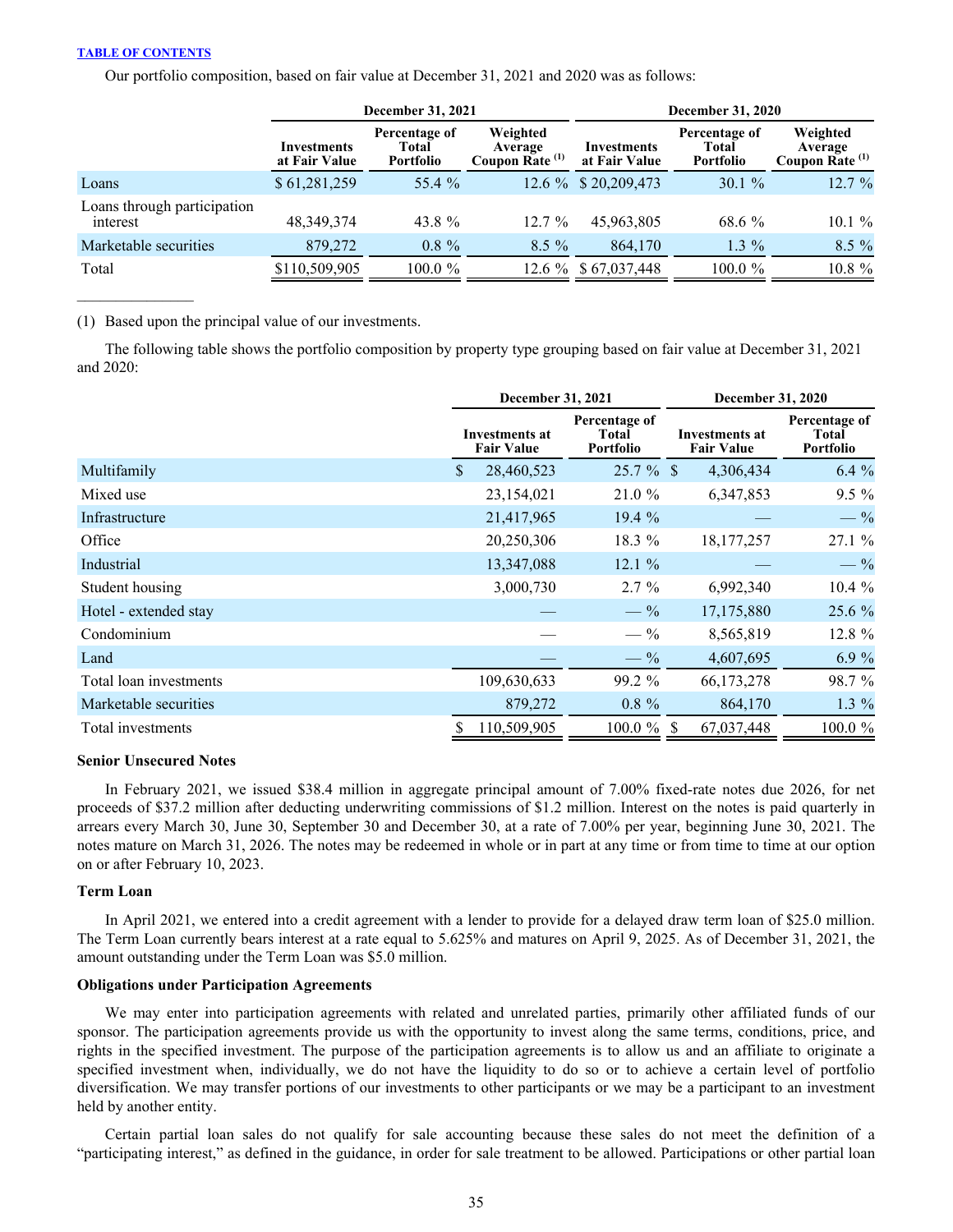sales which do not meet the definition of a participating interest remain as an investment on the accompanying statements of assets and liabilities and the portion transferred is recorded as obligations under participation agreements in the liabilities section of the statements of assets and liabilities.

As of December 31, 2021 and 2020, obligations under participation agreements at fair value was \$4.9 million and \$4.3 million and the weighted average contractual interest rate on the obligations under participation agreements was 8.3% and 13.0%, respectively. For the year ended December 31, 2021, we transferred \$25.9 million of investments to affiliates through participation agreements and made \$25.7 million of repayments on obligations under participation agreements. For the year ended December 31, 2020, we transferred \$1.1 million of investments to affiliates through participation agreements and did not make any repayments on obligations under participation agreements.

## **Results of Operations**

Operating results for the years ended December 31, 2021 and 2020 were as follows:

|                                                                                                       | <b>Years Ended December 31,</b> |            |   |             |   |             |  |
|-------------------------------------------------------------------------------------------------------|---------------------------------|------------|---|-------------|---|-------------|--|
|                                                                                                       |                                 | 2021       |   | 2020        |   | Change      |  |
| Total investment income                                                                               |                                 | 13,671,878 | S | 10,096,375  | D | 3,575,503   |  |
| Total operating expenses                                                                              |                                 | 10,509,401 |   | 5,177,571   |   | 5,331,830   |  |
| Net investment income before income taxes                                                             |                                 | 3,162,477  |   | 4,918,804   |   | (1,756,327) |  |
| Income tax expense                                                                                    |                                 | 534,784    |   |             |   | 534,784     |  |
| Net investment income                                                                                 |                                 | 2,627,693  |   | 4,918,804   |   | (2,291,111) |  |
| Net change in unrealized appreciation (depreciation) on investments                                   |                                 | 943,375    |   | (1,228,240) |   | 2,171,615   |  |
| Net realized gain on investments                                                                      |                                 | 582,710    |   | 1,173,714   |   | (591,004)   |  |
| Net change in unrealized (appreciation) depreciation on obligations<br>under participation agreements |                                 | (67, 533)  |   | 65,066      |   | (132, 599)  |  |
| Net increase in net assets resulting from operations                                                  |                                 | 4,086,245  |   | 4,929,344   |   | (843,099)   |  |

## **Investment Income**

The composition of our investment income for the years ended December 31, 2021 and 2020 were as follows:

|                                | <b>Years Ended December 31,</b> |            |  |            |  |            |  |  |
|--------------------------------|---------------------------------|------------|--|------------|--|------------|--|--|
|                                |                                 | 2021       |  | 2020       |  | Change     |  |  |
| Interest income                |                                 | 12,489,678 |  | 8,692,506  |  | 3,797,172  |  |  |
| Prepayment fee income          |                                 | 485.236    |  | 1,280,290  |  | (795, 054) |  |  |
| Dividend and other income      |                                 | 696,964    |  | 123.579    |  | 573,385    |  |  |
| <b>Total investment income</b> |                                 | 13,671,878 |  | 10,096,375 |  | 3,575,503  |  |  |

## *Interest Income*

For the year ended December 31, 2021 as compared to the same period in 2020, interest income increased by \$3.8 million, primarily due to an increase of \$2.9 million on contractual interest income and an increase of \$0.9 million in origination and exit fee income. Contractual interest income increased as a result of an increase in the weighted average outstanding principal balance as well as an increase in the weighted average coupon rate on our investments. Origination and exit fee income are related to a loan we originated in the third quarter and the borrower repaid in the same period.

### *Prepayment Fee Income*

Prepayment fee income represents prepayment fees charged to borrowers for the early repayment of loans.

For the year ended December 31, 2021, we received a prepayment fee income of \$0.5 million on a loan that a borrower repaid one year before maturity. For each of the year ended December 31, 2020, we received a prepayment fee income of \$1.3 million on a loan that a borrower repaid more than four years before maturity.

## *Dividend and Other Income*

For the year ended December 31, 2021 as compared to the same period in 2020, dividend and other income increased by \$0.6 million, as a result of an increase in the weighted average investment balance on marketable securities.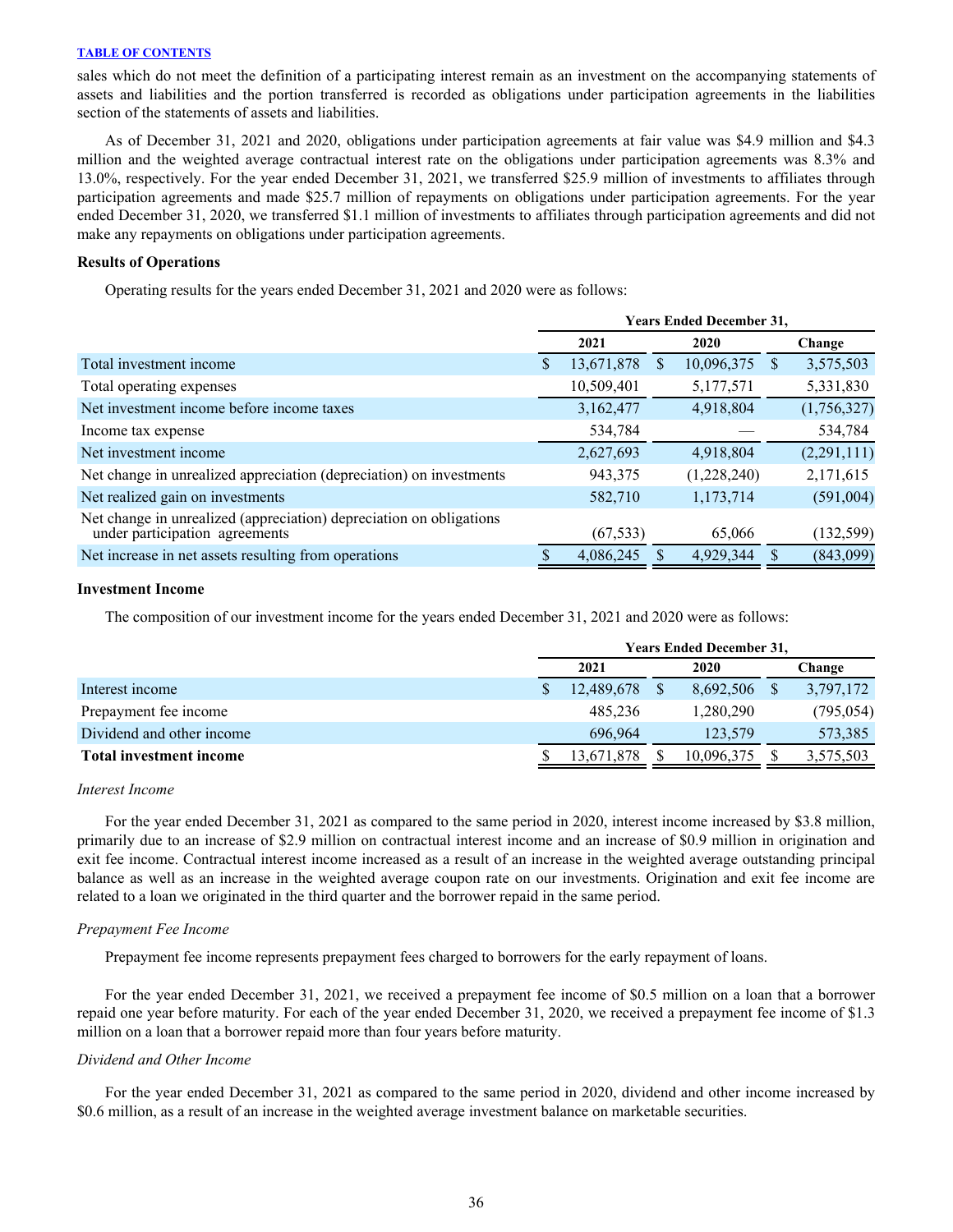## *Operating Expenses*

The composition of our operating expenses for the years ended December 31, 2021 and 2020 were as follows:

|                                                                  | <b>Years Ended December 31,</b> |            |   |              |  |            |
|------------------------------------------------------------------|---------------------------------|------------|---|--------------|--|------------|
|                                                                  |                                 | 2021       |   | 2020         |  | Change     |
| Base management fees                                             | \$                              | 2,182,947  | S | 1,517,858 \$ |  | 665,089    |
| Incentive fees on capital gains                                  |                                 | 291,710    |   | 6,214        |  | 285,496    |
| Operating expense reimbursement to Adviser                       |                                 | 1,222,217  |   | 799,893      |  | 422,324    |
| Servicing fees                                                   |                                 | 501,718    |   | 705,555      |  | (203, 837) |
| Interest expense on unsecured notes payable                      |                                 | 2,703,111  |   |              |  | 2,703,111  |
| Professional fees                                                |                                 | 1,240,762  |   | 1,180,990    |  | 59,772     |
| Interest expense from obligations under participation agreements |                                 | 1,513,228  |   | 571,083      |  | 942,145    |
| Interest expense on term loan                                    |                                 | 313,638    |   |              |  | 313,638    |
| Directors' fees                                                  |                                 | 120,622    |   | 120,500      |  | 122        |
| Insurance expense                                                |                                 | 242,019    |   | 215,301      |  | 26,718     |
| General and administrative expenses                              |                                 | 177,429    |   | 60,177       |  | 117,252    |
| Total operating expenses                                         |                                 | 10,509,401 |   | 5,177,571    |  | 5,331,830  |

 For the year ended December 31, 2021 as compared to the same period in 2020, total operating expenses increased by \$5.3 million. The reasons for the changes are stated below.

## *Base Management Fees*

 Under the Investment Advisory Agreement, we pay Terra Income Advisors a base management fee, which is calculated at an annual rate of 2.0% of our average gross assets.

For the year ended December 31, 2021 as compared to the same period in 2020, base management fees increased by \$0.7 million, due to an increase in our gross assets resulting from an increase in funds under management.

#### *Incentive Fees on Capital Gains*

Under the Investment Advisory Agreement, we pay Terra Income Advisors an incentive fee on capital gains equal to 20.0% of our net realized and unrealized capital gains. No incentive fees on capital gains are actually payable by us with respect to unrealized gains` until those gains are realized.

For the year ended December 31, 2021 as compared to the same period in 2020, incentive fees on capital gains increased by \$0.3 million, primarily due to an increase in unrealized appreciation on our marketable securities and loan investments.

#### *Operating Expense Reimbursement to Adviser*

 Under the Investment Advisory Agreement, we reimburse Terra Income Advisors for operating expenses incurred in connection with administrative services provided to us, including compensation to administrative personnel.

 For the year ended December 31, 2021 as compared to the same period in 2020, operating expense reimbursement to Adviser increased by \$0.4 million, primarily due to an increase in our allocation ratio in relation to affiliated funds managed by Terra Income Advisors and its affiliates as a result of an increase in funds under management.

## *Servicing Fees*

 On September 30, 2017, we adopted the Servicing Plan pursuant to which we paid Terra Capital Markets, an affiliate of Terra Income Advisors and the dealer manager of the Offering, a servicing fee at an annual rate of 1.125% of the most recently published NAV per share of our common stock, of which up to 0.75% is reallowed to selected dealers, in exchange for providing stockholder-related administrative support services. With respect to each share sold, excluding shares sold through our distribution reinvestment plan, the servicing fee is payable annually on the anniversary of the applicable month of purchase. On December 23, 2020, Terra Capital Markets assigned certain of its administration support services and certain obligations under the Dealer Manager Agreement to us, including making future payments of the previously reallowed servicing fee under the Servicing Plan directly to selected dealers, effectively reducing the servicing fee to 0.75%.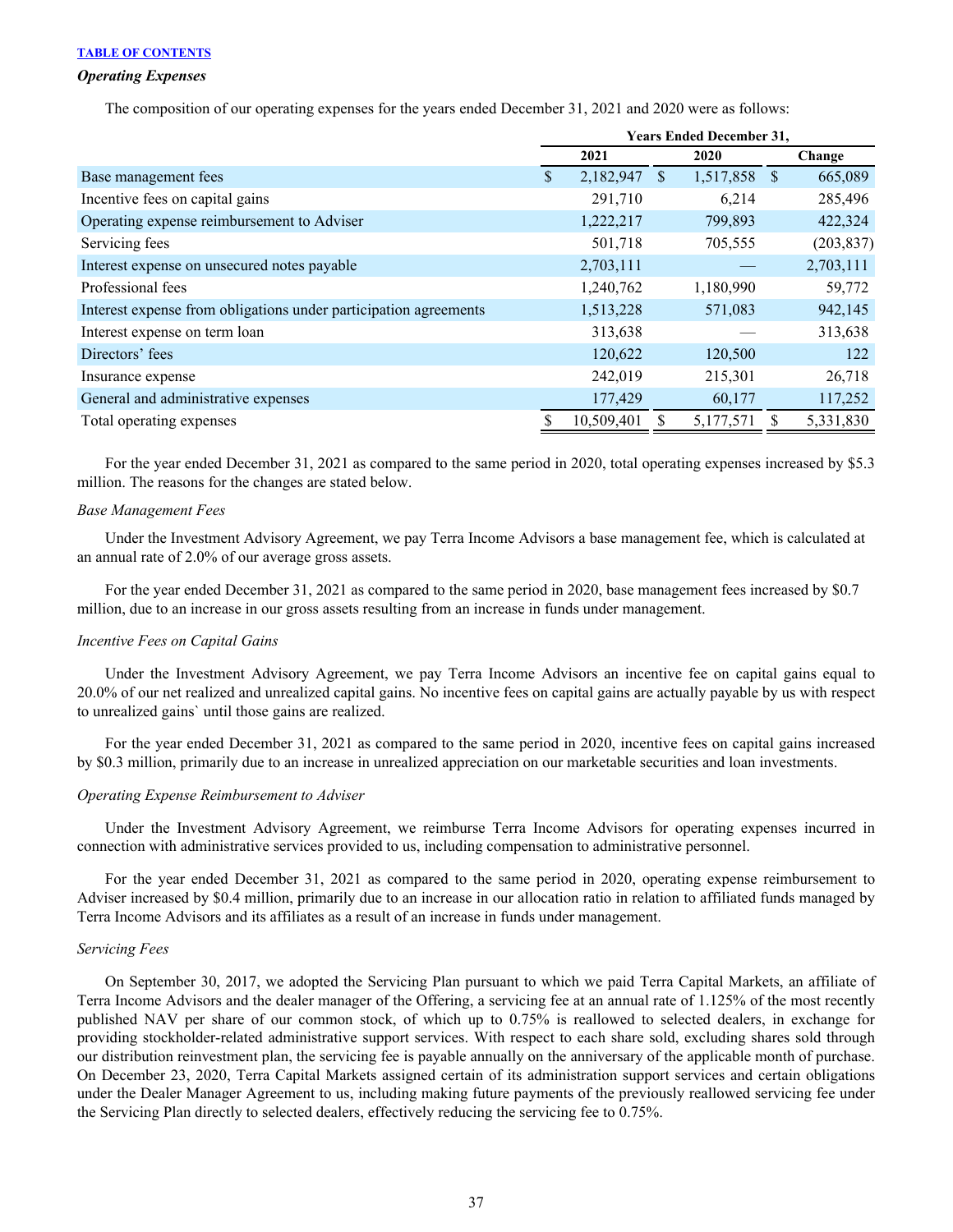For the year ended December 31, 2021 as compared to the same period in 2020, servicing fees decreased by \$0.2 million, as a result of a reduction in the servicing fee rate.

#### *Interest Expense on Unsecured Notes Payable*

In February 2021, we issued \$38.4 million in aggregate principal amount of 7.00% fixed-rate notes due 2026.

For the year ended December 31, 2021, interest expense on unsecured notes payable was \$2.7 million. There was no such interest expense for the year ended December 31, 2020.

#### *Interest Expense From Obligations Under Participation Agreements*

For the year ended December 31, 2021 as compared to the same period in 2020, interest expense from obligations under participation agreements increased by \$0.9 million, due to the participants' portion of prepayment fee, origination fee and exit fee income related to a new loan that was originated and repaid in the current quarter as well as an increase in the weighted average principal balance on obligations under participation agreements.

### *Interest Expense on Term Loan*

In April 2021, we entered into a credit agreement with a lender to provide for a delayed draw term loan of \$25.0 million. The Term Loan currently bears interest at a rate equal to 5.625% and matures on April 9, 2025. We also pay, with respect to any unused portion of the Term Loan, a commitment fee of 0.75% per annum. As of December 31, 2021, the amount outstanding under the Term Loan was \$5.0 million.

For the year ended December 31, 2021, interest expense on Term Loan was \$0.3 million. There was no interest expense on Term Loan for the year ended December 31, 2020.

#### *General and Administrative Expenses*

For the year ended December 31, 2021 as compared to the same period in 2020, general and administrative expenses increased by \$0.1 million, primarily due to fees incurred in connection with the 2021 proxy solicitation as well as an increase in our state franchise taxes.

#### *Income Tax Expense*

During the third quarter of 2021, we formed a taxable REIT subsidiary to hold two credit facilities. For the year ended December 31, 2021, pre-tax income attributable to the TRS was \$1.8 million. Based on the effective income tax rate of 30.5%, provision for income tax for the TRS was \$0.5 million. There was no such expense for the same periods in 2020.

#### *Net Change in Unrealized Appreciation or Depreciation on Investments and Obligations under Participation Agreements*

 Net change in unrealized appreciation or depreciation on investments and obligations under participation agreements reflects the change in our portfolio investment values during the reporting period, including any reversal of previously recorded unrealized gains or losses, when gains or losses are realized. Valuation of our portfolio investments and obligations under participation agreements fluctuates over time, reflecting changes in the market yields for loans and debt investments, and any associated premium or discount and origination or exit fee are amortized down or accreted up to par value as each investment approaches maturity.

2021 —For the year ended December 31, 2021, we recorded an increase in net change in unrealized appreciation on investments of \$0.9 million, primarily due to new investments originated in the current period partially offset by a decrease in the discounted cash flow of one loan due to the recovery period being extended.

2020 — For the year ended December 31, 2020, we recorded an increase in net change in unrealized depreciation on investments of \$1.2 million, primarily due to widening credit spreads partially offset by decreases in underlying index rates as a result of the macro-economic conditions impacted by the COVID-19 outbreak. For additional information concerning the COVID-19 pandemic and its potential impact on our business and our operating results, see Part II - Other information, Item 1A. Risk Factors, "The continuing spread of a new strain of coronavirus, which causes the viral disease known as COVID-19, may adversely affect our investments and operations".

## *Net Realized Gain on Investments*

For the year ended December 31, 2021, net realized gain on investments was \$0.6 million, respectively, primarily related to net gain recognized on sale of marketable securities of \$0.8 million, partially offset by a loss recognized on the repayment of a loan of \$0.2 million. For the year ended December 31, 2020, we sold certain marketable securities and recognized a net realized gain on investments of \$1.2 million.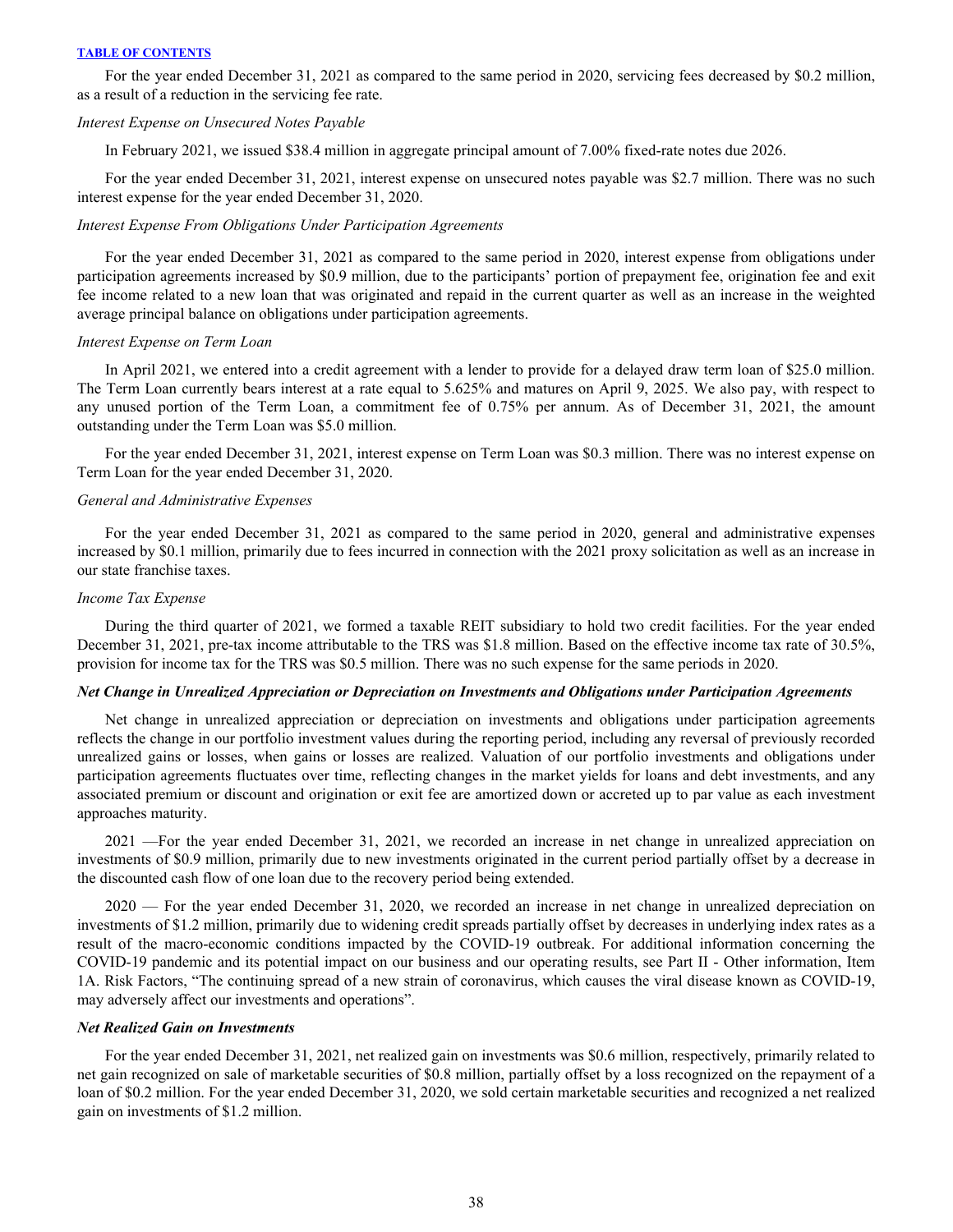## *Net Increase in Net Assets Resulting from Operations*

For the years ended December 31, 2021 and 2020, we recorded a net increase in net assets resulting from operations of \$4.1 million and \$4.9 million, respectively. Based on the weighted average shares of common stock outstanding, our per share net increase in net assets resulting from operations was \$0.49 and \$0.59, respectively.

### **Financial Condition, Liquidity and Capital Resources**

We currently generate cash primarily from cash flows from interest, dividends and fees earned from our investments and principal repayments and proceeds from sales of our investments. Our primary use of cash is for our targeted investments, payments of our expenses and cash distributions to our stockholders.

 Prior to investing in securities of portfolio companies, we invest the net proceeds from the offering of securities and from sales and paydowns of existing investments primarily in cash, cash equivalents, U.S. government securities, repurchase agreements and high-quality debt instruments maturing in one year or less from the time of investment, consistent with our BDC election.

We may borrow funds to make investments to the extent we determine that leveraging our portfolio would be appropriate. In February 2021, we issued \$38.4 million in aggregate principal amount of 7.00% fixed-rate notes due 2026, for net proceeds of \$37.2 million after deducting underwriting commissions of \$1.2 million. In April 2021, we entered into a credit agreement with a lender to provide for a delayed draw term loan of \$25.0 million. The Term Loan currently bears interest at a rate equal to 5.625% and matures on April 9, 2025. As of December 31, 2021, the amount outstanding under the Term Loan was \$5.0 million.

### *Cash Flows for the Year Ended December 31, 2021*

 *Operating Activities* — For the year ended December 31, 2021, net cash used in operating activities was \$35.7 million. The level of cash flows used in or provided by operating activities is affected by the timing of purchases, repayments and sales of portfolio investments, among other factors. Cash flows used in operating activities for the year ended December 31, 2021 were primarily related to purchases of investments of \$143.9 million, partially offset by repayments and proceeds from sale of investments of \$103.3 million and cash generated from operations of \$4.9 million.

*Financing Activities* — For the year ended December 31, 2021, net cash provided by financing activities was \$33.8 million, primarily related to proceeds from issuance of unsecured notes, net of discount, of \$37.2 million and proceeds from borrowings under the Term Loan of \$4.4 million, net of discount, partially offset by distributions paid to stockholders of \$2.9 million, payments for repurchases of common stock under the stock repurchase plan of \$3.8 million and payment of financing costs related to the issuance of unsecured notes and the Term Loan of \$1.3 million. Additionally, we received proceeds from obligations under participation agreements of \$25.9 million and made repayment of obligations under participation agreements of \$25.7 million

### *Cash Flows for the Year Ended December 31, 2020*

 *Operating Activities* — For the year ended December 31, 2020, net cash used in by operating activities was \$0.4 million. The level of cash flows used in or provided by operating activities is affected by the timing of purchases, repayments and sales of portfolio investments, among other factors. Cash flows used in operating activities for the year ended December 31, 2020 were primarily related to purchases of investments of \$19.3 million, partially offset by repayments and proceeds from sale of investments of \$14.8 million and cash generated from operations of \$4.2 million.

*Financing Activities* — For the year ended December 31, 2020, net cash used in financing activities was \$3.0 million, primarily related to distributions paid to stockholders of \$4.1 million, partially offset by proceeds from obligations under participation agreements of \$1.1 million.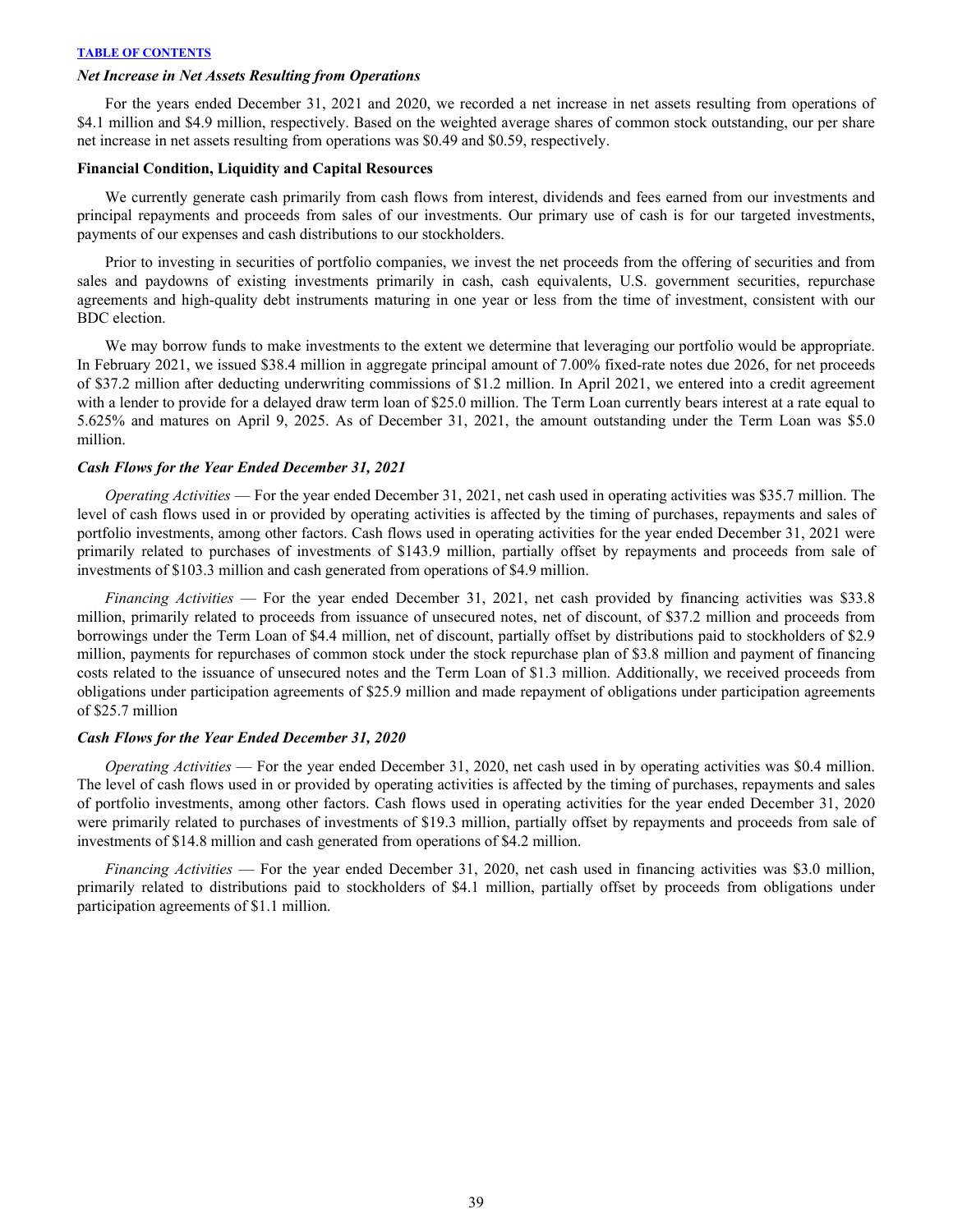## *Contractual Obligations*

The following table provides a summary of our contractual obligations at December 31, 2021:

|                                                                 | Total      | Less than<br>1 year |            | 1-3 years    | 3-5 years  |              | More than 5<br>years |  |
|-----------------------------------------------------------------|------------|---------------------|------------|--------------|------------|--------------|----------------------|--|
| Unsecured notes payable — principal $^{(1)}$                    | 38,375,000 | -S                  |            | <sup>S</sup> |            | \$38,375,000 | <sup>S</sup>         |  |
| Term loan payable — principal $^{(2)}$                          | 5,000,000  |                     |            |              |            | 5,000,000    |                      |  |
| Obligations under participation<br>agreements — principal $(3)$ | 4,863,009  |                     |            |              | 4,863,009  |              |                      |  |
| Interest on borrowings <sup><math>(2)</math></sup>              | 13,135,098 |                     | 3,372,604  |              | 6,326,556  | 3,435,938    |                      |  |
| Unfunded lending commitments $(3)$                              | 14,907,955 |                     | 12,207,967 |              | 2,699,988  |              |                      |  |
|                                                                 | 76,281,062 |                     | 15,580,571 | S            | 13,889,553 | \$46,810,938 |                      |  |

(1) Amount excludes unamortized discount and deferred financing costs of \$1.9 million.

(2) Amount excludes unamortized discount and deferred financing costs of \$0.8 million.

- (3) In the normal course of business, we enter into participation agreements with related parties, whereby we transfer a portion of the loans to them. These loan participations do not qualify for sale treatment. As such, the loans remain on our consolidated statements of assets and liabilities and the proceeds are recorded as obligations under participation agreements. Similarly, interest earned on the entire loan balance is recorded within "Interest income" and the interest related to the participation interest or sold interest is recorded within "Interest expense on obligations under participation agreements" in the consolidated statements of operations. We have no direct liability to a participant under its participation agreements with respect to the underlying loan, and the participants' share of the loan is repayable only from the proceeds received from the related borrower/issuer of the loans.
- (4) Interest was calculated using the applicable annual variable interest rate and balance outstanding at December 31, 2021. Amount represents interest expense through maturity plus exit fee as applicable.
- (5) Certain of our loans provide for commitments to fund the borrower at a future date. As of December 31, 2021, we had three loans with total funding commitments of \$43.4 million, of which we funded \$28.5 million.

### *Investment Advisory Agreement and Servicing Plan*

We have entered into certain contracts under which we have material future commitments.

On April 20, 2015, we entered into the Investment Advisory Agreement with Terra Income Advisors in accordance with the 1940 Act. Terra Income Advisors serves as our investment adviser in accordance with the terms of the Investment Advisory Agreement. Payments under the Investment Advisory Agreement in each reporting period consist of (i) a base management fee equal to a percentage of the value of our average gross assets and (ii) an incentive fee based on our performance. Terra Income Advisors is reimbursed for allocated administrative expenses incurred on our behalf.

 On September 30, 2017, we adopted the Servicing Plan. Pursuant to the Servicing Plan, Terra Capital Markets was entitled to receive a servicing fee at an annual rate of 1.125% of the most recently published NAV per share of our common stock, of which up to 0.75% is reallowed to selected dealers, in exchange for providing certain administrative support services. With respect to each share sold, excluding shares sold through our distribution reinvestment plan, the servicing fee is payable annually on the anniversary of the applicable month of purchase. On December 23, 2020, Terra Capital Markets assigned to us certain of its administration support services and certain obligations under the Dealer Manager Agreement, including making future payments of the previously reallowed servicing fee under the Servicing Plan directly to selected dealers, effectively reducing the servicing fee to 0.75%. The Servicing Plan will remain in effect for so long as such continuance is approved quarterly by our Board, including a majority of our directors who are not "interested persons" as defined in the 1940 Act and who have no direct or indirect financial interest in the operation of the Servicing Plan or in any agreements entered into in connection therewith. In addition, our Board will review all payments made pursuant to the Servicing Plan at least quarterly. We will no longer incur the annual servicing fee upon the earlier of (i) the aggregate underwriting compensation from all sources, including selling commissions, dealer manager fees, broker-dealer fees, and servicing fees would exceed 10% of the gross proceeds in the Offering, (ii) with respect to a specific share, the date that such share is redeemed or is no longer outstanding, and (iii) the date, if any, upon which a liquidity event occurs.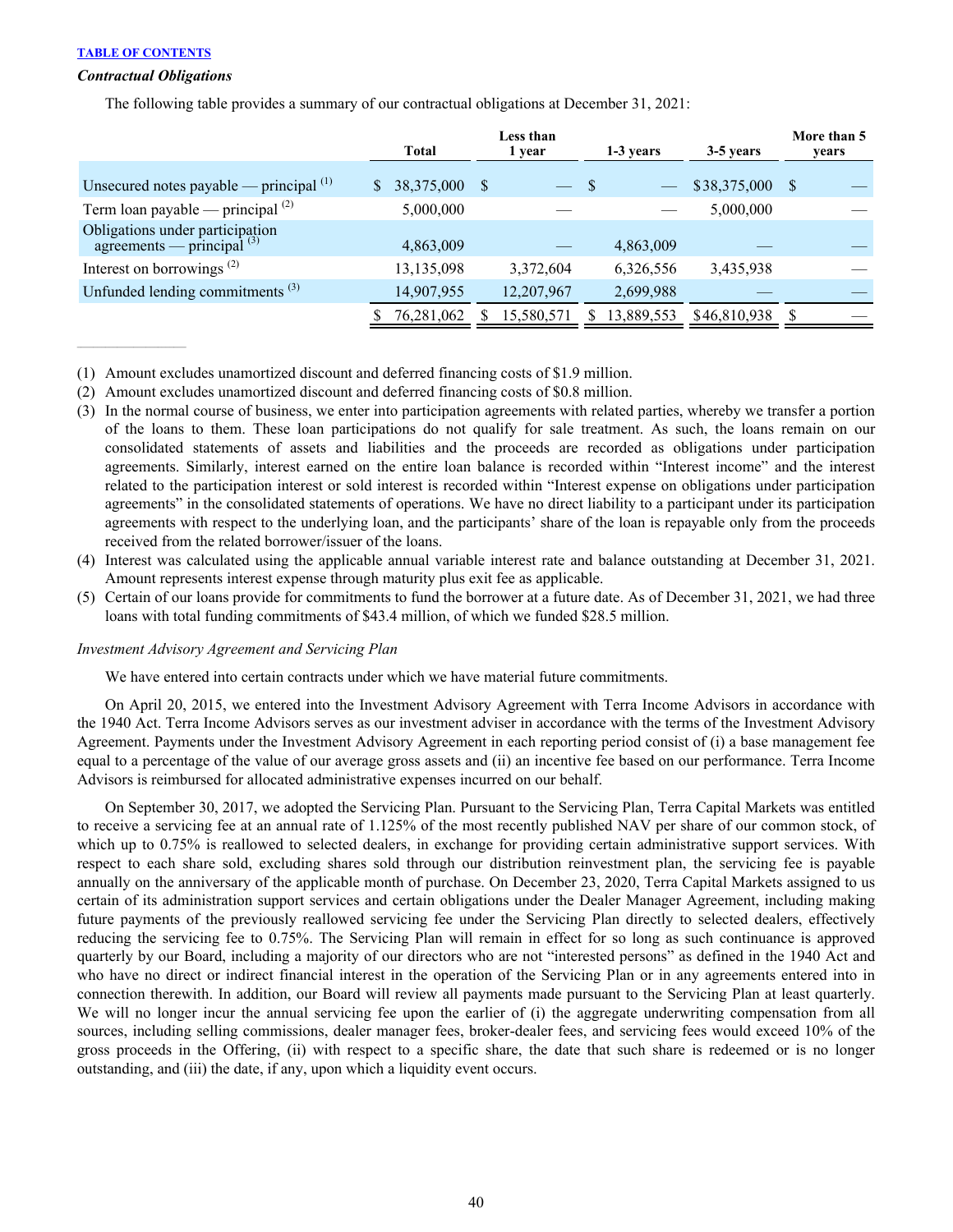The following table presents a summary of such fees and reimbursements in accordance with the terms of the related agreements:

|                                            | <b>Years Ended December 31,</b> |           |
|--------------------------------------------|---------------------------------|-----------|
|                                            | 2021                            | 2020      |
| Base management fees                       | 2,182,947                       | 1,517,858 |
| Incentive fees on capital gains            | 291.710                         | 6.214     |
| Operating expense reimbursement to Adviser | 1,222,217                       | 799,893   |
| Servicing fees                             | 501,718                         | 705,555   |

### **REIT Status and Distributions**

 We elected to be taxed as a REIT under the Code commencing with our short taxable year beginning October 1, 2018 and ending December 31, 2018, and we believe we have operated in such a manner to continue to be taxed as a REIT for federal income tax purposes. In order to qualify as a REIT, we are required, among other things, to distribute dividends equal to at least 90% of our REIT net taxable income to the stockholders annually and meet certain tests regarding the nature of our income and assets. As long as the distributions are declared by the later of the fifteenth day of the ninth month following the close of the taxable year or the due date of the tax return, including extensions, distributions paid up to one year after the current tax year can be carried back to the prior tax year for determining the distributions paid in such tax year. We are also subject to nondeductible federal excise taxes if we do not distribute at least 85.0% of our ordinary income, 95.0% of our capital gain net income, if any, and any recognized and undistributed income from prior years on which we paid no federal income taxes. For the years ended December 31, 2021 and 2020, we have made sufficient distributions to our stockholders to qualify to be taxed as a REIT and to preclude the imposition of either U.S. federal corporate income or excise taxation.

 Distributions to our stockholders are recorded as of the record date. Subject to the discretion of the Board and applicable legal restrictions, we authorize and declare ordinary cash distributions on either a monthly or quarterly basis and pay such distributions on a monthly basis. We calculate each stockholder's specific distribution amount for the period using daily record dates, and each stockholder's distributions begin to accrue on the date we accept such stockholder's subscription for shares of our common stock. From time to time at the discretion of the Board, we may also pay special interim distributions in the form of cash or shares of common stock.

 During certain periods, our distributions may exceed our earnings. As a result, it is possible that some or all of the distributions we make will represent a return of capital for tax purposes. A return of capital generally is a return of an investor's investment rather than a return of earnings or gains derived from our investment activities and will be made after deducting the fees and expenses payable in connection with the Offering, including any fees payable to Terra Income Advisors. Each year a statement on Form 1099-DIV identifying the sources of the distributions will be mailed to our stockholders.

 We intend to continue to make our ordinary distributions in the form of cash out of assets legally available for distribution unless stockholders elect to receive their cash distributions in additional shares of our common stock under our distribution reinvestment plan. Any distributions reinvested under the plan will nevertheless remain taxable to a U.S. stockholder.

 We have adopted an "opt in" distribution reinvestment plan for our stockholders. As a result, if we make a cash distribution, our stockholders will receive distributions in cash unless they specifically "opt in" to the distribution reinvestment plan so as to have their cash distributions reinvested in additional shares of our common stock. However, certain state authorities or regulators may impose restrictions from time to time that may prevent or limit a stockholder's ability to participate in the distribution reinvestment plan.

 We may fund our cash distributions to stockholders from any sources of funds available to us, including, borrowings, net investment income from operations, capital gain proceeds from the sale of assets, non-capital gain proceeds from the sale of assets, dividends or other distributions paid to us on account of preferred and common equity investments in portfolio companies. We have not established limits on the amount of funds we may use from available sources to make distributions.

#### **Critical Accounting Policies**

Our consolidated financial statements are prepared in conformity with United States generally accepted accounting principles ("U.S. GAAP"), which requires us to make estimates and assumptions that affect the reported amounts of assets and liabilities at the date of the consolidated financial statements and the reported amounts of revenues and expenses during the reporting period. Critical accounting policies are those that require the application of management's most difficult, subjective or complex judgments, often because of the need to make estimates about the effect of matters that are inherently uncertain and that may change in subsequent periods. In preparing the consolidated financial statements, management has made estimates and assumptions that affect the reported amounts of assets and liabilities at the date of the consolidated financial statements and the reported amounts of revenues and expenses during the reporting periods. In preparing the consolidated financial statements,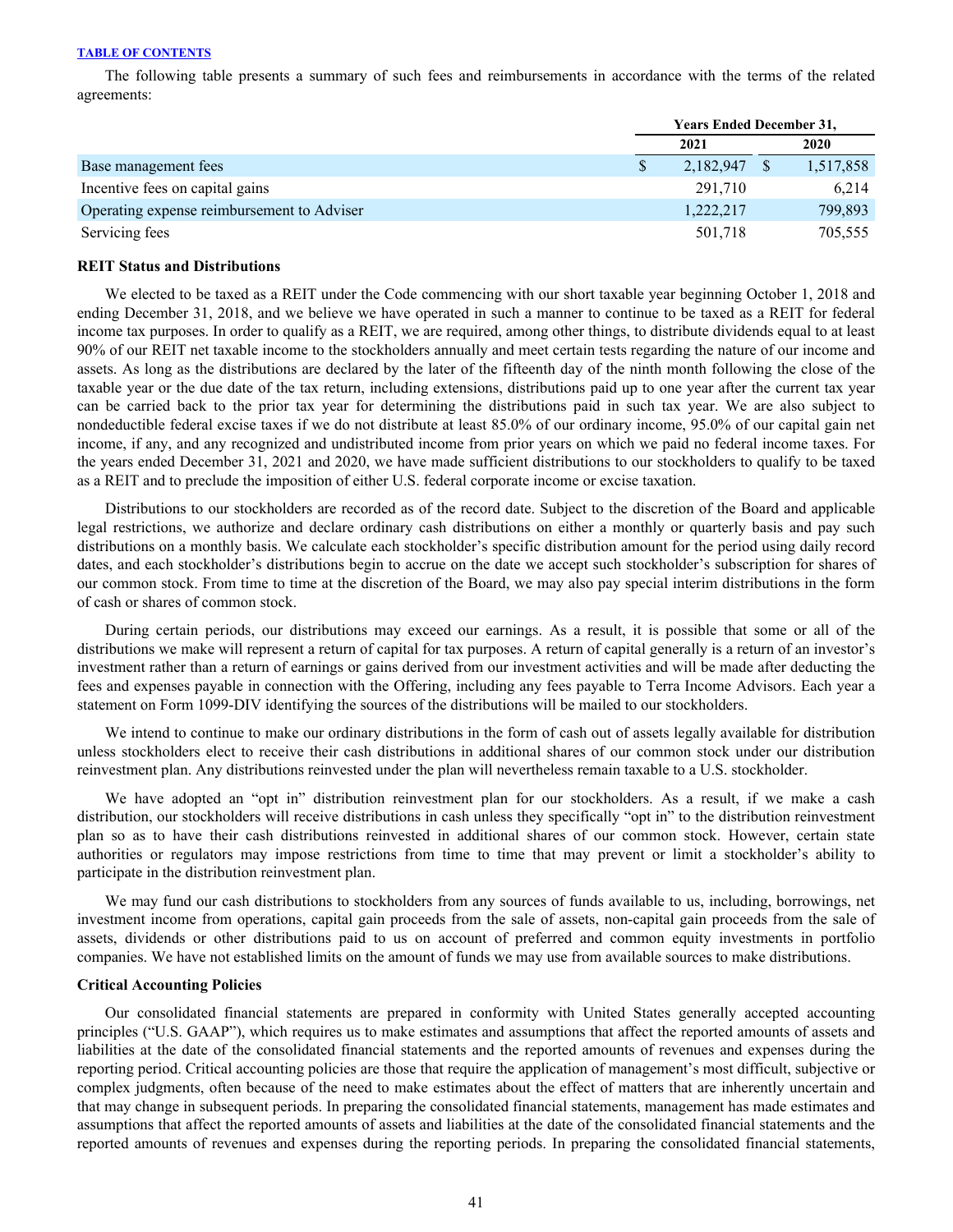management has utilized available information, including industry standards and the current economic environment, among other factors, in forming its estimates and judgments, giving due consideration to materiality. Actual results may differ from these estimates. In addition, other companies may utilize different estimates, which may impact the comparability of our results of operations to those of companies in similar businesses. As we execute our expected operating plans, we will describe additional critical accounting policies in the notes to our future consolidated financial statements in addition to those discussed below.

#### *Valuation of Investments*

We measure the value of our investments in accordance with fair value accounting guidance promulgated under U.S. GAAP, which establishes a hierarchical disclosure framework that prioritizes and ranks the level of market price observability used in measuring investments at fair value. Market price observability is affected by a number of factors, including the type of investment and the characteristics specific to the investment. Investments with readily available actively quoted prices or for which fair value can be measured from actively quoted prices, generally, will have a higher degree of market price observability and a lesser degree of judgment used in measuring fair value.

Investments measured and reported at fair value will be classified and disclosed in one of the following categories:

- Level 1 observable inputs, such as quoted prices in active markets. Publicly listed equities, debt securities and publicly listed derivatives will be included in Level 1.
- Level  $2$  observable inputs such as for similar securities in active markets and quoted prices for identical securities in markets that are not active. In certain cases, debt and equity securities are valued on the basis of prices from an orderly transaction between market participants provided by reputable dealers or pricing services. In determining the value of a particular investment, pricing services may use certain information with respect to transactions in such investments, quotations from dealers, pricing matrices, market transactions in comparable investments and various relationships between investments. Investments which are generally expected to be included in this category include corporate bonds and loans, convertible debt indexed to publicly listed securities and certain over-the-counter derivatives.
- Level 3 unobservable inputs for which little or no market data exists, therefore requiring an entity to develop its own assumptions. The inputs into the determination of fair value require significant judgment or estimation.

In certain cases, the inputs used to measure fair value may fall into different levels of the fair value hierarchy. In such cases, an investment's level within the fair value hierarchy is based on the lowest level of input that is significant to the fair value measurement. Our assessment of the significance of a particular input to the fair value measurement in its entirety requires judgment, and we consider factors specific to the investment. We expect most of the loan investments that will be held in the investment portfolio to fall into Level 3 of the fair value hierarchy. The fair value of our investment in marketable securities is determined based on quoted prices in an active market and is classified as Level 1 of the fair value hierarchy.

#### *Valuation of Obligations under Participation Agreements*

 We have elected the fair value option under Accounting Standard Codification ("ASC") Topic 825, *Financial Instruments,*  relating to accounting for debt obligations at their fair value for obligations under participation agreements which arose due to partial loan sales which did not meet the criteria for sale treatment under ASC Topic 860, *Transfers and Servicing*. We employ the yield approach valuation methodology used for the real-estate related loan investments on our obligations under participation agreements.

## *Federal Income Taxes*

We elected to be taxed as a REIT under the Code commencing with our short taxable year beginning October 1, 2018 and ending December 31, 2018. In order to qualify as a REIT, we are required, among other things, to distribute at least 90% of our REIT net taxable income to our stockholders and to meet certain tests regarding the nature of our income and assets.

 Recognition of a tax benefit or liability with respect to an uncertain tax position is required only when the position is "more likely than not" to be sustained assuming examination by taxing authorities. We recognize interest and penalties, if any, related to unrecognized tax liabilities as income tax expense in the statements of operations. For the years ended December 31, 2021 and 2020, we did not incur any interest or penalties.

We hold certain portfolio company investments through consolidated taxable REIT subsidiaries. Such subsidiaries may be subject to U.S. federal and state corporate-level income taxes. These consolidated subsidiaries recognize deferred tax assets and liabilities for the estimated future tax effects attributable to temporary differences between the tax basis of certain assets and liabilities and the reported amounts included in the accompanying consolidated statements of assets and liabilities using the applicable statutory tax rates in effect for the year in which any such temporary differences are expected to reverse.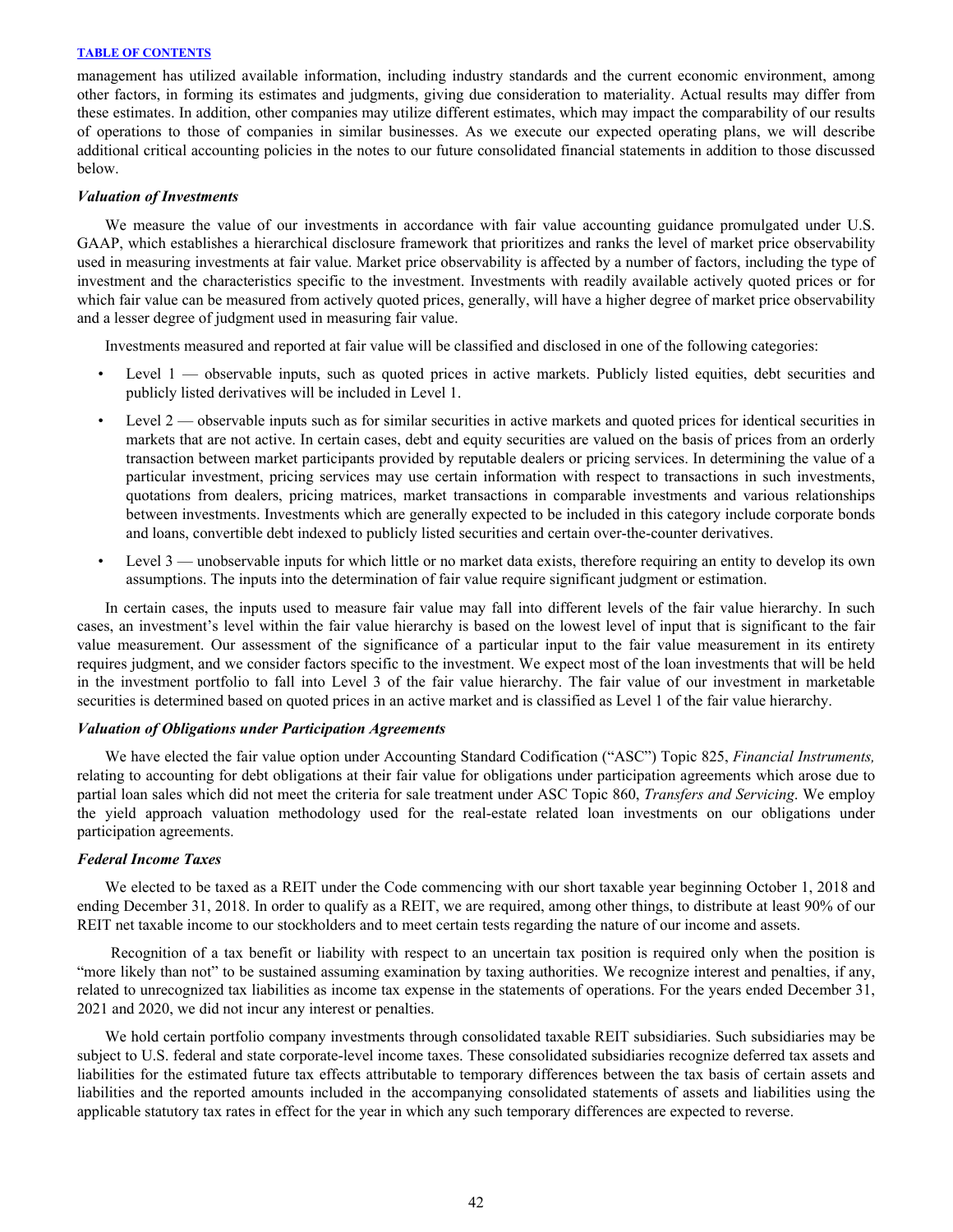### **Item 7A. Quantitative and Qualitative Disclosures About Market Risk.**

We may be subject to financial market risks, including changes in interest rates. To the extent that we borrow money to make investments, our net investment income will be dependent upon the difference between the rate at which we borrow funds and the rate at which we invest these funds. In periods of rising interest rates, our cost of funds would increase, which may reduce our net investment income. As a result, there can be no assurance that a significant change in the market interest rates will not have a material adverse effect on our net investment income.

As of December 31, 2021, we had two investments with a net principal balance of \$32.4 million that provides for interest income indexed to LIBOR and is subject to a LIBOR floor. A decrease of 1% in LIBOR would have no impact on our annual interest income because the interest rates are protected by a floor in the respective loan agreements. An increase of 1% in LIBOR would increase our annual interest income by \$0.1 million.

We may hedge against interest rate and currency exchange rate fluctuations by using standard hedging instruments, such as futures, options and forward contracts, subject to the requirements of the 1940 Act. While hedging activities may insulate us against adverse changes in interest rates, they may also limit our ability to participate in benefits of lower interest rates with respect to our portfolio of investments with fixed interest rates. For the years ended December 31, 2021 and 2020, we did not engage in interest rate hedging activities.

In addition, we may have risks regarding portfolio valuation. See "Item 7. Management's Discussion and Analysis of Financial Condition and Results of Operations — Critical Accounting Policies — Valuation of Investments."

#### **Item 8. Financial Statements and Supplementary Data.**

Our financial statements are annexed to this Annual Report on Form 10-K beginning on page F-1.

#### **Item 9. Changes in and Disagreements with Accountants on Accounting and Financial Disclosure.**

None.

## **Item 9A. Controls and Procedures.**

## *Evaluation of Disclosure Controls and Procedures*

 As required by Rule 13a-15(b) under the Exchange Act, we carried out an evaluation, under the supervision and with the participation of our management, including our chief executive officer and chief financial officer, of the effectiveness of the design and operation of our disclosure controls and procedures as of December 31, 2021. Based on that evaluation, our chief executive officer and chief financial officer concluded that our disclosure controls and procedures were effective to provide reasonable assurance that we would meet our disclosure obligations.

## *Evaluation of Internal Controls Over Financial Reporting*

Our management is responsible for establishing and maintaining adequate internal control over financial reporting as defined in Rules 13a-15(f) and 15d-15(f) under the Exchange Act. Our internal control over financial reporting is designed to provide reasonable assurance regarding the reliability of financial reporting and the preparation of our financial statements for external purposes in accordance with generally accepted accounting principles. Our internal control over financial reporting includes those policies and procedures that (1) pertain to the maintenance of records that, in reasonable detail, accurately and fairly reflect the transactions and dispositions of our assets, (2) provide reasonable assurance that transactions are recorded as necessary to permit preparation of consolidated financial statements in accordance with U.S. generally accepted accounting principles, and that our receipts and expenditures are being made only in accordance with authorizations of Terra Income Advisors, and (3) provide reasonable assurance regarding prevention or timely detection of unauthorized acquisition, use or disposition of our assets that could have a material effect on the consolidated financial statements.

Because of its inherent limitations, internal control over financial reporting may not prevent or detect misstatements in our financial statements. Also, projections of any evaluation of effectiveness to future periods are subject to the risk that controls may become inadequate because of changes in conditions, or that the degree of compliance with the policies or procedures may deteriorate.

Under the supervision and with the participation of our management, including the chief executive officer and chief financial officer of Terra Income Advisors (performing functions equivalent to those a principal executive officer and principal financial officer of our company would perform if we had any officers), we conducted an evaluation of the effectiveness of our internal control over financial reporting using the criteria set forth by the Committee of Sponsoring Organizations of the Treadway Commission (COSO) in Internal Control-Integrated Framework (2013). Based on its evaluation, our management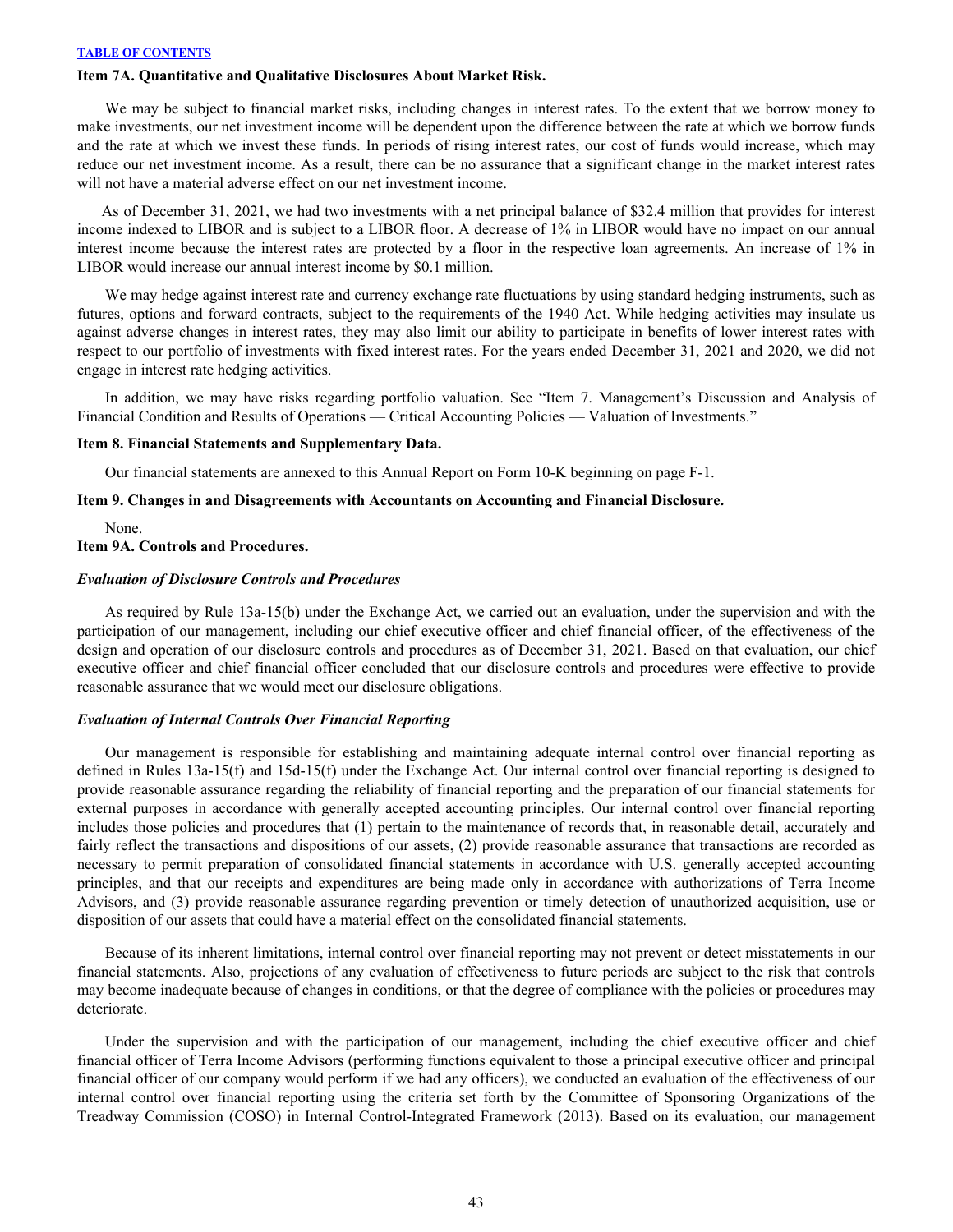concluded that our internal control over financial reporting was effective as of the end of the fiscal year covered by this Annual Report on Form 10-K.

 The rules of the SEC do not require, and this Annual Report on Form 10-K does not include, an attestation report of our independent registered public accounting firm regarding internal control over financial reporting.

#### *Changes in Internal Control Over Financial Reporting*

 During the most recent fiscal quarter, there was no change in our internal controls over financial reporting, as defined under Rule 13a-15(f) under the Exchange Act, that has materially affected, or is reasonably likely to materially affect, our internal controls over financial reporting.

### **Item 9B. Other Information**

On March 30, 2022, the Board unanimously approved the suspension of the operation of the SRP, effective as of April 30, 2022. The SRP will remain suspended until such time as the Board approves its resumption.

## **Item 9C. Disclosure Regarding Foreign Jurisdictions that Prevent Inspections**

Not applicable.

### **PART III**

## **Item 10. Directors, Executive Officers and Corporate governance.**

Set forth below is information concerning our directors and executive officers.

## **Board of Directors and Executive Officers**

Our Board consists of four members, three of whom are not "interested persons" with respect to us or Terra Income Advisors as defined in Section 2(a)(19) of the 1940 Act. We refer to these individuals as our independent directors. Members of the Board will be elected annually at our annual meeting of stockholders. We are prohibited from making loans or extending credit, directly or indirectly, to our directors or executive officers under Section 402 of the Sarbanes‑Oxley Act.

Through its direct oversight role, and indirectly through its committees, the Board performs a risk oversight function for us consisting of, among other things, the following activities: (i) at regular and special Board meetings, and on an ad hoc basis, receiving and reviewing reports related to our performance and operations; (ii) reviewing and approving, as applicable, our compliance policies and procedures; (iii) meeting with the portfolio management team to review investment strategies, techniques and the processes used to manage related risks; (iv) meeting with, or reviewing reports prepared by, the representatives of key service providers, including our investment adviser, administrator, distributor, transfer agent, custodian and independent registered public accounting firm, to review and discuss our activities and to provide direction with respect thereto; (v) engaging the services of our chief compliance officer to test our compliance procedures and our service providers; and (vi) on a quarterly basis, approving the continuance of the Servicing Plan and the payments of service fees thereunder. Mr. Uppal, who is not an independent director, serves as Chairman of the Board. The Board feels that Mr. Uppal is the director with the most knowledge of our business strategy and is best situated to serve as Chairman of the Board. Our charter, as well as regulations governing BDCs generally, requires that a majority of the Board be independent directors. The Board does not currently have a lead independent director. The Board, after considering various factors, has concluded that this structure is appropriate given our current size and complexity.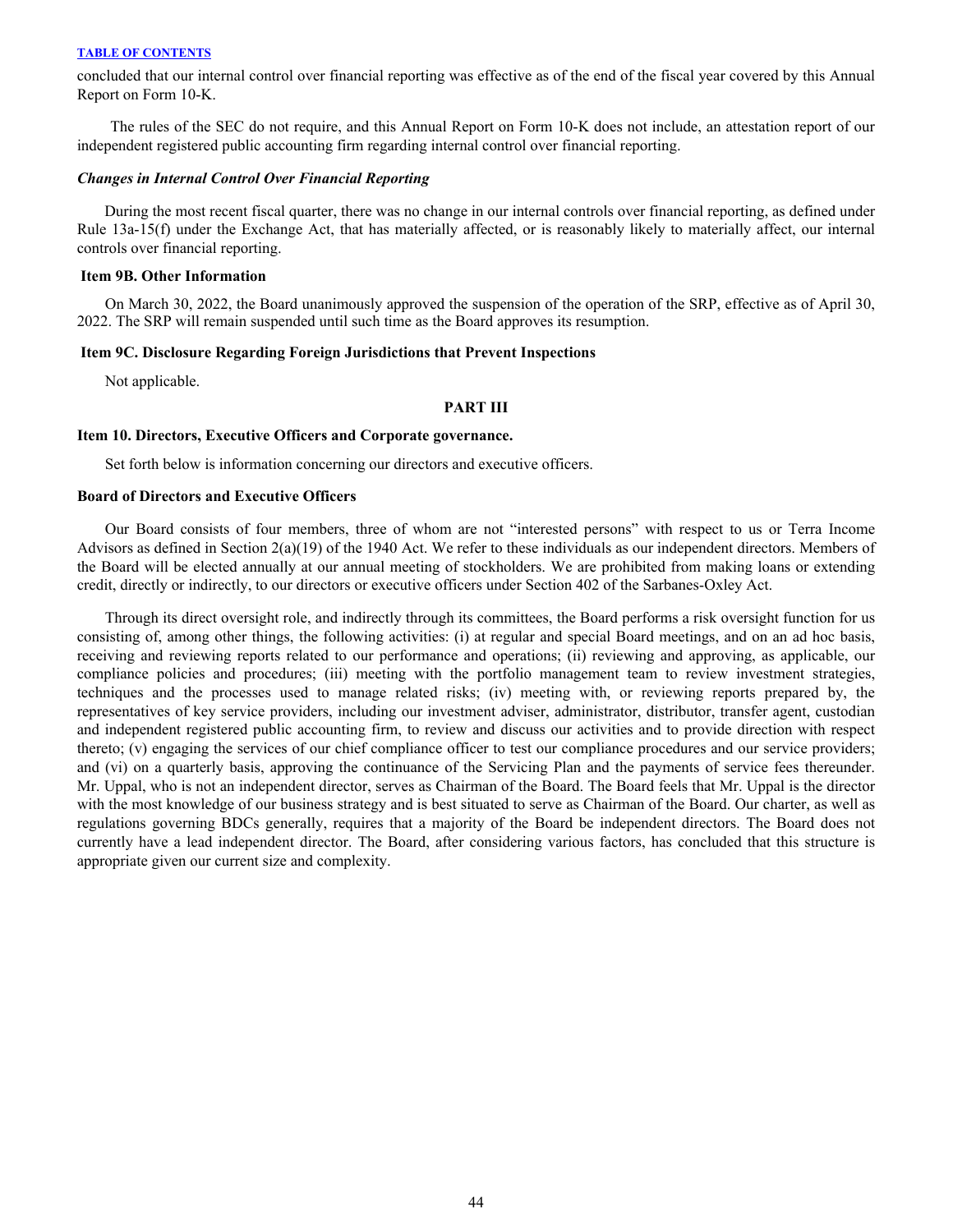#### *Directors*

Information regarding the Board is set forth below. We have divided the directors into two groups: interested director and independent directors. The address for each director is c/o Terra Income Fund 6, Inc., 550 Fifth Avenue, 6th Floor, New York, NY 10036.

|                              |     | <b>DIRECTOR</b> | <b>EXPIRATION</b> |
|------------------------------|-----|-----------------|-------------------|
| <b>NAME</b>                  | AGE | <b>SINCE</b>    | <b>OF TERM</b>    |
| <b>Interested Director</b>   |     |                 |                   |
| Vikram S. Uppal              | 38  | 2019            | 2023              |
| <b>Independent Directors</b> |     |                 |                   |
| Adrienne M. Everett          | 35  | 2021            | 2022              |
| Spencer E. Goldenberg        | 39  | 2019            | 2024              |
| Gauray Misra                 | 45  | 2021            | 2023              |

*Interested Director*

*Vikram S. Uppal* has served as the Chairman of the Board and President since November 2019, as the Chief Executive Officer of the Company and the Adviser since April 2019, and as the Chief Executive Officer of Terra Capital Partners since December 2018. Mr. Uppal has also served as the Chairman of Terra Property Trust's board of director since November 2021, a director of Terra Property Trust and Terra REIT Advisors since February 2018, as Chief Executive Officer of Terra Property Trust and Terra REIT Advisors since December 2018, and as a director of RESOF since October 2020. Prior to joining Terra Capital Partners, Mr. Uppal was a Partner and Head of Real Estate at Axar Capital Management L.P. since 2016. Prior to Axar Capital Management L.P., Mr. Uppal was a Managing Director on the Investment Team at Fortress Investment Group's Credit and Real Estate Funds from 2015 to 2016. From 2012 to 2015, Mr. Uppal worked at Mount Kellett Capital Management, a private investment organization, where he served as Co-Head of North American Real Estate Investments. Mr. Uppal holds a B.S. from the University of St. Thomas and a M.S. from Columbia University.

## *Independent Directors*

*Adrienne M. Everett* has served as our independent director since September 2021. Since May 2020, Ms. Everett has served as an Enterprise Account Director for LinkedIn Corporation. Ms. Everett previously served on the Leadership Team, and as a Strategy and Business Development Lead for Neyber Ltd from January 2019 to April 2020. Prior to that, Ms. Everett served with Morgan Stanley as Vice President, Business Development and Regional Diversity Officer from January 2018 to December 2018, an Associate Vice President from July 2016 to January 2018, and an Associate from February 2015 to July 2016. Ms. Everett holds a Bachelor of Arts in English from Duke University and is in the process of completing a certificate in Women's Leadership from Oxford University's Said Business School.

*Spencer E. Goldenberg* has served as our independent director since April 2019 and served as an independent director of Terra Property Trust from February 2018 to February 2020. Mr. Goldenberg has served as an independent director of StoneMor Inc. (NYSE: STON) since June 2019 where he has served as a member of the Audit Committee since June 2019 and the Compensation, Nominating and Governance Committee since December 2019. Mr. Goldenberg previously served as an independent director of American Gilsonite Company from March 2019 to February 2020. Mr. Goldenberg has served as Chief Financial Officer of Menin Hospitality since June 2018, having previously served as Vice President of Corporate Development from June 2015 to June 2018. Prior to his time at Menin, Mr. Goldenberg was employed as an accountant at the firm of Gerstle, Rosen & Goldenberg P.A. from February 2008 to June 2015. From October 2005 until February 2008, he served as a legislative aide to Florida State Senator Gwen Margolis. Mr. Goldenberg holds an active certified public accountant's license in the state of Florida. He holds a Bachelor of Arts in International Affairs from Florida State University.

*Gaurav Misra* has served as our independent director since September 2021. Since October 2018, Mr. Misra has served as President of Direct-to-Consumer Brands at RxSense LLC. Mr. Misra previously served as Chief Marketing Officer of Raise Inc. from May 2017 to October 2018, and as Chief Marketing Officer of Vroom Inc. from September 2016 to April 2017. Mr. Misra was Chief Executive Officer of BG Media from July 2012 to August 2016. From April 2009 to June 2012, Mr. Misra served as Head of Marketing & Product at Zagat, LLC. Prior to that, Mr. Misra served as Senior Partner with Venturethree Ltd. from 1999 to 2002, and as Business Analyst with McKinsey & Co. from 1997 to 1999. Mr. Misra holds a B.Eng. in Mechanical Engineering from Imperial College London and an M.B.A. from Harvard Business School.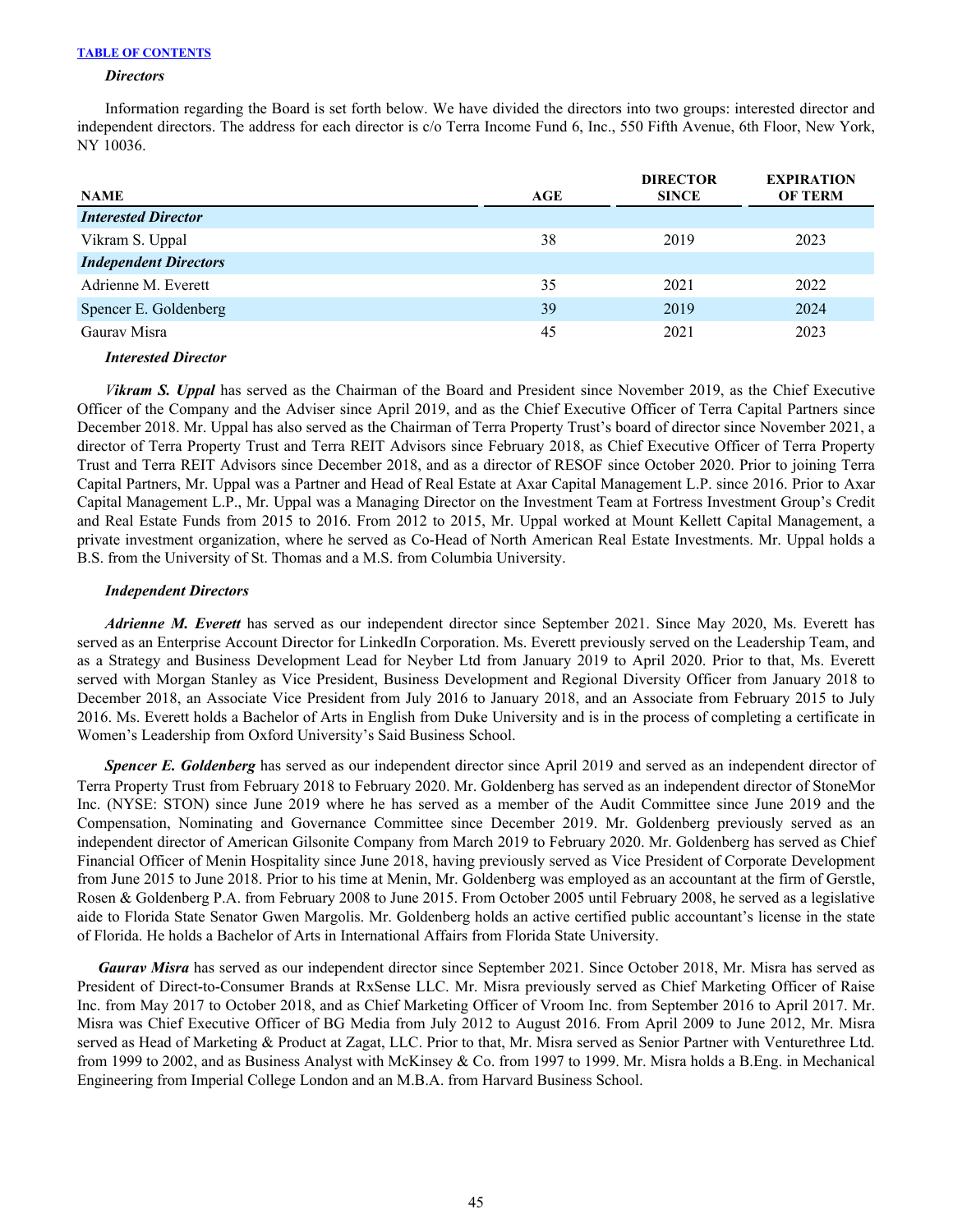## *Executive Officers*

The following persons serve as our executive officers in the following capacities:

| <b>NAME</b>         | AGE | <b>POSITION(S) HELD*</b>                                                  |
|---------------------|-----|---------------------------------------------------------------------------|
| Vikram S. Uppal     | 38  | Chairman of the Board, Chief Executive Officer and President              |
| Gregory M. Pinkus   | 57  | Chief Operating Officer, Chief Financial Officer, Treasurer and Secretary |
| Daniel J. Cooperman | 47  | <b>Chief Originations Officer</b>                                         |

The address for each executive officer is c/o Terra Income Fund 6, Inc., 550 Fifth Avenue, 6th Floor, New York, NY 10036.

## *Executive Officers Who are Directors*

For information regarding the business experience of Mr. Uppal, see "— Interested Director" above.

## *Executive Officers Who are Not Directors*

*Gregory M. Pinkus* has served as our Chief Financial Officer, Treasurer and Secretary since May 2013 and our Chief Operating Officer since July 2014. He has also served as Chief Financial Officer and Chief Operating Officer of Terra Income Advisors since February 2015 and July 2014, respectively. Mr. Pinkus has served as (i) the Chief Financial Officer of Terra Capital Advisors, LLC ("Terra Capital Advisors"), Terra Capital Advisors 2, LLC ("Terra Capital Advisors 2") and Terra Income Advisors 2, LLC ("Terra Income Advisors 2") since May 2012, September 2012 and October 2016, respectively; (ii) the Chief Operating Officer of each of Terra Capital Advisors, Terra Capital Advisors 2 and Terra Capital Partners since July 2014; (iii) the Chief Operating Officer of Terra Income Advisors 2 since October 2016; (iv) the Chief Financial Officer, and Secretary and Treasurer, of each of Terra Secured Income Fund 5, LLC ("TSIF 5") since July 2014; (v) the Chief Financial Officer and Chief Operating Officer of Terra Secured Income Fund 5 International ("Terra International"), Terra Income Fund International ("TIFI"), Terra Secured Income Fund 7, LLC ("TSIF 7") and Terra Property Trust since June 2014, October 2016, October 2016 and January 2016, respectively; and (vi) a director of RESOF since October 2020. Prior to joining Terra Capital Partners in May 2012, he served as Assistant Controller for W.P. Carey & Co. from 2006 to August 2010 and as Controller from August 2010 to May 2012. Mr. Pinkus also served as Controller and Vice President of Finance for several early‑stage technology companies during the period of 1999 to 2005. Additionally, he managed large‑scale information technology budgets at New York Life Insurance Company from 2003 to 2004 and oversaw an international reporting group at Bank of America from 1992 to 1996. Mr. Pinkus is a Certified Public Accountant and member of the American Institute of Certified Public Accountants. He holds a B.S. in Accounting from the Leonard N. Stern School of Business at New York University.

**Daniel J. Cooperman** has served as our Chief Originations Officer since February 2015, having previously served as our Managing Director of Originations from May 2013 until February 2015. He has also served as Chief Originations Officer of Terra Income Advisors since February 2015. Mr. Cooperman has served as Chief Originations Officer of (i) each of Terra Capital Advisors and Terra Capital Advisors 2 since January 2015, having previously served as Managing Director of Originations until January 2015 of Terra Capital Advisors and Terra Capital Advisors 2 since April 2009 and September 2012, respectively; (ii) each of TSIF 5 and Terra International since January 2015, having previously served as Managing Director of Originations until January 2015 of TSIF 5 and Terra International since July 2009, May 2011, January 2012, September 2012, August 2013 and June 2014, respectively; (iii) Terra Property Trust since January 2016; and (iv) each of Terra Income Advisors 2, TIFI, TSIF 7 since October 2016. Mr. Cooperman has 18 years' experience in the acquisition, financing, leasing and asset management of commercial real estate with an aggregate value of over \$5 billion. Prior to the formation of Terra Capital Partners in 2001 and its commencement of operations in 2002, Mr. Cooperman handled mortgage and mezzanine placement activities for The Greenwich Group International, LLC. Prior to joining The Greenwich Group International, LLC, Mr. Cooperman worked in Chase Manhattan Bank's Global Properties Group, where he was responsible for financial analysis and due diligence for the bank's strategic real estate acquisitions and divestitures. Prior to that time, he was responsible for acquisitions and asset management for JGS, a Japanese conglomerate with global real estate holdings. Mr. Cooperman holds a B.S. in Finance from the University of Colorado at Boulder.

The officers of our company may also include one or more vice presidents and other officers in accordance with our bylaws. In addition, the Board may, from time to time, elect such other officers with such powers and duties as it shall deem necessary or desirable.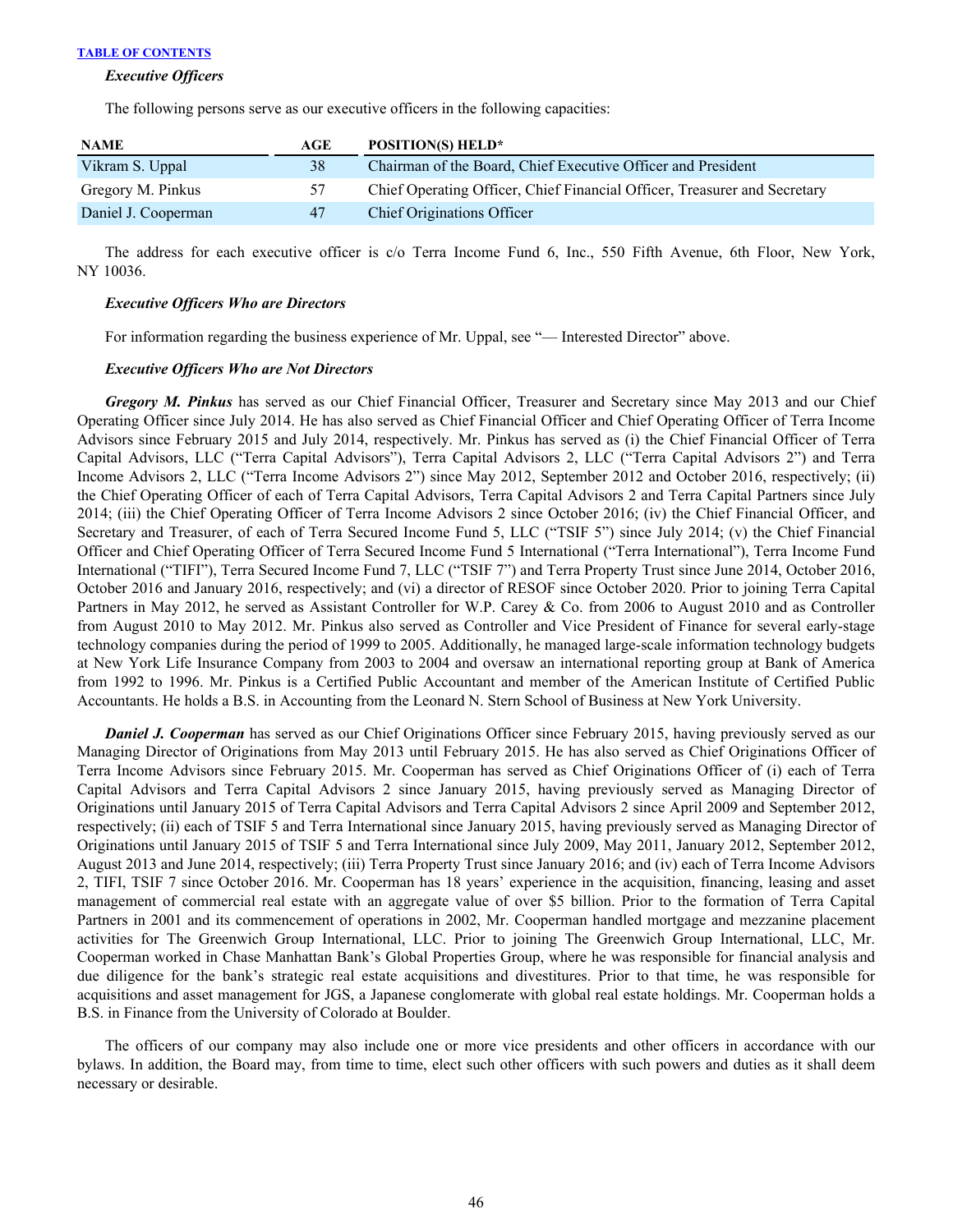### **Delinquent Section 16(a) Reports**

Pursuant to Section 16(a) of the Exchange Act, our directors and executive officers, and any persons holding more than 10% of its common stock, are required to report their beneficial ownership and any changes therein to us and the SEC. Specific due dates for those reports have been established, and we are required to report herein any failure to file such reports by those due dates. Based solely on a review of the copies of such reports and written representations delivered to us by such persons, we believe that there were no violations of Section 16(a) by such persons during the year ended December 31, 2021, except that Vikram S. Uppal did not timely file a Form 4 with the SEC and each of Adrienne M. Everett and Gaurav Misra did not timely filed a Form 3 with the SEC.

## **Code of Ethics**

We have adopted a Code of Business Conduct and Ethics (the "Code of Ethics") pursuant to Rule 17 $i$ –1 of the 1940 Act, which applies to, among others, our senior officers, including our Chief Executive Officer and our Chief Financial Officer, as well as every officer, director, employee and "access person" (as defined within the Code of Ethics) of the Company.

#### **Audit Committee**

We have established an audit committee of the Board (the "Audit Committee") that operates pursuant to a charter and consists of three members. The Audit Committee is responsible for selecting, engaging and supervising our independent accountants, reviewing the plans, scope and results of the audit engagement with our independent accountants, approving professional services provided by our independent accountants (including compensation therefor), reviewing the independence of our independent accountants and reviewing the adequacy of our internal controls over financial reporting. The members of the Audit Committee are Ms. Everett, Mr. Goldenberg and Mr. Misra, each of whom is independent. Mr. Goldenberg serves as the chairman of the Audit Committee. The Board has determined that Mr. Goldenberg is an "audit committee financial expert" as defined under Item 407 of Regulation S-K promulgated under the Exchange Act. Each of Ms. Everett, Mr. Goldenberg and Mr. Misra is "financially literate" as required by the NYSE listing standards, and meets the current independence and experience requirements of Rule 10A-3 of the Exchange Act and the NYSE listing standards.

#### **Item 11. Executive Compensation.**

#### **Compensation of Directors**

Our directors who do not also serve in an executive officer capacity for us or Terra Income Advisors are entitled to receive annual cash retainer fees, fees for attending board and committee meetings and annual fees for serving as a committee chairperson. These directors are Ms. Everett, Mr. Goldenberg and Mr. Misra. The above directors will receive an annual fee of \$20,000, plus \$2,500 for each board meeting attended in person, \$1,000 for each board meeting attended via teleconference and \$1,000 for each committee meeting attended. In addition, the chairman of the Audit Committee will receive an annual fee of \$7,500 and the chairman of each of the Nominating and Corporate Governance Committee and the Valuation Committee, and any other committee, will receive an annual fee of \$2,500 for their additional services. We will also reimburse each of the above directors for all reasonable and authorized business expenses in accordance with our policies as in effect from time to time, including reimbursement of reasonable out-of-pocket expenses incurred in connection with attending each board meeting and each committee meeting not held concurrently with a board meeting. We do not pay compensation to our directors who also serve in an executive officer capacity for us or Terra Income Advisors.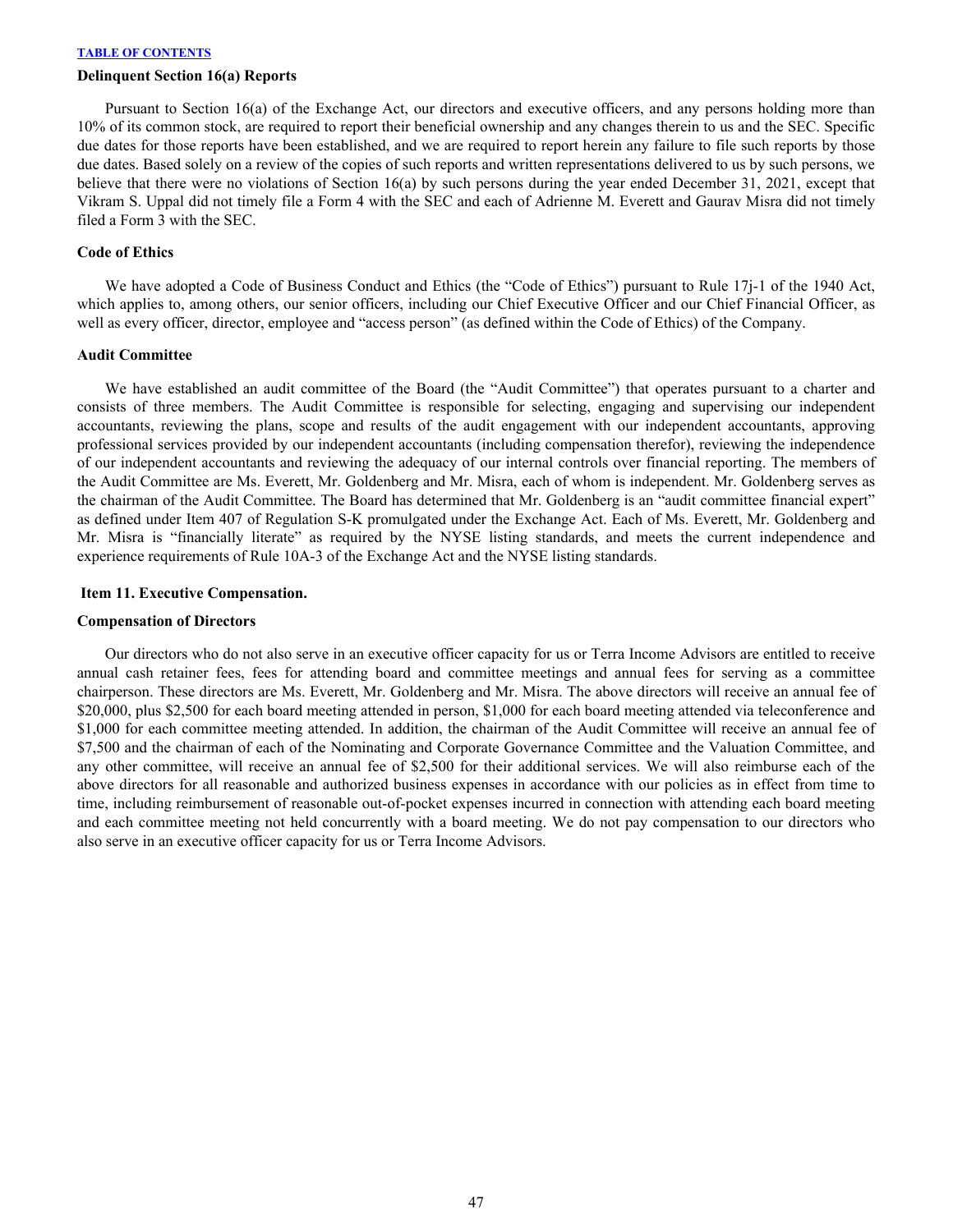The following table sets forth compensation of our directors for the year ended December 31, 2021:

| Name                                | <b>Fees Earned or</b><br>Paid in Cash |        | <b>All Other</b><br>Compensation |                          |               | Total  |
|-------------------------------------|---------------------------------------|--------|----------------------------------|--------------------------|---------------|--------|
| <b>Year Ended December 31, 2021</b> |                                       |        |                                  |                          |               |        |
| <b>Interested Director</b>          |                                       |        |                                  |                          |               |        |
| Vikram S. Uppal                     | \$                                    |        | -S                               |                          | -S            |        |
| <b>Independent Directors</b>        |                                       |        |                                  |                          |               |        |
| Jeffrey M. Altman *                 | \$                                    | 27,386 | -S                               | $-$ \$                   |               | 27,386 |
| Adrienne M. Everett *               | S                                     | 11,175 | -S                               |                          | - \$          | 11,175 |
| Spencer E. Goldenberg               | \$                                    | 43,500 | S                                | $\overline{\phantom{a}}$ | -S            | 43,500 |
| Robert E. Marks **                  | S                                     | 27,386 | S                                | $\overline{\phantom{a}}$ | - \$          | 27,386 |
| Gauray Misra **                     | \$                                    | 11,175 | <sup>S</sup>                     |                          | <sup>\$</sup> | 11,175 |

\* Adrienne M. Everett was elected as a director at the 2021 annual meeting of stockholders to replace Jeffrey M. Altman, who was not standing for re-election.

\*\* Gaurav Misra was elected as a director at the 2021 annual meeting of stockholders to replace Robert E. Marks, who was not standing for re-election.

## **Compensation of Executive Officers**

Our executive officers do not receive any direct compensation from us. We do not currently have any employees and do not expect to have any employees. Services necessary for our business are provided by individuals who are employees of Terra Income Advisors or by individuals who were contracted by us or by Terra Income Advisors to work on behalf of us pursuant to the terms of the Investment Advisory Agreement. Each of our executive officers is an employee of Terra Income Advisors, or one of its affiliates or an outside contractor, and the day-to-day investment operations and administration of our portfolio are managed by Terra Income Advisors. In addition, we reimburse Terra Income Advisors for our allocable portion of expenses incurred by Terra Income Advisors in performing its obligations under the Investment Advisory Agreement, including the allocable portion of the cost of our officers and their respective staffs determined under the Investment Advisory Agreement.

The Investment Advisory Agreement provides that Terra Income Advisors and its officers, managers, controlling persons and any other person or entity affiliated with it acting as our agent will not be entitled to indemnification (including reasonable attorneys' fees and amounts reasonably paid in settlement) for any liability or loss suffered by Terra Income Advisors or such other person, nor will Terra Income Advisors or such other person be held harmless for any loss or liability suffered by us, unless: (i) Terra Income Advisors or such other person has determined, in good faith, that the course of conduct which caused the loss or liability was in our best interests; (ii) Terra Income Advisors or such other person was acting on behalf of or performing services for us; (iii) the liability or loss suffered was not the result of negligence or misconduct by Terra Income Advisors or such other person acting as our agent; and (iv) the indemnification or agreement to hold Terra Income Advisors or such other person harmless for any loss or liability is only recoverable out of our net assets and not from our stockholders.

## **Item 12. Security Ownership of Certain Beneficial Owners and Management and Related Stockholder Matters.**

The following table sets forth, as of March 30, 2022, information with respect to the beneficial ownership of our common stock by:

- any person known to us to beneficially own more than 5% of the outstanding shares of our common stock;
- each member of the Board and each executive officer; and
- all of the members of the Board and executive officers as a group.

Beneficial ownership is determined in accordance with the rules of the SEC and includes voting or investment power with respect to the securities. There are no shares of our common stock subject to options that are currently exercisable or exercisable within 60 days of March 30, 2022. Ownership information for those persons who beneficially own 5% or more of our shares of common stock is based upon reports filed by such persons with the SEC and other information obtained from such persons, if available. Unless otherwise indicated, we believe that each beneficial owner set forth in the table below has sole voting and investment power. Our directors are divided into two groups: interested directors and independent directors. Interested directors are "interested persons" of the Company as defined in Section 2(a)(19) of the 1940 Act.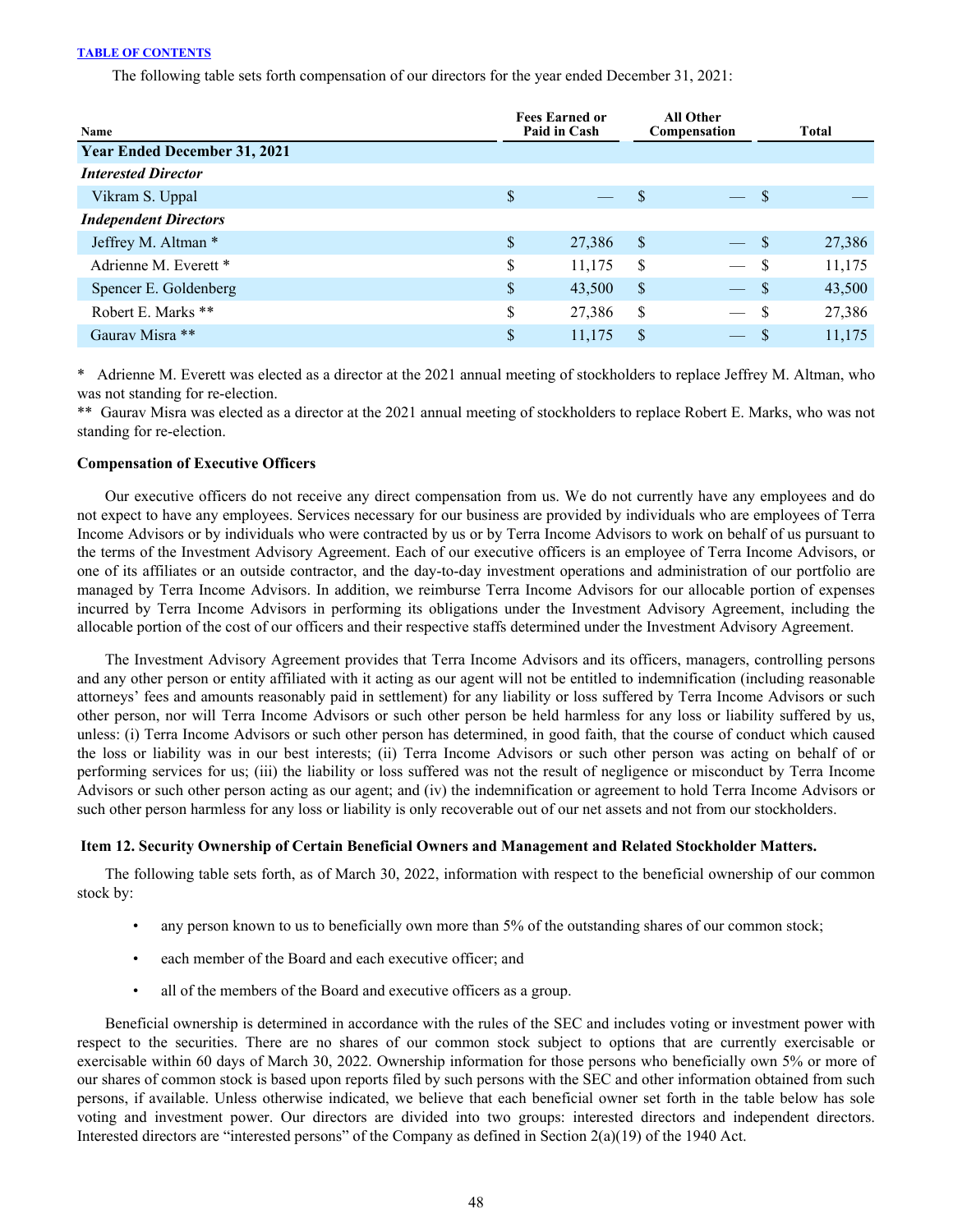|                                                   |                            | <b>Shares Beneficially Owned</b><br>as of March 30, 2022 |
|---------------------------------------------------|----------------------------|----------------------------------------------------------|
| Name $(1)$                                        | Number of<br><b>Shares</b> | Percentage <sup>(2)</sup>                                |
| <b>Interested Director</b>                        |                            |                                                          |
| Vikram S. Uppal                                   | 45,512                     | $\ast$                                                   |
| <b>Independent Directors</b>                      |                            |                                                          |
| Adrienne M. Everett                               |                            |                                                          |
| Spencer E. Goldenberg                             |                            |                                                          |
| Gaurav Misra                                      |                            |                                                          |
| <b>Executive Officers</b>                         |                            |                                                          |
| Gregory M. Pinkus                                 |                            |                                                          |
| Daniel J. Cooperman                               |                            |                                                          |
| All officers and directors as a group (6 persons) | 45,512                     | $\ast$                                                   |

Less than one percent

 $\mathcal{L}_\text{max}$  , where  $\mathcal{L}_\text{max}$ 

- (1) Unless otherwise indicated, the address of each beneficial owner is c/o Terra Capital Partners, LLC, 550 Fifth Avenue, 6th Floor, New York, New York 10036.
- (2) Based on a total of 8,094,060 shares of common stock issued and outstanding as of March 30, 2022.

## **Item 13. Certain Relationships and Related Transactions, and Director Independence.**

We have procedures in place for the review, approval and monitoring of transactions involving the Company and certain persons related to us. For example, our Code of Ethics generally prohibits any employee, officer or director from engaging in any transaction where there is a conflict between such individual's personal interest and the interests of the Company and requires that those parties submit quarterly transactions reports and annual holdings reports to our Chief Compliance Officer. Our Chief Compliance Officer is required to review and approve all related-party transactions (as defined in Item 404 of Regulation S-K promulgated under the Exchange Act). Any amendment or waiver of the Code of Ethics for any executive officer or director must be approved by the Board and publicly disclosed as required by applicable law and regulations.

## **Compensation of Terra Income Advisors and Terra Capital Markets**

Pursuant to the Investment Advisory Agreement, we pay Terra Income Advisors a base management fee and an incentive fee. We commenced accruing fees under the Investment Advisory Agreement on June 24, 2015, upon commencement of our operations.

The base management fee is calculated at an annual rate of 2% of our average gross assets. The base management fee is payable quarterly in arrears and is calculated based on the average value of our gross assets at the end of the two most recently completed calendar quarters. The base management fee may or may not be taken in whole or in part at the discretion of Terra Income Advisors. All or any part of the base management fee not taken as to any quarter will be deferred without interest and may be taken in such other quarter as Terra Income Advisors shall determine. The base management fee for any partial month or quarter will be prorated for such partial period.

The incentive fee consists of two parts. The first part, which we refer to as the subordinated incentive fee on income, is calculated and payable quarterly in arrears based upon our "pre-incentive fee net investment income" for the immediately preceding quarter. The subordinated incentive fee on income is subject to a quarterly hurdle rate, expressed as a rate of return on adjusted capital at the beginning of the most recently completed calendar quarter, of 2% (8% annualized), subject to a "catch-up" feature. For this purpose, "pre-incentive fee net investment income" means interest income, dividend income and any other income (including any other fees, other than fees for providing managerial assistance, such as commitment, origination, structuring, diligence and consulting fees or other fees that we receive from portfolio companies) accrued during the calendar quarter, minus our operating expenses for the quarter (including the base management fee, expenses reimbursed to Terra Income Advisors under the Investment Advisory Agreement and any interest expense and dividends paid on any issued and outstanding preferred stock, but excluding the incentive fee). Pre-incentive fee net investment income includes, in the case of investments with a deferred interest feature (such as original issue discount, debt instruments with payment-in-kind interest and zero-coupon securities), accrued income that we have not yet received in cash. Pre-incentive fee net investment income does not include any realized capital gains, realized capital losses or unrealized capital appreciation or depreciation. The calculation of the subordinated incentive fee on income for each quarter is as follows: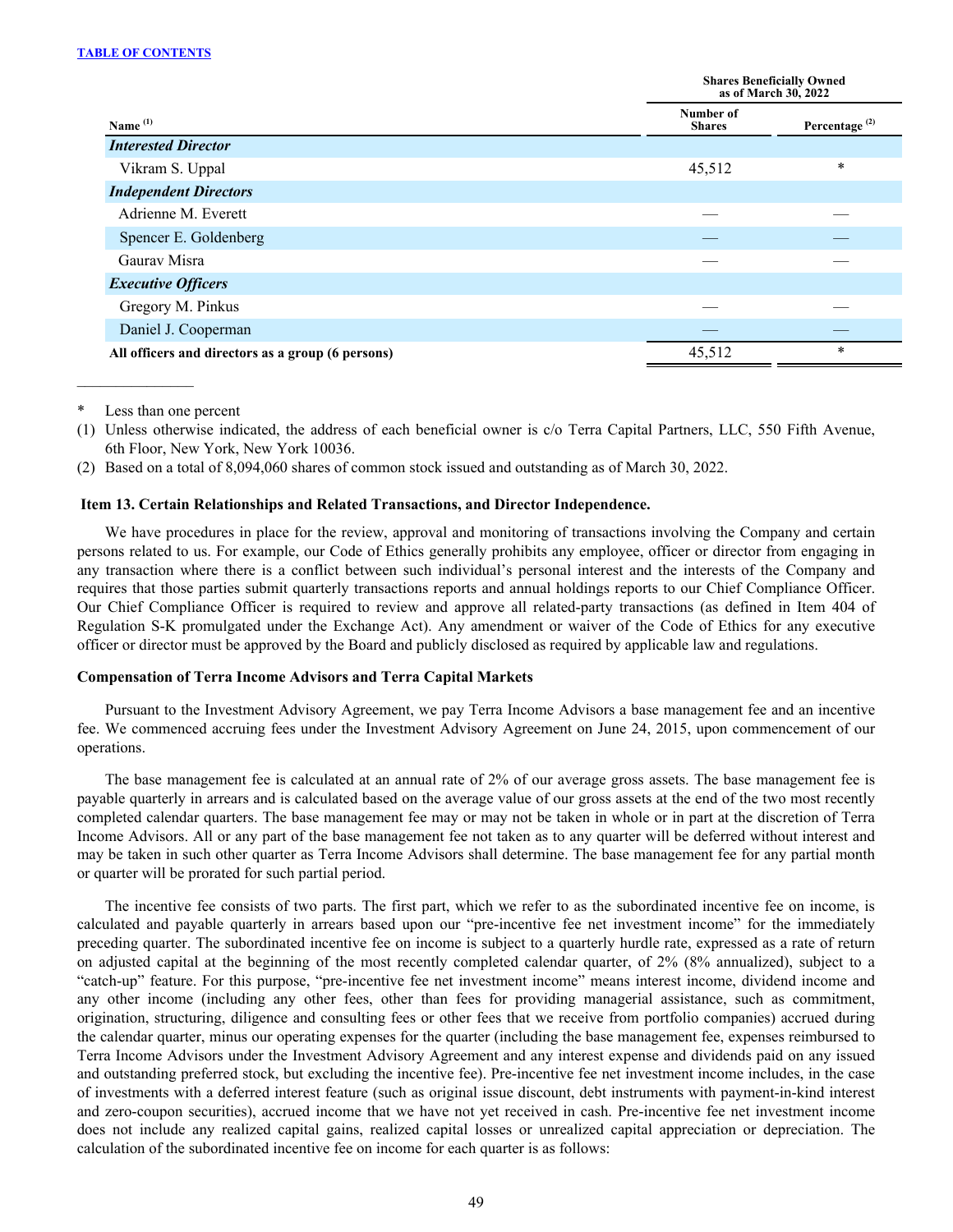- No incentive fee is payable to Terra Income Advisors in any calendar quarter in which our pre-incentive fee net investment income does not exceed the hurdle rate of 2% (8% annualized);
- 100% of our pre-incentive fee net investment income, if any, that exceeds the hurdle rate but is less than or equal to 2.5% in any calendar quarter (10% annualized) is payable to Terra Income Advisors, all or any portion of which may be waived or deferred in Terra Income Advisors's discretion. We refer to this portion of our pre-incentive fee net investment income (which exceeds the hurdle rate but is less than or equal to 2.5%) as the "catch-up." The catch-up provision is intended to provide Terra Income Advisors with an incentive fee of 20% on all of our preincentive fee net investment income when our pre-incentive fee net investment income reaches 2.5% in any calendar quarter; and
- 20% of the amount of our pre-incentive fee net investment income, if any, that exceeds 2.5% in any calendar quarter (10% annualized) is payable to Terra Income Advisors once the hurdle rate is reached and the catch-up is achieved.

The second part of the incentive fee, which we refer to as the incentive fee on capital gains, is an incentive fee on capital gains earned on liquidated investments from the portfolio and is determined and payable in arrears as of the end of each calendar year (or upon termination of the Investment Advisory Agreement). This fee equals 20% of our incentive fee on capital gains, which equals our realized capital gains on a cumulative basis from inception, calculated as of the end of the applicable period, computed net of all realized capital losses and unrealized capital depreciation on a cumulative basis, less the aggregate amount of any previously paid capital gains incentive fees. On a quarterly basis, we accrue (but do not pay) for the unrealized capital gains incentive fee by calculating such fee as if it were due and payable as of the end of such period.

We reimburse Terra Income Advisors for expenses necessary to perform services related to our administration and operation. The amount of this reimbursement is set at the lesser of (i) Terra Income Advisors's actual costs incurred in providing such services and (ii) the amount that the Board, including a majority of our independent directors, estimates we would be required to pay alternative service providers for comparable services in the same geographic location. Terra Income Advisors is required to allocate the cost of such services to us based on objective factors such as total assets, revenues, time allocations or other reasonable metrics. The Board then assesses the reasonableness of such reimbursements based on the breadth, depth and quality of such services as compared to the estimated cost to us of obtaining similar services from third-party providers known to be available. In addition, the Board considers whether any single third-party service provider would be capable of providing all such services at comparable cost and quality. Finally, the Board compares the total amount paid to Terra Income Advisors for such services as a percentage of our net assets to the same ratio as reported by other comparable BDCs. We do not reimburse Terra Income Advisors for any services for which it receives a separate fee, or for rent, depreciation, utilities, capital equipment or other administrative items allocated to a controlling person of Terra Income Advisors.

On September 30, 2017, we adopted the Servicing Plan. Pursuant to the Servicing Plan, Terra Capital Markets was entitled to receive a servicing fee at an annual rate of 1.125% of the most recently published NAV per share of our common stock, of which up to 0.75% is reallowed to selected dealers, in exchange for providing certain administrative support services. With respect to each share sold, excluding shares sold through our distribution reinvestment plan, the servicing fee is payable annually on the anniversary of the applicable month of purchase. On December 23, 2020, Terra Capital Markets assigned to us certain of its administration support services and certain obligations under the Dealer Manager Agreement, including making future payments of the previously reallowed servicing fee under the Servicing Plan directly to selected dealers, effectively reducing the servicing fee to 0.75%. The Servicing Plan will remain in effect for so long as such continuance is approved quarterly by our Board, including a majority of our directors who are not "interested persons" as defined in the 1940 Act and who have no direct or indirect financial interest in the operation of the Servicing Plan or in any agreements entered into in connection therewith. In addition, our Board will review all payments made pursuant to the Servicing Plan at least quarterly. We will no longer incur the annual servicing fee upon the earlier of (i) the aggregate underwriting compensation from all sources, including selling commissions, dealer manager fees, broker-dealer fees, and servicing fees would exceed 10% of the gross proceeds in the Offering, (ii) with respect to a specific share, the date that such share is redeemed or is no longer outstanding, and (iii) the date, if any, upon which a liquidity event occurs.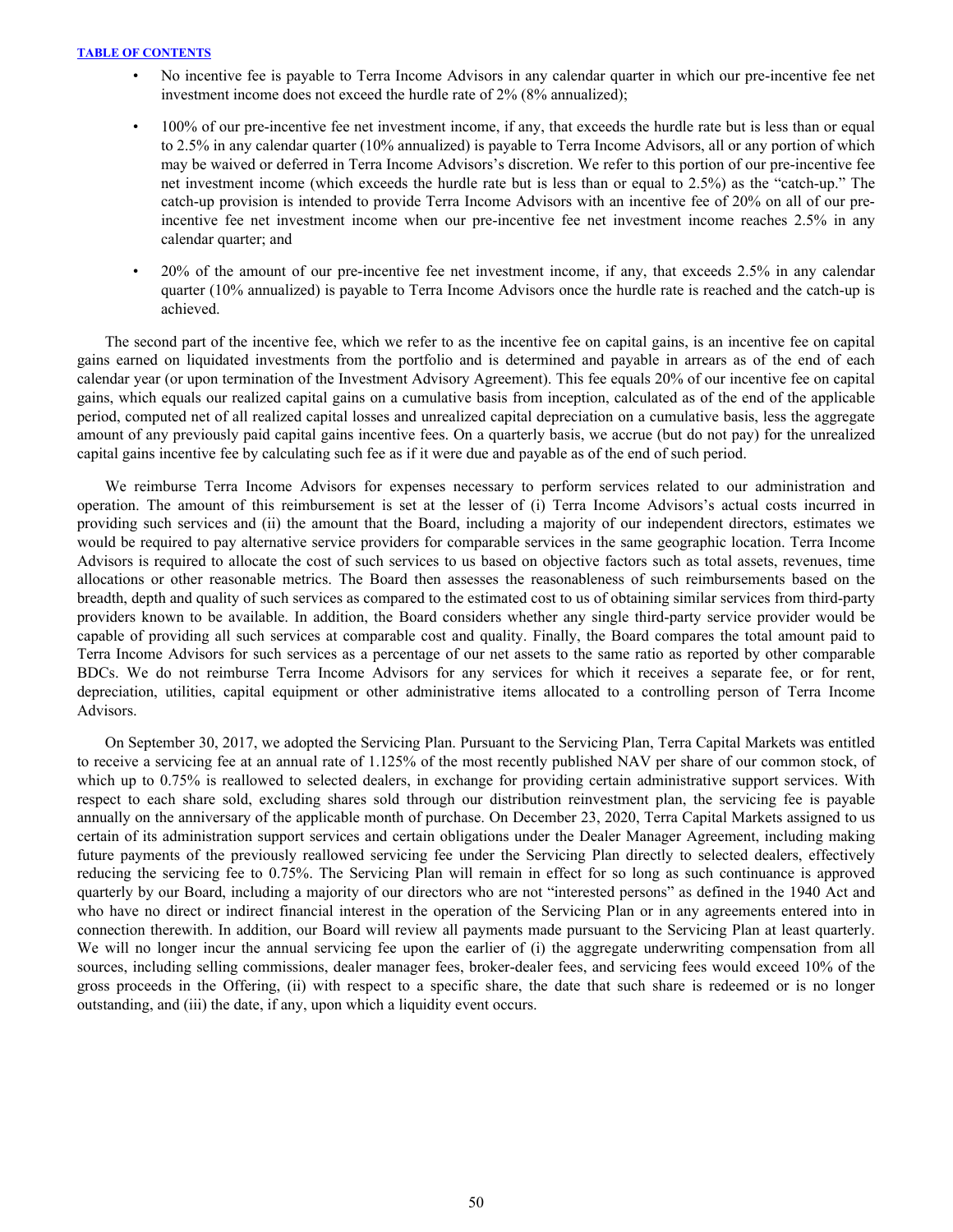The following table presents a summary of such fees and reimbursements in accordance with the terms of the related agreements:

|                                            | <b>Years Ended December 31,</b> |           |
|--------------------------------------------|---------------------------------|-----------|
|                                            | 2021                            | 2020      |
| Base management fees                       | 2,182,947                       | 1,517,858 |
| Incentive fees on capital gains            | 291.710                         | 6.214     |
| Operating expense reimbursement to Adviser | 1,222,217                       | 799,893   |
| Servicing fees                             | 501,718                         | 705,555   |

#### **Potential Conflicts of Interest**

Terra Income Advisors, our investment adviser, and its affiliates who currently serve as the investment manager to the Terra Income Funds, share the same senior management and investment team. While Terra Income Advisors intends to allocate investment opportunities in a fair and equitable manner consistent with our investment objectives and strategies, if necessary, so that we will not be disadvantaged in relation to any other client of Terra Income Advisors, it is possible that some investment opportunities may be provided to the Terra Income Funds rather than to us.

#### *Distributions*

Distributions to our stockholders are recorded as of the applicable record date. Subject to the discretion of the Board and applicable legal restrictions, we intend to authorize and declare ordinary cash distributions on either a monthly or quarterly basis and pay such distributions on a monthly basis. Net realized capital gains, if any, will be distributed or deemed distributed at least annually.

## *Capital Gains Incentive Fee*

Pursuant to the terms of the Investment Advisory Agreement, the incentive fee on capital gains earned on liquidated investments of our portfolio is determined and payable in arrears as of the end of each calendar year (or upon termination of the Investment Advisory Agreement). Such fee equals 20% of our incentive fee on capital gains (*i.e.*, its realized capital gains on a cumulative basis from inception, calculated as of the end of the applicable period, net of all realized capital losses and unrealized capital depreciation on a cumulative basis), less the aggregate amount of any previously paid capital gains incentive fees. Once any amount of this fee has been earned, on a quarterly basis, we accrue (but do not pay) for the unrealized capital gains incentive fee by calculating such fee as if it were due and payable as of the end of such period.

### **Exemptive Relief**

The SEC has granted us exemptive relief from the provisions of Sections  $17(d)$  and  $57(a)(4)$  of the 1940 Act, thereby permitting us, subject to the satisfaction of certain conditions, to co-invest in certain privately negotiated investment transactions with our Co-Investment Affiliates. However, we will be prohibited from engaging in certain transactions with our affiliates even under the terms of this exemptive order. We believe the relief granted to us under this exemptive order may not only enhance our ability to further our investment objectives and strategies, but may also increase favorable investment opportunities for us, in part by allowing us to participate in larger investments, together with our Co-Investment Affiliates, than would be available to us in the absence of such relief.

#### **Director Independence**

In accordance with our charter, the Board consists of a majority of independent directors. We do not consider a director independent unless the Board has determined that he or she has no material relationship with us and is therefore not an "interested person," as defined by Section  $2(a)(19)$  of the 1940 Act. We monitor the relationships of our directors and officers through the activities of the nominating and corporate governance committee of the Board (the "Nominating Committee") and through a questionnaire each director completes no less frequently than annually and updates periodically as information provided in the most recent questionnaire changes. The Board limits membership on the Audit Committee and the Nominating Committee to independent directors and requires that the valuation committee of the Board have at least two independent directors as members.

The Board has determined that each of the directors and the director nominees are independent and has no material relationship with the Company, except as a director and stockholder of the Company, with the exception of Vikram S. Uppal. Mr. Uppal is an "interested person" of the Company due to his position as Chief Executive Officer and President of the Company and Chief Executive Officer of Terra Income Advisors.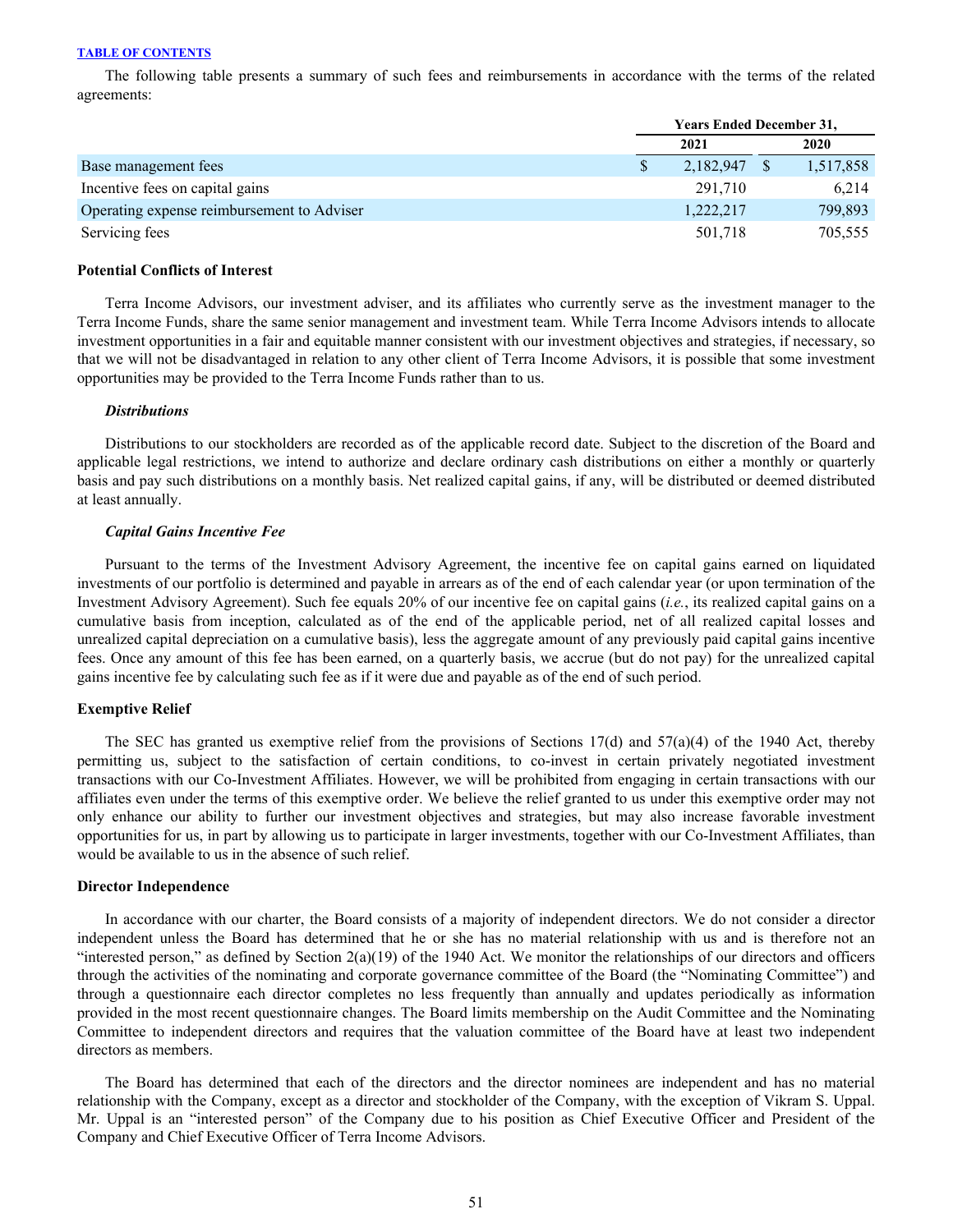## **Item 14. Principal Accountant Fees and Services.**

For the years ended December 31, 2021 and 2020, KPMG LLP ("KPMG") served as our independent auditor and provided certain tax and other services. The Audit Committee currently anticipates that it will engage KPMG as our independent auditor to audit our consolidated financial statements for the year ending December 31, 2022, subject to agreeing on fee estimates for the audit work. The Audit Committee reserves the right, however, to select a new auditor at any time in the future in its discretion if it deems such decision to be in the best interests of us and our stockholders. Any such decision would be disclosed to the stockholders in accordance with applicable securities laws.

## **Audit Fees**

The following table displays fees for professional services by KPMG for the years ended December 31, 2021 and 2020:

|                           |      | <b>Years Ended December 31,</b> |              |         |  |  |
|---------------------------|------|---------------------------------|--------------|---------|--|--|
|                           | 2021 |                                 |              | 2020    |  |  |
| <b>Audit Fees</b>         | S    | 348,240                         | <sup>S</sup> | 468,250 |  |  |
| <b>Audit-Related Fees</b> |      |                                 |              |         |  |  |
| Tax Fees                  |      | 55,000                          |              | 35,300  |  |  |
| All Other Fees            |      |                                 |              |         |  |  |
| <b>Total</b>              | æ    | 403,240                         |              | 503,550 |  |  |

*Audit Fees*. Audit fees include fees for services that normally would be provided by KPMG in connection with statutory and regulatory filings or engagements and that generally only an independent accountant can provide. In addition to fees for the audit of our annual financial statements and the review of our quarterly financial statements in accordance with the standards of the Public Company Accounting Oversight Board, this category contains fees for comfort letters, statutory audits, consents, and assistance with and review of documents filed with the SEC.

*Audit-Related Fees*. Audit-related services consist of fees billed for assurance and related services that are reasonably related to the performance of the audit or review of our financial statements and are not reported under "Audit Fees." These services include attest services that are not required by statute or regulation and consultations concerning financial accounting and reporting standards.

*Tax Services Fees*. Tax services fees consist of fees billed for professional tax services. These services also include assistance regarding federal, state, and local tax compliance.

*All Other Fees*. Other fees would include fees for products and services other than the services reported above.

### **Pre-Approval Policies**

We have established a pre-approval policy that describes the permitted audit, audit-related, tax and other services to be provided by our independent auditor. Pursuant to this policy, the Audit Committee will pre-approve the audit and non-audit services performed by our independent auditor in order to assure that the provision of such services does not impair the auditor's independence. Any requests for audit, audit-related, tax and other services that have not received general pre-approval must be submitted to the Audit Committee for specific pre-approval in accordance with the pre-approval policy, irrespective of the amount of fees associated with such services, and cannot commence until such approval has been granted. Normally, preapproval is provided at the regularly scheduled meetings of the Audit Committee. However, the Audit Committee may delegate pre-approval authority to one or more of its members. The member or members to whom such authority is delegated must report any pre-approval decisions to the Audit Committee at its next scheduled meeting. The Audit Committee does not delegate its responsibilities to pre-approve services performed by our independent auditor to management. All services rendered by KPMG for the years ended December 31, 2021 and 2020 were pre-approved in accordance with the policies set forth above.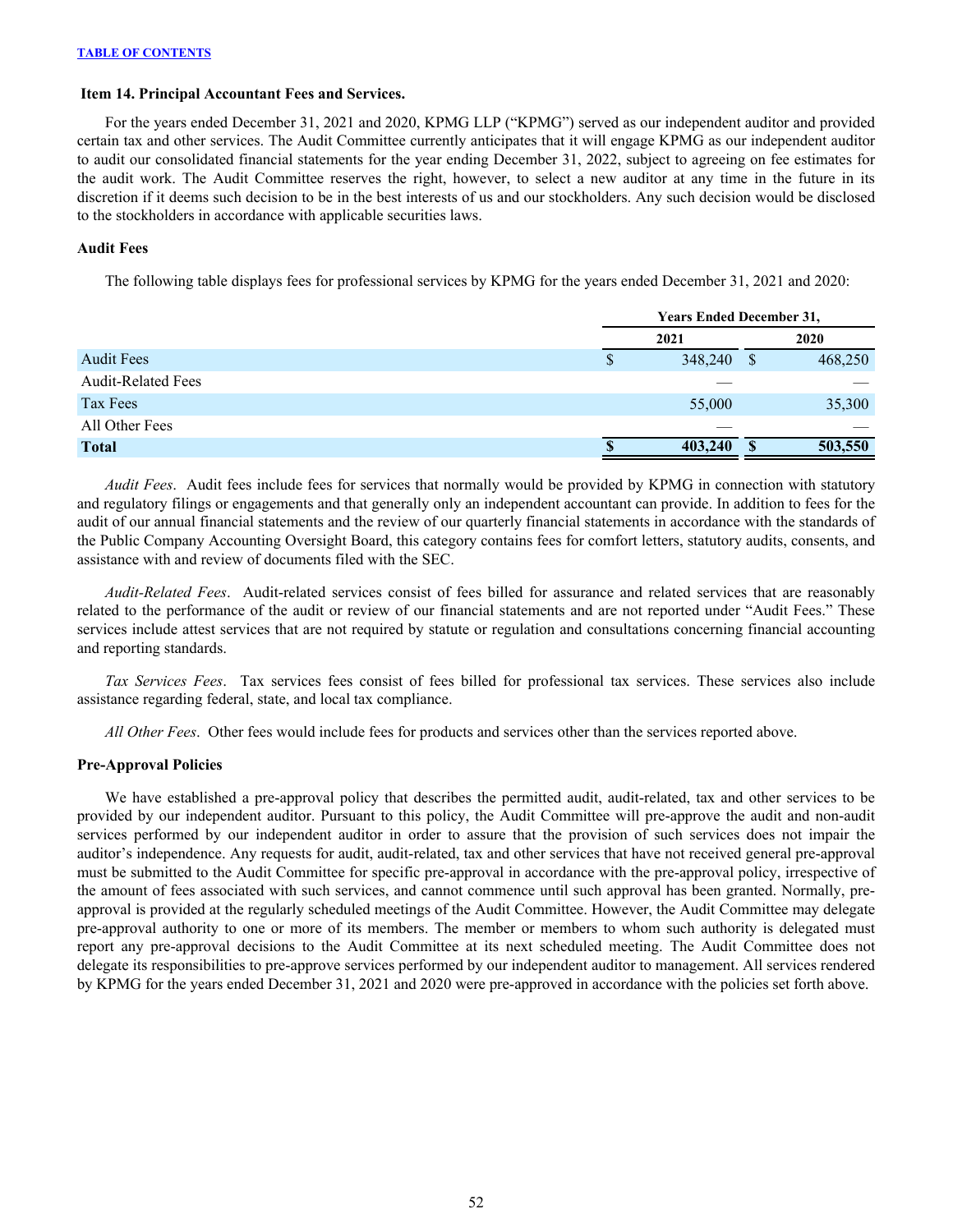# **PART IV**

# **Item 15. Exhibits and Financial Statement Schedules.**

The following documents are filed as part of this Annual Report on Form 10-K:

# **(1) Financial Statements**

|                                                                                                      | Page   |
|------------------------------------------------------------------------------------------------------|--------|
| Report of Independent Registered Public Accounting Firm                                              | $F-1$  |
| <b>Financial Statements:</b>                                                                         |        |
| Consolidated Statements of Assets and Liabilities as of December 31, 2021 and 2020                   | $F-2$  |
| Consolidated Statements of Operations for the years ended December 31, 2021, 2020 and 2019           | $F-4$  |
| Consolidated Statements of Changes in Net Assets for the years ended December 31,2021, 2020 and 2019 | $F-5$  |
| Consolidated Statements of Cash Flows for the years ended December 31, 2021, 2020 and 2019           | $F-6$  |
| Consolidated Schedule of Investments as of December 31, 2021 and 2020                                | $F-7$  |
| <b>Notes to Consolidated Financial Statements</b>                                                    | $F-11$ |

# **(2) Financial Statement Schedule**

[8-K filed on February 10, 2021\).](http://www.sec.gov/Archives/edgar/data/1577134/000110465921019542/tm216056d1_ex4-2.htm)

None

L,

# **(3) Exhibits**

The following exhibits are filed with this report. Documents other than those designated as being filed herewith are incorporated herein by reference.

| <b>Exhibit</b><br>No. | <b>Description and Method of Filing</b>                                                                                                                                                                                                                   |
|-----------------------|-----------------------------------------------------------------------------------------------------------------------------------------------------------------------------------------------------------------------------------------------------------|
| 3.1                   | Articles of Amendment and Restatement of Terra Income Fund 6, Inc. (incorporated by reference to Exhibit (a)<br>to Post-Effective Amendment No. 1 to the Registration Statement on Form N-2 (File No. 333-202399) filed<br>with the SEC on May 12, 2015). |
| 3.2                   | Articles of Amendment to the Articles of Amendment and Restatement of Terra Income Fund 6. Inc.<br>(incorporated by reference to Exhibit 3.1 to the Current Report on Form 8-K filed with the SEC on May 1,<br><u>2019).</u>                              |
| 3.3                   | Amended and Restated Bylaws of Terra Income Fund 6, Inc. (incorporated by reference to Exhibit (b) to Post-<br>Effective Amendment No. 1 to the Registration Statement on Form N-2 (File No. 333-202399) filed with the<br>SEC on May 12, 2015).          |
| 4.1                   | Form of Subscription Agreement (incorporated by reference to Appendix A to the Final Prospectus dated<br>February 2, 2018, filed with the SEC on February 2, 2018).                                                                                       |
| 4.2                   | Amended and Restated Distribution Reinvestment Plan (incorporated by reference to Exhibit 4.2 to the Annual<br>Report on Form 10-K filed with the SEC on November 16, 2018)                                                                               |
| 4.3                   | Indenture, dated February 10, 2021, by and between Terra Income Fund 6, Inc. and U.S. Bank National<br>Association, as trustee (incorporated by reference to Exhibit 4.1 to the Current Report on Form 8-K filed on<br>February 10, 2021).                |
| 4.4                   | First Supplemental Indenture, dated February 10, 2021, by and between Terra Income Fund 6, Inc. and U.S.<br>Bank National Association, as trustee (incorporated by reference to Exhibit 4.2 to the Current Report on Form                                 |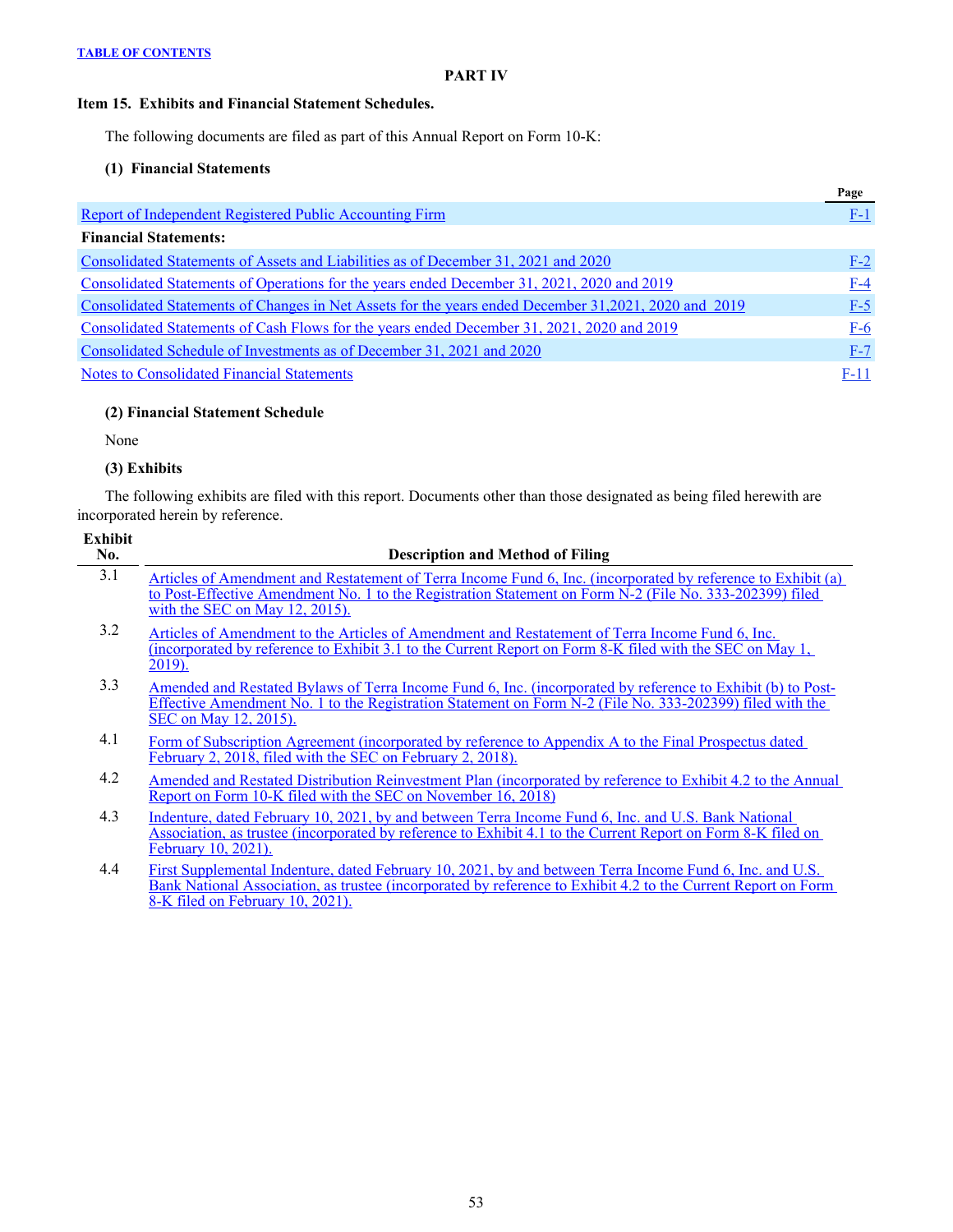| <b>Exhibit</b><br>No. | <b>Description and Method of Filing</b>                                                                                                                                                                                                                                                                                                          |
|-----------------------|--------------------------------------------------------------------------------------------------------------------------------------------------------------------------------------------------------------------------------------------------------------------------------------------------------------------------------------------------|
| 4.5                   | Form of Global Note representing the Notes (included in Exhibit 4.4).                                                                                                                                                                                                                                                                            |
| 4.6                   | Description of our Securities (Incorporated by reference to Exhibit 4.5 to the Annual Report on Form 10-K filed<br>with the SEC on March 8, 2021).                                                                                                                                                                                               |
| 10.1                  | Second Amended and Restated Dealer Manager Agreement, dated as of September 30, 2017 (incorporated by<br>reference to Exhibit 10.1 to Annual Report on Form 10-K filed with the SEC on November 20, 2017).                                                                                                                                       |
| 10.2                  | Servicing Plan, dated as of September 30, 2017 (incorporated by reference to Exhibit 10.2 to Annual Report on<br>Form 10-K filed with the SEC on November 20, 2017).                                                                                                                                                                             |
| 10.3                  | Form of Selected Dealer Agreement (incorporated by reference to Exhibit 10.3 to Annual Report on Form 10-K)<br>filed with the SEC on November 20, 2017).                                                                                                                                                                                         |
| 10.4                  | Assignment of Dealer Manager Agreement dated as of December 23, 2020, by and between Terra Capital<br>Markets, LLC and Terra Income Fund 6, Inc. (incorporated by reference to Exhibit 10.1 to Current Report on                                                                                                                                 |
| 10.5                  | Form 8-K filed with the SEC on December 28, 2020).<br>Credit Agreement, dated as of April 9, 2021, by and among Terra Income Fund 6, Inc., as borrower, Eagle Point<br>Credit Management LLC, as agent, and the lender parties thereto (incorporated by reference to Exhibit 10.1 to<br>the Current Report on Form 8-K filed on April 15, 2021). |
| 10.6                  | Security Agreement, dated as of April 9, 2021, by and among Terra Income Fund 6, Inc., as grantor, and Eagle<br>Point Credit Management LLC, as administrative agent (incorporated by reference to Exhibit 10.2 to the<br>Current Report on Form 8-K filed on April 15, 2021).                                                                   |
| 10.7                  | Investment Advisory and Administrative Services Agreement, dated as of September 22, 2021, by and between<br>Terra Income Fund 6, Inc. and Terra Income Advisors, LLC (incorporated by reference to Exhibit 10.1 to the<br>Current Report on Form 8-K filed on September 23, 2021).                                                              |
| $23.1*$               | Report of Independent Registered Public Accounting Firm on Supplemental Information                                                                                                                                                                                                                                                              |
| $31.1*$               | Certification of Chief Executive Officer pursuant to Rule 13a-14 under the Securities Exchange Act of 1934, as<br>adopted pursuant to Section 302 of the Sarbanes-Oxley Act of 2002.                                                                                                                                                             |
| $31.2*$               | Certification of Chief Financial Officer pursuant to Rule 13a-14 under the Securities Exchange Act of 1934, as<br>adopted pursuant to Section 302 of the Sarbanes-Oxley Act of 2002.                                                                                                                                                             |
| $321*$                | Cortification of Chief Executive Officer and Chief Einangial Officer purguent to 19 U.S.C. Section 1250, as                                                                                                                                                                                                                                      |

32.1\* Certification of Chief Executive Officer and Chief Financial Officer pursuant to 18 U.S.C. Section 1350, as [adopted pursuant to Section 906 of the Sarbanes-Oxley Act of 2002.](a123121exhibit32.htm)

# \* Filed herewith.

\*\* Certain schedules and exhibits have been omitted pursuant to Item 601(a)(5) of Regulation S-K. A copy of any omitted schedule or exhibit will be furnished supplementally to the SEC upon request; provided, however, that the Company may request confidential treatment pursuant to Rule 24b-2 of the Exchange Act for any document so furnished.

# **Item 16. Form 10-K Summary.**

None.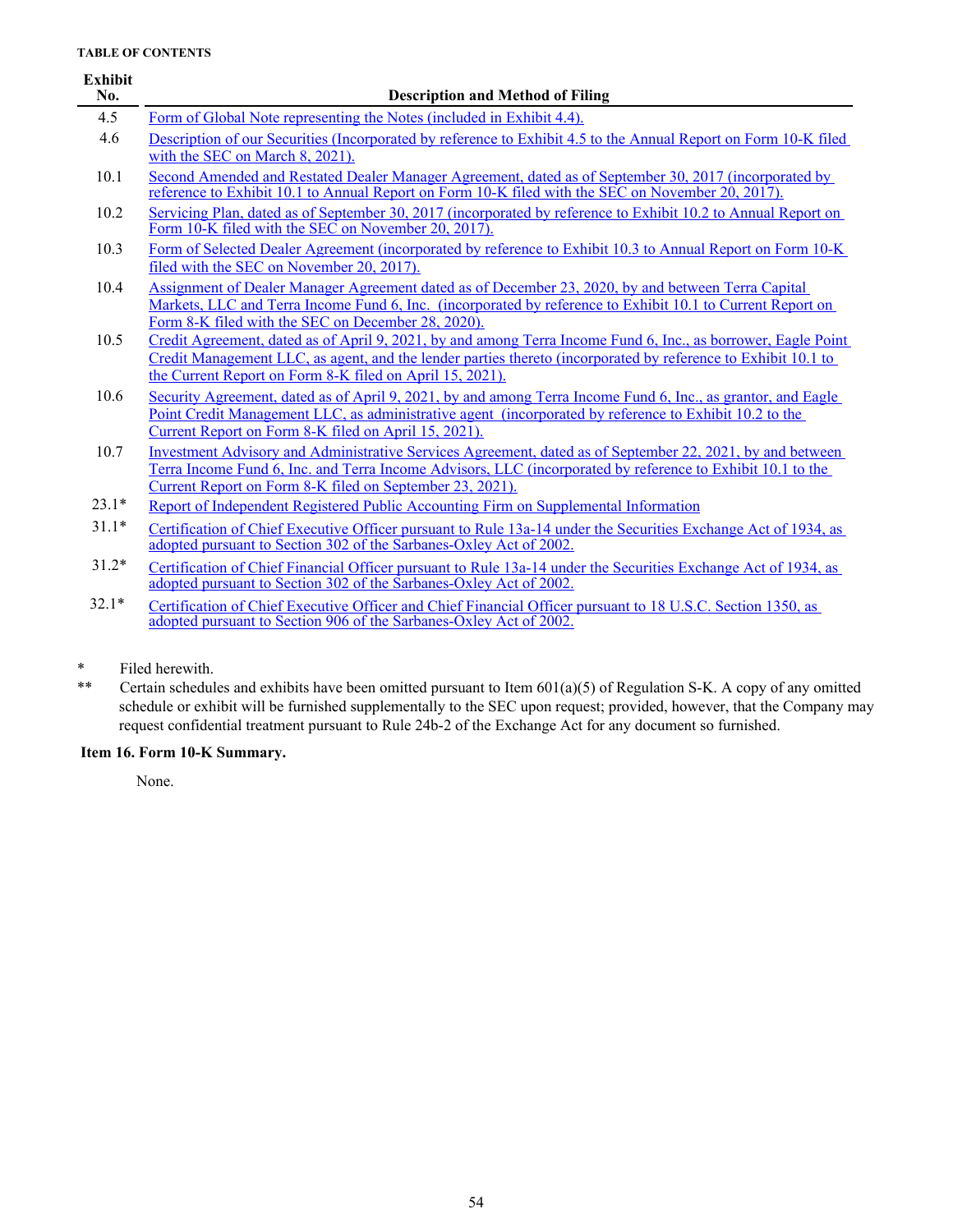

KPMG LLP 345 Park Avenue New York, NY 10154-0102

# **Report of Independent Registered Public Accounting Firm**

To the Stockholders and Board of Directors Terra Income Fund 6, Inc.:

# *Opinion on the Consolidated Financial Statements*

We have audited the accompanying consolidated statements of assets and liabilities of Terra Income Fund 6, Inc. and subsidiaries (the Company), including the consolidated schedules of investments, as of December 31, 2021 and 2020, the related consolidated statements of operations, changes in net assets, and cash flows for each of the years in the three-year period ended December 31, 2021 and the related notes (collectively, the consolidated financial statements). In our opinion, the consolidated financial statements present fairly, in all material respects, the financial position of the Company as of December 31, 2021 and 2020, and the results of its operations and its cash flows for each of the years in the three-year period ended December 31, 2021, in conformity with U.S. generally accepted accounting principles.

# *Basis for Opinion*

These consolidated financial statements are the responsibility of the Company's management. Our responsibility is to express an opinion on these consolidated financial statements based on our audits. We are a public accounting firm registered with the Public Company Accounting Oversight Board (United States) (PCAOB) and are required to be independent with respect to the Company in accordance with the U.S. federal securities laws and the applicable rules and regulations of the Securities and Exchange Commission and the PCAOB.

We conducted our audits in accordance with the standards of the PCAOB. Those standards require that we plan and perform the audit to obtain reasonable assurance about whether the consolidated financial statements are free of material misstatement, whether due to error or fraud. The Company is not required to have, nor were we engaged to perform, an audit of its internal control over financial reporting. As part of our audits, we are required to obtain an understanding of internal control over financial reporting but not for the purpose of expressing an opinion on the effectiveness of the Company's internal control over financial reporting. Accordingly, we express no such opinion.

Our audits included performing procedures to assess the risks of material misstatement of the consolidated financial statements, whether due to error or fraud, and performing procedures that respond to those risks. Such procedures included examining, on a test basis, evidence regarding the amounts and disclosures in the consolidated financial statements. Such procedures also included confirmation of investments owned as of December 31, 2021 and 2020, by correspondence with the custodian, broker, or by other appropriate auditing procedures. Our audits also included evaluating the accounting principles used and significant estimates made by management, as well as evaluating the overall presentation of the consolidated financial statements. We believe that our audits provide a reasonable basis for our opinion.

# *Critical Audit Matter*

The critical audit matter communicated below is a matter arising from the current period audit of the consolidated financial statements that was communicated or required to be communicated to the audit committee and that: (1) relate to accounts or disclosures that are material to the consolidated financial statements and (2) involved our especially challenging, subjective, or complex judgments. The communication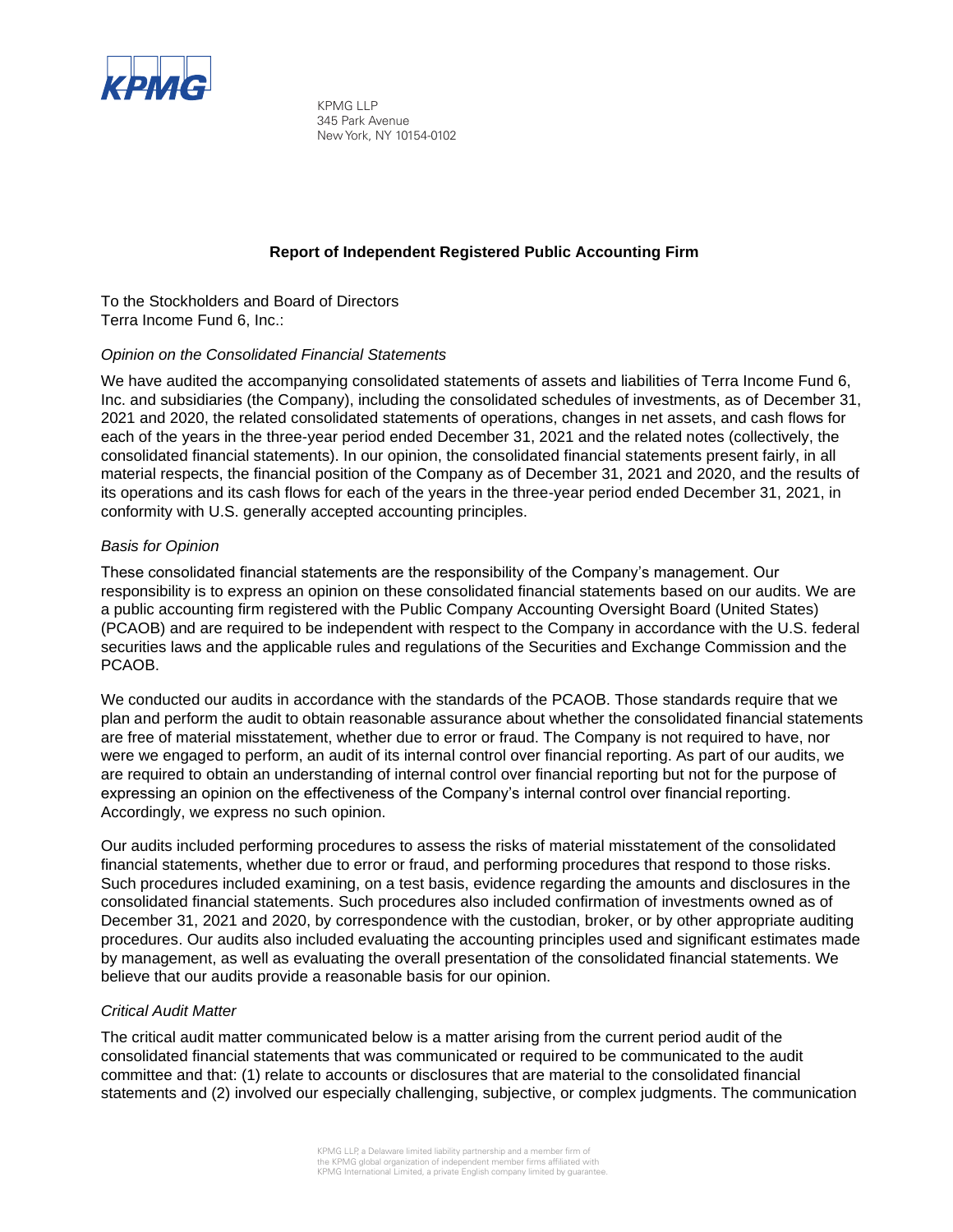

of a critical audit matter does not alter in any way our opinion on the consolidated financial statements, taken as a whole, and we are not, by communicating the critical audit matter below, providing a separate opinion on the critical audit matter or on the accounts or disclosures to which it relates.

## *Evaluation of the fair value of loan investments and obligations under participation agreements*

As discussed in Notes 2 and 3 to the consolidated financial statements, the Company measures loan investments at fair value and has made an election to apply the fair value option of accounting to obligations under participation agreements. In determining the fair value of loan investments and obligations under participation agreements, which have no readily determinable market value, the Company makes subjective judgments about estimates using unobservable inputs. As of December 31, 2021, the fair value of such loan investments and obligations under participation agreements was \$109.6 million and \$4.9 million, respectively.

We identified the evaluation of the fair value of loan investments and obligations under participation agreements, which have no readily determinable market value, as a critical audit matter. Evaluating the discount rate assumptions used in the discounted cash flow analyses, required a high degree of subjective auditor judgment. Changes in the discount rates could have a significant impact on the fair value of loan investments and obligations under participation agreements.

The following are the primary procedures we performed to address this critical audit matter. We evaluated the design of certain internal controls over the valuation of loan investments and obligations under participation agreements. This included controls related to the Company's determination of the discount rates used to estimate the fair value of each loan investment and obligation under participation agreement. We evaluated the discount rate assumptions used by the Company by comparing to underlying documentation and market data. For a selection of the loan investments and obligations under participation agreements, we involved valuation professionals with specialized skills and knowledge who assisted in evaluating the Company's estimate of fair value by deriving an estimate of fair value, using an independently developed range of discount rates and compared the results to the Company's estimated fair value.



We have served as the Company's auditor since 2016.

New York, New York March 30, 2022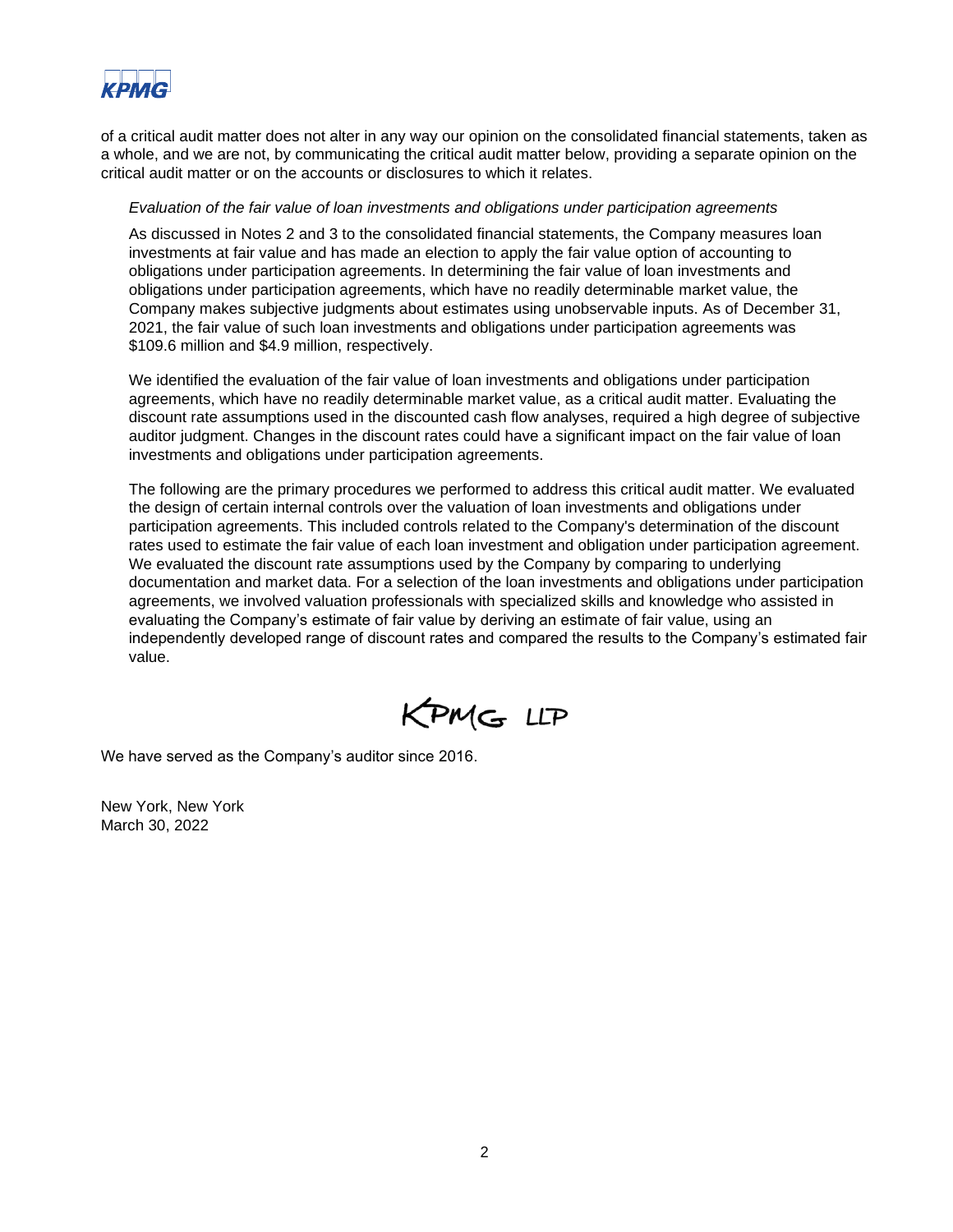# **Terra Income Fund 6, Inc. Consolidated Statements of Assets and Liabilities**

| 2021<br>2020<br><b>Assets</b><br>Investments, at fair value — non-controlled (amortized cost of \$60,352,932 and<br>\$<br>$$20,118,124$ , respectively)<br>61,281,259<br>\$<br>20,209,473<br>Investment through participation interest, at fair value — non-controlled (amortized<br>cost of \$48,780,897 and \$46,486,623, respectively) (Note 4)<br>48,349,374<br>45,963,805<br>Marketable securities, at fair value - non-controlled (cost of \$789,335 and<br>$$789,335$ , respectively)<br>879,272<br>864,170<br>110,509,905<br>67,037,448<br>Total investments<br>Cash and cash equivalents<br>12,232,256<br>13,703,374<br>Restricted cash<br>224,618<br>599,315<br>Interest receivable<br>1,450,451<br>374,188<br>Prepaid expenses and other assets<br>314,945<br>411,267<br><b>Total assets</b><br>124,732,175<br>82,125,592<br><b>Liabilities</b><br>Unsecured notes payable (net of unamortized debt issuance costs of \$1,877,388)<br>and $$0)$<br>36,497,612<br>Term loan payable (net of unamortized debt issuance costs of \$829,836 and \$0)<br>4,170,164<br>Obligations under participation agreements, at fair value (proceeds of \$4,863,009<br>and $$4,250,000$ , respectively) (Note 4)<br>4,883,877<br>4,293,971<br>Interest reserve and other deposits held on investments<br>599,315<br>224,618<br>Due to related party<br>3,108,922<br>843,040<br>503,892<br>Due to Adviser, net<br>Accrued expenses<br>651,637<br>449,762<br>93,618<br>Interest payable from obligations under participation agreements<br>Other liabilities<br>765,661<br>9,301<br><b>Total liabilities</b><br>51,145,531<br>5,949,859<br>\$<br><b>Net assets</b><br>73,586,644<br>\$<br>76,175,733<br>Commitments and contingencies (See Note 6)<br><b>Components of net assets:</b><br>Common stock, \$0.001 par value, 450,000,000 shares authorized, and 8,078,627<br>$\boldsymbol{\mathsf{S}}$<br>and 8,396,435 shares issued and outstanding, respectively<br>8,079<br>$\boldsymbol{\mathsf{S}}$<br>8,396<br>72,902,542<br>Capital in excess of par<br>76,366,019<br>Accumulated distributable net income (loss)<br>676,023<br>(198, 682)<br>$\frac{1}{2}$<br>73,586,644<br><b>Net assets</b><br>S<br>76, 175, 733<br>$\boldsymbol{\mathsf{S}}$<br>$\mathcal{S}$<br>Net asset value per share<br>9.11<br>9.07 |  | December 31, |  |
|---------------------------------------------------------------------------------------------------------------------------------------------------------------------------------------------------------------------------------------------------------------------------------------------------------------------------------------------------------------------------------------------------------------------------------------------------------------------------------------------------------------------------------------------------------------------------------------------------------------------------------------------------------------------------------------------------------------------------------------------------------------------------------------------------------------------------------------------------------------------------------------------------------------------------------------------------------------------------------------------------------------------------------------------------------------------------------------------------------------------------------------------------------------------------------------------------------------------------------------------------------------------------------------------------------------------------------------------------------------------------------------------------------------------------------------------------------------------------------------------------------------------------------------------------------------------------------------------------------------------------------------------------------------------------------------------------------------------------------------------------------------------------------------------------------------------------------------------------------------------------------------------------------------------------------------------------------------------------------------------------------------------------------------------------------------------------------------------------------------------------------------------------------------------------------------------------------------------------------------------------------------------------------------------------------------|--|--------------|--|
|                                                                                                                                                                                                                                                                                                                                                                                                                                                                                                                                                                                                                                                                                                                                                                                                                                                                                                                                                                                                                                                                                                                                                                                                                                                                                                                                                                                                                                                                                                                                                                                                                                                                                                                                                                                                                                                                                                                                                                                                                                                                                                                                                                                                                                                                                                               |  |              |  |
|                                                                                                                                                                                                                                                                                                                                                                                                                                                                                                                                                                                                                                                                                                                                                                                                                                                                                                                                                                                                                                                                                                                                                                                                                                                                                                                                                                                                                                                                                                                                                                                                                                                                                                                                                                                                                                                                                                                                                                                                                                                                                                                                                                                                                                                                                                               |  |              |  |
|                                                                                                                                                                                                                                                                                                                                                                                                                                                                                                                                                                                                                                                                                                                                                                                                                                                                                                                                                                                                                                                                                                                                                                                                                                                                                                                                                                                                                                                                                                                                                                                                                                                                                                                                                                                                                                                                                                                                                                                                                                                                                                                                                                                                                                                                                                               |  |              |  |
|                                                                                                                                                                                                                                                                                                                                                                                                                                                                                                                                                                                                                                                                                                                                                                                                                                                                                                                                                                                                                                                                                                                                                                                                                                                                                                                                                                                                                                                                                                                                                                                                                                                                                                                                                                                                                                                                                                                                                                                                                                                                                                                                                                                                                                                                                                               |  |              |  |
|                                                                                                                                                                                                                                                                                                                                                                                                                                                                                                                                                                                                                                                                                                                                                                                                                                                                                                                                                                                                                                                                                                                                                                                                                                                                                                                                                                                                                                                                                                                                                                                                                                                                                                                                                                                                                                                                                                                                                                                                                                                                                                                                                                                                                                                                                                               |  |              |  |
|                                                                                                                                                                                                                                                                                                                                                                                                                                                                                                                                                                                                                                                                                                                                                                                                                                                                                                                                                                                                                                                                                                                                                                                                                                                                                                                                                                                                                                                                                                                                                                                                                                                                                                                                                                                                                                                                                                                                                                                                                                                                                                                                                                                                                                                                                                               |  |              |  |
|                                                                                                                                                                                                                                                                                                                                                                                                                                                                                                                                                                                                                                                                                                                                                                                                                                                                                                                                                                                                                                                                                                                                                                                                                                                                                                                                                                                                                                                                                                                                                                                                                                                                                                                                                                                                                                                                                                                                                                                                                                                                                                                                                                                                                                                                                                               |  |              |  |
|                                                                                                                                                                                                                                                                                                                                                                                                                                                                                                                                                                                                                                                                                                                                                                                                                                                                                                                                                                                                                                                                                                                                                                                                                                                                                                                                                                                                                                                                                                                                                                                                                                                                                                                                                                                                                                                                                                                                                                                                                                                                                                                                                                                                                                                                                                               |  |              |  |
|                                                                                                                                                                                                                                                                                                                                                                                                                                                                                                                                                                                                                                                                                                                                                                                                                                                                                                                                                                                                                                                                                                                                                                                                                                                                                                                                                                                                                                                                                                                                                                                                                                                                                                                                                                                                                                                                                                                                                                                                                                                                                                                                                                                                                                                                                                               |  |              |  |
|                                                                                                                                                                                                                                                                                                                                                                                                                                                                                                                                                                                                                                                                                                                                                                                                                                                                                                                                                                                                                                                                                                                                                                                                                                                                                                                                                                                                                                                                                                                                                                                                                                                                                                                                                                                                                                                                                                                                                                                                                                                                                                                                                                                                                                                                                                               |  |              |  |
|                                                                                                                                                                                                                                                                                                                                                                                                                                                                                                                                                                                                                                                                                                                                                                                                                                                                                                                                                                                                                                                                                                                                                                                                                                                                                                                                                                                                                                                                                                                                                                                                                                                                                                                                                                                                                                                                                                                                                                                                                                                                                                                                                                                                                                                                                                               |  |              |  |
|                                                                                                                                                                                                                                                                                                                                                                                                                                                                                                                                                                                                                                                                                                                                                                                                                                                                                                                                                                                                                                                                                                                                                                                                                                                                                                                                                                                                                                                                                                                                                                                                                                                                                                                                                                                                                                                                                                                                                                                                                                                                                                                                                                                                                                                                                                               |  |              |  |
|                                                                                                                                                                                                                                                                                                                                                                                                                                                                                                                                                                                                                                                                                                                                                                                                                                                                                                                                                                                                                                                                                                                                                                                                                                                                                                                                                                                                                                                                                                                                                                                                                                                                                                                                                                                                                                                                                                                                                                                                                                                                                                                                                                                                                                                                                                               |  |              |  |
|                                                                                                                                                                                                                                                                                                                                                                                                                                                                                                                                                                                                                                                                                                                                                                                                                                                                                                                                                                                                                                                                                                                                                                                                                                                                                                                                                                                                                                                                                                                                                                                                                                                                                                                                                                                                                                                                                                                                                                                                                                                                                                                                                                                                                                                                                                               |  |              |  |
|                                                                                                                                                                                                                                                                                                                                                                                                                                                                                                                                                                                                                                                                                                                                                                                                                                                                                                                                                                                                                                                                                                                                                                                                                                                                                                                                                                                                                                                                                                                                                                                                                                                                                                                                                                                                                                                                                                                                                                                                                                                                                                                                                                                                                                                                                                               |  |              |  |
|                                                                                                                                                                                                                                                                                                                                                                                                                                                                                                                                                                                                                                                                                                                                                                                                                                                                                                                                                                                                                                                                                                                                                                                                                                                                                                                                                                                                                                                                                                                                                                                                                                                                                                                                                                                                                                                                                                                                                                                                                                                                                                                                                                                                                                                                                                               |  |              |  |
|                                                                                                                                                                                                                                                                                                                                                                                                                                                                                                                                                                                                                                                                                                                                                                                                                                                                                                                                                                                                                                                                                                                                                                                                                                                                                                                                                                                                                                                                                                                                                                                                                                                                                                                                                                                                                                                                                                                                                                                                                                                                                                                                                                                                                                                                                                               |  |              |  |
|                                                                                                                                                                                                                                                                                                                                                                                                                                                                                                                                                                                                                                                                                                                                                                                                                                                                                                                                                                                                                                                                                                                                                                                                                                                                                                                                                                                                                                                                                                                                                                                                                                                                                                                                                                                                                                                                                                                                                                                                                                                                                                                                                                                                                                                                                                               |  |              |  |
|                                                                                                                                                                                                                                                                                                                                                                                                                                                                                                                                                                                                                                                                                                                                                                                                                                                                                                                                                                                                                                                                                                                                                                                                                                                                                                                                                                                                                                                                                                                                                                                                                                                                                                                                                                                                                                                                                                                                                                                                                                                                                                                                                                                                                                                                                                               |  |              |  |
|                                                                                                                                                                                                                                                                                                                                                                                                                                                                                                                                                                                                                                                                                                                                                                                                                                                                                                                                                                                                                                                                                                                                                                                                                                                                                                                                                                                                                                                                                                                                                                                                                                                                                                                                                                                                                                                                                                                                                                                                                                                                                                                                                                                                                                                                                                               |  |              |  |
|                                                                                                                                                                                                                                                                                                                                                                                                                                                                                                                                                                                                                                                                                                                                                                                                                                                                                                                                                                                                                                                                                                                                                                                                                                                                                                                                                                                                                                                                                                                                                                                                                                                                                                                                                                                                                                                                                                                                                                                                                                                                                                                                                                                                                                                                                                               |  |              |  |
|                                                                                                                                                                                                                                                                                                                                                                                                                                                                                                                                                                                                                                                                                                                                                                                                                                                                                                                                                                                                                                                                                                                                                                                                                                                                                                                                                                                                                                                                                                                                                                                                                                                                                                                                                                                                                                                                                                                                                                                                                                                                                                                                                                                                                                                                                                               |  |              |  |
|                                                                                                                                                                                                                                                                                                                                                                                                                                                                                                                                                                                                                                                                                                                                                                                                                                                                                                                                                                                                                                                                                                                                                                                                                                                                                                                                                                                                                                                                                                                                                                                                                                                                                                                                                                                                                                                                                                                                                                                                                                                                                                                                                                                                                                                                                                               |  |              |  |
|                                                                                                                                                                                                                                                                                                                                                                                                                                                                                                                                                                                                                                                                                                                                                                                                                                                                                                                                                                                                                                                                                                                                                                                                                                                                                                                                                                                                                                                                                                                                                                                                                                                                                                                                                                                                                                                                                                                                                                                                                                                                                                                                                                                                                                                                                                               |  |              |  |
|                                                                                                                                                                                                                                                                                                                                                                                                                                                                                                                                                                                                                                                                                                                                                                                                                                                                                                                                                                                                                                                                                                                                                                                                                                                                                                                                                                                                                                                                                                                                                                                                                                                                                                                                                                                                                                                                                                                                                                                                                                                                                                                                                                                                                                                                                                               |  |              |  |
|                                                                                                                                                                                                                                                                                                                                                                                                                                                                                                                                                                                                                                                                                                                                                                                                                                                                                                                                                                                                                                                                                                                                                                                                                                                                                                                                                                                                                                                                                                                                                                                                                                                                                                                                                                                                                                                                                                                                                                                                                                                                                                                                                                                                                                                                                                               |  |              |  |
|                                                                                                                                                                                                                                                                                                                                                                                                                                                                                                                                                                                                                                                                                                                                                                                                                                                                                                                                                                                                                                                                                                                                                                                                                                                                                                                                                                                                                                                                                                                                                                                                                                                                                                                                                                                                                                                                                                                                                                                                                                                                                                                                                                                                                                                                                                               |  |              |  |
|                                                                                                                                                                                                                                                                                                                                                                                                                                                                                                                                                                                                                                                                                                                                                                                                                                                                                                                                                                                                                                                                                                                                                                                                                                                                                                                                                                                                                                                                                                                                                                                                                                                                                                                                                                                                                                                                                                                                                                                                                                                                                                                                                                                                                                                                                                               |  |              |  |
|                                                                                                                                                                                                                                                                                                                                                                                                                                                                                                                                                                                                                                                                                                                                                                                                                                                                                                                                                                                                                                                                                                                                                                                                                                                                                                                                                                                                                                                                                                                                                                                                                                                                                                                                                                                                                                                                                                                                                                                                                                                                                                                                                                                                                                                                                                               |  |              |  |
|                                                                                                                                                                                                                                                                                                                                                                                                                                                                                                                                                                                                                                                                                                                                                                                                                                                                                                                                                                                                                                                                                                                                                                                                                                                                                                                                                                                                                                                                                                                                                                                                                                                                                                                                                                                                                                                                                                                                                                                                                                                                                                                                                                                                                                                                                                               |  |              |  |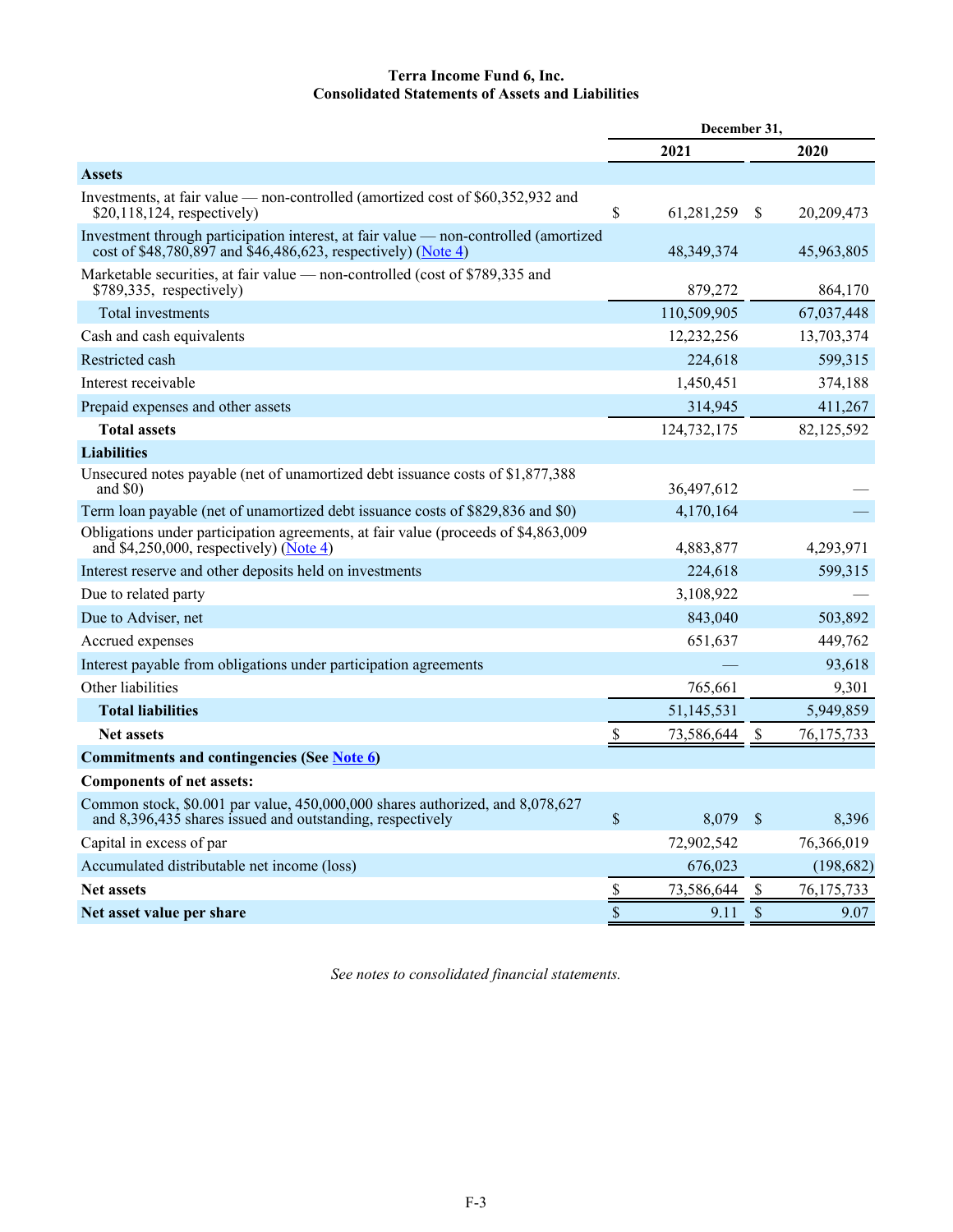# **Terra Income Fund 6, Inc. Consolidated Statements of Operations**

<span id="page-63-0"></span>

|                                                                                                       | <b>Years Ended December 31,</b> |            |                          |             |                          |            |
|-------------------------------------------------------------------------------------------------------|---------------------------------|------------|--------------------------|-------------|--------------------------|------------|
|                                                                                                       |                                 | 2021       |                          | 2020        |                          | 2019       |
| <b>Investment</b> income                                                                              |                                 |            |                          |             |                          |            |
| Interest income                                                                                       | \$                              | 12,489,678 | \$                       | 8,692,506   | $\mathcal{S}$            | 9,242,765  |
| Prepayment fee income                                                                                 |                                 | 485,236    |                          | 1,280,290   |                          | 675,779    |
| Dividend and other income                                                                             |                                 | 696,964    |                          | 123,579     |                          | 87,313     |
| <b>Total investment income</b>                                                                        |                                 | 13,671,878 |                          | 10,096,375  |                          | 10,005,857 |
| <b>Operating expenses</b>                                                                             |                                 |            |                          |             |                          |            |
| Base management fees                                                                                  |                                 | 2,182,947  |                          | 1,517,858   |                          | 1,594,165  |
| Incentive fees (reversal of incentive fees) on capital gains <sup>(1)</sup>                           |                                 | 291,710    |                          | 6,214       |                          | (32, 884)  |
| Operating expense reimbursement to Adviser $(Note 4)$                                                 |                                 | 1,222,217  |                          | 799,893     |                          | 897,816    |
| Servicing fees (Note 2, Note 4)                                                                       |                                 | 501,718    |                          | 705,555     |                          | 844,429    |
| Interest expense on unsecured notes payable                                                           |                                 | 2,703,111  |                          |             |                          |            |
| Professional fees                                                                                     |                                 | 1,240,762  |                          | 1,180,990   |                          | 1,079,139  |
| Interest expense from obligations under participation<br>agreements (Note 4)                          |                                 | 1,513,228  |                          | 571,083     |                          | 159,904    |
| Interest expense on term loan                                                                         |                                 | 313,638    |                          |             |                          |            |
| Directors' fees                                                                                       |                                 | 120,622    |                          | 120,500     |                          | 122,000    |
| Insurance expense                                                                                     |                                 | 242,019    |                          | 215,301     |                          | 213,837    |
| General and administrative expenses                                                                   |                                 | 177,429    |                          | 60,177      |                          | 115,999    |
| <b>Total operating expenses</b>                                                                       |                                 | 10,509,401 |                          | 5,177,571   |                          | 4,994,405  |
| Net investment income before income taxes                                                             |                                 | 3,162,477  |                          | 4,918,804   |                          | 5,011,452  |
| Income tax expense                                                                                    |                                 | 534,784    |                          |             |                          |            |
| Net investment income                                                                                 |                                 | 2,627,693  |                          | 4,918,804   |                          | 5,011,452  |
| Net change in unrealized appreciation (depreciation) on<br>investments                                |                                 | 943,375    |                          | (1,228,240) |                          | (86, 846)  |
| Net change in unrealized (appreciation) depreciation on obligations<br>under participation agreements |                                 | (67, 533)  |                          | 65,066      |                          | (73, 474)  |
| Net realized gain on investments                                                                      |                                 | 582,710    |                          | 1,173,714   |                          |            |
| Net increase in net assets resulting from operations                                                  | $\mathcal{S}$                   | 4,086,245  | $\$$                     | 4,929,344   | $\mathcal{S}$            | 4,851,132  |
|                                                                                                       |                                 |            |                          |             |                          |            |
| Per common share data:                                                                                |                                 |            |                          |             |                          |            |
| Net investment income per share                                                                       | \$                              | 0.31       | S                        | 0.59        | \$                       | 0.57       |
| Net increase in net assets resulting from operations per share                                        | $\overline{\mathbf{s}}$         | 0.49       | $\overline{\mathcal{S}}$ | 0.59        | $\overline{\mathcal{S}}$ | 0.56       |
| Weighted average common shares outstanding                                                            |                                 | 8,389,604  |                          | 8,306,256   |                          | 8,738,650  |

(1) For the year ended December 31, 2019, the Company reversed previously accrued incentive fees on capital gains of \$32,884. Incentive fees on capital gains are based on 20% of net realized and unrealized capital gains. No incentive fees on capital gains are actually payable by the Company with respect to unrealized gains unless and until those gains are realized.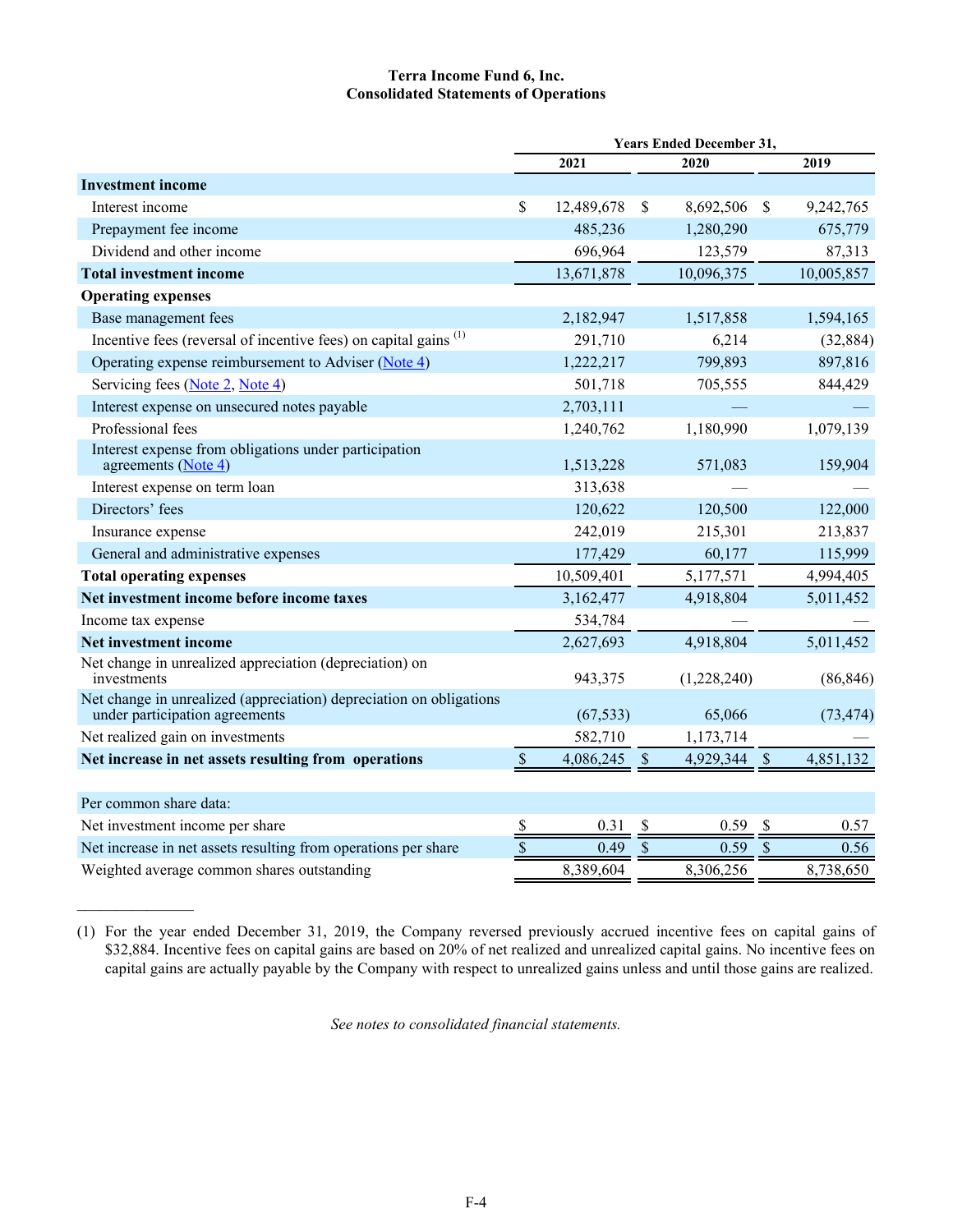# **Terra Income Fund 6, Inc. Consolidated Statements of Changes in Net Assets**

<span id="page-64-0"></span>

|                                                                                                       |                  |    | <b>Years Ended December 31,</b> |             |
|-------------------------------------------------------------------------------------------------------|------------------|----|---------------------------------|-------------|
|                                                                                                       | 2021             |    | 2020                            | 2019        |
| <b>Operations</b>                                                                                     |                  |    |                                 |             |
| Net investment income                                                                                 | \$<br>2,627,693  | \$ | 4,918,804<br>S                  | 5,011,452   |
| Net change in unrealized appreciation (depreciation) on<br>investments                                | 943,375          |    | (1,228,240)                     | (86, 846)   |
| Net change in unrealized (appreciation) depreciation on obligations<br>under participation agreements | (67, 533)        |    | 65,066                          | (73, 474)   |
| Net realized gain on investments                                                                      | 582,710          |    | 1,173,714                       |             |
| Net increase in net assets resulting from operations                                                  | 4,086,245        |    | 4,929,344                       | 4,851,132   |
| <b>Stockholder distributions</b>                                                                      |                  |    |                                 |             |
| Distributions from return of capital                                                                  | (603,964)        |    |                                 | (2,801,281) |
| Distributions from net investment income                                                              | (3,211,539)      |    | (5,625,029)                     | (4,817,753) |
| Net decrease in net assets resulting from stockholder distributions                                   | (3,815,503)      |    | (5,625,029)                     | (7,619,034) |
| <b>Capital share transactions</b>                                                                     |                  |    |                                 |             |
| Issuance of common stock, net of offering costs                                                       |                  |    |                                 | 59,100      |
| Reinvestment of stockholder distributions                                                             | 922,624          |    | 1,507,970                       | 2,213,069   |
| Repurchases of common stock under stock repurchase plan                                               | (3,782,455)      |    | (14, 640)                       | (9,165,198) |
| Net (decrease) increase in net assets resulting from capital share<br>transactions                    | (2,859,831)      |    | 1,493,330                       | (6,893,029) |
| Net (decrease) increase in net assets                                                                 | (2,589,089)      |    | 797,645                         | (9,660,931) |
| Net assets, at beginning of year                                                                      | 76, 175, 733     |    | 75,378,088                      | 85,039,019  |
| Net assets, at end of year                                                                            | \$<br>73,586,644 | \$ | \$<br>76, 175, 733              | 75,378,088  |
| Accumulated (over-distributed) net investment income                                                  | (1,591,201)      | S  | $(1,007,355)$ \$                | (301, 129)  |
| <b>Capital share activity</b>                                                                         |                  |    |                                 |             |
| Shares outstanding, at beginning of year                                                              | 8,396,435        |    | 8,232,636                       | 8,975,103   |
| Shares issued from subscriptions                                                                      |                  |    |                                 | 6,276       |
| Shares issued from reinvestment of stockholder distributions                                          | 101,756          |    | 165,399                         | 236,743     |
| Shares repurchased under stock repurchase plan and other                                              | (419, 564)       |    | (1,600)                         | (985, 486)  |
| Shares outstanding, at end of year                                                                    | 8,078,627        |    | 8,396,435                       | 8,232,636   |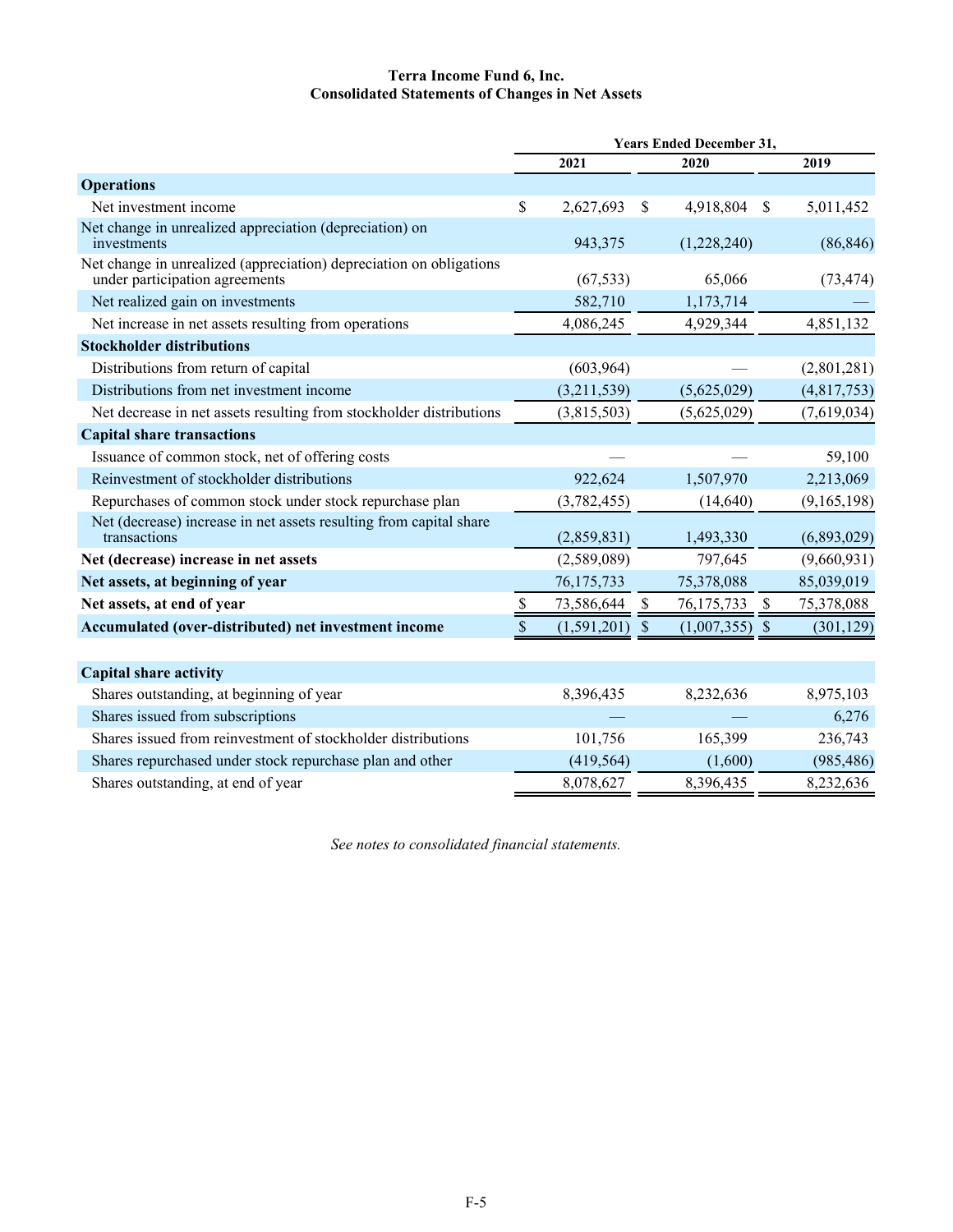# **Terra Income Fund 6, Inc. Consolidated Statements of Cash Flows**

<span id="page-65-0"></span>

|                                                                                                                                          |                                        | <b>Years Ended December 31,</b>      |                          |
|------------------------------------------------------------------------------------------------------------------------------------------|----------------------------------------|--------------------------------------|--------------------------|
|                                                                                                                                          | 2021                                   | 2020                                 | 2019                     |
| Cash flows from operating activities:                                                                                                    |                                        |                                      |                          |
| Net increase in net assets resulting from operations                                                                                     | \$<br>4,086,245                        | 4,929,344<br>\$                      | 4,851,132<br>\$          |
| Adjustments to reconcile net increase in net assets resulting from<br>operations to net cash (used in) provided by operating activities: |                                        |                                      |                          |
| Net change in unrealized (appreciation) depreciation on investments                                                                      | (943, 375)                             | 1,228,240                            | 86,846                   |
| Net change in unrealized appreciation (depreciation) on obligations<br>under participation agreements                                    | 67,533                                 | (65,066)                             | 73,474                   |
| Net realized gain on investments                                                                                                         | (582,710)                              | (1, 173, 714)                        |                          |
| Amortization and accretion of investment-related fees, net                                                                               | (1,005,190)                            | (291, 355)                           | (463,910)                |
| Amortization of discount on debt issuance                                                                                                | 213,918                                |                                      |                          |
| Amortization of deferred financing costs                                                                                                 | 193,905                                |                                      |                          |
| Amortization of discount on investments, net                                                                                             |                                        | (42, 857)                            | (8, 573)                 |
| Paid-in-kind interest, net                                                                                                               | (94, 524)                              | (353,930)                            | (91, 878)                |
| Purchases of investments                                                                                                                 | (143, 878, 505)                        | (19, 338, 945)                       | (19, 385, 437)           |
| Repayments and proceeds from sale of investments                                                                                         | 103,333,211                            | 14,796,993                           | 37,523,419               |
| Changes in operating assets and liabilities:                                                                                             |                                        |                                      |                          |
| (Increase) decrease in interest receivable                                                                                               | (1,076,263)                            | 155,631                              | 139,585                  |
| Decrease (increase) in prepaid expenses and other assets                                                                                 | 96,322                                 | (352, 455)                           | 10,321                   |
| Decrease in interest reserve and other deposits held on investments                                                                      | (374, 698)                             | (24, 826)                            | (675,880)                |
| Increase in due to related party                                                                                                         | 3,108,922                              |                                      |                          |
| Increase (decrease) in due to Adviser, net                                                                                               | 339,148                                | (13,512)                             | (75, 623)                |
| Increase (decrease) in accrued expenses                                                                                                  | 201,875                                | 182,812                              | (108, 125)               |
| (Decrease) increase in interest payable from obligations under<br>participation agreements                                               | (93, 618)                              | 58,681                               | 34,937                   |
| Increase (decrease) in other liabilities                                                                                                 | 745,093                                | (71, 465)                            | (209, 478)               |
| Net cash (used in) provided by operating activities                                                                                      | (35,662,711)                           | (376, 424)                           | 21,700,810               |
| Cash flows from financing activities:                                                                                                    |                                        |                                      |                          |
| Proceeds from issuance of unsecured notes payable, net of discount                                                                       | 37, 175, 781                           |                                      |                          |
| Repayment of obligations under participation agreements                                                                                  | (25, 728, 138)                         |                                      |                          |
| Proceeds from obligations under participation agreements                                                                                 | 25,949,149                             | 1,129,112                            | 3,120,888                |
| Proceeds from borrowings under term loan payable, net of discount                                                                        | 4,375,000                              |                                      |                          |
| Payments of stockholder distributions                                                                                                    | (2,892,879)                            | (4,117,058)                          | (5,405,965)              |
| Payments of financing costs                                                                                                              | (1,290,829)                            |                                      |                          |
| Payments for repurchases of common stock under stock repurchase plan                                                                     | (3,771,188)                            | (14, 640)                            | (9,165,198)              |
| Issuance of common stock, net of offering costs                                                                                          |                                        |                                      | 59,100                   |
| Net cash provided by (used in) financing activities                                                                                      | 33,816,896                             | (3,002,586)                          | (11, 391, 175)           |
| Net increase (decrease) in cash, cash equivalents and restricted cash                                                                    | (1,845,815)                            | (3,379,010)                          | 10,309,635               |
| Cash, cash equivalents and restricted cash, at beginning of year                                                                         | 14,302,689                             | 17,681,699                           | 7,372,064                |
| Cash, cash equivalents and restricted cash, at end of year (Note 2)                                                                      | 12,456,874<br>S.                       | 14,302,689<br>$\mathbb{S}$           | 17,681,699<br>\$         |
| Supplemental disclosure of cash flow information:                                                                                        |                                        |                                      |                          |
| Interest paid on debt                                                                                                                    | 3,914,408<br>$\boldsymbol{\mathsf{S}}$ | $\boldsymbol{\mathsf{S}}$<br>486,740 | $\mathcal{S}$<br>115,067 |
| Income taxes paid                                                                                                                        | \$<br>101,121                          | $\mathbb{S}$                         | \$                       |
| <b>Supplemental non-cash information:</b>                                                                                                |                                        |                                      |                          |
| Reinvestment of stockholder distributions                                                                                                | 922,624<br>$\overline{\mathcal{E}}$    | 1,507,971<br><sup>8</sup>            | 2,213,069<br>- S         |
|                                                                                                                                          |                                        |                                      |                          |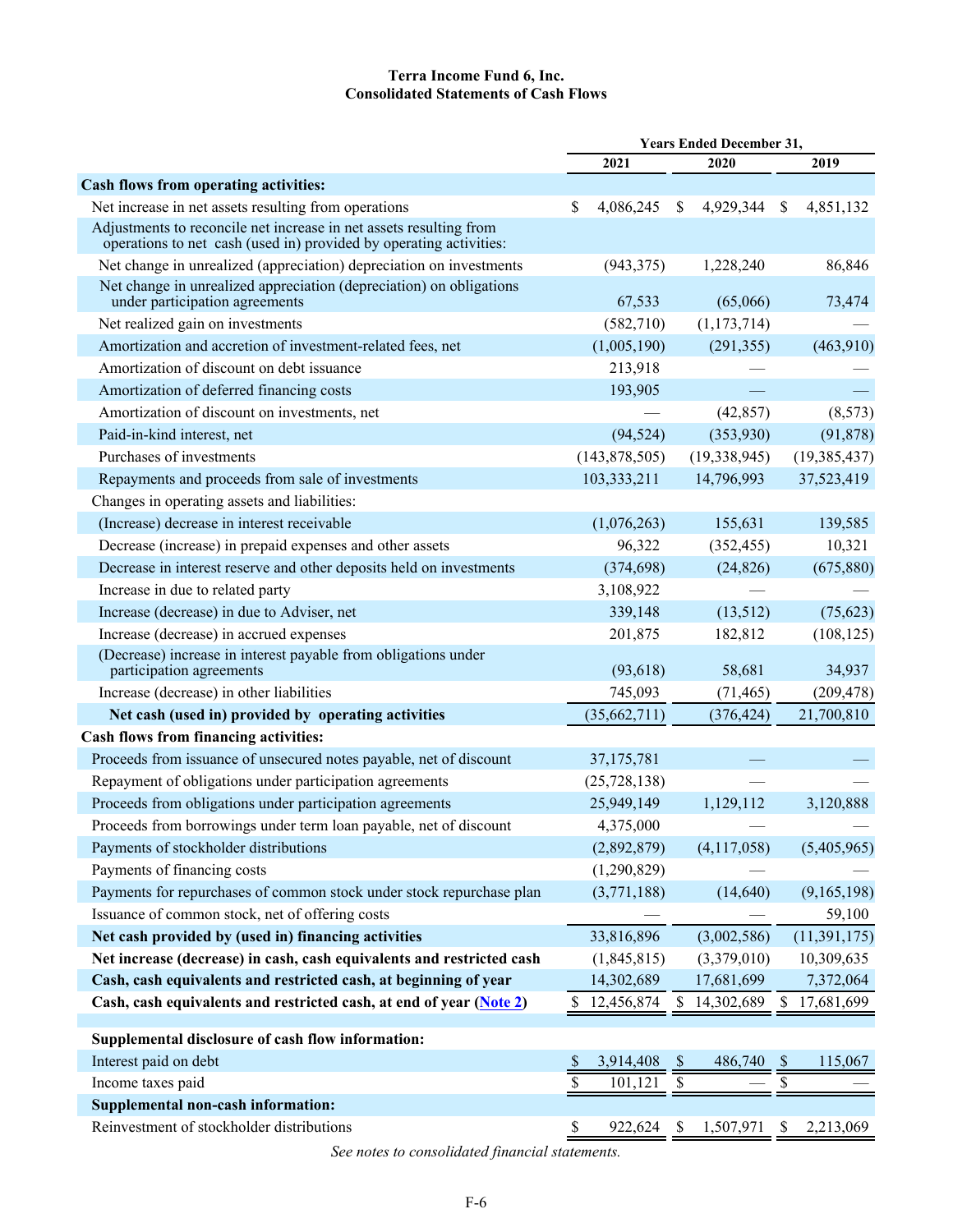# **Terra Income Fund 6, Inc. Consolidated Schedule of Investments December 31, 2021**

<span id="page-66-0"></span>

| Portfolio Company <sup>(1)</sup>                               | Collateral<br>Location | <b>Property</b><br><b>Type</b> | Coupon<br>Rate <sup>(2)</sup>        | Current<br><b>Interest</b><br>Rate | <b>Exit Fee</b>            | <b>Acquisition</b><br>Date | <b>Maturity</b><br>Date | Principal               | Amortized<br>Cost   | Fair<br>Value $(3)$ | % of Net<br>Assets <sup>(4)</sup> |
|----------------------------------------------------------------|------------------------|--------------------------------|--------------------------------------|------------------------------------|----------------------------|----------------------------|-------------------------|-------------------------|---------------------|---------------------|-----------------------------------|
| Loan investments — non-controlled                              |                        |                                |                                      |                                    |                            |                            |                         |                         |                     |                     |                                   |
| <b>Mezzanine loans:</b>                                        |                        |                                |                                      |                                    |                            |                            |                         |                         |                     |                     |                                   |
| Dwight Mezz II, LLC                                            | $US - CA$              | Student<br>housing             | 11.00%                               | 11.00%                             | $0.00\%$                   | 5/11/2017                  | 5/6/2027                | \$3,000,000             | \$3,000,000         | \$ 3,000,730        | 4.1 $%$                           |
| Havemeyer TSM LLC <sup>(5)(7)</sup>                            | US - NY                | Mixed-use                      | 15.00%                               | 15.00%                             | 1.00%                      | 12/18/2020                 | 12/1/2022               | 6,808,000               | 6,810,164           | 6,874,428           | 9.3 %                             |
|                                                                |                        |                                |                                      |                                    |                            |                            |                         |                         | 9,810,164           | 9,875,158           | 13.4 %                            |
| Preferred equity investments:                                  |                        |                                |                                      |                                    |                            |                            |                         |                         |                     |                     |                                   |
| RS JZ Driggs, LLC <sup>(6)(7)(8)</sup>                         | US - NY                | Multifamily                    | 12.25%                               | 12.25%                             | $1.00\%$                   | 5/1/2018                   | 1/1/2021                | 7,806,257               | 7,847,256           | 7,877,552           | 10.7%                             |
| 370 Lex Part Deux, LLC (6)(7)                                  | US - NY                | Office                         | $LIBOR +$<br>8.25% (2.44%<br>Floor)  | 10.69%                             | $0.00\%$                   | 12/17/2018                 | 1/9/2023                | 21,004,423              | 21,002,365          | 20,250,306          | 27.5 %                            |
| Ann Street JV LLC                                              | US - GA                | Multifamily                    | 14.00%                               | 14.00%                             | 1.00%                      | 11/12/2021                 | 6/7/2024                | 5,444,016               | 5,320,560           | 5,482,725           | $7.5\%$                           |
|                                                                |                        |                                |                                      |                                    |                            |                            |                         |                         | 34,170,181          | 33,610,583          | 45.7 %                            |
| <b>First mortgages:</b>                                        |                        |                                |                                      |                                    |                            |                            |                         |                         |                     |                     |                                   |
|                                                                |                        |                                |                                      |                                    |                            |                            |                         |                         |                     |                     |                                   |
| American Gilsonite Company                                     | US - UT                | Infrastructure                 | 14.00%                               | 14.00%                             | 1.00%                      | 8/31/2021                  | 8/31/2023               | 21,250,000              | 21,108,623          | 21,417,965          | 29.1 %                            |
| Hillsborough Owners LLC <sup>(9)(10)</sup>                     | $US$ - $NC$            | Mixed-use                      | $LIBOR + 8.00\%$<br>$(0.25\%$ Floor) | 8.25%                              | 1.00%                      | 10/27/2021                 | 11/1/2023               | 16,210,029              | 16,026,455          | 16,279,593          | 22.1 %                            |
|                                                                |                        |                                |                                      |                                    |                            |                            |                         |                         | 37,135,078          | 37,697,558          | 51.2 %                            |
| <b>Credit facility:</b>                                        |                        |                                |                                      |                                    |                            |                            |                         |                         |                     |                     |                                   |
| Post Brothers Holdings LLC (11)(12)(13)                        | N/A                    | N/A                            | 15.00%                               | 15.00%                             | 1.00%                      | 7/16/2021                  | 7/16/2024               | 15,000,000              | 14,897,294          | 15,100,246          | 20.6 %                            |
| William A. Shopoff & Cindy I.<br>Shopoff $(6)(7)(13)$          | US - CA                | Industrial                     | 15.00%                               | 15.00%                             | 1.00%                      | 10/4/2021                  | 4/4/2023                | 13,237,500              | 13, 121, 112        | 13,347,088          | 18.1%                             |
|                                                                |                        |                                |                                      |                                    |                            |                            |                         |                         | 28,018,406          | 28,447,334          | 38.7 %                            |
|                                                                |                        |                                |                                      |                                    |                            |                            |                         |                         |                     |                     |                                   |
| Total loan investments - non-controlled                        |                        |                                |                                      |                                    |                            |                            |                         |                         | \$109,133,829       | \$109,630,633       | 149.0 %                           |
|                                                                |                        |                                |                                      |                                    |                            |                            |                         |                         |                     |                     |                                   |
| Portfolio Company <sup>(1)</sup>                               |                        |                                | Industry                             | <b>Dividend</b><br>Yield           | <b>Acquisition</b><br>Date |                            | <b>Maturity</b><br>Date | <b>Shares</b>           | Cost                | Fair<br>Value       | % of Net<br>Assets <sup>(4)</sup> |
| Marketable securities — non-controlled $(14)$ :                |                        |                                |                                      |                                    |                            |                            |                         |                         |                     |                     |                                   |
| Common and preferred shares                                    |                        |                                |                                      |                                    |                            |                            |                         |                         |                     |                     |                                   |
| Nexpoint Real Estate Finance, Inc. - Series A Preferred Shares |                        |                                | <b>REIT</b>                          | 8.5 %                              | 7/30/2020                  |                            | 7/24/2025               | 33,560<br><sup>\$</sup> | 789,335<br>-\$      | 879,272             | $1.2 \%$                          |
| Total marketable securities - non-controlled                   |                        |                                |                                      |                                    |                            |                            |                         | <b>S</b>                | 789,335<br><b>S</b> | 879,272             | $1.2\%$                           |
|                                                                |                        |                                |                                      |                                    |                            |                            |                         |                         |                     |                     |                                   |
| Total investments — non-controlled                             |                        |                                |                                      |                                    |                            |                            |                         |                         | \$109,923,164       | \$110,509,905       | 150.2 %                           |
|                                                                |                        |                                |                                      |                                    |                            |                            |                         |                         |                     |                     |                                   |

 $\mathcal{L}_\text{max}$  , where  $\mathcal{L}_\text{max}$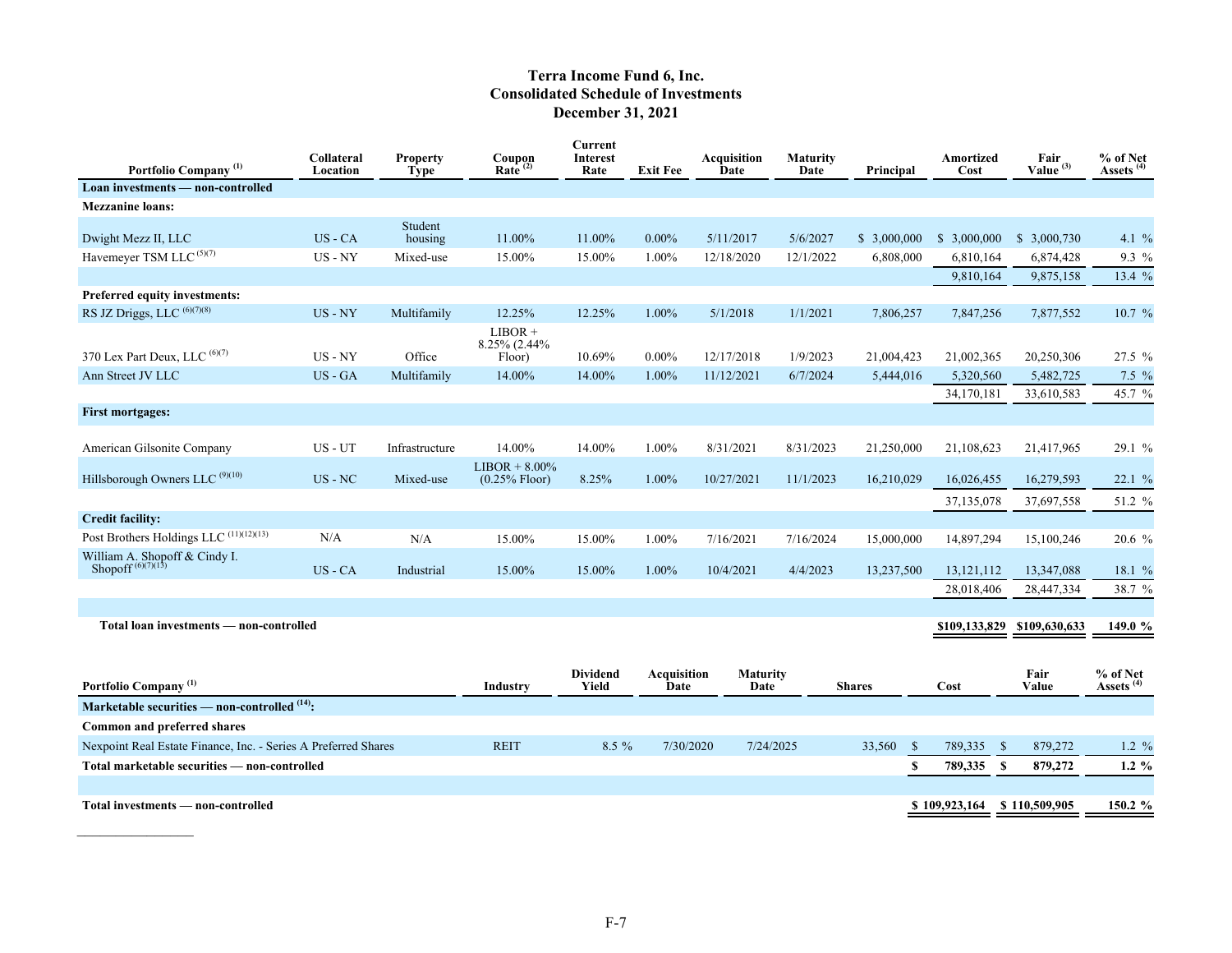- (1) All of the Company's investments are issued by eligible portfolio companies, as defined in the Investment Company Act of 1940 and the rules promulgated thereunder. All of the Company's borrowers are in the diversified real estate industry.
- (2) Some of the Company's investments provide for coupon rate indexed to the London Interbank Offered Rate ("LIBOR") or prime rate and in both cases subject to a floor.
- (3) Because there is no readily available market for these investments, these investments are valued using significant unobservable inputs under Level 3 of the fair value hierarchy and are approved in good faith by the Company's board of directors.
- (4) Percentages are based on net assets of \$73.6 million as of December 31, 2021.
- (5) Participation interest is with Mavik Real Estate Special Opportunities Fund REIT, LLC (formerly known as Terra Real Estate Credit Opportunities Fund REIT, LLC), a related-party real estate investment trust managed by an affiliate of the Company's sponsor. The Company is committed to fund up to \$7.4 million on this investment. As of December 31, 2021, the unfunded commitment was \$0.6 million.
- (6) Participation interest is with Terra Property Trust, Inc., a related-party real estate investment trust managed by an affiliate of the Company**'**s sponsor.
- (7) The Company acquired these investments through participation agreements. See "Participation Agreements" in [Note 4](#page-78-0) in the accompanying notes to the consolidated financial statements.
- (8) This investment is currently in maturity default. The Company has exercised its rights and is facilitating the completion of construction of the underlying asset in anticipation of lease up and disposition of the asset.
- (9) The loan participation from the Company does not qualify for sale accounting and therefore, this loan remains in the Schedule of Investments. See "*Obligations under Participation Agreements*" in [Note 3](#page-75-0) in the accompanying notes to the consolidated financial statements.
- (10)The Company sold a portion of its interest in this investment to Terra Property Trust, Inc pursuant to a participation agreement.
- (11)On July 16, 2021, the Company originated a \$15.0 million unsecured corporate credit facility. The borrower is a multifamily operator in Philadelphia, PA.
- (12)The borrower also pays a 1.0% fee on the unused portion of the credit facility.
- (13)As of December 31, 2021, the facility was fully funded.
- (14)From time to time, the Company may invest in debt and equity securities.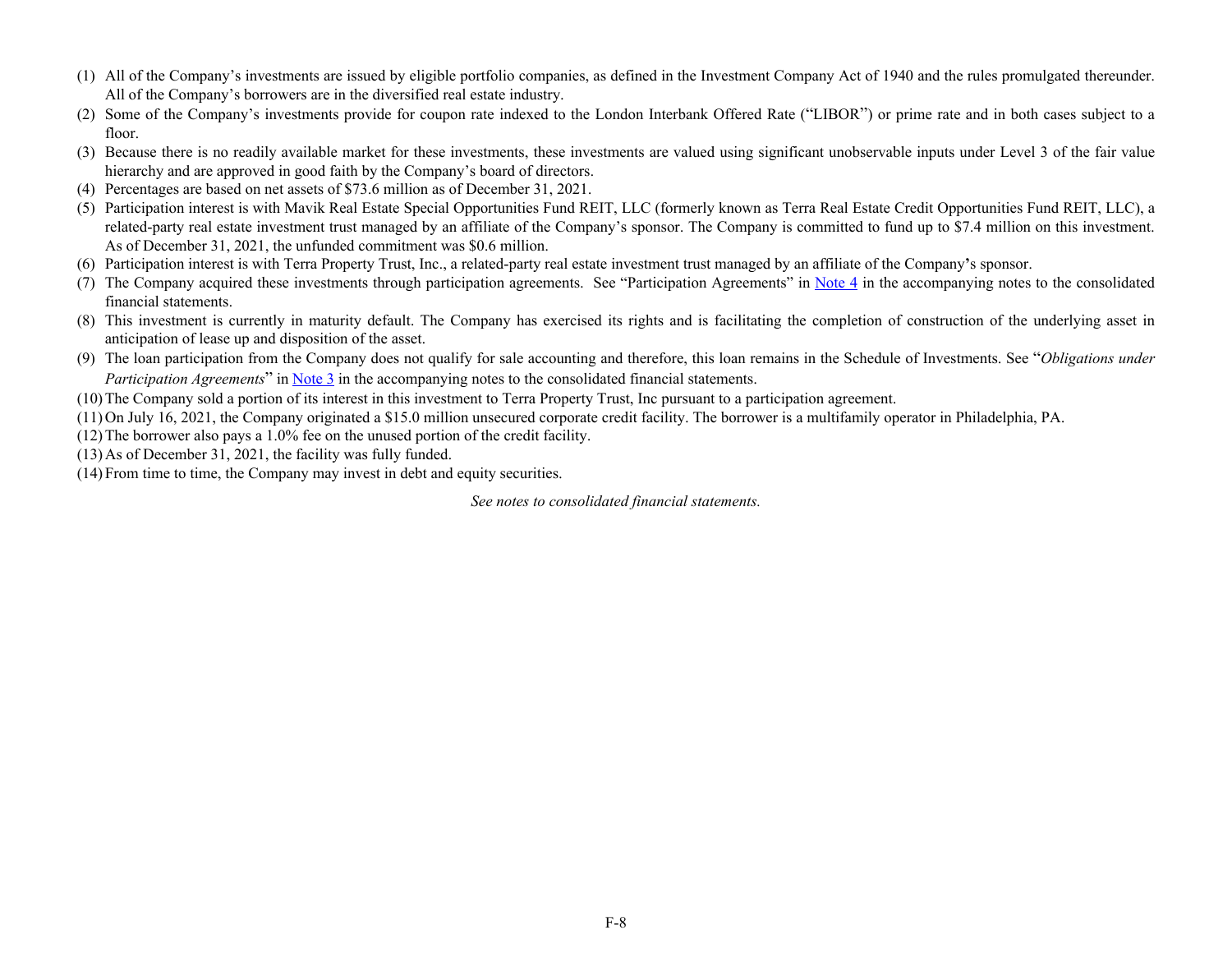# **Terra Income Fund 6, Inc. Consolidated Schedule of Investments December 31, 2020**

| Portfolio Company <sup>(1)</sup>                                         | <b>Collateral</b><br>Location | <b>Property</b><br><b>Type</b> | Coupon<br>Rate <sup>(2)</sup>         | <b>Current</b><br><b>Interest</b><br>Rate | <b>Exit Fee</b> | <b>Acquisition</b><br>Date     | <b>Maturity</b><br>Date | Principal   | Amortized<br>Cost | Fair<br>Value $(3)$ | $%$ of Net<br>Assets <sup>(4)</sup> |
|--------------------------------------------------------------------------|-------------------------------|--------------------------------|---------------------------------------|-------------------------------------------|-----------------|--------------------------------|-------------------------|-------------|-------------------|---------------------|-------------------------------------|
| Loan investments — non-controlled                                        |                               |                                |                                       |                                           |                 |                                |                         |             |                   |                     |                                     |
| <b>Mezzanine loans:</b>                                                  |                               |                                |                                       |                                           |                 |                                |                         |             |                   |                     |                                     |
| Dwight Mezz II, LLC                                                      | US - CA                       | Student<br>housing             | 11.00%                                | 11.00%                                    | $0.00\%$        | 5/11/2017                      | 5/6/2027                | \$3,000,000 | \$3,000,000       | \$ 3,033,593        | 4.0 $%$                             |
| Stonewall Station Mezz LLC <sup>(5)(7)</sup>                             | $US$ - $NC$                   | Land                           | Current 12.00%<br>PIK 2.00%           | 14.00%                                    | 1.00%           | 5/31/2018                      | 5/20/2021               | 4,594,729   | 4,623,925         | 4,607,695           | 6.0 %                               |
| LD Milpitas Mezz, LP <sup>(5)(6)</sup>                                   | $US - CA$                     | Hotel                          | $LIBOR +$<br>10.25% (2.75%)<br>Floor) | 13.00%                                    | 1.00%           | 6/27/2018                      | 6/27/2021               | 17,000,000  | 17,118,124        | 17,175,880          | 22.6 %                              |
| Havemeyer TSM LLC <sup>(7)(8)</sup>                                      | US - NY                       | Mixed-use                      | 15.00%                                | 15.00%                                    | 1.00%           | 12/18/2020                     | 12/1/2022               | 6,295,100   | 6,222,830         | 6,347,853           | 8.3 %                               |
|                                                                          |                               |                                |                                       |                                           |                 |                                |                         |             | 30,964,879        | 31,165,021          | 40.9 %                              |
| Preferred equity investments:                                            |                               |                                |                                       |                                           |                 |                                |                         |             |                   |                     |                                     |
| City Gardens 333 LLC (5)(7)                                              | US - CA                       | Student<br>housing             | $LIBOR +$<br>9.95% (2.00%)<br>Floor)  | 11.95%                                    | $0.00\%$        | 4/11/2018                      | 4/1/2021                | 3,962,508   | 3,957,458         | 3,958,747           | 5.2 %                               |
| RS JZ Driggs, LLC <sup>(5)(7)(9)</sup>                                   | US - NY                       | Multifamily                    | 12.25%                                | 12.25%                                    | 1.00%           | 5/1/2018                       | 1/1/2021                | 4,272,257   | 4,313,257         | 4,306,434           | 5.7 %                               |
| Orange Grove Property Investors,<br>$LLC$ <sup><math>(5)(7)</math></sup> | US-CA                         | Condominium                    | $LIBOR +$<br>8.00% (4.00%)<br>Floor)  | 12.00%                                    | 1.00%           | 5/24/2018                      | 6/1/2021                | 8,480,000   | 8,539,823         | 8,565,819           | $11.2 \%$                           |
| 370 Lex Part Deux, LLC (5)(7)                                            | US - NY                       | Office                         | $LIBOR +$<br>8.25% (2.44%)<br>Floor)  | 10.69%                                    | $0.00\%$        | 12/17/2018                     | 1/9/2022                | 18,856,077  | 18,829,330        | 18, 177, 257        | 23.9 %                              |
|                                                                          |                               |                                |                                       |                                           |                 |                                |                         |             | 35,639,868        | 35,008,257          | 46.0 %                              |
|                                                                          |                               |                                |                                       |                                           |                 |                                |                         |             |                   |                     |                                     |
| Total loan investments - non-controlled                                  |                               |                                |                                       |                                           |                 |                                |                         |             | \$66,604,747      | \$66,173,278        | 86.9%                               |
|                                                                          |                               |                                |                                       | Interest/<br>Dividend.                    | $A$ containing  | $M_{\odot}$ is a set of $\sim$ |                         |             |                   | $E = 1$             | $0/2$ of NL+                        |

| Portfolio Company <sup>(1)</sup>                               | Industry    | <b>Dividend</b><br>Rate | Acquisition<br>Date | <b>Maturity</b><br>Date | <b>Shares</b> | Cost          | Fair<br>Value | % of Net<br>Assets <sup><math>(4)</math></sup> |
|----------------------------------------------------------------|-------------|-------------------------|---------------------|-------------------------|---------------|---------------|---------------|------------------------------------------------|
| Marketable securities — non-controlled $(10)$ :                |             |                         |                     |                         |               |               |               |                                                |
| <b>Preferred shares:</b>                                       |             |                         |                     |                         |               |               |               |                                                |
| Nexpoint Real Estate Finance, Inc. - Series A Preferred Shares | <b>REIT</b> | $8.5 \%$                | 7/30/2020           | 7/24/2025               | 33.560        | 789.335<br>-8 | 864,170       | $1.1\%$                                        |
| Total marketable securities — non-controlled                   |             |                         |                     |                         |               | 789,335       | 864,170       | $.1\%$                                         |
|                                                                |             |                         |                     |                         |               |               |               |                                                |
| Total investments — non-controlled                             |             |                         |                     |                         |               | \$67,394,082  | \$67,037,448  | 88.0 %                                         |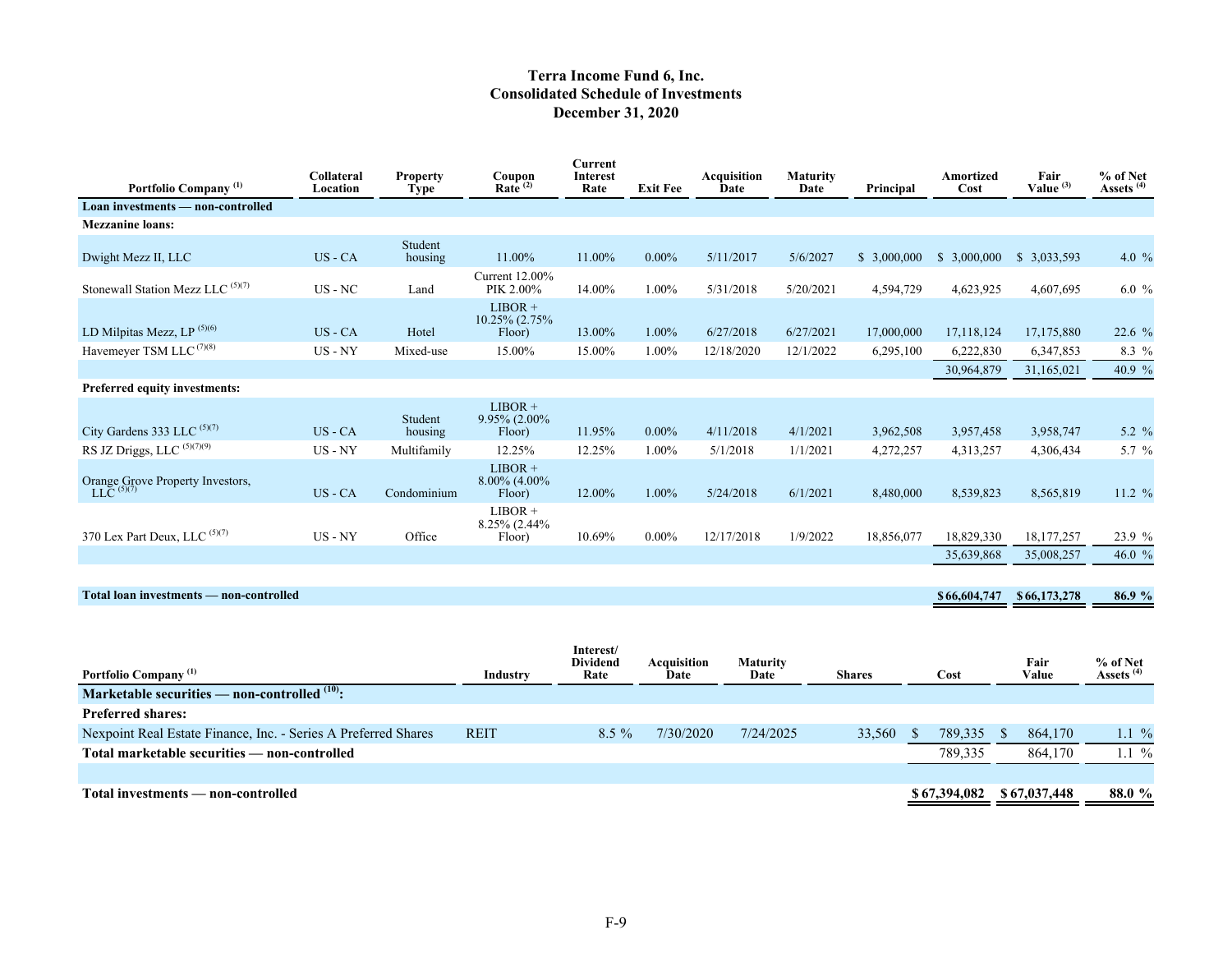# **Terra Income Fund 6, Inc. Schedule of Investments (Continued) December 31, 2020**

- (1) All of the Company's investments are issued by eligible portfolio companies, as defined in the Investment Company Act of 1940 and the rules promulgated thereunder. All of the Company's borrowers are in the diversified real estate industry.
- (2) Some of the Company's investments provide for coupon rate indexed to the LIBOR and are subject to a LIBOR floor.
- (3) Because there is no readily available market for these investments, these investments are valued using significant unobservable inputs under Level 3 of the fair value hierarchy and are approved in good faith by the Company's board of directors.
- (4) Percentages are based on net assets of \$76.2 million as of December 31, 2020.

 $\mathcal{L}_\text{max}$  , where  $\mathcal{L}_\text{max}$ 

- (5) Participation interest is with Terra Property Trust, Inc., a related-party real estate investment trust managed by an affiliate of the Company**'**s sponsor.
- (6) The loan participation from the Company does not qualify for sale accounting and therefore, this loan remains in the Schedule of Investments. See "*Obligations under Participation Agreements*" in [Note 3](#page-75-0) in the accompanying notes to the consolidated financial statements.
- (7) The Company acquired these investments through participation agreements. See "Participation Agreements" in [Note 4](#page-78-0) in the accompanying notes to the consolidated financial statements.
- (8) Participation interest is with Terra Real Estate Credit Opportunities Fund REIT, LLC, a related-party real estate investment trust managed by an affiliate of the Company**'**s sponsor. The Company is committed to fund up to \$7.4 million on this investment. As of December 31, 2020, the unfunded commitment was \$1.1 million.
- (9) This investment matured on January 1, 2021. Given the investment is in default, the Company issued a demand notice and is currently in control of the sale process.
- (10)From time to time, the Company may invest in debt and equity securities.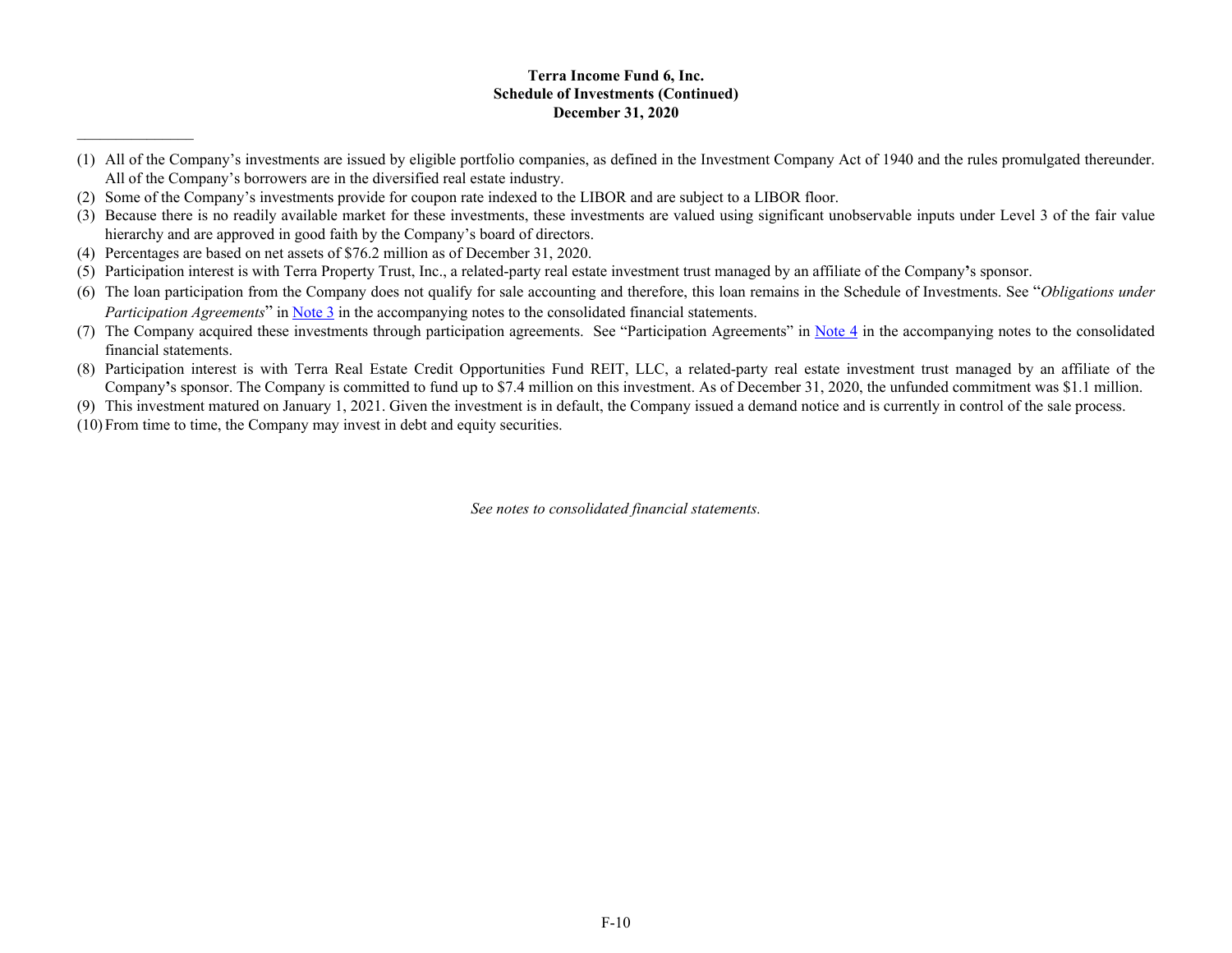## **Terra Income Fund 6, Inc.**

### **Notes to Consolidated Financial Statements**

#### <span id="page-70-0"></span>**Note 1. Principal Business and Organization**

Terra Income Fund 6, Inc. (the "Company") was incorporated under the general corporation laws of the State of Maryland on May 15, 2013. On March 2, 2015, the Company filed a public registration statement on Form N-2 with the Securities and Exchange Commission (the "SEC") to offer a minimum of \$2.0 million of common stock and a maximum of \$1.0 billion of common stock in a continuous public offering (the "Offering"). The Company formally commenced operations on June 24, 2015, upon raising gross proceeds in excess of \$2.0 million (the "Minimum Offering Requirement") from sales of shares of its common stock in the Offering, including sales to persons who are affiliated with the Company or its adviser, Terra Income Advisors, LLC ("Terra Income Advisors" or the "Adviser"). Since commencing the Offering and through the end of the Offering on April 20, 2018, the Company has sold 8,878,606 shares of common stock, including shares purchased by Terra Capital Partners, LLC ("Terra Capital Partners"), the Company's sponsor, and excluding shares sold through the distribution reinvestment plan ("DRIP"), in both an initial private placement and from the Offering, for gross proceeds of \$103.6 million. The Company has elected to be regulated as a business development company ("BDC") under the Investment Company Act of 1940, as amended (the "1940 Act"). The Company is an externally managed, non-diversified, closed-end management investment company that initially elected to be taxed for federal income tax purposes, and qualified annually thereafter, as a regulated investment company ("RIC") under Subchapter M of the Internal Revenue Code of 1986, as amended (the "Code").

On December 11, 2018, the Company's board of directors (the "Board") voted to approve a change in its fiscal year from September 30 to December 31 in connection with its plan to qualify as a real estate investment trust ("REIT") for U.S. federal income tax purposes under Subchapter M of the Code. The Board delegated to its management the authority to determine when such change in fiscal year would take effect. On December 31, 2018, the Company's management determined to change its tax election from taxation as a RIC to taxation as a REIT under Subchapter M of the Code. The REIT tax election allows the Company to benefit from the preferential tax treatment afforded to both RICs and REITs, without the Company being subject to RIC-specific diversification restrictions. The Company elected to be taxed as a REIT under the Code commencing with its short taxable year beginning October 1, 2018 and ending December 31, 2018. Concurrent with the change in its tax election, the Company changed its fiscal year from September 30 to December 31 to satisfy the REIT requirement under the Code.

The Company's investment activities are externally managed by Terra Income Advisors, a private investment firm affiliated with the Company, pursuant to an investment advisory and administrative services agreement (the "Investment Advisory Agreement"), under the oversight of the Company's Board, a majority of whom are independent directors. Terra Income Advisors is registered as an investment adviser under the Investment Advisers Act of 1940, as amended (see [Note 4\)](#page-78-0).

The Company previously retained Terra Capital Markets, LLC ("Terra Capital Markets"), an affiliate of Terra Income Advisors, to serve as the dealer manager of the Offering pursuant to the second amended and restated dealer manager agreement dated September 30, 2017 between the Company and Terra Capital Markets (the "Dealer Manager Agreement"). As the dealer manager, Terra Capital Markets was responsible for marketing the Company's shares being offered pursuant to the Offering, which ended on April 20, 2018. On December 23, 2020, Terra Capital Markets assigned certain of its administrative functions and certain obligations under the Dealer Manager Agreement to the Company (see [Note 4](#page-78-0)).

In February 2021, the Company issued \$38.4 million in aggregate principal amount of 7.00% fixed-rate notes due 2026, for net proceeds of \$37.2 million, after deducting underwriting commissions of \$1.2 million, see "*Unsecured Notes Payable*" in [Note 5](#page-82-0) for more information.

On April 1, 2021, Mavik Capital Management, LP ("Mavik"), an entity controlled by Vikram S. Uppal, the Chief Executive Officer of the Company, completed a series of related transactions that resulted in all of the outstanding interests in Terra Capital Partners being acquired by Mavik for a combination of cash and interests in Mavik (the "Recapitalization"). Following the series of transactions described below, Terra Income Advisors is ultimately controlled by Mavik.

Prior to the Recapitalization, Terra Capital Partners was the immediate parent and managing member of Terra Income Advisors, and was ultimately controlled by Axar Real Estate Capital Group LLC ("Axar RE Manager"). In connection with the Recapitalization, Axar RE Manager assumed direct control of Terra Income Advisors by becoming its manager. Thus, the same parties that controlled Terra Income Advisors prior to the consummation of the Recapitalization maintained control of Terra Income Advisors, and by the terms of the Recapitalization continued to do so until a new investment advisory and administrative services agreement between the Company and Terra Income Advisors was approved by the affirmative vote of a majority of the outstanding shares of common stock entitled to vote at the 2021 annual meeting of stockholders of the Company on September 22, 2021. Subsequent to the approval of the new investment advisory agreement, Axar RE Manager ceased to be the manager of the Advisor and Terra Capital Partners again became the managing member of Terra Income Advisors.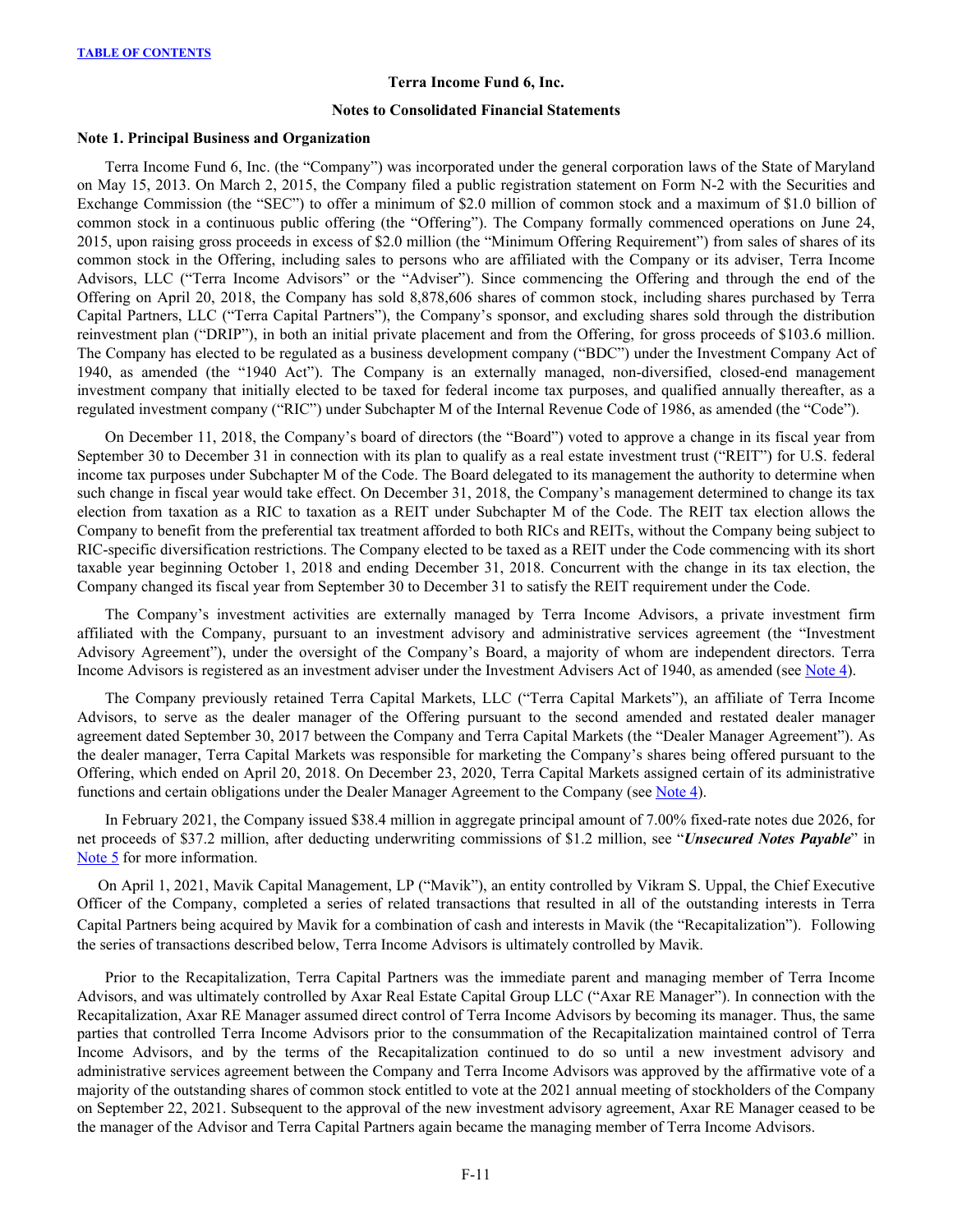<span id="page-71-0"></span>The Company's primary investment objectives are to pay attractive and stable cash distributions and to preserve, protect and return capital contributions to stockholders. The Company's investment strategy is to use substantially all of the proceeds of the Offering to originate and manage a diversified portfolio consisting of (i) commercial real estate loans to U.S. companies qualifying as "eligible portfolio companies" under the 1940 Act, including mezzanine loans, first and second lien mortgage loans, subordinated mortgage loans, bridge loans and other commercial real estate-related loans related to or secured by high quality commercial real estate in the United States; (ii) preferred equity real estate investments in U.S. companies qualifying as "eligible portfolio companies" under the 1940 Act; and (iii) any other investments that meet the investment objectives of the Company**.** The Company may also purchase select commercial real estate-related debt securities, such as commercial mortgagebacked securities or collateralized debt obligations. The Company intends to either directly or through an affiliate, structure, underwrite and originate most of its investments, as it believes that doing so will provide it with the best opportunity to invest in loans that satisfy its standards, establish a direct relationship with the borrower and optimize the terms of its investments. The Company may hold its investments until their scheduled maturity dates or may sell them if the Company is able to command favorable terms for their disposition.

### **Note 2. Summary of Significant Accounting Policies**

*Basis of Presentation:* The accompanying consolidated financial statements have been prepared in accordance with United States generally accepted accounting principles ("U.S. GAAP"), and include the accounts of the Company and its consolidated subsidiaries. The accompanying consolidated financial statements of the Company and related financial information have been prepared pursuant to the requirements for reporting on Form 10-K and Articles 6 or 10 of Regulation S-X. The Company is an investment company, as defined under U.S. GAAP, and applies accounting and reporting guidance in accordance with Financial Accounting Standards Board ("FASB") Accounting Standard Codification ("ASC") Topic 946, *Financial Services — Investment Companies*. The consolidated financial statements reflect all adjustments and reclassifications that, in the opinion of management, are necessary for the fair presentation of the results of operations and financial condition as of and for the periods presented.

*Consolidation:* As provided under Regulation S-X and ASC Topic 946, the Company will generally not consolidate its investment in a company other than a wholly-owned investment company or controlled operating company whose business consists of providing services to the Company. Accordingly, the Company consolidated the accounts of the Company's whollyowned subsidiaries that meet the aforementioned criteria in its consolidated financial statements. All significant intercompany balances and transactions have been eliminated in consolidation.

*Cash and Cash Equivalents:* The Company considers all highly liquid investments, with original maturities of ninety days or less when purchased, as cash equivalents. Cash and cash equivalents held at financial institutions, at times, may exceed the amount insured by the Federal Deposit Insurance Corporation.

*Restricted Cash:* Restricted cash represents cash held as additional collateral by the Company on behalf of the borrowers related to the investments for the purpose of such borrowers making interest and property-related operating payments. There is a corresponding liability of the same amount on the statements of assets and liabilities called "Interest reserve and other deposits held on investments."

 The following table provides a reconciliation of cash, cash equivalents and restricted cash in the Company's statements of assets and liabilities to the total amount shown in its statements of cash flows:

|                                                                                                        | December 31, |            |  |            |  |            |  |
|--------------------------------------------------------------------------------------------------------|--------------|------------|--|------------|--|------------|--|
|                                                                                                        |              | 2021       |  | 2020       |  | 2019       |  |
| Cash and cash equivalents                                                                              |              | 12,232,256 |  | 13,703,374 |  | 17.057.558 |  |
| Restricted cash                                                                                        |              | 224.618    |  | 599.315    |  | 624,141    |  |
| Total cash, cash equivalents and restricted cash shown in the<br>consolidated statements of cash flows |              | 12,456,874 |  | 14,302,689 |  | 17,681,699 |  |

*Investment Transactions and Investment Income (Expense):* The Company records investment transactions on the trade date. Realized gains or losses on dispositions of investments represent the difference between the amortized cost of the investment, based on the specific identification method, and the proceeds received from the sale or maturity (exclusive of any prepayment penalties). Realized gains and losses and changes in unrealized gains and losses are recognized in the statements of operations. Interest income is accrued based upon the outstanding principal amount and contractual terms of the debt instruments and preferred equity investments. Interest is accrued on a daily basis. Discounts and premiums on investments purchased are accreted or amortized over the expected life of the respective investment using the effective yield method and are included in interest income in the statements of operations. Loan origination fees and exit fees are capitalized and the Company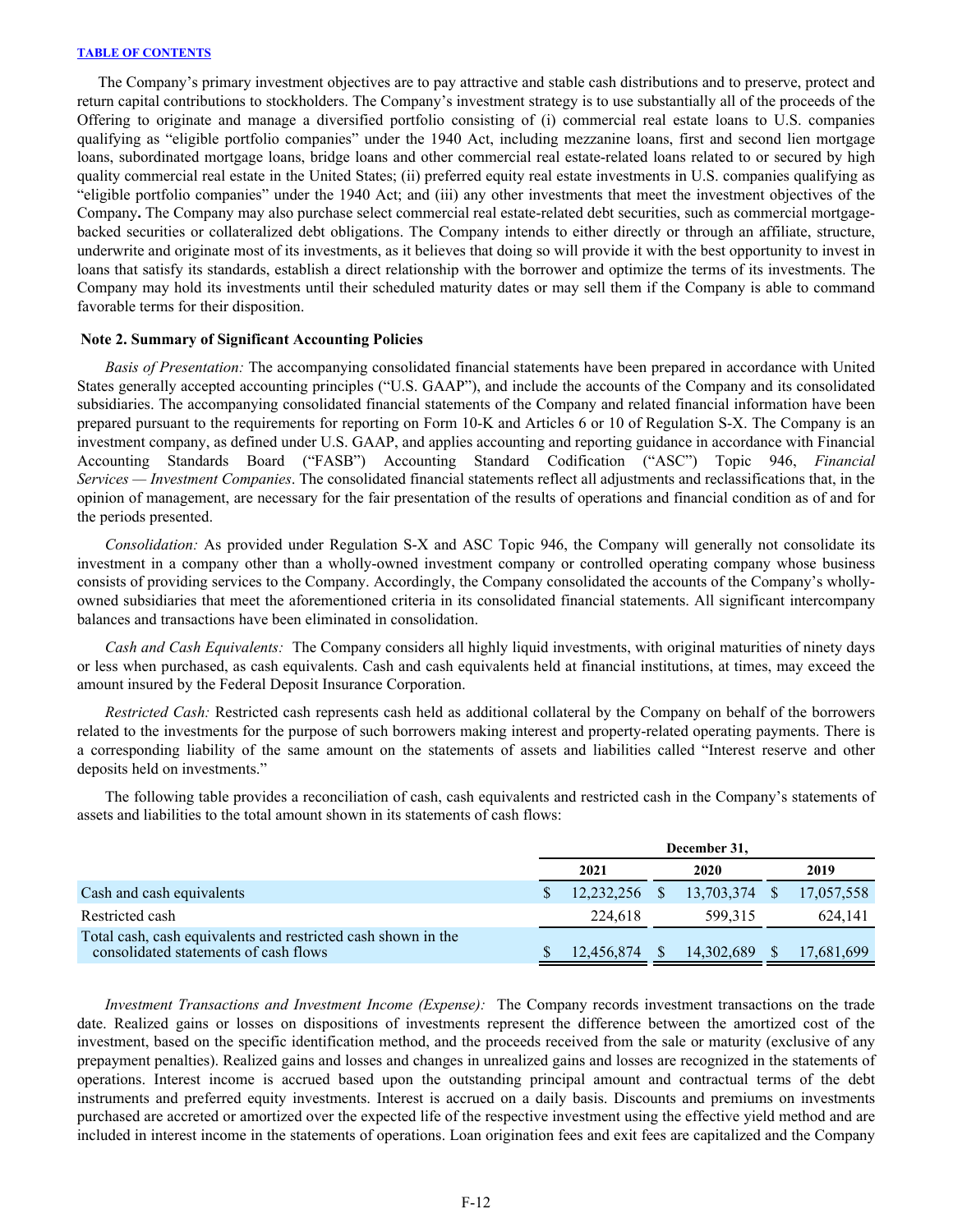then amortizes such amounts using the effective yield method as interest income over the life of the investment. Income accrual is generally suspended for investments at the earlier of the date at which payments become 90 days past due or when, in the opinion of the Adviser, recovery of income and principal becomes doubtful. Interest is then recorded on the basis of cash received until accrual is resumed when the investment becomes contractually current and performance is demonstrated to be resumed. The amortized cost of investments represents the original cost adjusted for the accretion of discounts on investments and exit fees, and the amortizations of premiums on investments and origination fees. As prepayment(s), partial or full, occurs on an investment, prepayment income is recognized. All other income is recognized when earned.

 The Company may hold debt investments in its portfolio that contain paid-in-kind ("PIK") interest provisions. The PIK interest, which represents contractually deferred interest that is added to the principal balance that is due at maturity, is recorded on the accrual basis.

*Participation Interests:* Loan participations from the Company which do not qualify for sale treatment remain on the Company's statements of assets and liabilities and the proceeds are recorded as obligations under participation agreements. For the investments which participation has been granted, the interest earned on the entire loan balance is recorded within "interest income" and the interest related to the participation interest is recorded within "interest expense from obligations under participation agreements" in the accompanying statements of operations. Interest expense from obligations under participation agreement is reversed when recovery of interest income on the related loan becomes doubtful. See "*Obligations under Participation Agreements*" in [Note 3](#page-75-0) for additional information.

*Valuation of Investments:* The Company determines the value of its investments on a quarterly basis in accordance with fair value accounting guidance promulgated under U.S. GAAP, which establishes a three-tier hierarchical disclosure framework that prioritizes and ranks the level of market price observability used in measuring investments at fair value. These tiers include:

- Level 1 observable inputs, such as quoted prices in active markets. Publicly listed equities, debt securities and publicly listed derivatives will be included in Level 1.
- Level 2 observable inputs such as for similar securities in active markets and quoted prices for identical securities in markets that are not active. In certain cases, debt and equity securities are valued on the basis of prices from an orderly transaction between market participants provided by reputable dealers or pricing services. In determining the value of a particular investment, pricing services may use certain information with respect to transactions in such investments, quotations from dealers, pricing matrices, market transactions in comparable investments and various relationships between investments. Investments which are generally expected to be included in this category include corporate bonds and loans, convertible debt indexed to publicly listed securities and certain over-the-counter derivatives.
- Level 3 unobservable inputs for which little or no market data exists, therefore requiring an entity to develop its own assumptions. The inputs into the determination of fair value require significant judgment or estimation.

Market price observability is affected by a number of factors, including the type of investment and the characteristics specific to the investment. Investments with readily available actively quoted prices or for which fair value can be measured from actively quoted prices, generally, will have a higher degree of market price observability and a lesser degree of judgment used in measuring fair value. In certain cases, the inputs used to measure fair value may fall into different levels of the fair value hierarchy. In such cases, an investment's level within the fair value hierarchy is based on the lowest level of input that is significant to the fair value measurement. The Company's assessment of the significance of a particular input to the fair value measurement in its entirety requires subjective judgment and consideration of factors specific to the investment. The fair values of the Company's loan investments are determined in good faith by the Board pursuant to the Company's valuation policy and consistently applied valuation process. It is expected that the Company's investments will primarily be classified as Level 3 investments. The fair value of the Company's marketable securities is determined based on quoted prices in an active market and is classified as Level 1 of the fair value hierarchy.

 *Valuation of Obligations under Participation Agreements:* The Company has elected the fair value option under ASC Topic 825, *Financial Instruments,* relating to accounting for debt obligations at their fair value for obligations under participation agreements which arose due to partial loan sales which did not meet the criteria for sale treatment under ASC Topic 860, *Transfers and Servicing*. The Company employs the yield approach valuation methodology used for the real-estate related loan investments on its obligations under participation agreements.

*Deferred Debt Issuance Costs:* The Company records issue discounts and other financing costs related to its debt obligation as deferred debt issuance costs, which are presented as a direct deduction from the carrying value of the related debt liability. These expenses are deferred and amortized using the effective interest method over the stated maturity of the debt obligation.

*Stockholder Dividends and Distributions:* Dividends and distributions to stockholders, which are determined in accordance with federal income tax regulations, are recorded on the declaration date. The amount to be paid out as a dividend or distribution is approved by the Board. Net realized capital gains, if any, are generally distributed or deemed distributed at least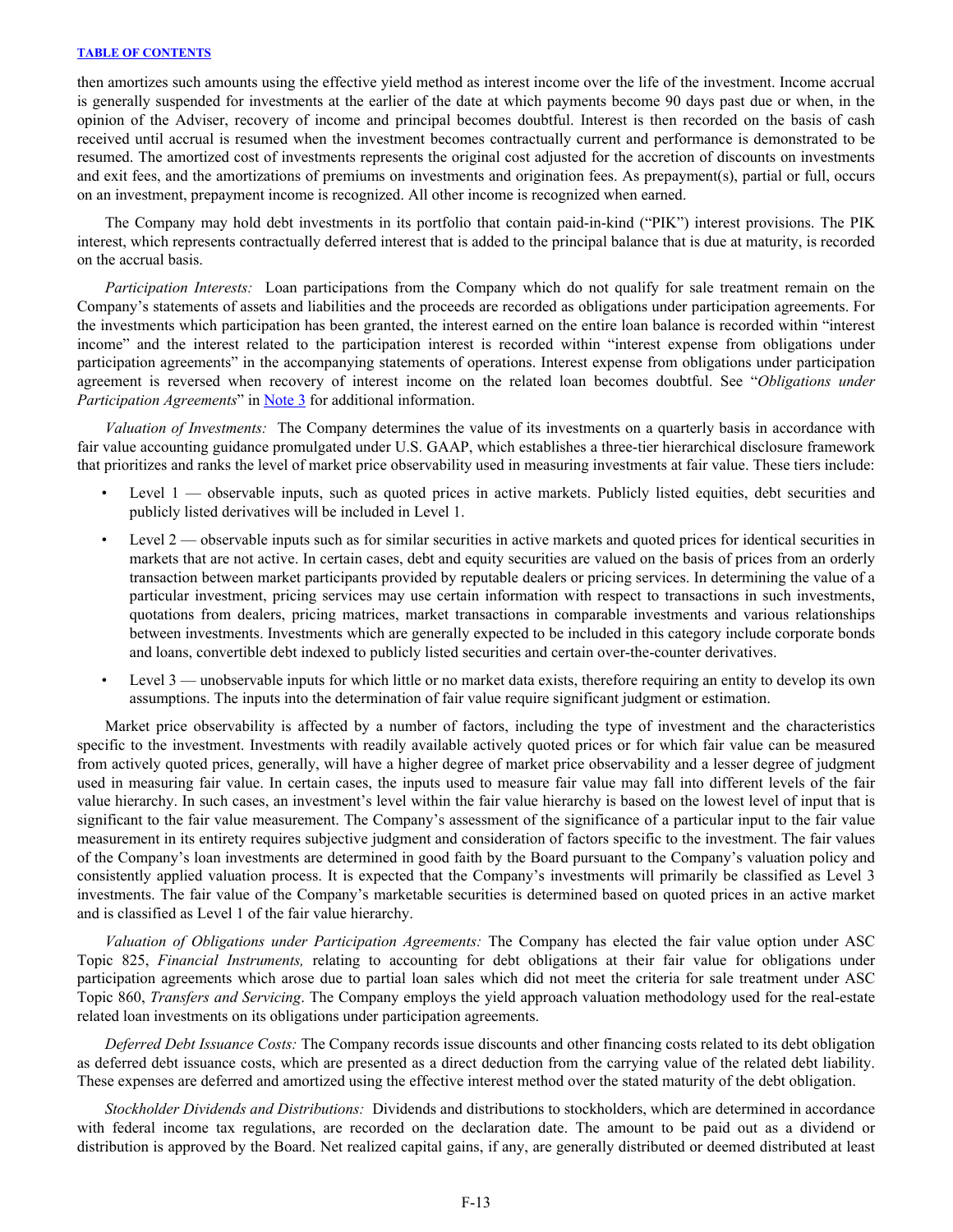annually. The Company adopted an "opt in" DRIP pursuant to which stockholders may elect to have the full amount of stockholders cash distributions reinvested in additional shares of common stock. Participants in the DRIP are free to elect to participate or terminate participation in the plan within a reasonable time as specified in the plan. For stockholders who have opted in to the DRIP, they have their cash distributions reinvested in additional shares of common stock, rather than receiving the cash distributions. Pursuant to the DRIP, shares are issued at a price equal to the Company's most recently disclosed net asset value ("NAV") per share of its common stock immediately prior to the applicable distribution payment date.

 *Incentive Fee on Capital Gains:* Pursuant to the terms of the Investment Advisory Agreement, the incentive fee on capital gains is determined and payable in arrears as of the end of each fiscal year (or upon termination of the Investment Advisory Agreement). This fee equals 20.0% of the Company's incentive fee on capital gains, which equals the realized capital gains on a cumulative basis from inception, calculated as of the end of the applicable period, computed net of all realized capital losses and unrealized capital depreciation on a cumulative basis, less the aggregate amount of any previously paid capital gains incentive fees. On a quarterly basis, the Company accrues (but does not pay) for the capital gains incentive fee by calculating such fee as if it were due and payable as of the end of such period. While the Investment Advisory Agreement neither includes nor contemplates the inclusion of unrealized gains in the calculation of the capital gains incentive fee, pursuant to an interpretation of an American Institute of Certified Public Accountants Technical Practice Aid for investment companies, the Company accrues for this incentive fee to include unrealized gains in the calculation of the capital gains incentive fee expense and related accrued capital gains incentive fee. This accrual reflects the incentive fees that would be payable to Terra Income Advisors if the Company's entire portfolio were liquidated at its fair value as of the balance sheet date even though Terra Income Advisors is not entitled to an incentive fee with respect to unrealized gains unless and until such gains are actually realized.

*Servicing Fee:* The Company paid Terra Capital Markets a servicing fee at an annual rate of 1.125% of the most recently published NAV per share, excluding shares sold through the DRIP, in exchange for providing certain administrative support services [\(Note 4\)](#page-78-0) to stockholders such as establishing and maintaining stockholder accounts, customer service support and assisting stockholders in changing account options, account designations and account addresses. The servicing fee is recorded as expense on the statements of operations in the period in which it was incurred.

On December 23, 2020, Terra Capital Markets assigned to us certain of its administration support services and certain obligations under the Dealer Manager Agreement, including making future payments of the previously reallowed servicing fee under the servicing plan directly to selected dealers, effectively reducing the servicing fee to  $0.75\%$  ([Note 4\)](#page-78-0).

*Income Taxes:* The Company elected to be taxed as a REIT under the Code commencing with its short taxable year beginning October 1, 2018 and ending December 31, 2018. In order to qualify as a REIT, the Company is required, among other things, to distribute dividends equal to at least 90% of its REIT net taxable income to the stockholders annually and meet certain tests regarding the nature of its income and assets. To the extent any of the Company's taxable income was not previously distributed, the Company will make a dividend declaration pursuant to Section 858(a)(1) of the Code, allowing the Company to treat certain dividends that are to be distributed after the close of a taxable year as having been paid during the taxable year. As a REIT, the Company is not subject to U.S. federal income taxes on income and gains distributed to the stockholders as long as certain requirements are satisfied, principally relating to the nature of income and the level of distributions, as well as other factors. If the Company fails to qualify as a REIT in any taxable year and does not qualify for certain statutory relief provisions, the Company will be subject to U.S. federal and state income taxes at regular corporate rates beginning with the year in which it fails to qualify and may be precluded from being able to elect to be treated as a REIT for the Company's four subsequent taxable years. For the years ended December 31, 2021, 2020 and 2019, the Company satisfied all the requirements for a REIT.

The Company holds certain portfolio company investments through consolidated taxable REIT subsidiaries ("TRSs"). Such subsidiaries may be subject to U.S. federal and state corporate-level income taxes. These consolidated subsidiaries recognize deferred tax assets and liabilities for the estimated future tax effects attributable to temporary differences between the tax basis of certain assets and liabilities and the reported amounts included in the accompanying consolidated statements of assets and liabilities using the applicable statutory tax rates in effect for the year in which any such temporary differences are expected to reverse.

The Company did not have any uncertain tax positions that met the recognition or measurement criteria under accounting for income taxes, nor did the Company have any unrecognized tax benefits as of the periods presented herein. The Company recognizes interest and penalties, if any, related to unrecognized tax liabilities as income tax expense in its statements of operations. For the years ended December 31, 2021, 2020 and 2019, the Company did not incur any interest or penalties. Although the Company files federal and state tax returns, its major tax jurisdiction is federal. The Company's 2017-2020 federal tax years remain subject to examination by the Internal Revenue Service and the state department of revenue.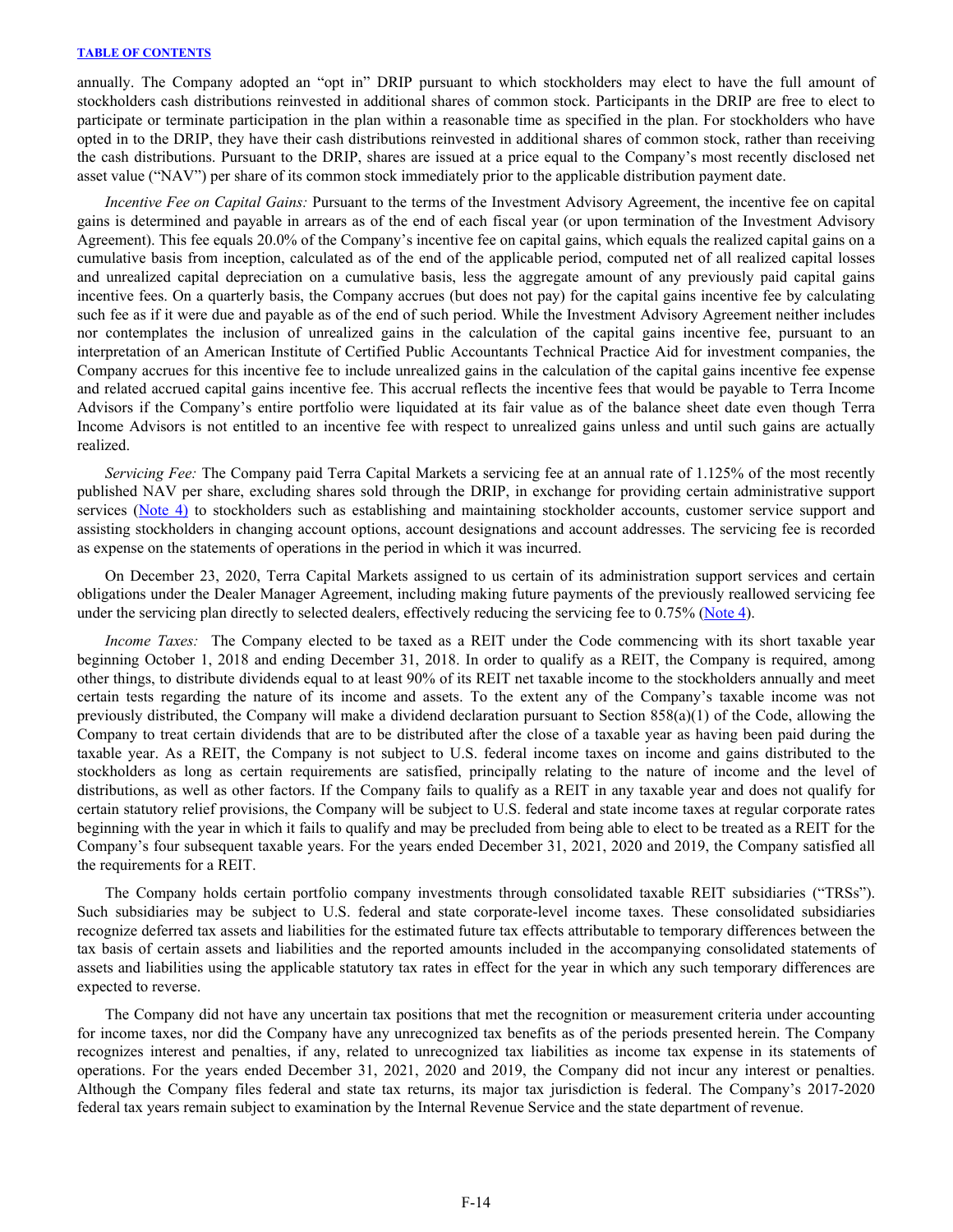*Use of Estimates:* The preparation of the consolidated financial statements in conformity with U.S. GAAP requires management to make estimates and assumptions that affect the reported amounts of assets and liabilities, and disclosure of contingent assets and liabilities at the date of the consolidated financial statements, and reported amounts of income, expenses and gains and losses during the reporting period. Actual results may ultimately differ from those estimates, and those differences could be material.

The coronavirus ("COVID-19") pandemic has had a significant impact on local, national and global economies and has resulted in a world-wide economic slowdown. However, after two years into the COVID-19 pandemic, the real estate market has started to recover from the dislocation it experienced over the past year. A strong pace of vaccination along with aggressive fiscal stimulus, has improved the outlook for the real estate market. The Company continues to closely monitor the impact of the COVID-19 pandemic on all aspects of its investments and operations. The Company believes the estimates and assumptions underlying its consolidated financial statements are reasonable and supportable based on the information available as of December 31, 2021; however, the extent to which the COVID-19 pandemic may impact the Company's investments and operations going forward will depend on future developments, which are highly uncertain and cannot be predicted with confidence. These developments include the duration of the outbreak, the impact of the global vaccination effort, any new strains of the virus that are resistant to available vaccines, the impact of government stimulus, new information that may emerge concerning the severity of the COVID-19 pandemic, and actions taken by federal, state and local agencies as well as the general public to contain the COVID-19 pandemic or treat its impact, among others. Accordingly, any estimates and assumptions as of December 31, 2021 are inherently less certain than they would be absent the current and potential impacts of the COVID-19 pandemic.

The consolidated financial statements include loan investments at fair value of \$109.6 million and \$66.2 million at December 31, 2021 and 2020, respectively, and obligations under participation agreements at fair value of \$4.9 million and \$4.3 million at December 31, 2021 and 2020, respectively. These fair values have been determined in good faith by the Board. Because of the inherent uncertainty of valuation, the determined values may differ significantly from the values that would have been used had a ready market existed for the investments and obligations under participation agreements, and the differences could be material.

*Recent Accounting Pronouncements:* LIBOR is a benchmark interest rate referenced in a variety of agreements that are used by all types of entities. In July 2017, the U.K. Financial Conduct Authority, which regulates the LIBOR administrator, ICE Benchmark Administration Limited ("IBA"), announced that it would cease to compel banks to participate in setting LIBOR as a benchmark by the end of 2021, which has subsequently been delayed to June 30, 2023. In March 2020, the FASB issued Accounting Standards Update ("ASU") 2020-04, Reference Rate Reform (Topic 848) — Facilitation of the Effects of Reference Rate Reform on Financial Reporting ("ASU 2020-04"). The amendments in ASU 2020-04 provide optional expedients and exceptions for applying U.S. GAAP to contracts, hedging relationships, and other transactions affected by reference rate reform if certain criteria are met. The amendments apply only to contracts, hedging relationships, and other transactions that reference LIBOR or another reference rate expected to be discontinued because of reference rate reform. In January 2021, the FASB issued ASU No. 2021-01, Reference Rate Reform (Topic 848), which expanded the scope of Topic 848 to include derivative instruments impacted by discounting transition ("ASU 2021-01"). ASU 2020-04 and ASU 2021-01 are effective for all entities through December 31, 2022. The expedients and exceptions provided by the amendments do not apply to contract modifications and hedging relationships entered into or evaluated after December 31, 2022, except for hedging transactions as of December 31, 2022, that an entity has elected certain optional expedients for and that are retained through the end of the hedging relationship. In the event LIBOR is unavailable, the Company's investment documents provide for a substitute index, on a basis generally consistent with market practice, intended to put the Company in substantially the same economic position as LIBOR. As a result, the Company has not adopted the new ASUs and does not expect the reference rate reform and the adoption of ASU 2020-04 and ASU 2021-01 to have a material impact on its consolidated financial statements and disclosures.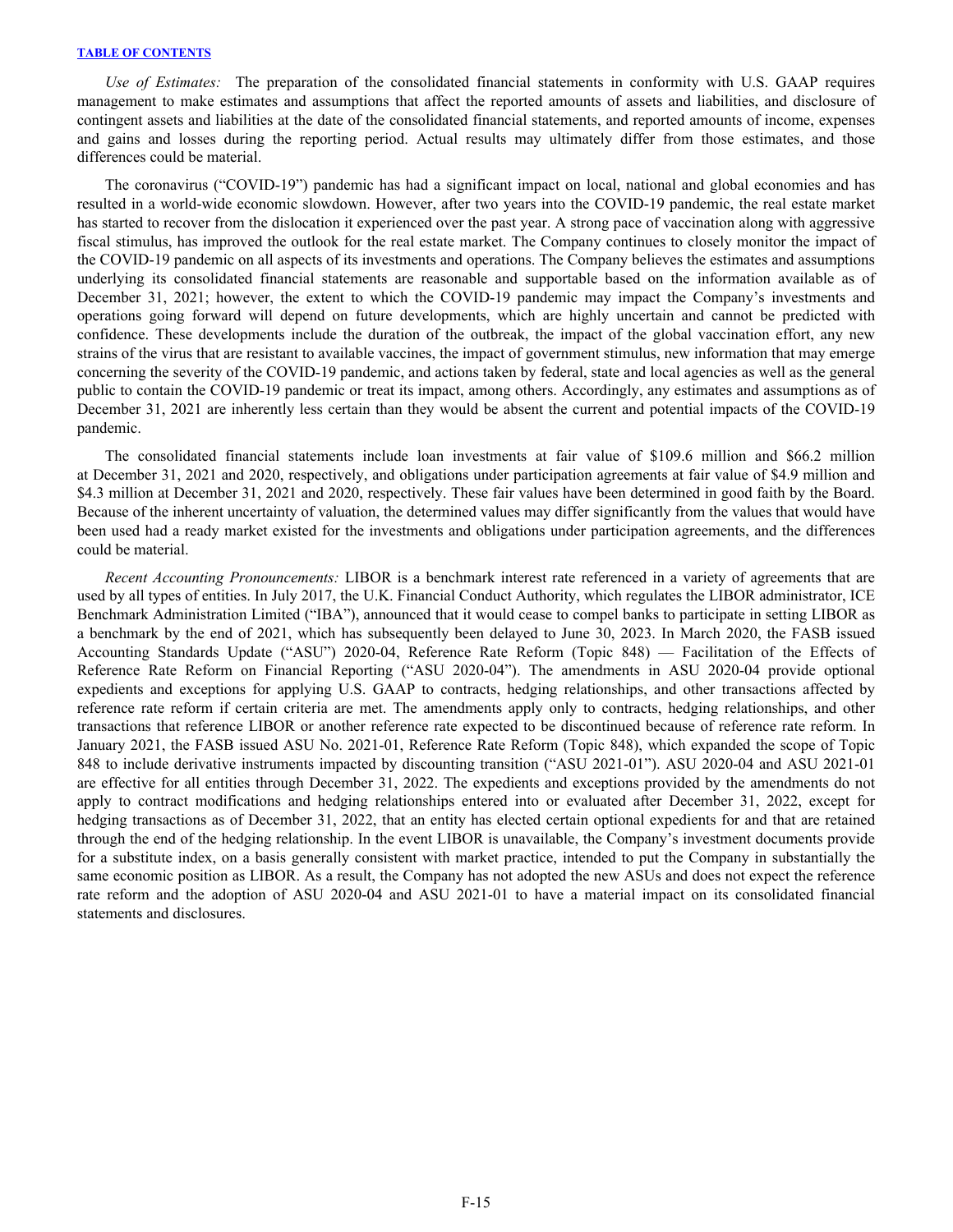## <span id="page-75-0"></span>**Note 3. Investments and Fair Value**

The following tables show the composition of the investment portfolio, at amortized cost and fair value at December 31, 2021 and 2020, respectively (with corresponding percentage of total portfolio investments):

|                                                 |    | December 31, 2021                              |                                        |              |                                     |                                    |  |  |
|-------------------------------------------------|----|------------------------------------------------|----------------------------------------|--------------|-------------------------------------|------------------------------------|--|--|
|                                                 |    | <b>Investments at</b><br><b>Amortized Cost</b> | Percentage of<br><b>Amortized Cost</b> |              | Investments at<br><b>Fair Value</b> | Percentage of<br><b>Fair Value</b> |  |  |
| Loans                                           | \$ | 60,352,932                                     | 54.9 % \$                              |              | 61,281,259                          | 55.4 %                             |  |  |
| Loans through participation interest $(Note 4)$ |    | 48,780,897                                     | 44.4 %                                 |              | 48, 349, 374                        | 43.8 %                             |  |  |
| Marketable securities                           |    | 789,335                                        | $0.7\%$                                |              | 879,272                             | $0.8 \%$                           |  |  |
| Total                                           |    | 109,923,164                                    | $100.0 \%$                             | -S           | 110,509,905                         | $100.0 \%$                         |  |  |
|                                                 |    | December 31, 2020                              |                                        |              |                                     |                                    |  |  |
|                                                 |    | <b>Investments at</b><br><b>Amortized Cost</b> | Percentage of<br><b>Amortized Cost</b> |              | Investments at<br><b>Fair Value</b> | Percentage of<br><b>Fair Value</b> |  |  |
| Loans                                           | \$ | 20,118,124                                     | $29.9\%$                               | <sup>S</sup> | 20,209,473                          | 30.1%                              |  |  |
| Loans through participation interest (Note 4)   |    | 46,486,623                                     | 68.9 %                                 |              | 45,963,805                          | 68.6 %                             |  |  |
| Marketable securities                           |    | 789,335                                        | $1.2 \%$                               |              | 864,170                             | 1.3 %                              |  |  |
| Total                                           |    |                                                |                                        | $100.0 \%$   | 67,037,448                          | 100.0 %                            |  |  |

### *Obligations under Participation Agreements*

 The Company has elected the fair value option relating to accounting for debt obligations at their fair value for its obligations under participation agreements which arose due to partial loan sales which did not meet the criteria for sale treatment. The Company employs the same yield approach valuation methodology used for the real estate-related loan investments on the Company's obligations under participation agreements. As of December 31, 2021 and 2020, obligations under participation agreements at fair value was \$4.9 million and \$4.3 million and the weighted average contractual interest rate on the obligations under participation agreements was 8.3% and 13.0%, respectively. For the year ended December 31, 2021, the Company transferred \$25.9 million of investments to affiliates through participation agreements and made \$25.7 million of repayments on obligations under participation agreements. For the years ended December 31, 2020 and 2019 the Company transferred \$1.1 million and \$3.1 million of investments to affiliates through participation agreements, respectively, and did not make any repayments on obligations under participation agreements.

### *Valuation Methodology*

 The fair value of the Company's investment in preferred stock and common stock within the marketable securities portfolio is determined based on quoted prices in an active market and is classified as Level 1 of the fair value hierarchy. Additionally, the fair value of the Company's unsecured notes payable is determined based on quoted price in an active market and is also classified as Level 1.

Market quotations are not readily available for the Company's real estate-related loan investments, all of which are included in Level 3 of the fair value hierarchy, and therefore these investments are valued utilizing a yield approach, i.e. a discounted cash flow methodology to arrive at an estimate of the fair value of each respective investment in the portfolio using an estimated market yield. In following this methodology, investments are evaluated individually, and management takes into account, in determining the risk-adjusted discount rate for each of the Company's investments, relevant factors, including available current market data on applicable yields of comparable debt/preferred equity instruments; market credit spreads and yield curves; the investment's yield; covenants of the investment, including prepayment provisions; the portfolio company's ability to make payments, net operating income and debt service coverage ratio; construction progress reports and construction budget analysis; the nature, quality and realizable value of any collateral (and loan-to-value ratio); the forces that influence the local markets in which the asset (the collateral) is purchased and sold, such as capitalization rates, occupancy rates, rental rates and replacement costs; and the anticipated duration of each real estate-related loan investment.

These valuation techniques are applied in a consistent and verifiable manner to all investments that are categorized within Level 3 of the fair value hierarchy and Terra Income Advisors provides the valuation committee of the Board (which is made up exclusively of independent directors) with portfolio security valuations that are based on this discounted cash flow methodology. Valuations are prepared quarterly, or more frequently as needed, with each asset in the portfolio subject to a valuation prepared by a third-party valuation service at a minimum of once during every 12-month period. The valuation committee reviews the preliminary valuation with Terra Income Advisors and, together with an independent valuation firm, if applicable, responds and supplements the preliminary valuation to reflect any comments provided by the valuation committee. The Board discusses valuations and determines the fair value of each investment in the portfolio in good faith based on various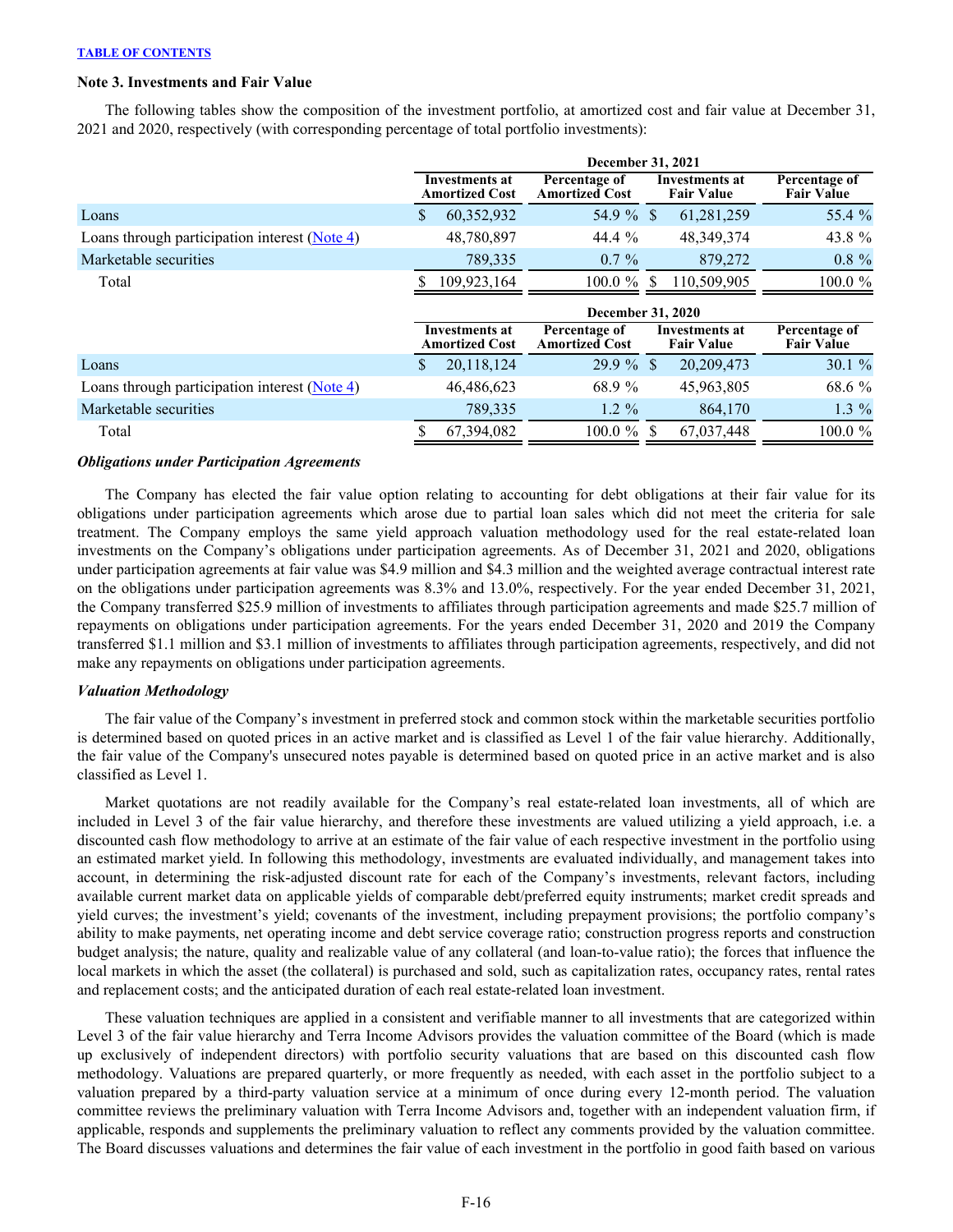metrics and other factors, including the input and recommendation provided by Terra Income Advisors, the valuation committee and any third-party valuation firm, if applicable.

The following tables present fair value measurements of investments, by major class, as of December 31, 2021 and 2020, according to the fair value hierarchy:

|                                            | December 31, 2021              |    |         |   |              |   |              |  |
|--------------------------------------------|--------------------------------|----|---------|---|--------------|---|--------------|--|
|                                            | <b>Fair Value Measurements</b> |    |         |   |              |   |              |  |
|                                            | Level 1                        |    | Level 2 |   | Level 3      |   | <b>Total</b> |  |
| Investments:                               |                                |    |         |   |              |   |              |  |
| Loans                                      | \$<br>$\frac{1}{2}$            | -S |         | S | 61,281,259   | S | 61,281,259   |  |
| Loans through participation interest       |                                |    |         |   | 48, 349, 374 |   | 48, 349, 374 |  |
| Marketable securities                      | 879,272                        |    |         |   |              |   | 879,272      |  |
| <b>Total Investments</b>                   | 879,272                        |    |         |   | 109,630,633  |   | 110,509,905  |  |
|                                            |                                |    |         |   |              |   |              |  |
| Obligations under participation agreements |                                |    |         |   | 4,883,877    |   | 4,883,877    |  |

|                                            | <b>December 31, 2020</b>                                                                                                                                                                                                                                                                                                                                                                                                                                                   |   |         |    |              |   |              |  |  |
|--------------------------------------------|----------------------------------------------------------------------------------------------------------------------------------------------------------------------------------------------------------------------------------------------------------------------------------------------------------------------------------------------------------------------------------------------------------------------------------------------------------------------------|---|---------|----|--------------|---|--------------|--|--|
|                                            | <b>Fair Value Measurements</b>                                                                                                                                                                                                                                                                                                                                                                                                                                             |   |         |    |              |   |              |  |  |
|                                            | <b>Level 1</b>                                                                                                                                                                                                                                                                                                                                                                                                                                                             |   | Level 2 |    | Level 3      |   | <b>Total</b> |  |  |
| Investments:                               |                                                                                                                                                                                                                                                                                                                                                                                                                                                                            |   |         |    |              |   |              |  |  |
| Loans                                      | \$<br>$\frac{1}{1}$                                                                                                                                                                                                                                                                                                                                                                                                                                                        | S |         | \$ | 20,209,473   | S | 20,209,473   |  |  |
| Loans through participation interest       |                                                                                                                                                                                                                                                                                                                                                                                                                                                                            |   |         |    | 45,963,805   |   | 45,963,805   |  |  |
| Marketable securities                      | 864.170                                                                                                                                                                                                                                                                                                                                                                                                                                                                    |   |         |    |              |   | 864,170      |  |  |
| <b>Total Investments</b>                   | 864,170                                                                                                                                                                                                                                                                                                                                                                                                                                                                    |   |         |    | 66, 173, 278 |   | 67,037,448   |  |  |
|                                            |                                                                                                                                                                                                                                                                                                                                                                                                                                                                            |   |         |    |              |   |              |  |  |
| Obligations under participation agreements | $\frac{1}{2} \left( \frac{1}{2} \right) \left( \frac{1}{2} \right) \left( \frac{1}{2} \right) \left( \frac{1}{2} \right) \left( \frac{1}{2} \right) \left( \frac{1}{2} \right) \left( \frac{1}{2} \right) \left( \frac{1}{2} \right) \left( \frac{1}{2} \right) \left( \frac{1}{2} \right) \left( \frac{1}{2} \right) \left( \frac{1}{2} \right) \left( \frac{1}{2} \right) \left( \frac{1}{2} \right) \left( \frac{1}{2} \right) \left( \frac{1}{2} \right) \left( \frac$ |   |         |    | 4,293,971    |   | 4,293,971    |  |  |

Changes in the Company's Level 3 investments for the years ended December 31, 2021, 2020 and 2019 were as follows:

|                                                                                                                                                                           | <b>Year Ended December 31, 2021</b> |                                   |                                         |                                                                   |  |  |  |
|---------------------------------------------------------------------------------------------------------------------------------------------------------------------------|-------------------------------------|-----------------------------------|-----------------------------------------|-------------------------------------------------------------------|--|--|--|
|                                                                                                                                                                           | Loans                               | Loans<br>Through<br>Participation | <b>Total Loan</b><br><b>Investments</b> | <b>Obligations</b><br>under<br>Participation<br><b>Agreements</b> |  |  |  |
| Balance as of January 1, 2021                                                                                                                                             | \$20,209,473                        | \$45,963,805                      | \$66,173,278                            | 4,293,971<br>$\mathcal{S}$                                        |  |  |  |
| Purchases of investments                                                                                                                                                  | 92,066,445                          | 41,831,345                        | 133,897,790                             |                                                                   |  |  |  |
| Repayments of investments                                                                                                                                                 | (52, 520, 000)                      | (40,081,678)                      | (92,601,678)                            |                                                                   |  |  |  |
| Net change in unrealized appreciation on investments                                                                                                                      | 836,978                             | 91,295                            | 928,273                                 |                                                                   |  |  |  |
| PIK interest income, net                                                                                                                                                  |                                     | 94,524                            | 94,524                                  |                                                                   |  |  |  |
| Amortization and accretion of investment-related fees, net                                                                                                                | 688,363                             | 618,189                           | 1,306,552                               | 301,362                                                           |  |  |  |
| Realized loss on loan repayment                                                                                                                                           |                                     | (168, 106)                        | (168, 106)                              |                                                                   |  |  |  |
| Proceeds from obligations under participation agreements                                                                                                                  |                                     |                                   |                                         | 25,949,149                                                        |  |  |  |
| Repayment of obligations under participation agreements                                                                                                                   |                                     |                                   |                                         | (25, 728, 138)                                                    |  |  |  |
| Net change in unrealized appreciation on obligations under<br>participation agreements                                                                                    |                                     |                                   |                                         | 67,533                                                            |  |  |  |
| Balance as of December 31, 2021                                                                                                                                           | 61,281,259<br>S.                    | \$48,349,374                      | \$109,630,633                           | 4,883,877                                                         |  |  |  |
| Net change in unrealized appreciation or depreciation for<br>the period relating to those Level 3 assets that were still<br>held by the Company at the end of the period: |                                     |                                   |                                         |                                                                   |  |  |  |
| Net change in unrealized appreciation on loan investments<br>and obligations under participation agreements                                                               | \$<br>894,733                       | S.<br>102,345                     | <sup>\$</sup><br>997,078                | <sup>S</sup><br>75,941                                            |  |  |  |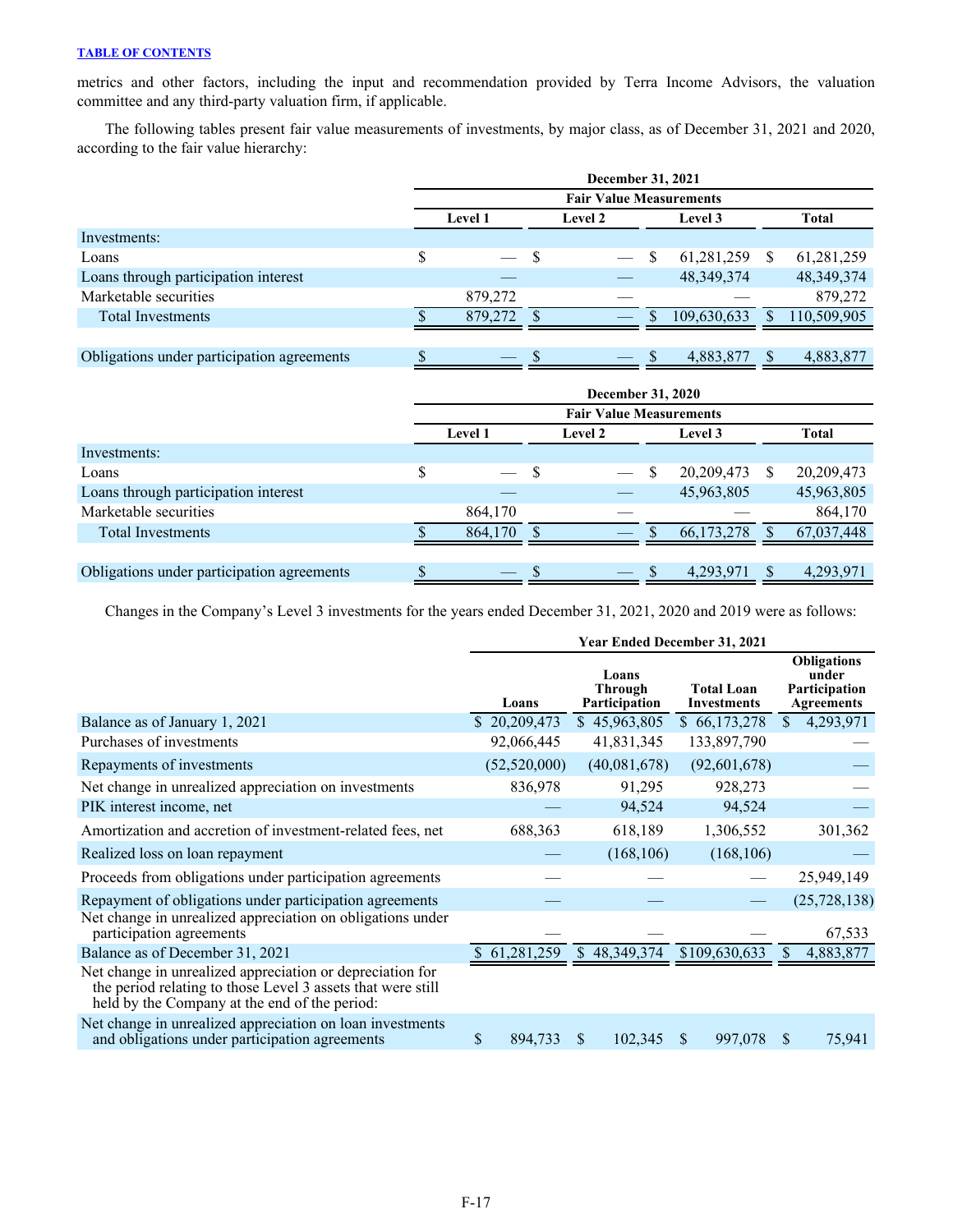|                                                                                                                                                                           | <b>Year Ended December 31, 2020</b> |                                          |                                         |                                                                   |  |  |
|---------------------------------------------------------------------------------------------------------------------------------------------------------------------------|-------------------------------------|------------------------------------------|-----------------------------------------|-------------------------------------------------------------------|--|--|
|                                                                                                                                                                           | Loans                               | Loans<br>Through<br><b>Participation</b> | <b>Total Loan</b><br><b>Investments</b> | <b>Obligations</b><br>under<br>Participation<br><b>Agreements</b> |  |  |
| Balance as of January 1, 2020                                                                                                                                             | \$18,598,767                        | \$43,237,452                             | \$61,836,219                            | 3,204,263<br>S.                                                   |  |  |
| Purchases of investments                                                                                                                                                  | 4,516,448                           | 8,817,308                                | 13,333,756                              |                                                                   |  |  |
| Repayments of investments                                                                                                                                                 | (2,500,000)                         | (5,907,426)                              | (8,407,426)                             |                                                                   |  |  |
| Net change in unrealized depreciation on investments                                                                                                                      | (569, 385)                          | (733,690)                                | (1,303,075)                             |                                                                   |  |  |
| PIK interest income, net                                                                                                                                                  |                                     | 353,930                                  | 353,930                                 |                                                                   |  |  |
| Amortization and accretion of investment-related fees, net                                                                                                                | 120,786                             | 196,231                                  | 317,017                                 | 25,662                                                            |  |  |
| Amortization of discount and premium on investments, net                                                                                                                  | 42,857                              |                                          | 42,857                                  |                                                                   |  |  |
| Proceeds from obligations under participation agreements                                                                                                                  |                                     |                                          |                                         | 1,129,112                                                         |  |  |
| Net change in unrealized depreciation on obligations under<br>participation agreements                                                                                    |                                     |                                          |                                         | (65,066)                                                          |  |  |
| Balance as of December 31, 2020                                                                                                                                           | 20,209,473<br>S.                    | \$45,963,805                             | \$66,173,278                            | 4,293,971<br>У,                                                   |  |  |
| Net change in unrealized appreciation or depreciation for<br>the period relating to those Level 3 assets that were still<br>held by the Company at the end of the period: |                                     |                                          |                                         |                                                                   |  |  |
| Net change in unrealized depreciation on loan investments<br>and obligations under participation agreements                                                               | \$<br>(320,124)                     | $(677,616)$ \$<br>S.                     | (997,740)                               | (65,066)<br><sup>8</sup>                                          |  |  |

|                                                                                                                                                                           | Year Ended December 31, 2019 |                                   |                                         |                                                                   |  |
|---------------------------------------------------------------------------------------------------------------------------------------------------------------------------|------------------------------|-----------------------------------|-----------------------------------------|-------------------------------------------------------------------|--|
|                                                                                                                                                                           | Loans                        | Loans<br>Through<br>Participation | <b>Total Loan</b><br><b>Investments</b> | <b>Obligations</b><br>under<br>Participation<br><b>Agreements</b> |  |
| Balance as of January 1, 2019                                                                                                                                             | \$23,571,020                 | \$55,915,765                      | \$79,486,785                            | <sup>S</sup>                                                      |  |
| Purchases of investments                                                                                                                                                  | 12,376,727                   | 7,008,710                         | 19,385,437                              |                                                                   |  |
| Repayments of investments                                                                                                                                                 | (17,717,701)                 | (19,805,718)                      | (37, 523, 419)                          |                                                                   |  |
| Net change in unrealized depreciation on investments                                                                                                                      | 121,556                      | (208, 402)                        | (86, 846)                               |                                                                   |  |
| PIK interest income, net                                                                                                                                                  |                              | 91,878                            | 91,878                                  |                                                                   |  |
| Amortization and accretion of investment-related fees, net                                                                                                                | 238,592                      | 235,219                           | 473,811                                 | 9,901                                                             |  |
| Amortization of discount and premium on investments, net                                                                                                                  | 8,573                        |                                   | 8,573                                   |                                                                   |  |
| Proceeds from obligations under participation agreements                                                                                                                  |                              |                                   |                                         | 3,120,888                                                         |  |
| Net change in unrealized depreciation on obligations under<br>participation agreements                                                                                    |                              |                                   |                                         | 73,474                                                            |  |
| Balance as of December 31, 2019                                                                                                                                           | 18,598,767                   | \$43,237,452                      | 61,836,219<br>S.                        | 3,204,263                                                         |  |
| Net change in unrealized appreciation or depreciation for<br>the period relating to those Level 3 assets that were still<br>held by the Company at the end of the period: |                              |                                   |                                         |                                                                   |  |
| Net change in unrealized depreciation on loan investments<br>and obligations under participation agreements                                                               | \$<br>280,553                | $(165,298)$ \$<br>S.              | 115,255                                 | S<br>73,474                                                       |  |

 Transfers between levels, if any, are recognized at the beginning of the period in which transfers occur. For the years ended December 31, 2021, 2020 and 2019, there were no transfers.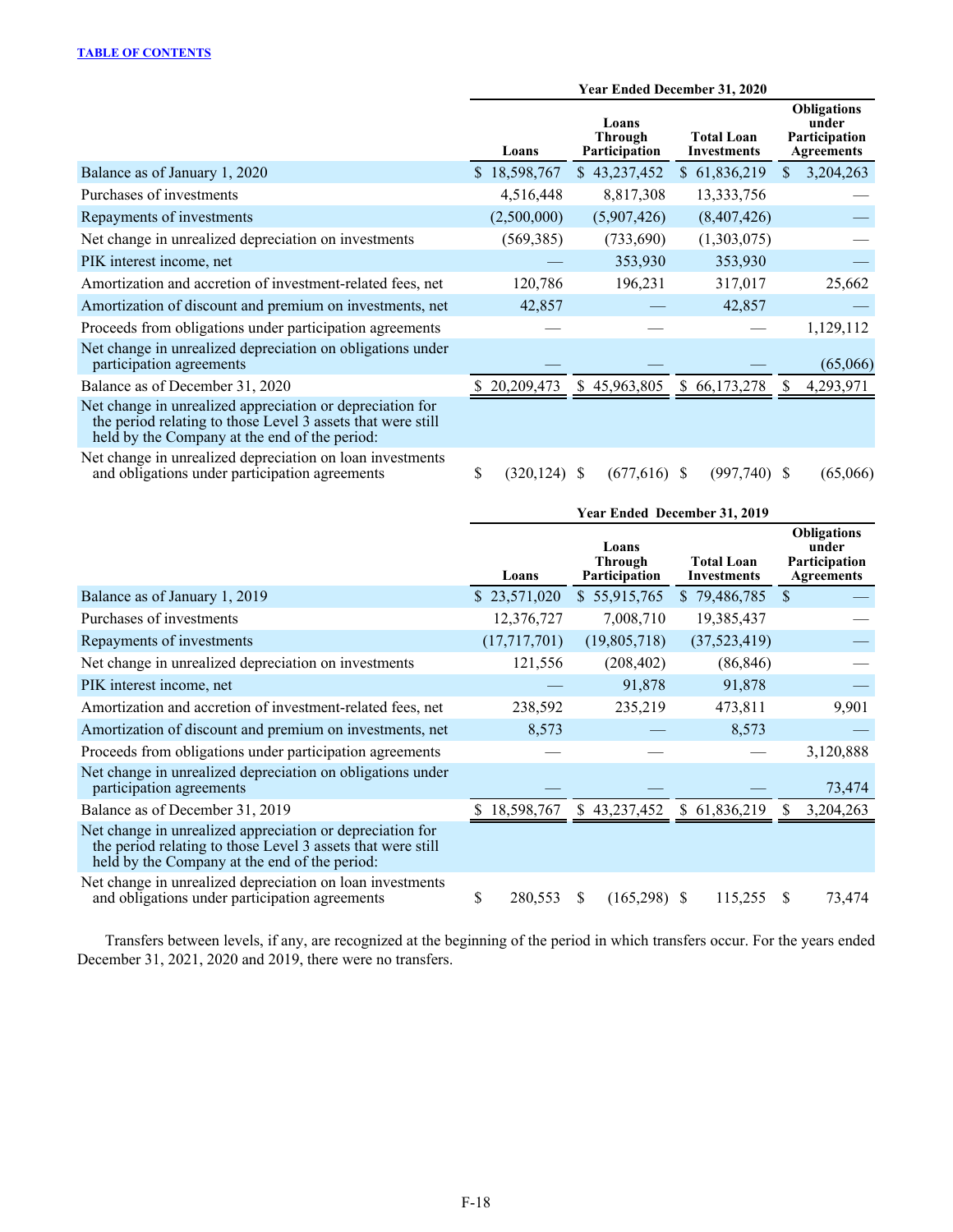## <span id="page-78-0"></span>*Significant Unobservable Inputs*

The following table summarizes the significant unobservable inputs used by the Company to value the Level 3 investments as of December 31, 2021 and 2020. The table is not intended to be all-inclusive, but instead identifies the significant unobservable inputs relevant to the determination of fair values.

|                                            |                   | December 31, 2021           |                    |                |                |           |
|--------------------------------------------|-------------------|-----------------------------|--------------------|----------------|----------------|-----------|
|                                            |                   | Primary<br><b>Valuation</b> |                    | Range          | Weighted       |           |
| <b>Asset Category</b>                      | <b>Fair Value</b> | Technique                   | Unobservable Input | <b>Minimum</b> | <b>Maximum</b> |           |
| Assets:                                    |                   |                             |                    |                |                |           |
| Loans                                      | 61,281,259<br>S.  | Discounted cash flow        | Discount rate      | 8.25%          | 15.00 %        | 12.58 %   |
| Loans through participation interest       | 48, 349, 374      | Discounted cash flow        | Discount rate      | 12.37 %        | 15.00 %        | 14.40 %   |
| <b>Total Level 3 Assets</b>                | \$109,630,633     |                             |                    |                |                |           |
| <b>Liabilities:</b>                        |                   |                             |                    |                |                |           |
| Obligations under participation agreements | 4,883,877<br>S    | Discounted cash flow        | Discount rate      | 8.25 %         | 8.25 %         | $8.25 \%$ |
|                                            |                   | December 31, 2020           |                    |                |                |           |
|                                            |                   | Primary                     |                    | Range          |                | Weighted  |
| <b>Asset Category</b>                      | <b>Fair Value</b> | Valuation<br>Technique      | Unobservable Input | <b>Minimum</b> | <b>Maximum</b> | Average   |
| Assets:                                    |                   |                             |                    |                |                |           |
| Loans                                      | 20,209,473<br>\$  | Discounted cash flow        | Discount rate      | 10.90 %        | 12.89 %        | 12.59 %   |
| Loans through participation interest       | 45,963,805        | Discounted cash flow        | Discount rate      | 12.13 %        | $20.05 \%$     | 14.71 %   |
| <b>Total Level 3 Assets</b>                | 66,173,278        |                             |                    |                |                |           |
| <b>Liabilities:</b>                        |                   |                             |                    |                |                |           |
| Obligations under participation agreements | 4,293,971<br>S    | Discounted cash flow        | Discount rate      | 12.89 %        | 12.89 %        | 12.89 %   |

 If the weighted average discount rate used to value the Company's investments were to increase, the fair value of the Company's investments would decrease. Conversely, if the weighted average discount rate used to value the Company's investments were to decrease, the fair value of Company's investments would increase.

#### *Financial Instruments Not Carried at Fair Value*

As of December 31, 2021, the Company had \$38.4 million of unsecured notes payable and \$5.0 million of term loan payable outstanding [\(Note 5](#page-82-0)). The Company has not elected the fair value option for its unsecured notes payable and term loan payable. The table below presents detailed information regarding the unsecured notes payable and term loan payable at December 31, 2021:

|                                  |       | <b>December 31, 2021</b> |                          |  |                       |  |                   |
|----------------------------------|-------|--------------------------|--------------------------|--|-----------------------|--|-------------------|
|                                  | Level |                          | <b>Principal Balance</b> |  | <b>Carrying Value</b> |  | <b>Fair Value</b> |
| Unsecured notes payable $(1)(2)$ |       |                          | 38,375,000               |  | 36,497,612 \$         |  | 39,403,450        |
| Term loan payable $(3)(4)$       |       |                          | 5,000,000                |  | 4,170,164             |  | 5,000,000         |
|                                  |       |                          | 43,375,000               |  | 40,667,776            |  | 44,403,450        |

(1) Amount is net of unamortized issue discount of \$1.0 million and unamortized deferred financing costs of \$0.9 million.

(2) Valuation falls under Level 1 of the fair value hierarchy, which is based on the trading price of \$25.67 as of the close of business day on December 31, 2021.

- (3) Amount is net of unamortized issue discount of \$0.6 million and unamortized deferred financing costs of \$0.2 million.
- (4) Valuation falls under Level 3 of the fair value hierarchy, which is based on a discounted cash flow model with a discount rate of 5.625%.

## **Note 4. Related Party Transactions**

 $\mathcal{L}_\text{max}$  and  $\mathcal{L}_\text{max}$ 

The Company entered into various agreements with Terra Income Advisors whereby the Company pays and reimburses Terra Income Advisors for certain fees and expenses. Additionally, the Company paid Terra Capital Markets certain fees providing certain administrative support services.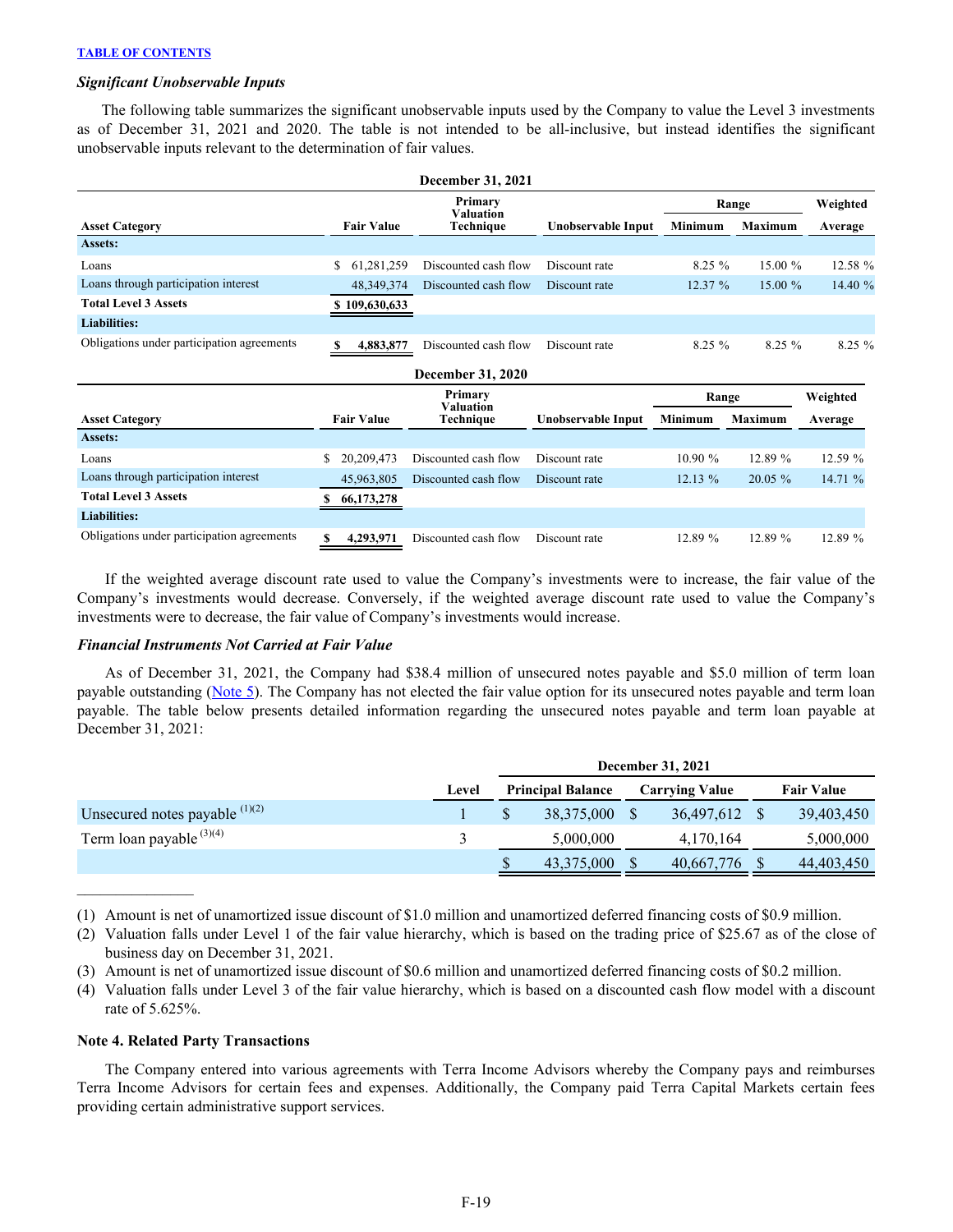The following table presents a summary of such fees and reimbursements in accordance with the terms of the related agreements:

|                                                                           | <b>Years Ended December 31,</b> |           |  |           |  |           |
|---------------------------------------------------------------------------|---------------------------------|-----------|--|-----------|--|-----------|
|                                                                           |                                 | 2021      |  | 2020      |  | 2019      |
| <b>Amounts Included in the Statements of Operations</b>                   |                                 |           |  |           |  |           |
| Base management fees                                                      |                                 | 2,182,947 |  | 1,517,858 |  | 1,594,165 |
| Incentive fee (reversal of incentive fee) on capital gains <sup>(1)</sup> |                                 | 291.710   |  | 6.214     |  | (32, 884) |
| Operating expense reimbursement to Adviser <sup>(2)</sup>                 |                                 | 1,222,217 |  | 799.893   |  | 897,816   |
| Servicing fees $(3)$                                                      |                                 | 501,718   |  | 705,555   |  | 844,429   |

(1) For the year ended December 31, 2019, the Company reversed previously accrued incentive fees on capital gains of \$36,783. Incentive fees on capital gains are based on 20% of net realized and unrealized capital gains. No incentive fees on capital gains are actually payable by the Company with respect to unrealized gains unless and until those gains are realized.

- (2) Amounts are primarily compensation for time spent supporting the Company's day-to-day operations.
- (3) As discussed in "*Servicing Plan*" below, on September 30, 2017, the Company adopted the servicing plan. The servicing fee is recorded as expense on the consolidated statements of operations in the period in which it was incurred. As of both December 31, 2021 and 2020, unpaid servicing fees were \$0.3 million and were included in accrued expenses on the consolidated statements of assets and liabilities. Starting on December 23, 2020, the Company pays the servicing fees to brokers directly.

## *Due to Related Party*

 $\mathcal{L}_\text{max}$  and  $\mathcal{L}_\text{max}$ 

As of December 31, 2021, amount due to a related party was \$3.1 million, primary related to reserve funding held by the Company on a loan originated by an affiliate. The reserve funding was transferred to the affiliate in February 2022. As of December 31, 2020, there was no due to related party.

## *Due to / Due from Adviser*

The Company determined that it has the right of offset on the amounts due to and due from Terra Income Advisors under the guidance in ASC Topic 210, *Balance Sheet*. As such, the net amount is presented as Due to Adviser, net on the consolidated statements of assets and liabilities.

The following table presents a summary of Due to Adviser, net as of December 31, 2021 and 2020:

|                                                             |   | December 31,        |  |         |  |
|-------------------------------------------------------------|---|---------------------|--|---------|--|
|                                                             |   | 2021<br><b>2020</b> |  |         |  |
| Due to Adviser:                                             |   |                     |  |         |  |
| Base management fee and expense reimbursement payable       |   | 551,330             |  | 342,157 |  |
| Incentive fees on capital gains <sup><math>(1)</math></sup> |   | 291.710             |  | 161,735 |  |
|                                                             | C | 843,040             |  | 503,892 |  |

(1) Incentive fees on capital gains are based on 20% of accumulated net realized and unrealized capital gains of \$1.5 million and \$0.8 million as of December 31, 2021 and 2020, respectively. No incentive fees on capital gains are actually payable by the Company with respect to unrealized gains unless and until those gains are realized.

## *Management and Incentive Fee Compensation to Adviser*

Pursuant to the Investment Advisory Agreement, Terra Income Advisors is responsible for the Company's day-to-day operations. Pursuant to the Investment Advisory Agreement, Terra Income Advisors is paid for its services in two components — a base management fee and an incentive fee. The base management fee is calculated at an annual rate of 2.0% of the Company's average gross assets. The base management fee is payable quarterly in arrears and calculated based on the average value of the Company's gross assets at the end of the two most recently completed calendar quarters.

The incentive fee consists of two parts. The first part, which is referred to as the subordinated incentive fee on income, is calculated and payable quarterly in arrears based upon the Company's "pre-incentive fee net investment income" for the immediately preceding quarter. The subordinated incentive fee on income is subject to a quarterly hurdle rate, expressed as a rate of return on adjusted capital at the beginning of the most recently completed calendar quarter, of 2.0% (8.0% annualized),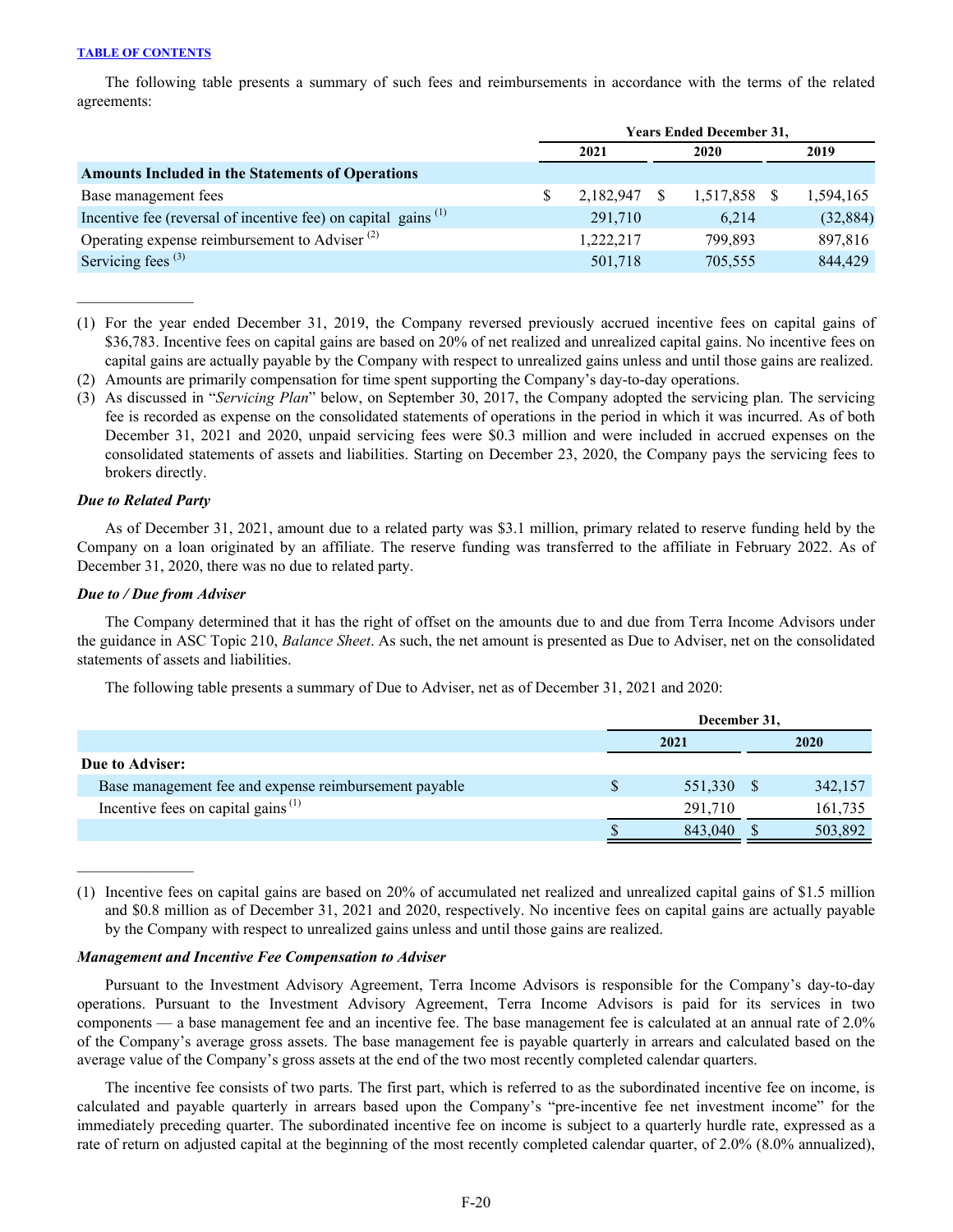subject to a "catch-up" feature. For this purpose, "pre-incentive fee net investment income" means interest income, dividend income and any other income (including any other fees, other than fees for providing managerial assistance, such as commitment, origination, structuring, diligence and consulting fees or other fees that the Company receives from portfolio companies) accrued during the calendar quarter, minus the Company's operating expenses for the quarter (including the base management fee, expenses reimbursed to Terra Income Advisors under the Investment Advisory Agreement and any interest expense and dividends paid on any issued and outstanding preferred stock, but excluding the incentive fee). Pre-incentive fee net investment income includes, in the case of investments with a deferred interest feature (such as original issue discount, debt instruments with PIK interest and zero-coupon securities), accrued income that the Company has not yet received in cash. Preincentive fee net investment income does not include any realized capital gains, realized capital losses or unrealized capital appreciation or depreciation. The calculation of the subordinated incentive fee on income for each quarter is as follows:

- No incentive fee is payable to Terra Income Advisors in any calendar quarter in which the Company's pre-incentive fee net investment income does not exceed the hurdle rate of 2.0% (8.0% annualized);
- 100% of the Company's pre-incentive fee net investment income, if any, that exceeds the hurdle rate but is less than or equal to 2.5% in any calendar quarter (10.0% annualized) is payable to Terra Income Advisors, all or any portion of which may be waived or deferred in Terra Income Advisors's discretion. This portion of the pre-incentive fee net investment income (which exceeds the hurdle rate but is less than or equal to 2.5%) is referred to as the "catch-up." The catch-up provision is intended to provide Terra Income Advisors with an incentive fee of 20.0% on all of the Company's pre-incentive fee net investment income when the Company's pre-incentive fee net investment income reaches 2.5% in any calendar quarter; and
- 20.0% of the amount of the Company's pre-incentive fee net investment income, if any, that exceeds 2.5% in any calendar quarter (10.0% annualized) is payable to Terra Income Advisors once the hurdle rate is reached and the catchup is achieved.

The second part of the incentive fee, which is referred to as the incentive fee on capital gains, is an incentive fee on capital gains earned on liquidated investments from the portfolio and is determined and payable in arrears as of the end of each calendar year (or upon termination of the Investment Advisory Agreement). This fee equals 20.0% of the Company's incentive fee on capital gains, which equals the realized capital gains on a cumulative basis from inception, calculated as of the end of the applicable period, computed net of all realized capital losses and unrealized capital depreciation on a cumulative basis, less the aggregate amount of any previously paid capital gains incentive fees. On a quarterly basis, the Company accrues (but does not pay) for the unrealized capital gains incentive fee by calculating such fee as if it were due and payable as of the end of such period.

#### *Operating Expenses*

The Company reimburses Terra Income Advisors for operating expenses incurred in connection with administrative services provided to the Company, including compensation to administrative personnel. The Company does not reimburse Terra Income Advisors for personnel costs in connection with services for which Terra Income Advisors receives a separate fee. In addition, the Company does not reimburse Terra Income Advisors for (i) rent or depreciation, capital equipment or other costs of Terra Income Advisors's own administrative items, or (ii) salaries, fringe benefits, travel expenses and other administrative items incurred or allocated to any controlling person of Terra Income Advisors.

### *Servicing Plan*

On September 30, 2017, the Board adopted the servicing plan (the "Servicing Plan"). Pursuant to the Servicing Plan, Terra Capital Markets was entitled to receive a servicing fee at an annual rate of 1.125% of the most recently published NAV per share of the Company's common stock, of which up to 0.75% is reallowed to selected dealers, in exchange for providing certain administrative support services. With respect to each share sold, excluding shares sold through the DRIP, the servicing fee is payable annually on the anniversary of the applicable month of purchase. The Servicing Plan will remain in effect for so long as such continuance is approved quarterly by the Board, including a majority of the directors who are not "interested persons" as defined in the 1940 Act and who have no direct or indirect financial interest in the operation of the Servicing Plan or in any agreements entered into in connection therewith. In addition, the Board will review all payments made pursuant to the Servicing Plan at least quarterly. The Company will no longer incur the annual servicing fee upon the earlier of (i) the aggregate underwriting compensation from all sources, including selling commissions, dealer manager fees, broker-dealer fees, and servicing fees would exceed 10% of the gross proceeds in the Offering, (ii) with respect to a specific share, the date that such share is redeemed or is no longer outstanding, and (iii) the date, if any, upon which a liquidity event occurs.

On December 23, 2020, Terra Capital Markets assigned to us certain of its administration support services and certain obligations under the Dealer Manager Agreement, including making future payments of the previously reallowed servicing fee under the Servicing Plan directly to selected dealers, effectively reducing the servicing fee to 0.75%.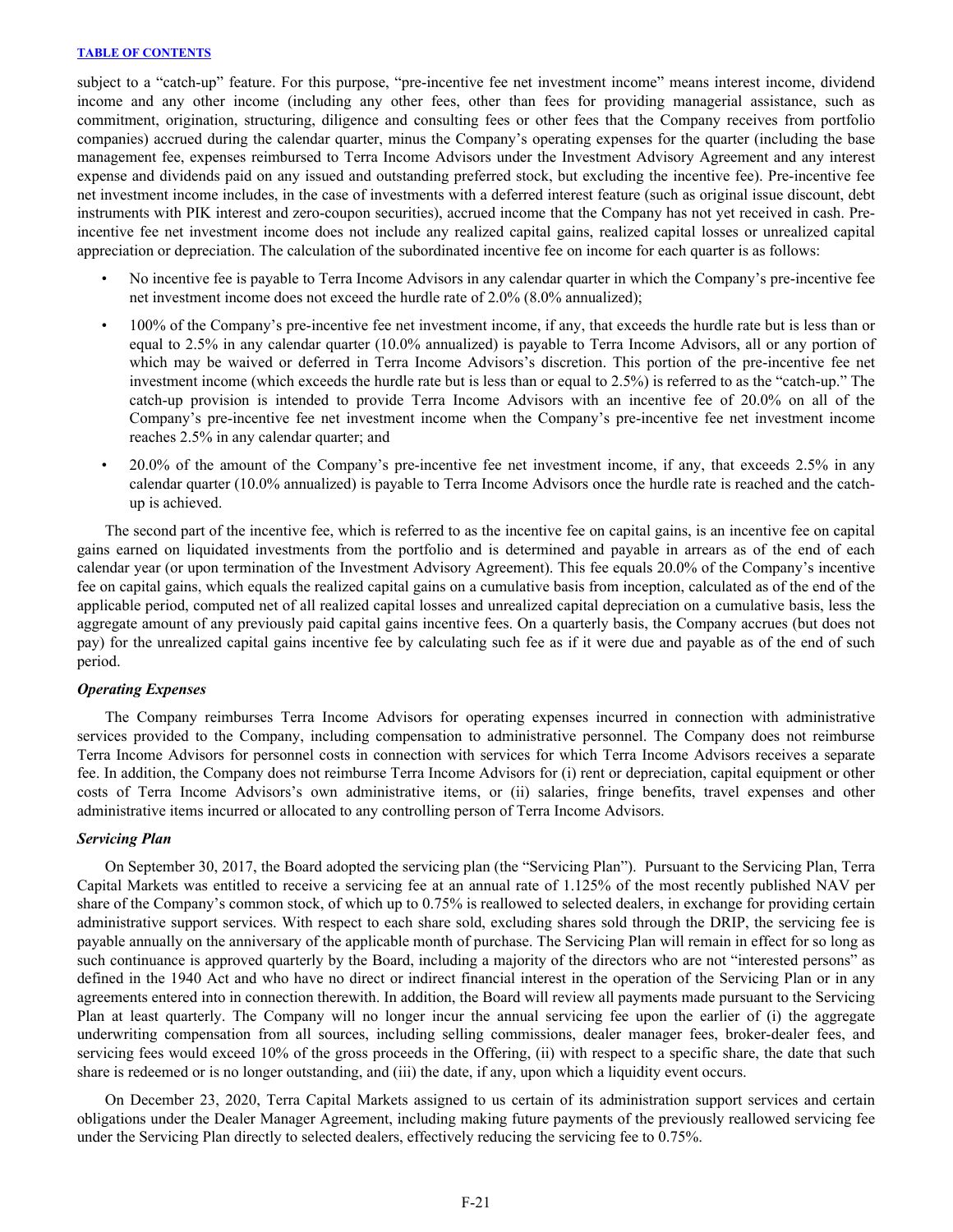## *Participation Agreements*

The Company may enter into participation agreements with related and unrelated parties, primarily other affiliated funds of Terra Income Advisors. The participation agreements provide the Company with the opportunity to invest along the same terms, conditions, price and rights in the specified investment. The purpose of the participation agreements is to allow the Company and an affiliate to originate a specified investment when, individually, the Company does not have the liquidity to do so or to achieve a certain level of portfolio diversification. The Company may transfer portions of its investments to other participants or it may be a participant to an investment held by another entity.

ASC Topic 860, *Transfers and Servicing* ("ASC 860")*,* establishes accounting and reporting standards for transfers of financial assets. ASC 860-10 provides consistent standards for distinguishing transfers of financial assets that are sales from transfers that are secured borrowings. The Company has determined that the participation agreements it enters into are accounted for as secured borrowings under ASC Topic 860 (see "*Participation Interests*" in [Note 2](#page-71-0) and "*Obligations under Participation Agreements*" in [Note 3\)](#page-75-0).

*Participation interest purchased by the Company:* The below tables list the investment interests participated by the Company via participation agreement (each, a "PA") as of December 31, 2021 and 2020. In accordance with the terms of each PA, each participant's rights and obligations, including interest income and other income (*e.g.*, exit fee and prepayment income) and related fees/expenses are based upon its respective pro-rata participation interest in such investments, as specified in the respective PA. The Company's share of the investment is repayable only from the proceeds received from the related borrower/ issuer of the investment, and therefore the Company is also subject to the credit risk (*i.e.*, risk of default by the underlying borrower/issuer).

Pursuant to each PA, the affiliated fund receives and allocates the interest income and other related investment incomes in respect of the investment to the Company. The Company pays related expenses (*i.e.*, the base management fee) directly to Terra Income Advisors.

|                                   |                             |               | December 31, 2020          |                             |               |  |  |
|-----------------------------------|-----------------------------|---------------|----------------------------|-----------------------------|---------------|--|--|
| Participating<br><b>Interests</b> | Principal<br><b>Balance</b> | Fair<br>Value | Participating<br>Interests | Principal<br><b>Balance</b> | Fair<br>Value |  |  |
| 35.0 %                            | 21,004,423                  | 20,250,306    | 35.0%                      | 18,856,077                  | 18, 177, 257  |  |  |
| 23.0 %                            | 6,808,000                   | 6,874,428     | 23.0 %                     | 6,295,100                   | 6,347,853     |  |  |
| 50.0 $%$                          | 7,806,257                   | 7,877,552     | 50.0 $%$                   | 4,272,257                   | 4,306,434     |  |  |
| 53.0 %                            | 13,237,500                  | 13,347,088    | $- \frac{9}{6}$            |                             |               |  |  |
| $-$ %                             |                             |               | 44.0 $\%$                  | 4,594,729                   | 4,607,695     |  |  |
| $-$ %                             |                             |               | $80.0 \%$                  | 8,480,000                   | 8,565,819     |  |  |
| $-$ %                             |                             |               | 14.0 $%$                   | 3,962,508                   | 3,958,747     |  |  |
|                                   | \$48,856,180                | \$48,349,374  |                            | \$46,460,671                | \$45,963,805  |  |  |
|                                   |                             |               | December 31, 2021          |                             |               |  |  |

(1) The loan is held in the name of Terra Property Trust, Inc., an affiliated entity managed by a subsidiary of Terra Capital Partners.

(2) The loan is held in the name of Mavik Real Estate Special Opportunities Fund REIT, LLC (formerly known as Terra Real Estate Credit Opportunities Fund REIT, LLC).

(3) The principal amount includes PIK interest of \$0.2 million as of December 31, 2020.

(4) The loan was repaid in 2021.

 $\mathcal{L}_\text{max}$  and  $\mathcal{L}_\text{max}$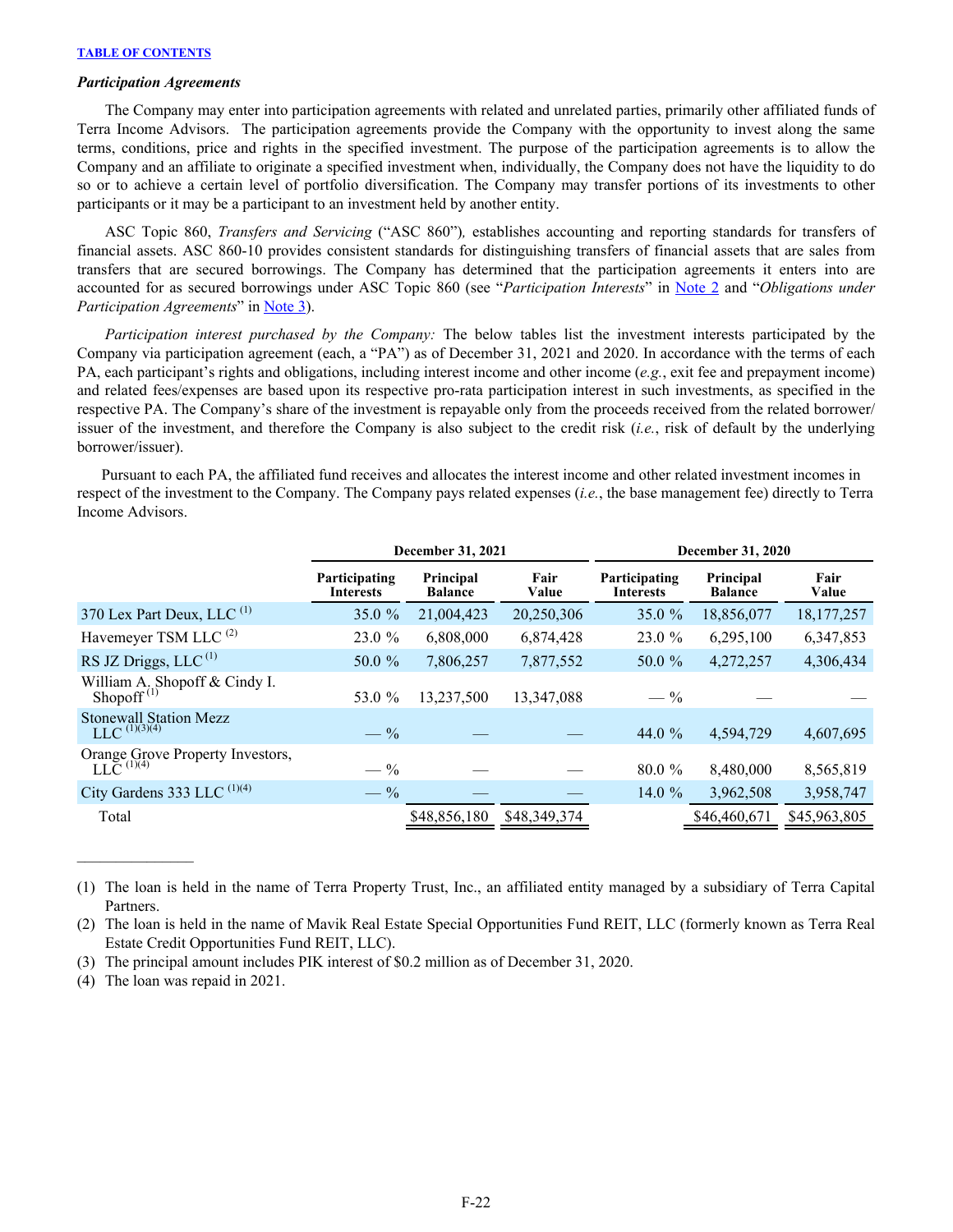<span id="page-82-0"></span>*Transfers of participation interests by the Company:* The following table summarizes the investments that were subject to PAs with investment partnerships affiliated with Terra Income Advisors as of December 31, 2021 and 2020:

|                                        |            |                   | December 31, 2021                                                         |                                                                           |                   |  |  |
|----------------------------------------|------------|-------------------|---------------------------------------------------------------------------|---------------------------------------------------------------------------|-------------------|--|--|
|                                        |            |                   | <b>Transfers treated as</b><br>obligations under participation agreements |                                                                           |                   |  |  |
|                                        | Principal  | <b>Fair Value</b> | % Transferred                                                             | Principal                                                                 | <b>Fair Value</b> |  |  |
| Hillsborough Owners LLC <sup>(1)</sup> | 16,210,029 | 16,279,593        | 30.0 $\%$                                                                 | 4,863,009                                                                 | 4,883,877         |  |  |
|                                        |            |                   | December 31, 2020                                                         |                                                                           |                   |  |  |
|                                        |            |                   |                                                                           | <b>Transfers treated as</b><br>obligations under participation agreements |                   |  |  |
|                                        | Principal  | <b>Fair Value</b> | % Transferred                                                             | Principal                                                                 | <b>Fair Value</b> |  |  |
| LD Milpitas Mezz, LP $^{(2)}$          | 17,000,000 | 17,175,880        | 25.0%                                                                     | 4,250,000                                                                 | 4,293,971         |  |  |

(1) Participant is Terra Property Trust, Inc.

(2) On June 27, 2018, the Company entered into a participation agreement with Terra Property Trust, Inc. to sell a 25% participation interest, or \$4.3 million, in a \$17.0 million mezzanine loan. This obligation under participation agreement was repaid in May 2021.

#### *Co-investment*

As a BDC, the Company is subject to certain regulatory restrictions in making its investments. For example, the Company may be prohibited under the 1940 Act from knowingly participating in certain transactions with its affiliates without the prior approval of its Board who are not interested persons and, in some cases, prior approval by the SEC. The SEC has granted the Company exemptive relief permitting it, subject to satisfaction of certain conditions, to co-invest in certain privately negotiated investment transactions with certain affiliates of Terra Income Advisors, including Terra Secured Income Fund, LLC, Terra Secured Income Fund 2, LLC, Terra Secured Income Fund 3, LLC, Terra Secured Income Fund 4, LLC, Terra Secured Income Fund 5, LLC, Terra Secured Income Fund 5 International, Terra Income Fund International and Terra Secured Income Fund 7, LLC, Terra Property Trust, Inc. and any future BDC or closed-end management investment company that is registered under the 1940 Act and is advised by Terra Income Advisors or its affiliated investment advisers (the "Co-Investment Affiliates"). However, the Company will be prohibited from engaging in certain transactions with its affiliates even under the terms of this exemptive order. The Company believes this relief will not only enhance its ability to further its investment objectives and strategy, but may also increase favorable investment opportunities for the Company, in part by allowing the Company to participate in larger investments, together with its Co-Investment Affiliates, than would be available to the Company if it had not obtained such relief.

### **Note 5. Debt**

#### *Senior Unsecured Notes*

On February 10, 2021, the Company issued \$34.8 million in aggregate principal amount of 7.00% fixed-rate notes due 2026, for net proceeds of \$33.7 million after deducting underwriting commissions of \$1.1 million. On February 26, 2021, the underwriters exercised the option to purchase an additional \$3.6 million of the notes for net proceeds of \$3.5 million, after deducting underwriting commissions of \$0.1 million. Interest on the notes is paid quarterly in arrears every March 30, June 30, September 30 and December 30, at a rate of 7.00% per year, beginning June 30, 2021. The notes mature on March 31, 2026. The notes may be redeemed in whole or in part at any time or from time to time at the Company's option on or after February 10, 2023. In connection with the issuance of the notes, the Company incurred deferred financing costs totaling \$1.0 million, to be amortized to interest expense over the term of the notes.

In accordance with the 1940 Act, the Company is allowed to borrow amounts such that its asset coverage, calculated pursuant to the 1940 Act, is at least 200% after such borrowing. Additionally, under the Indenture between the Company and the trustee, the Company is required to maintain a minimum asset coverage ratio of 200%. As of December 31, 2021, the Company's asset coverage ratio was 247.0%. As such, the Company was in compliance with the asset coverage ratio requirement under the Indenture as well as the 1940 Act.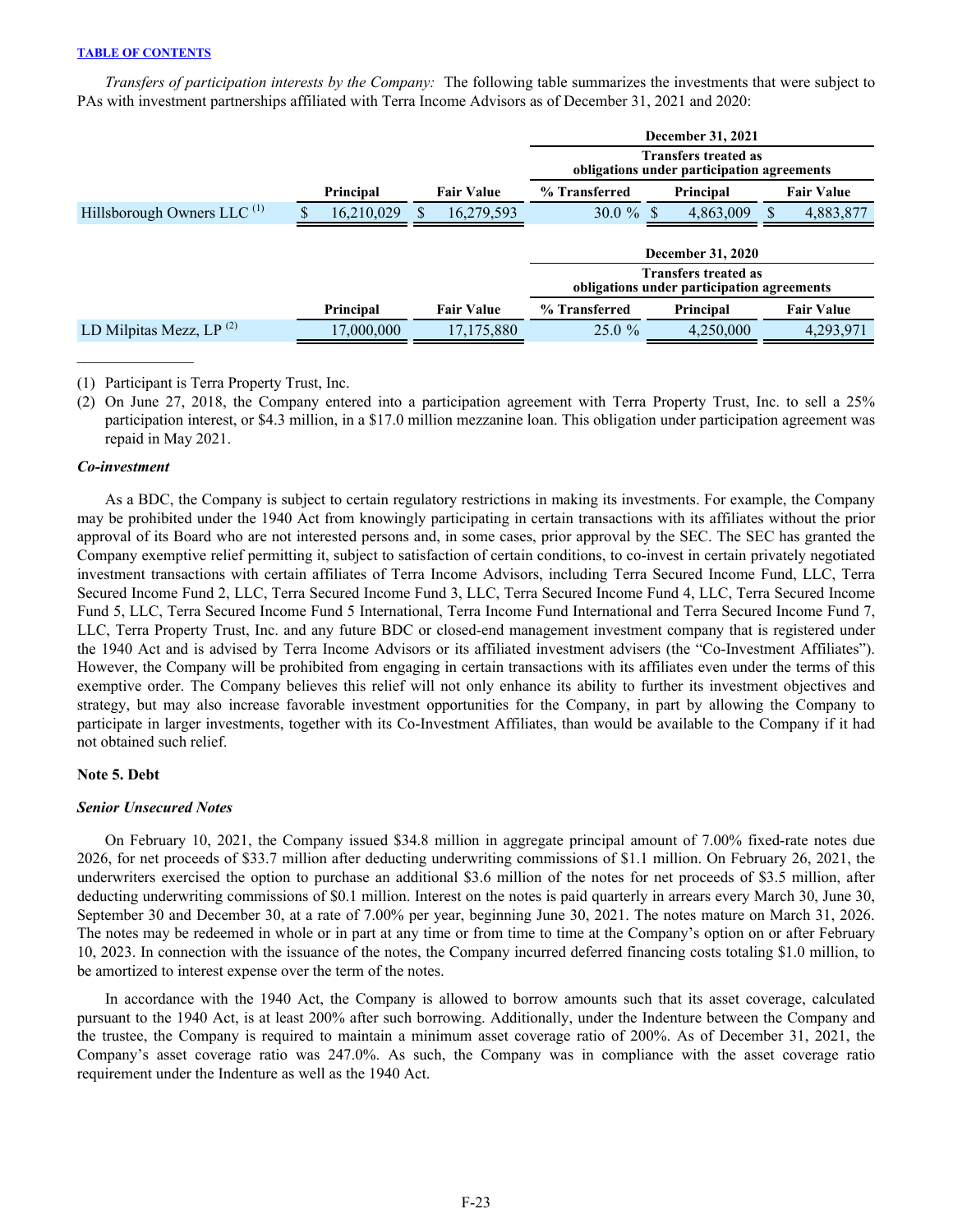For the year ended December 31, 2021, the components of interest expense were as follows:

|                                   |   | <b>Year Ended</b><br>December 31, 2021 |
|-----------------------------------|---|----------------------------------------|
| Stated interest expense           | S | 2,387,779                              |
| Amortization of issue discount    |   | 175,305                                |
| Amortization of financing costs   |   | 140,027                                |
| <b>Total interest expense</b>     |   | 2,703,111                              |
| Weighted average debt outstanding | S | 34,010,616                             |
| Cash paid for interest expense    | S | 2,387,779                              |
| Stated interest rate              |   | 7.00 %                                 |
| Effective interest rate $(1)$     |   | $7.63\%$                               |

(1) The effective interest rate of the debt component is equal to the stated interest rate plus the amortization of issue discount.

## *Term Loan*

 $\mathcal{L}_\text{max}$  and  $\mathcal{L}_\text{max}$ 

On April 9, 2021, the Company, as borrower, entered into a credit agreement (the "Credit Agreement") with Eagle Point Credit Management LLC, as the administrative agent and collateral agent ("Eagle Point"), and certain funds and accounts managed by Eagle Point, as lenders (in such capacity, collectively, the "Lenders"). The Credit Agreement provides for (i) a delayed draw term loan to the Company of \$25.0 million (the "Term Loan") and (ii) additional incremental loans in a minimum amount of \$1.0 million and multiples of \$0.5 million in excess thereof, which may be approved by a Lender in its sole discretion ("Incremental Loans," and together with the Term Loan, the "Loans").

The scheduled maturity date of the Loans is April 9, 2025. The Loans bear interest on the outstanding principal amount thereof at a rate equal to 5.625% per annum; provided that if at any time the Company is rated below investment grade, the interest rate shall increase to 6.625% until the rating is no longer below investment grade. In connection with the entry into the Credit Agreement, the Company also agreed to pay Eagle Point an upfront fee in an amount equal to 2.50% of the loan commitment amount on the initial borrowing date as described in the Credit Agreement. The Company also pays, with respect to any unused portion of the Term Loan, a commitment fee of 0.75% per annum.

In connection with entering into the Credit Agreement, the Company incurred deferred financing costs totaling \$0.3 million, to be amortized to interest expense over the term of the Term Loan. On August 31, 2021, the Company made an initial draw on the Term Loan of \$5.0 million and incurred an upfront fee of \$0.6 million, which was deducted from proceeds from borrowings under the Term Loan. The discount will be amortized to interest expense over the term of the Term Loan. As of December 31, 2021, the amount outstanding under the Term Loan was \$5.0 million.

The Company may prepay any Loan, in whole or in part, together with all accrued but unpaid interest thereon, upon at least 30 but not more than 60 days' prior notice to the Agent. If the Company elects to make such prepayments prior to October 9, 2023, the Company will also be required to pay a make whole premium, being the present value at such date of (1) the principal amount being prepaid of such Loan, plus (2) all remaining required interest payments due on the principal amount being prepaid of such Loan through the maturity date (excluding accrued but unpaid interest to the date on which the make whole premium becomes owed), computed using a discount rate equal to the applicable U.S. Treasury rate (as set forth in the Credit Agreement) plus 50 basis points, over (B) the principal amount being prepaid of such Loan; provided that the make whole premium may in no event be less than zero.

In connection with its entry into the Credit Agreement, the Company also entered into a security agreement (the "Security Agreement"), by and among the Company, as grantor, and Eagle Point, as administrative agent, for the benefit of the Lenders, their affiliates and Eagle Point as the secured parties thereunder. Pursuant to the Security Agreement, the Company pledged substantially all of its now owned and hereafter acquired property as security for the obligations of the Company under the Credit Agreement, subject to certain limitations and restrictions set forth in the Security Agreements.

The Credit Agreement contains customary representations, warranties, reporting requirements, borrowing conditions and affirmative, negative and financial covenants, including REIT status requirements and minimum asset coverage ratio requirements. As of December 31, 2021, the Company is in compliance with these covenants. The Credit Agreement also includes usual and customary events of default and remedies for credit agreements of this nature. Events of default under the Credit Agreement include, but are not limited to: (i) the failure by the Company to make any payments when due under the Credit Agreement; (ii) the failure of the Company to perform or observe any term, covenant or agreement under the Credit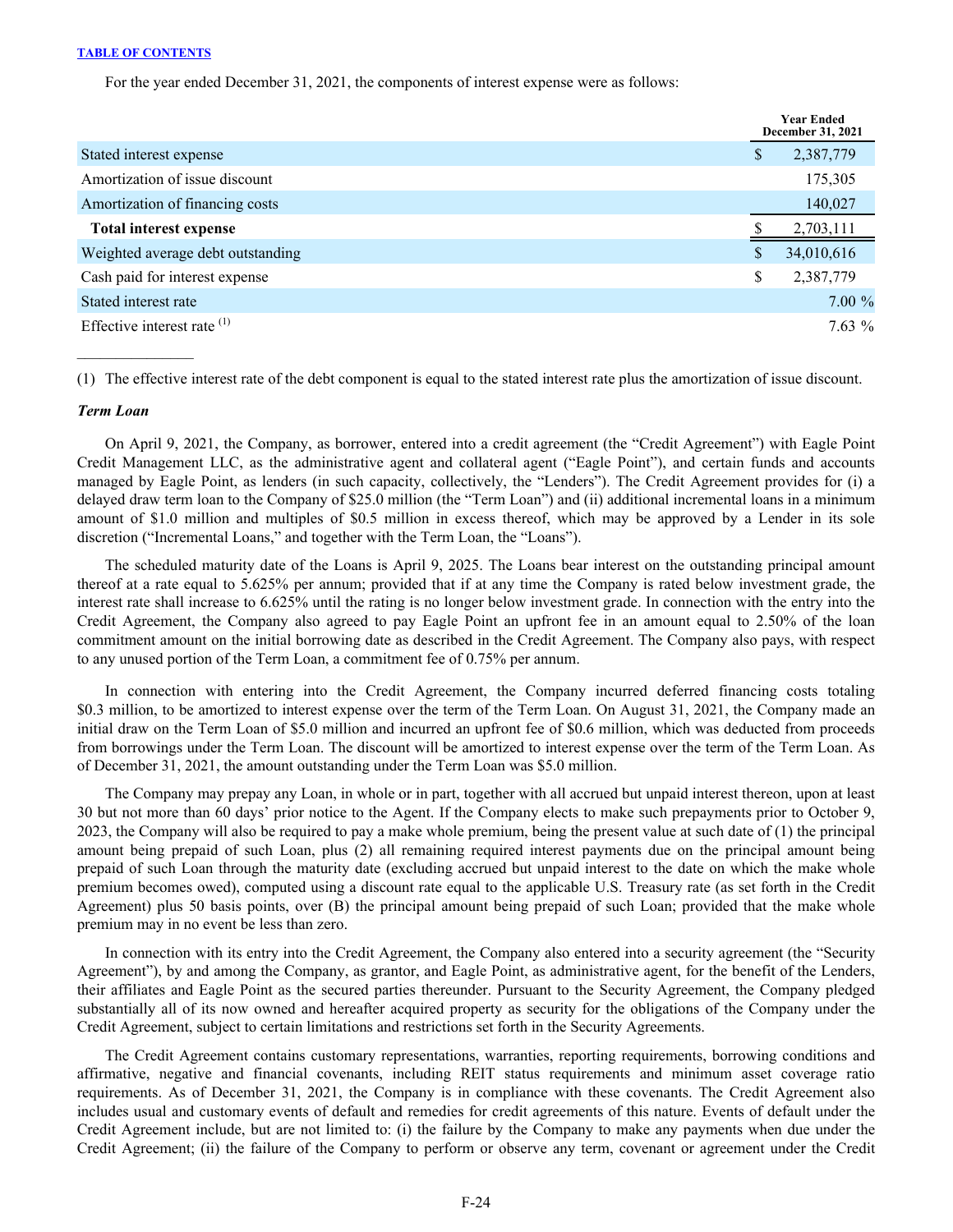Agreement or any other loan document, subject to applicable cure periods; (iii) an event of default on other material indebtedness of the Company; (iv) the bankruptcy or insolvency of the Company; and (v) judgments and attachments, with customary limits and grace periods, against the Company or its property. In addition, the Loans are subject to mandatory prepayment, at the option of each Lender, upon a change in control of the Company (as defined by the Credit Agreement).

For the year ended December 31, 2021, the components of interest expense were as follows:

|    | <b>Year Ended</b><br>December 31, 2021 |
|----|----------------------------------------|
| \$ | 95,314                                 |
|    | 38,613                                 |
|    | 53,878                                 |
|    | 125,833                                |
|    | 313,638                                |
| S  | 1,684,932                              |
| \$ | 221,147                                |
|    | 5.625 $%$                              |
|    | $6.25 \%$                              |
|    |                                        |

(1) The effective interest rate of the debt component is equal to the stated interest rate plus the amortization of issue discount.

## **Note 6. Commitments and Contingencies**

## *Impact of COVID-19*

 $\mathcal{L}_\text{max}$  and  $\mathcal{L}_\text{max}$ 

The full extent of the impact of the COVID-19 pandemic on the global economy generally, and the Company's business in particular, will depend on future developments, which are highly uncertain and cannot be predicted with confidence. As of December 31, 2021, no contingencies have been recorded on the Company's balance sheet as a result of the COVID-19 pandemic, however as the pandemic continues, it may have long-term impacts on the Company's financial condition, results of operations, and cash flows. Refer to [Note 2](#page-71-0) for further discussion of the COVID-19 pandemic.

### *Funding Commitments*

In the ordinary course of business, the Company may enter into future funding commitments, which are subject to the borrower meeting certain performance-related metrics that are monitored by the Company. As of December 31, 2021 and 2020, the Company had \$14.9 million and \$1.1 million of unfunded commitments, respectively. The Company maintained sufficient cash on hand to fund such unfunded commitments, including matching these commitments with principal repayments on outstanding loans.

## *Other*

The Company enters into contracts that contain a variety of indemnification provisions. The Company's maximum exposure under these arrangements is unknown; however, the Company has not had prior claims or losses pursuant to these contracts. Management of Terra Income Advisors has reviewed the Company's existing contracts and expects the risk of loss to the Company to be remote.

The Company is not currently subject to any material legal proceedings and, to the Company's knowledge, no material legal proceedings are threatened against the Company. From time to time, the Company may be a party to certain legal proceedings in the ordinary course of business, including proceedings relating to the enforcement of the Company's rights under contracts with its portfolio companies. While the outcome of any legal proceedings cannot be predicted with certainty, the Company does not expect that any such proceedings will have a material adverse effect upon its financial condition or results of operations.

See [Note 4.](#page-78-0) "Related Party Transactions", for a discussion of the Company's commitments to Terra Income Advisors.

### **Note 7. Income Taxes**

The Company elected to be taxed as a REIT under the Code commencing with its short taxable year beginning October 1, 2018 and ending December 31, 2018. In order to qualify as a REIT, the Company is required, among other things, to distribute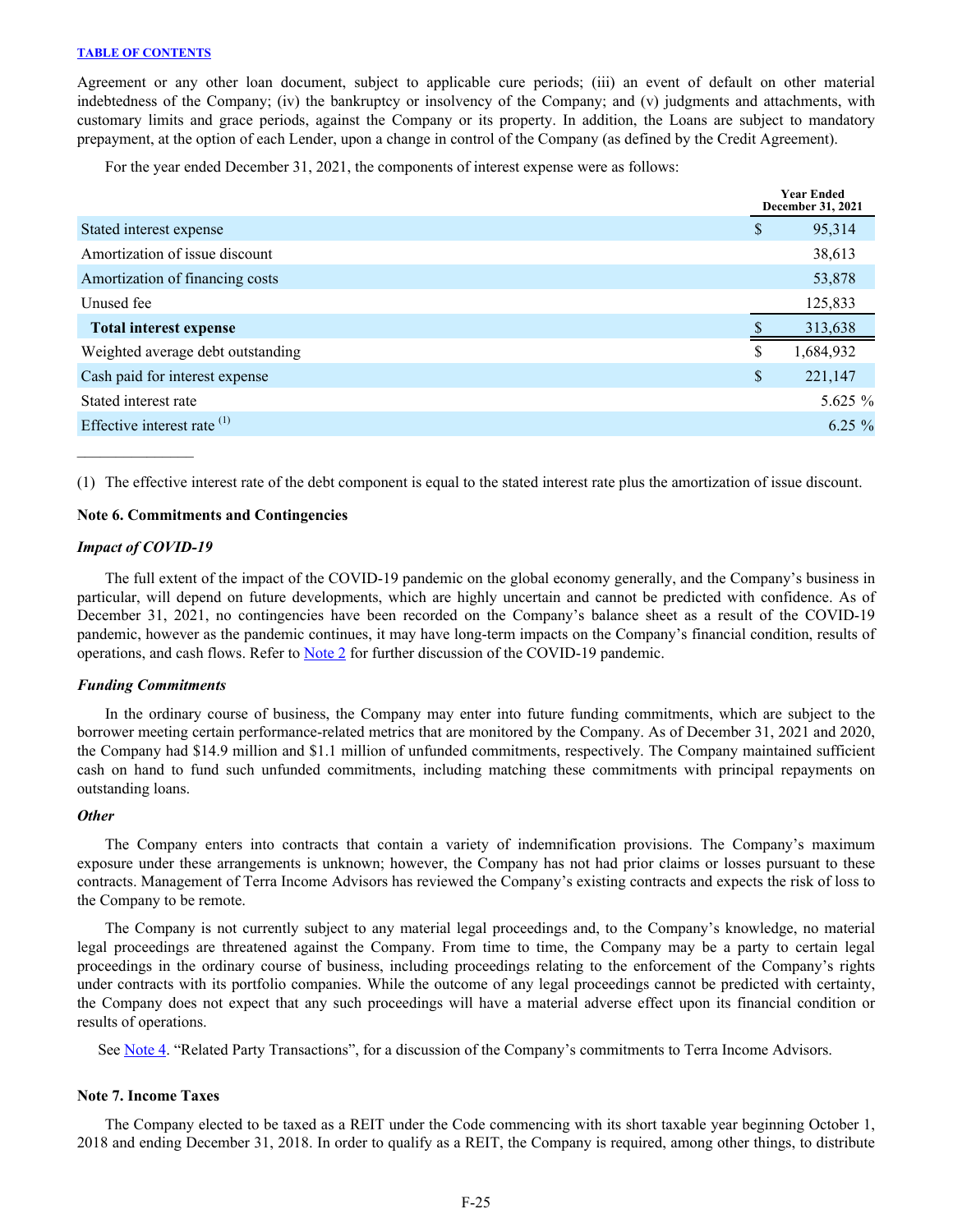dividends equal to at least 90% of its REIT net taxable income to the stockholders annually and meet certain tests regarding the nature of its income and assets. Because federal income tax regulations differ from U.S. GAAP, distributions in accordance with tax regulations may differ from net investment for financial reporting purposes. Differences may be permanent or temporary in nature. Permanent differences are reclassified among capital accounts in the consolidated financial statements to reflect their tax character. Differences in classification may also result from the treatment of short-term gains as ordinary income for tax purposes.

Taxable income generally differs from net increase in net assets resulting from operations for financial reporting purposes due to temporary and permanent differences in the recognition of income and expenses and generally excludes unrealized appreciation (depreciation) on investments as investment gains and losses are not included in taxable income until they are realized.

The following table reconciles net increase in net assets resulting from operations to taxable income:

|                                                                                                       | <b>Years Ended December 31,</b> |            |   |            |    |            |  |  |
|-------------------------------------------------------------------------------------------------------|---------------------------------|------------|---|------------|----|------------|--|--|
|                                                                                                       |                                 | 2021       |   | 2020       |    | 2019       |  |  |
| Net increase in net assets resulting from operations                                                  |                                 | 4,086,245  | S | 4,929,344  | -S | 4,851,132  |  |  |
| Net change in unrealized (appreciation) depreciation on<br>investments                                |                                 | (943, 375) |   | 1,228,240  |    | 86,846     |  |  |
| Net change in unrealized appreciation (depreciation) on obligations<br>under participation agreements |                                 | 67,533     |   | (65,066)   |    | 73,474     |  |  |
| Incentive fees on capital gains                                                                       |                                 | 291,710    |   | 6,214      |    | (32, 884)  |  |  |
| Income tax expense                                                                                    |                                 | 534,784    |   |            |    |            |  |  |
| Other temporary differences <sup>(1)</sup>                                                            |                                 | 728,389    |   | (229, 826) |    | (160, 815) |  |  |
| Total taxable income <sup>(2)</sup>                                                                   |                                 | 4,765,286  |   | 5,868,906  |    | 4,817,753  |  |  |

(1) Other temporary differences primarily related to capitalization and amortization of transaction-related fees.

(2) Amount for the year ended December 31, 2021 included \$1.6 million of taxable income attributable to the TRS described below.

The following table reflects, for tax purposes, the estimated sources of the cash distributions that the Company has paid on its common stock:

|                               | <b>Years Ended December 31,</b> |                                                               |               |                                              |           |               |      |                                              |               |  |  |  |
|-------------------------------|---------------------------------|---------------------------------------------------------------|---------------|----------------------------------------------|-----------|---------------|------|----------------------------------------------|---------------|--|--|--|
|                               | 2021                            |                                                               |               |                                              | 2020      |               | 2019 |                                              |               |  |  |  |
| <b>Source of Distribution</b> |                                 | <b>Distribution</b><br>Amount <sup>(1)</sup><br>$\frac{6}{6}$ |               | <b>Distribution</b><br>Amount <sup>(1)</sup> |           | $\frac{0}{0}$ |      | <b>Distribution</b><br>Amount <sup>(1)</sup> | $\frac{0}{0}$ |  |  |  |
| Return of capital             |                                 | 603.964                                                       | $15.8 \%$ \$  |                                              |           | $-$ % \$      |      | 2,801,281                                    | 36.8%         |  |  |  |
| Net investment income         |                                 | 3,211,539                                                     | 84.2 %        |                                              | 5,625,029 | $100.0 \%$    |      | 4,817,753                                    | 63.2 %        |  |  |  |
| Distributions on a tax basis: |                                 | 3,815,503                                                     | $100.0 \%$ \$ |                                              | 5,625,029 | $100.0 \%$ \$ |      | 7,619,034                                    | $100.0 \%$    |  |  |  |

(1) The Distribution Amount and Percentage reflected are estimated figures. The actual source of distributions is calculated in connection with the filing of the Company's tax return.

The Company makes certain adjustments to the classification of stockholders' equity as a result of permanent book-to-tax differences, which include disallowed net operating loss carryforwards, amortization of deferred offering expenses and expense reimbursement from Adviser. To the extent these differences are permanent, they are charged or credited to capital in excess of par or accumulated net investment loss, as appropriate. For the years ended December 31, 2021, 2020 and 2019, there were no permanent differences.

As of December 31, 2021 and 2020, the Company did not have differences between amortized cost basis and tax basis cost of investments.

## **Taxable REIT Subsidiary**

 $\mathcal{L}_\text{max}$  and  $\mathcal{L}_\text{max}$ 

The Company holds certain portfolio company investments through consolidated taxable REIT subsidiaries. Such subsidiaries may be subject to U.S. federal and state corporate-level income taxes. These consolidated subsidiaries recognize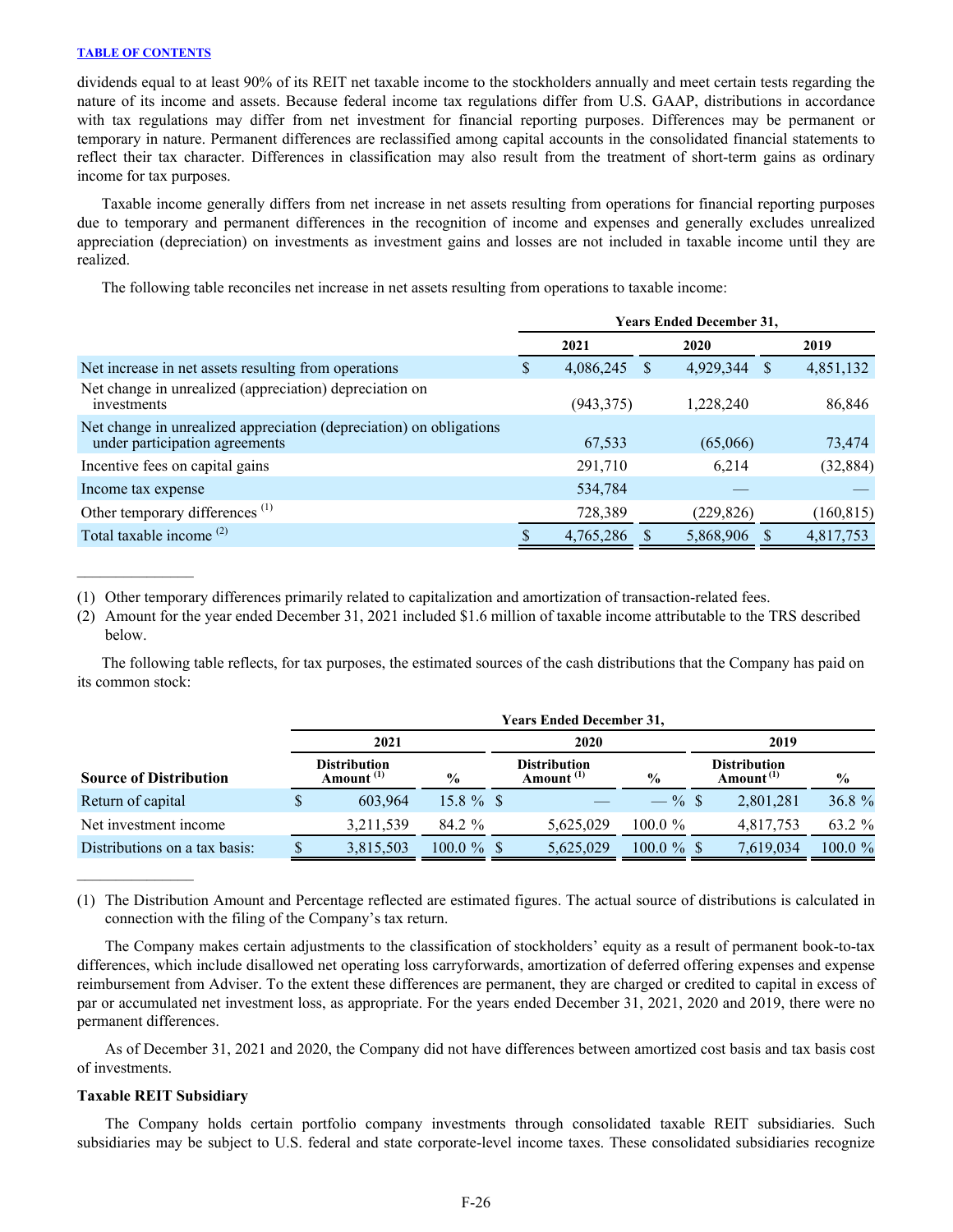deferred tax assets and liabilities for the estimated future tax effects attributable to temporary differences between the tax basis of certain assets and liabilities and the reported amounts included in the accompanying consolidated statements of assets and liabilities using the applicable statutory tax rates in effect for the year in which any such temporary differences are expected to reverse. As of December 31, 2021, the Company had one TRS which the Company formed to hold secured and unsecured credit facilities. There was no TRS as of December 31, 2020.

## *Income Tax Provision*

The components of the Company's provision for income taxes are as follows:

|                                         | <b>Year Ended</b><br><b>December 31, 2021</b> |         |  |  |
|-----------------------------------------|-----------------------------------------------|---------|--|--|
| Federal                                 |                                               |         |  |  |
| Current                                 | \$                                            | 326,287 |  |  |
| Deferred                                |                                               | 41,511  |  |  |
|                                         |                                               | 367,798 |  |  |
| <b>State and Local</b>                  |                                               |         |  |  |
| Current                                 |                                               | 148,139 |  |  |
| Deferred                                |                                               | 18,847  |  |  |
|                                         |                                               | 166,986 |  |  |
| <b>Total Provision for income taxes</b> |                                               | 534,784 |  |  |

A reconciliation of effective income tax for the period presented is as follows:

|                                                     | <b>Year Ended</b><br>December 31, 2021 |           |  |  |  |
|-----------------------------------------------------|----------------------------------------|-----------|--|--|--|
| Pre-tax income attributable to taxable subsidiaries |                                        | 1,751,420 |  |  |  |
|                                                     |                                        |           |  |  |  |
| Federal provision at statutory tax rate $(21\%)$    | S                                      | 367,798   |  |  |  |
| State and local taxes, net of deferred benefit      |                                        | 166,986   |  |  |  |
| Total provision for income taxes                    |                                        | 534,784   |  |  |  |
| Effective income tax rate                           |                                        | $30.5 \%$ |  |  |  |
|                                                     |                                        |           |  |  |  |

*Deferred Income Taxes*

Deferred income taxes as of December 31, 2021 consist of the following:

|                                 |   | December 31, 2021 |
|---------------------------------|---|-------------------|
| <b>Deferred Tax Liabilities</b> |   |                   |
| Unrealized gain on investment   | S | (130,970)         |
|                                 |   |                   |
| <b>Deferred Tax Assets</b>      |   |                   |
| Deferred revenue                |   | 70,612            |
|                                 |   |                   |
| Net deferred tax liabilities    |   | (60, 358)         |

The Company's deferred tax assets and liabilities are primarily the result of temporary differences related to the following:

- deferred origination fee
- fair value adjustment

 The Company has not provided a valuation allowance for the deferred tax asset because the Company expects the deferred tax asset to be realized in future periods.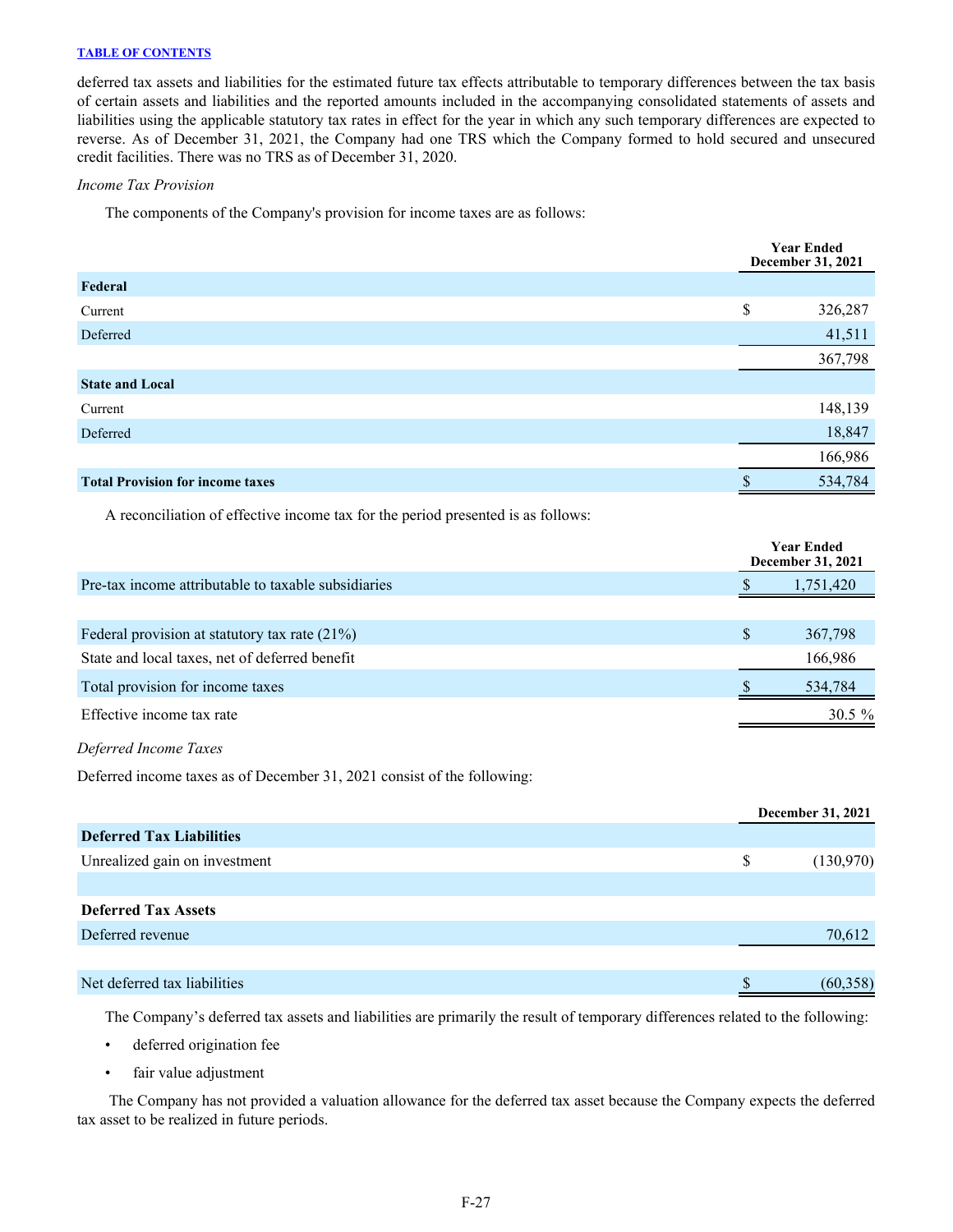### *Income Taxes Paid*

For the year ended December 31, 2021, the Company paid \$0.1 million on income taxes. Income tax payable of \$0.4 million and deferred tax liabilities of \$0.1 million were included in other liabilities in the consolidated statements of assets and liabilities.

### **Note 8. Directors' Fees**

The Company's directors who do not serve in an executive officer capacity for the Company or Terra Income Advisors are entitled to receive annual cash retainer fees, fees for attending board and committee meetings and annual fees for serving as a committee chairperson. These directors receive an annual fee of \$20,000, plus \$2,500 for each board meeting attended in person, \$1,000 for each board meeting attended via teleconference and \$1,000 for each committee meeting attended. In addition, the chairman of the audit committee receives an annual fee of \$7,500 and the chairman of each of the nominating and corporate governance and the valuation committees, and any other committee, receives an annual fee of \$2,500 for their additional services. For each of the years ended December 31, 2021, 2020 and 2019, the Company recorded \$0.1 million of directors' fees expense.

The Company will also reimburse each of the above directors for all reasonable and authorized business expenses in accordance with the Company policies as in effect from time to time, including reimbursement of reasonable out-of-pocket expenses incurred in connection with attending each board meeting and each committee meeting not held concurrently with a board meeting.

The Company does not pay compensation to the directors who also serve in an executive officer capacity for the Company or Terra Income Advisors.

### **Note 9. Capital**

As of December 31, 2021, the Company had 8,078,627 shares of common stock outstanding.

### **Share Repurchase Program**

 The Company implemented a share repurchase program whereby every quarter the Company offers to repurchase up to 2.5% of the weighed-average number of shares outstanding in the prior calendar year at a price per share equal to the most recently disclosed NAV per share of its common stock immediately prior to the date of repurchase. The purpose of the share repurchase program is to provide stockholders with liquidity, because there is otherwise no public market for the Company's common stock. In addition, the Board may amend, suspend or terminate the share repurchase program upon 30 days' notice. On March 25, 2020, the Board unanimously approved the suspension of the operation of the share repurchase program, effective as of April 30, 2020. On May 11, 2021, the Board unanimously approved the resumption of the share repurchase program effective as of June 30, 2021. On March 30, 2022, the Board unanimously approved the suspension of the operation of the share repurchase program, effective as of April 30, 2022. The share repurchase program will remain suspended until such time as the Board approves its resumption.

The following table provides information with respect to the repurchases of the Company's common stock for the year ended December 31, 2021.

| Period                                                               | <b>Total Number of</b><br><b>Shares</b><br>Repurchased | <b>Average Price</b><br>Paid per Share |      | <b>Maximum Number of</b><br><b>Shares Allowed to be</b><br>Repurchased |
|----------------------------------------------------------------------|--------------------------------------------------------|----------------------------------------|------|------------------------------------------------------------------------|
| <b>Year Ended December 31, 20021:</b>                                |                                                        |                                        |      |                                                                        |
| Three Months Ended March 31, 2021                                    |                                                        |                                        |      |                                                                        |
| Three Months Ended June 30, 2021                                     | 682 \$                                                 |                                        | 9.07 |                                                                        |
| Three Months Ended September 30, 2021 <sup><math>(1)(2)</math></sup> | 209.978 \$                                             |                                        | 9.03 | 207,656                                                                |
| Three Months Ended December 31, 2021 <sup>(3)(4)</sup>               | 208,904                                                |                                        | 9.00 | 207,656                                                                |

<sup>(1)</sup> A total of 846,743 shares were validly tendered and not withdrawn, an amount that exceeded the maximum number of shares the Company offered to purchase. In accordance with the terms of the tender offer, the Company purchased a total of 207,646 shares validly tendered and not withdrawn on a pro rata basis. Approximately 24.5% of the number of shares tendered by each stockholder who participated in the tender offer was repurchased by the Company.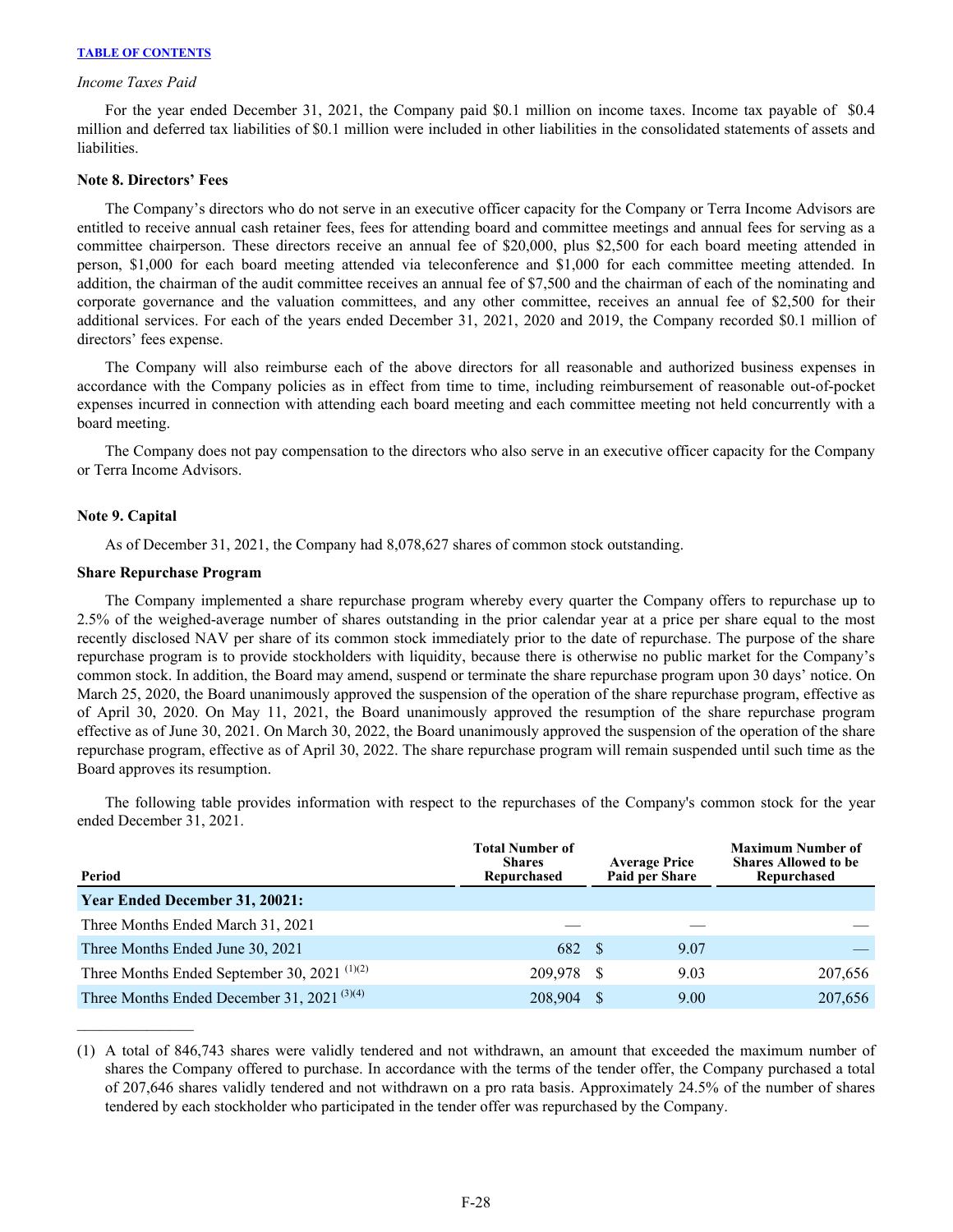- (2) Subsequent to the close of the tender offer, the Company discovered an administrative error in which a tender request was not processed. The Company honored the tender request in October and accordingly another 2,332 shares were repurchased.
- (3) A total of 653,098 shares were validly tendered and not withdrawn, an amount that exceeded the maximum number of shares the Company offered to purchase. In accordance with the terms of the tender offer, the Company purchased a total of 207,652 shares validly tendered and not withdrawn on a pro rata basis. Approximately 31.8% of the number of shares tendered by each stockholder who participated in the tender offer was repurchased by us.
- (4) Subsequent to the close of the tender offer, the Company discovered an administrative error in which two tender requests were not processed. The Company honored the tender requests in January 2022 and accordingly another 1,252 shares were repurchased.

As a result of an adjustment from the Q4 2019 tender offering, the Company repurchased 1,600 shares of the Company's common stock at a price of \$9.15 per share in the first quarter of 2020. There was no common stock repurchased for the three months ended June 30, September 30, 2020 and December 31, 2020.

## **Note 10. Net Increase in Net Assets**

Income per share is computed by dividing income available to common stockholders by the weighted average number of shares outstanding during the period. Other potentially dilutive shares, and the related impact to earnings, are considered when calculating earnings per share on a diluted basis. As of December 31, 2021 and 2020, there were no dilutive shares.

The following information sets forth the computation of the weighted average net increase in net assets per share from operations for the years ended December 31, 2021, 2020 and 2019:

|                                                                | <b>Years Ended December 31,</b> |           |  |           |  |           |  |  |
|----------------------------------------------------------------|---------------------------------|-----------|--|-----------|--|-----------|--|--|
| <b>Basic</b>                                                   | 2021                            |           |  | 2020      |  | 2019      |  |  |
| Net increase in net assets resulting from operations           |                                 | 4,086,245 |  | 4.929.344 |  | 4,851,132 |  |  |
| Weighted average common shares outstanding                     |                                 | 8.389.604 |  | 8,306,256 |  | 8,738,650 |  |  |
| Net increase in net assets per share resulting from operations |                                 | 0.49      |  | 0.59      |  | 0.56      |  |  |

## **Note 11. Distributions**

Distributions from net investment income and capital gain distributions are determined in accordance with U.S. federal income tax regulations, which differ from U.S. GAAP.

**Distributions**

The following table reflects the Company's distributions for the years ended December 31, 2021, 2020 and 2019:

| <b>Record Date</b>                  | <b>Payment Date</b> |    | Per Share<br>Per Day |    | <b>Distributions</b><br><b>Distributions</b><br>Paid through<br>the DRIP<br>Paid in Cash |    |         | Total<br><b>Distributions</b><br>Paid/Accrued |
|-------------------------------------|---------------------|----|----------------------|----|------------------------------------------------------------------------------------------|----|---------|-----------------------------------------------|
| <b>Year Ended December 31, 2021</b> |                     |    |                      |    |                                                                                          |    |         |                                               |
| January 28, 2021                    | January 31, 2021    | \$ | 0.001239             | \$ | 241,041                                                                                  | S  | 81,397  | \$<br>322,438                                 |
| February 25, 2021                   | February 28, 2021   |    | 0.001239             |    | 219,664                                                                                  |    | 73,721  | 293,385                                       |
| March 26, 2021                      | March 31, 2021      |    | 0.001247             |    | 244,162                                                                                  |    | 80,961  | 325,123                                       |
| April 27, 2021                      | April 30, 2021      |    | 0.001247             |    | 237,113                                                                                  |    | 77,707  | 314,820                                       |
| May 26, 2021                        | May 29, 2021        |    | 0.001247             |    | 245,704                                                                                  |    | 80,070  | 325,774                                       |
| June 25, 2021                       | June 30, 2021       |    | 0.001247             |    | 238,662                                                                                  |    | 76,745  | 315,407                                       |
| July 27, 2021                       | July 30, 2021       |    | 0.001247             |    | 247,172                                                                                  |    | 79,458  | 326,630                                       |
| August 26, 2021                     | August 31, 2021     |    | 0.001247             |    | 248,285                                                                                  |    | 78,498  | 326,783                                       |
| September 27, 2021                  | September 30, 2021  |    | 0.001247             |    | 243,889                                                                                  |    | 72,677  | 316,566                                       |
| October 26, 2021                    | October 30, 2021    |    | 0.001247             |    | 244,311                                                                                  |    | 75,001  | 319,312                                       |
| November 24, 2021                   | November 30, 2021   |    | 0.001247             |    | 236,742                                                                                  |    | 72,577  | 309,319                                       |
| December 28, 2021                   | December 31, 2021   |    | 0.001247             |    | 246,134                                                                                  |    | 73,812  | 319,946                                       |
|                                     |                     |    |                      | \$ | 2,892,879                                                                                | \$ | 922,624 | \$<br>3,815,503                               |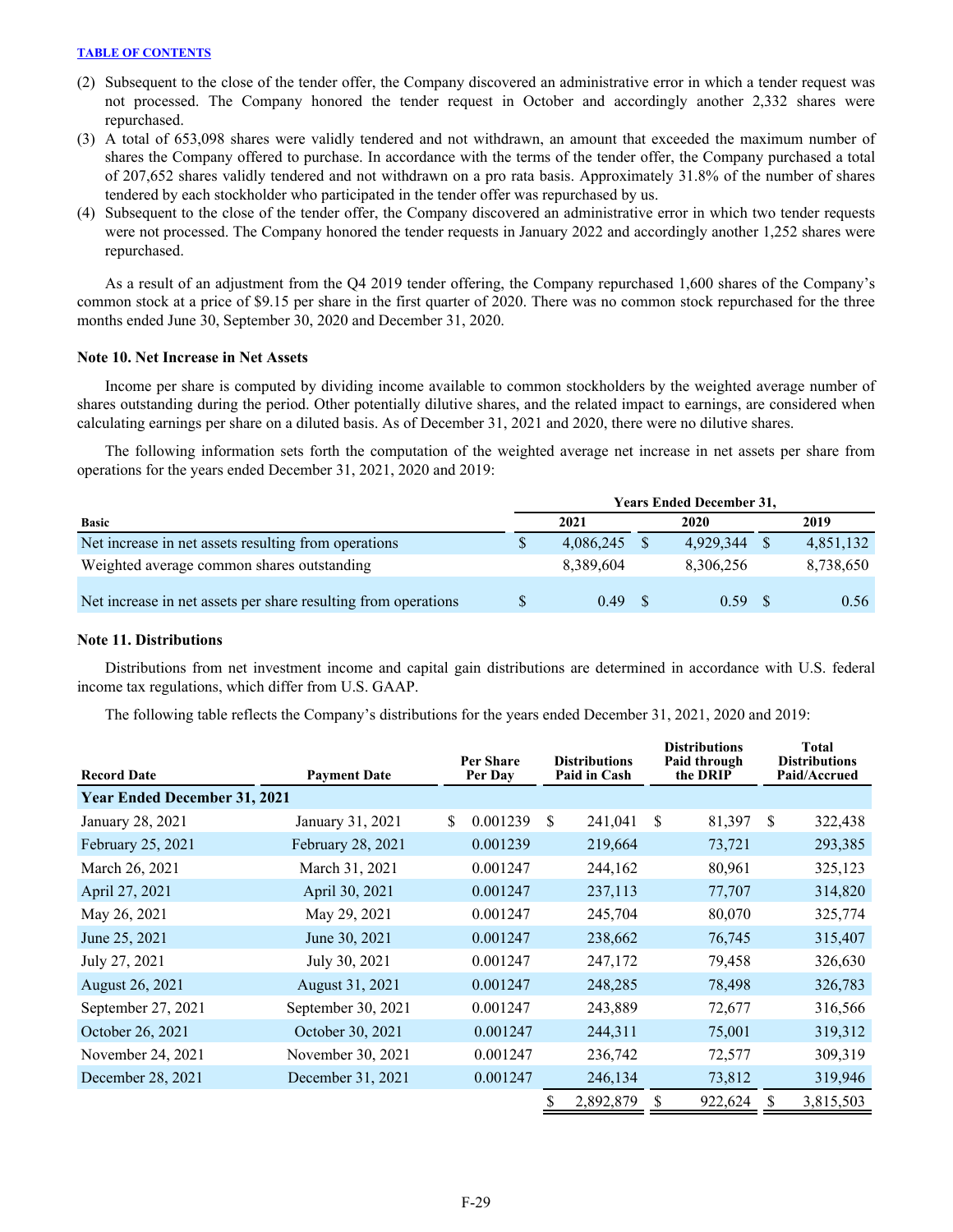$\mathcal{L}_\text{max}$  and  $\mathcal{L}_\text{max}$ 

| <b>Record Date</b>                  | <b>Payment Date</b> | Per Share<br>Per Day |               | <b>Distributions</b><br>Paid through<br><b>Distributions</b><br>Paid in Cash<br>the DRIP |   |           | <b>Total</b><br><b>Distributions</b><br>Paid/Accrued |
|-------------------------------------|---------------------|----------------------|---------------|------------------------------------------------------------------------------------------|---|-----------|------------------------------------------------------|
| <b>Year Ended December 31, 2020</b> |                     |                      |               |                                                                                          |   |           |                                                      |
| January 28, 2020                    | January 31, 2020    | 0.002383<br>\$       | <sup>\$</sup> | 430,201                                                                                  | S | 177,853   | \$<br>608,054                                        |
| February 25, 2020                   | February 28, 2020   | 0.002383             |               | 407,142                                                                                  |   | 163,022   | 570,164                                              |
| March 26, 2020                      | March 31, 2020      | 0.002383             |               | 446,503                                                                                  |   | 164,293   | 610,796                                              |
| April 27, 2020                      | April 30, 2020      | 0.001239             |               | 223,554                                                                                  |   | 84,855    | 308,409                                              |
| May 26, 2020                        | May 29, 2020        | 0.001239             |               | 231,182                                                                                  |   | 87,375    | 318,557                                              |
| June 25, 2020                       | June 30, 2020       | 0.001239             |               | 226,467                                                                                  |   | 82,177    | 308,644                                              |
| July 28, 2020                       | July 31, 2020       | 0.001239             |               | 234,745                                                                                  |   | 84,546    | 319,291                                              |
| <b>August 26, 2020</b>              | August 31, 2020     | 0.001239             |               | 235,402                                                                                  |   | 84,252    | 319,654                                              |
| September 25, 2020                  | September 30, 2020  | 0.001239             |               | 228,063                                                                                  |   | 81,626    | 309,689                                              |
| October 27, 2020                    | October 30, 2020    | 0.001239             |               | 237,395                                                                                  |   | 82,958    | 320,353                                              |
| November 24, 2020                   | November 30, 2020   | 0.001239             |               | 230,857                                                                                  |   | 79,504    | 310,361                                              |
| December 28, 2020                   | December 31, 2020   | $0.001239^{(1)}$     |               | 985,547                                                                                  |   | 335,510   | 1,321,057                                            |
|                                     |                     |                      |               | 4,117,058                                                                                |   | 1,507,971 | 5,625,029                                            |

(1) In addition, the Company made a special distribution of \$0.11962 per share to shareholders on record as of December 28, 2020. Distributions paid in cash and distributions paid through the DRIP for the month of December included an aggregate special distribution of approximately \$1.0 million.

| <b>Record Date</b>           | <b>Payment Date</b> |    | Per Share<br><b>Distributions</b><br>Per Day<br>Paid in Cash |     |           | <b>Distributions</b><br>Paid through<br>the DRIP |           | <b>Total</b><br><b>Distributions</b><br>Paid/Accrued |           |
|------------------------------|---------------------|----|--------------------------------------------------------------|-----|-----------|--------------------------------------------------|-----------|------------------------------------------------------|-----------|
| Year Ended December 31, 2019 |                     |    |                                                              |     |           |                                                  |           |                                                      |           |
| January 20, 2019             | January 31, 2019    | S. | 0.002389                                                     | \$. | 463,408   | <b>S</b>                                         | 201,500   | S                                                    | 664,908   |
| February 20, 2019            | February 28, 2019   |    | 0.002389                                                     |     | 423,071   |                                                  | 179,129   |                                                      | 602,200   |
| March 20, 2019               | March 29, 2019      |    | 0.002389                                                     |     | 472,614   |                                                  | 195,507   |                                                      | 668,121   |
| April 20, 2019               | April 30, 2019      |    | 0.002389                                                     |     | 449,880   |                                                  | 189,779   |                                                      | 639,659   |
| May 20, 2019                 | May 31, 2019        |    | 0.002389                                                     |     | 467,067   |                                                  | 196,200   |                                                      | 663,267   |
| June 20, 2019                | June 28, 2019       |    | 0.002389                                                     |     | 462,358   |                                                  | 180,237   |                                                      | 642,595   |
| July 26, 2019                | July 29, 2019       |    | 0.002389                                                     |     | 454,782   |                                                  | 184,214   |                                                      | 638,996   |
| August 26, 2019              | August 27, 2019     |    | 0.002389                                                     |     | 456,261   |                                                  | 184,190   |                                                      | 640,451   |
| September 25, 2019           | September 26, 2019  |    | 0.002389                                                     |     | 449,128   |                                                  | 171,949   |                                                      | 621,077   |
| <b>August 28, 2019</b>       | October 29, 2019    |    | 0.002389                                                     |     | 440,990   |                                                  | 178,613   |                                                      | 619,603   |
| November 25, 2019            | November 29, 2019   |    | 0.002389                                                     |     | 427,924   |                                                  | 173,070   |                                                      | 600,994   |
| December 26, 2019            | December 27, 2019   |    | 0.002389                                                     |     | 438,482   |                                                  | 178,681   |                                                      | 617,163   |
|                              |                     |    |                                                              |     | 5,405,965 |                                                  | 2,213,069 |                                                      | 7,619,034 |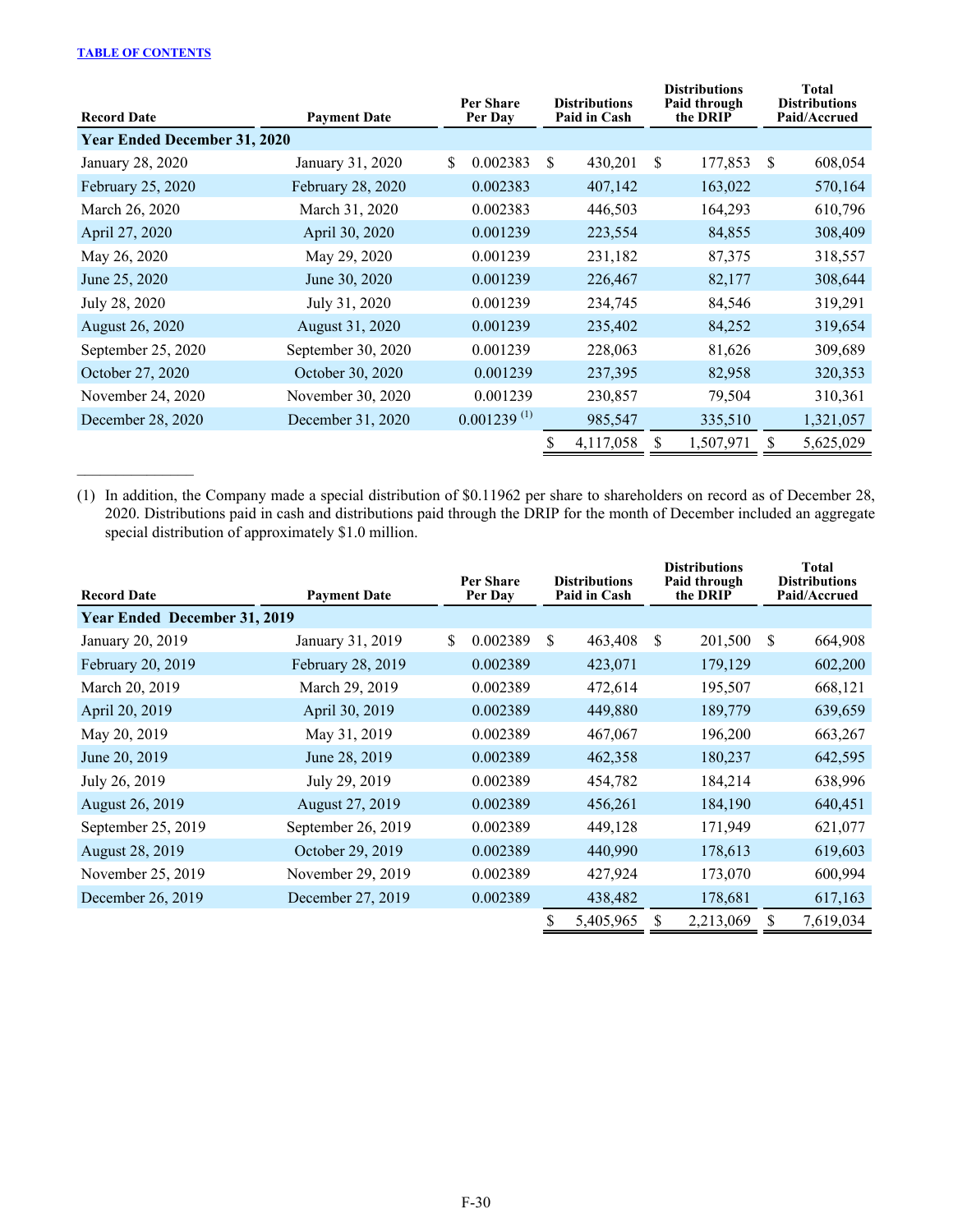$\mathcal{L}_\text{max}$  , where  $\mathcal{L}_\text{max}$ 

# **Note 12. Financial Highlights**

The following is a schedule of financial highlights for the years ended December 31, 2021, 2020 and 2019, the transition period ended December 31, 2018, the years ended September 30, 2018 and 2017:

|                                                                                                                                     | <b>Years Ended December 31,</b> |         |              |      |              | <b>Transition</b><br><b>Period Ended</b> |              | <b>Years Ended September 30,</b> |              |               |              |
|-------------------------------------------------------------------------------------------------------------------------------------|---------------------------------|---------|--------------|------|--------------|------------------------------------------|--------------|----------------------------------|--------------|---------------|--------------|
|                                                                                                                                     | 2021                            | 2020    |              | 2019 |              | December 31,<br>2018                     |              | 2018                             |              | 2017          |              |
| Per share data:                                                                                                                     |                                 |         |              |      |              |                                          |              |                                  |              |               |              |
| Net asset value at<br>beginning of period<br>Results of operations $(1)$ :                                                          | \$<br>9.07                      |         | \$<br>9.16   | \$   | 9.47         | \$                                       | 9.56         | \$                               | 10.00        | \$            | 10.06        |
|                                                                                                                                     |                                 |         |              |      |              |                                          |              |                                  |              |               |              |
| Net investment income<br>Net change in                                                                                              | 0.31                            |         | 0.59         |      | 0.57         |                                          | 0.12         |                                  | 0.31         |               | 0.15         |
| unrealized appreciation<br>$(depreciation)$ on<br>investments                                                                       | 0.12                            |         | (0.15)       |      | (0.01)       |                                          | 0.01         |                                  | 0.03         |               | 0.08         |
| Net realized gain on<br>investments                                                                                                 | 0.07                            |         | 0.14         |      |              |                                          |              |                                  |              |               |              |
| Net change in<br>unrealized<br>(appreciation)<br>depreciation on<br>obligations under<br>participation <sup>(2)</sup><br>agreements | (0.01)                          |         | 0.01         |      |              |                                          |              |                                  |              |               |              |
| Net increase in net<br>assets resulting from<br>operations                                                                          | 0.49                            |         | 0.59         |      | 0.56         |                                          | 0.13         |                                  | 0.34         |               | 0.23         |
| Stockholder distributions $(3)$ .                                                                                                   |                                 |         |              |      |              |                                          |              |                                  |              |               |              |
| Distributions from<br>return of capital                                                                                             | (0.07)                          |         |              |      | (0.32)       |                                          | (0.10)       |                                  | (0.54)       |               | (0.81)       |
| Distributions from net<br>investment income                                                                                         | (0.38)                          |         | (0.68)       |      | (0.55)       |                                          | (0.12)       |                                  | (0.33)       |               | (0.08)       |
| Net decrease in net<br>assets resulting from<br>stockholder<br>distributions                                                        | (0.45)                          |         | (0.68)       |      | (0.87)       |                                          | (0.22)       |                                  | (0.87)       |               | (0.89)       |
| Capital share transactions:                                                                                                         |                                 |         |              |      |              |                                          |              |                                  |              |               |              |
| Reduction of<br>transaction charges <sup>(4)</sup>                                                                                  |                                 |         |              |      |              |                                          |              |                                  |              |               | 0.42         |
| Other $(5)$                                                                                                                         |                                 |         |              |      |              |                                          |              |                                  | 0.09         |               | 0.18         |
| Net increase in net<br>assets resulting from<br>capital share<br>transactions                                                       |                                 |         |              |      |              |                                          |              |                                  | 0.09         |               | 0.60         |
| Net asset value, end of<br>period                                                                                                   | \$<br>9.11                      |         | 9.07<br>\$   | \$   | 9.16         | \$                                       | 9.47         | \$                               | 9.56         | <sup>\$</sup> | 10.00        |
| Shares outstanding at end<br>of period                                                                                              | 8,078,627                       |         | 8,396,435    |      | 8,232,636    |                                          | 8,975,103    |                                  | 8,972,358    |               | 7,530,130    |
| Total return <sup>(6)</sup>                                                                                                         |                                 | 5.59 %  | 6.60%        |      | 6.15 %       |                                          | 5.29 %       |                                  | 4.02 %       |               | 8.10 %       |
| Ratio/Supplemental<br>data:                                                                                                         |                                 |         |              |      |              |                                          |              |                                  |              |               |              |
| Net assets, end of period                                                                                                           | \$73,586,644                    |         | \$76,175,733 |      | \$75,378,088 |                                          | \$85,039,019 |                                  | \$85,773,410 |               | \$75,334,293 |
| Ratio of net investment<br>income to average net<br>assets $(7)$                                                                    |                                 | 3.49 %  | 6.51 %       |      | 6.26 %       |                                          | 4.92 %       |                                  | 3.26 %       |               | $1.47\%$     |
| Ratio of operating<br>expenses to average net<br>assets $(7)(8)(9)$                                                                 |                                 | 14.66 % | 6.85 %       |      | 6.24%        |                                          | 7.28 %       |                                  | 7.21 %       |               | 7.73%        |
| Portfolio turnover                                                                                                                  | 123.91 %                        |         | 22.44 %      |      | 28.37 %      |                                          | 10.30 %      |                                  | 10.22 %      |               | 33.06 %      |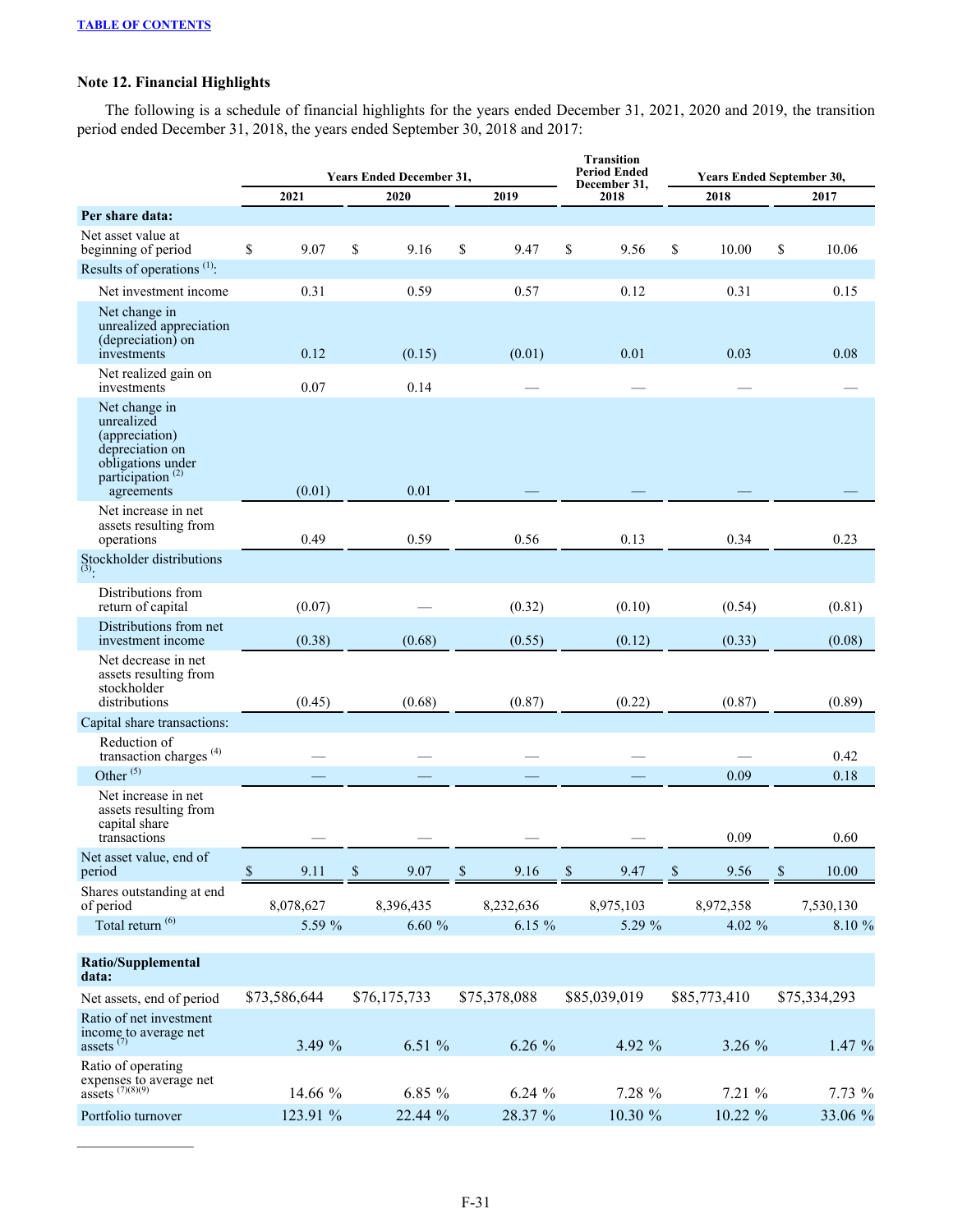- (1) The per share data was derived by using the weighted average shares outstanding during the applicable period.
- (2) The impact on net asset value was approximately \$0.008 for the year ended December 31, 2019, \$0.001 for the transition period ended December 31, 2018, and \$0.002 and \$0.005 for the year ended September 30, 2018 and 2017, respectively.
- (3) The per share data for distributions reflects the actual amount of distributions declared per share during the period.
- (4) Amount is calculated based on total shares outstanding as of September 30, 2017.
- (5) The continuous issuance of shares of common stock in the Offering as well as pursuant to the DRIP may cause an incremental increase in net asset value per share due to the sale of shares at the then prevailing public offering price and the receipt of net proceeds per share by the Company in excess of the net asset value per share on each subscription closing date. In addition, the timing of the Company's sales of shares during the year and the repurchases of shares also impacted the net asset value per share.
- (6) Total return is calculated assuming a purchase of shares of common stock at the current net asset value on the first day and a sale at the current net asset value on the last day of the periods reported. Distributions, if any, are assumed for purposes of this calculation to be reinvested at prices obtained under the DRIP. The total return does not consider the effect of any selling commissions or charges that may have been incurred in connection with the sale of shares of our common stock. For the transition period ended December 31, 2018, the total return was annualized.
- (7) For the year ended September 30, 2017, excluding the reduction of offering costs, the ratios of net investment loss and operating expenses to average net assets are (0.19)% and 9.38%, respectively.
- (8) Excluding the incentive fees on capital gains or reversal of previously accrued incentive fees on capital gains for the years ended December 31, 2021, 2020 and 2019, the transition period ended December 31, 2018, the years ended September 30, 2018 and 2017, the ratio of operating expenses to average net assets was 14.3%, 6.84% and 6.26%, 7.25%, 7.17% and 7.57%, respectively.
- (9) Excluding accrued incentive fees on capital gains and interest expense on debt, the ratio of operating expenses to average net assets was 8.3% for the year ended December 31, 2021.

### **Note 13. Subsequent Events**

The management of the Company has evaluated events and transactions through the date the consolidated financial statements were issued and has determined that there are no material events that would require adjustment to or disclosure in the Company's consolidated financial statements.